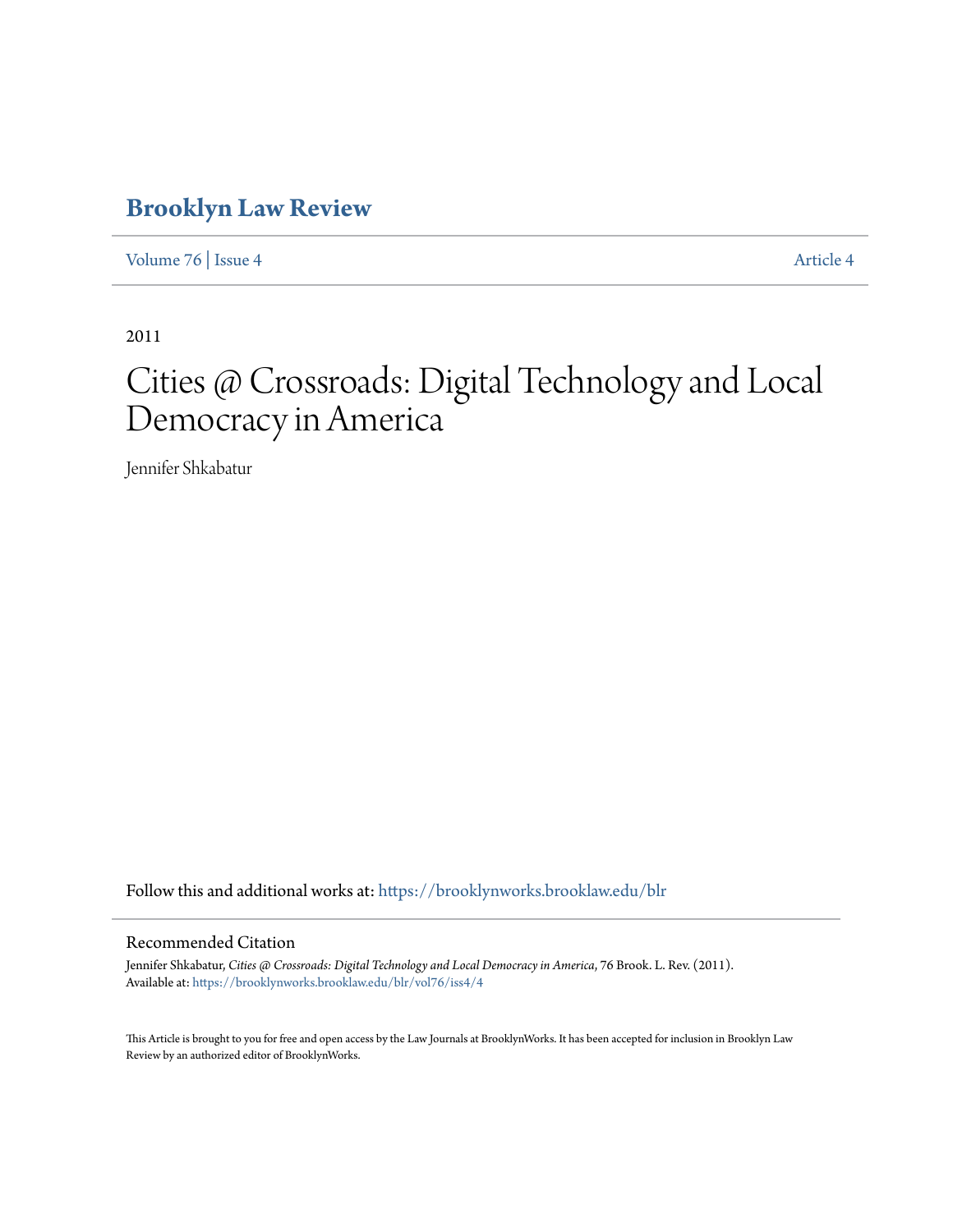# Cities @ Crossroads

# DIGITAL TECHNOLOGY AND LOCAL DEMOCRACY IN AMERICA

# *Jennifer Shkabatur\**

*Digital technology's transformative potential for democratic governance is hardly questioned, but it has not yet been tackled in legal scholarship. This article starts filling this gap by exploring digital technology's role in local governance.* 

*The article situates the relations between cities and citizens along two complementary axes: (1) consumerism (i.e., citizens are regarded as consumers of city-provided services) and (2) participation (i.e., citizens play an active role in local decision making and agenda setting). The article explains how digital technology fits into this framework and develops performance criteria to evaluate local digital initiatives.* 

*Next, the article argues, while American cities reasonably satisfy consumerist, service-provision requirements, they fail to benefit from digital technology's participatory potential. This result is lamentable, but it is not inevitable. Drawing on recent digital initiatives in various European cities, the article proposes a framework to enhance digital participatory practices in American municipalities.* 

#### INTRODUCTION

On his inauguration day in January 2009, President Barack Obama declared that "the way to solve the problems of our

Visiting Assistant Professor, Boston University School of Law; SJD Candidate, Harvard Law School. Email: jshkabatur@sjd.law.harvard.edu. I am greatly indebted to Yochai Benkler and Archon Fung for their guidance and support. I am also grateful to Bill Alford, Jack Beermann, Hanoch Dagan, Gerald Frug, Jack Goldsmith, Sheila Jasanoff, Shay Lavie, Martha Minow, Claus Offe, Ariel Porat, Adam Shinar, and participants of workshops and colloquia at the Berkman Center for Internet and Society, Harvard Law School, Harvard Kennedy School, and the Hebrew University Faculty of Law for insightful conversations and illuminating comments.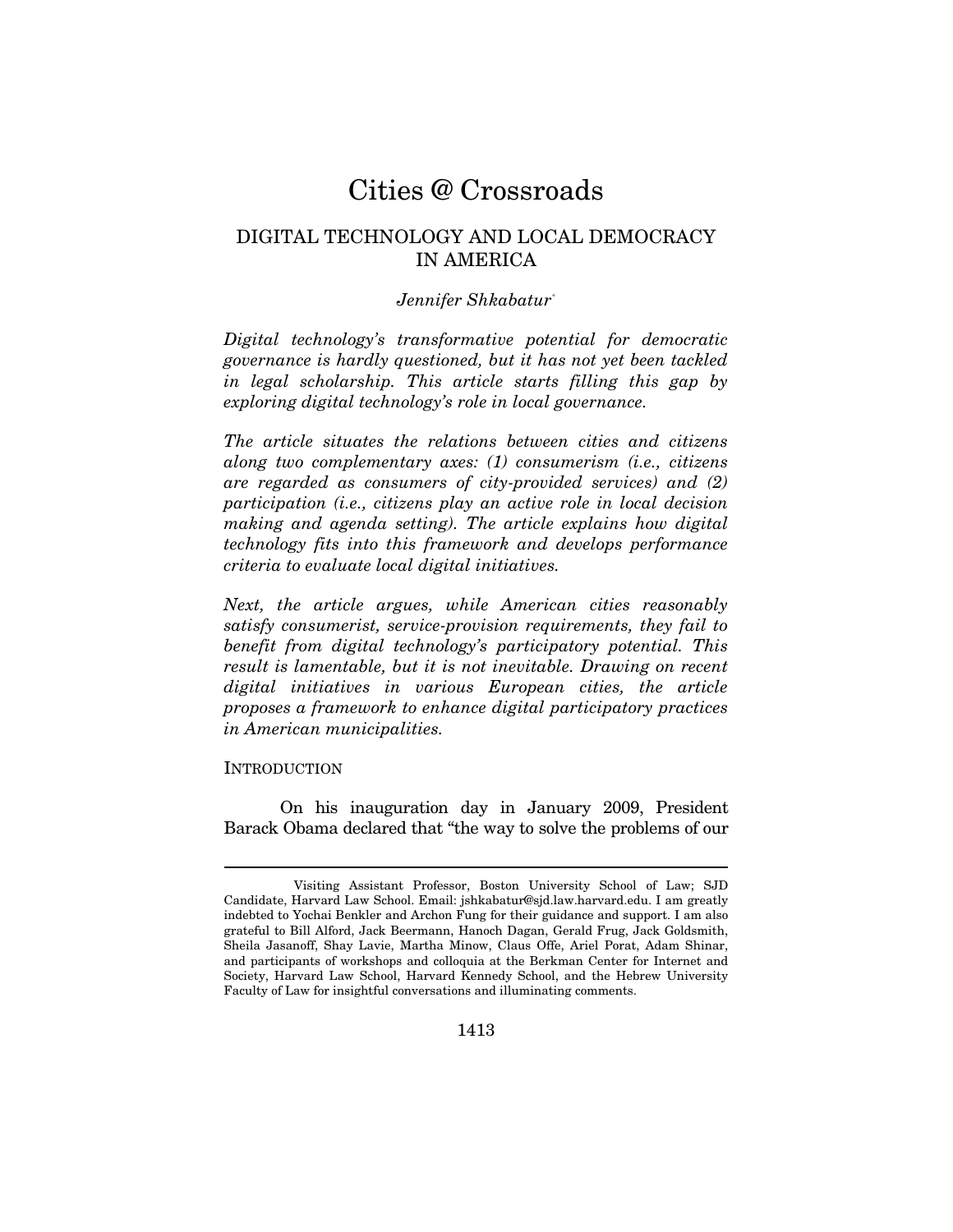time, as one nation, is by involving the American people in shaping the policies that affect their lives." This statement was hardly surprising. A commitment to openness and citizen participation played a central role from the outset of Obama's presidential campaign. It was therefore particularly symbolic that the Memorandum on Transparency and Open Government was the first document signed by President Obama when he took office.<sup>2</sup>

The Memorandum articulated that transparency, participation, and collaboration are the three pillars on which government rests. *Transparency* ought to promote accountability and provide citizens with information about governmental activities in an easily graspable form.<sup>3</sup> *Participation* is required since "[k]nowledge is widely dispersed in society," and hence Americans should be given "increased opportunities to participate in policymaking and to provide their Government with the benefits of their collective expertise and information."4 Lastly, *collaboration* is necessary "across all levels of Government, and with nonprofit organizations, businesses and individuals in the private sector," as it "actively engages Americans in the work of their Government."<sup>5</sup> Striving to put these principles into practice, the president relied on digital technology as the major catalyst of the process. The Memorandum therefore instructed the U.S. Chief Technology Officer to issue the Open Government Directive to specify concrete steps to implement the presidential vision.<sup>6</sup>

The timing and urgency of the Memorandum and the Open Government Directive that followed it are telling. Scholars of democracy have been warning in recent decades that American politics is "beset with anxiety and frustration,"7

<sup>1</sup> President Barack Obama, Remarks by the President in Welcoming Senior Staff and Cabinet Secretaries to the White House (Jan. 21, 2009), http://www.whitehouse.gov/thepress-office/remarks-presidentin-welcoming-senior-staff-and-cabinet-secretaries-white-house.

<sup>&</sup>lt;sup>2</sup> Memorandum on Transparency and Open Government from President Barack Obama to the Heads of Exec. Dep'ts & Agencies, 74 Fed. Reg. 4685, 4685 (Jan. 21, 2009) [hereinafter Transparency and Open Government Memorandum]. 3 *See id.*<sup>4</sup>

*Id.* 

<sup>5</sup>  *Id.*

 $6$  Id. The Open Government Directive was issued in December 2009 and mostly targeted the transparency pillar, largely leaving aside participation and collaboration. *See* Memorandum on the Open Government Directive from Peter R. Orszag, Dir., Office of Mgmt. & Budget, to the Heads of Exec. Dep'ts & Agencies (Dec. 8, 2009) [hereinafter Open Government Directive Memorandum], http://www.whitehouse.gov/sites/default/files/omb/ assets/memoranda\_2010/m10-06.pdf. 7

 $^7$  –MICHAEL J. SANDEL, DEMOCRACY'S DISCONTENT: AMERICA IN SEARCH OF  $\cal A$ PUBLIC PHILOSOPHY 3 (1996).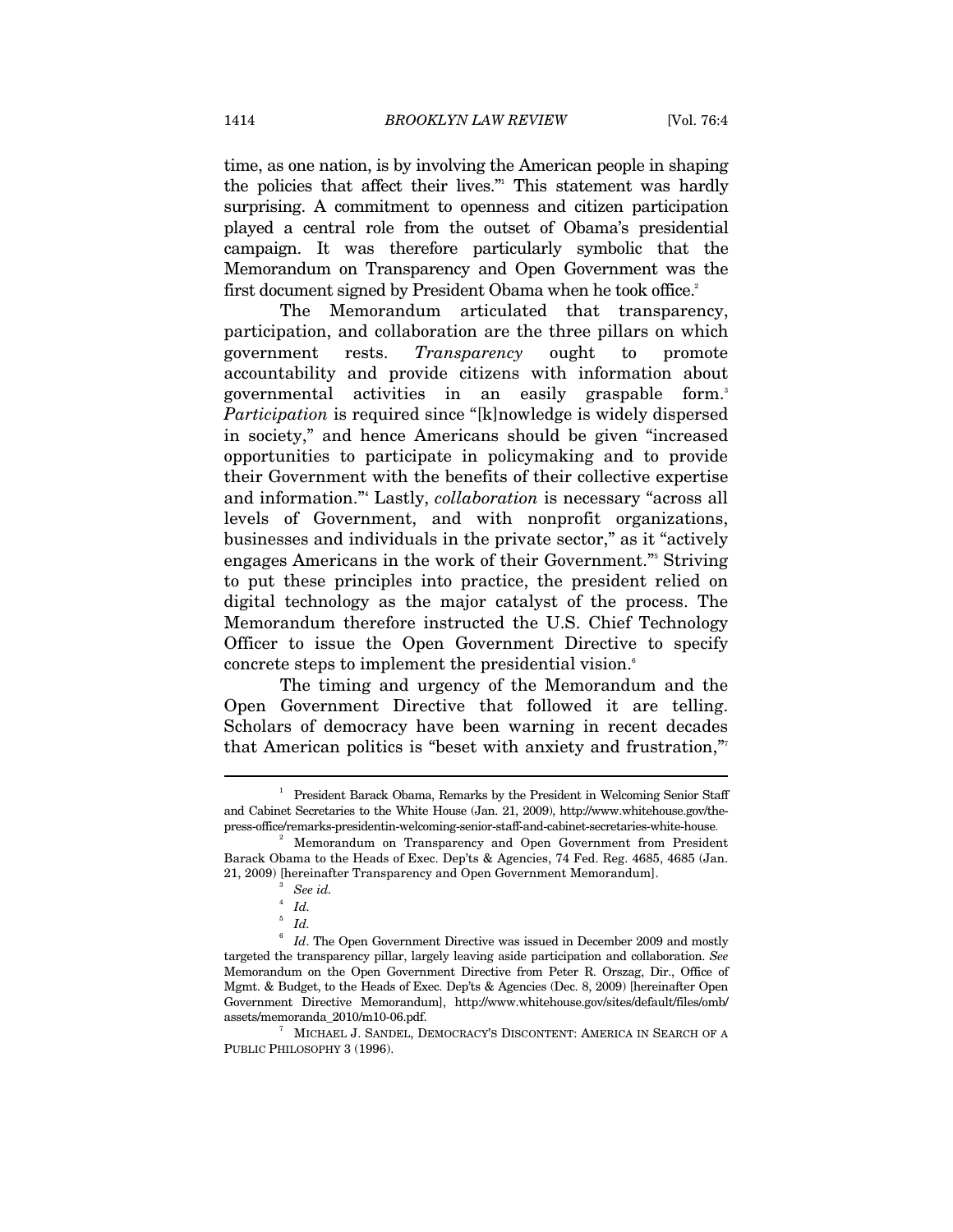and that more and more citizens grow disappointed with the performance of the democratic institutions and political system.<sup>8</sup> The decline of the "public" and the hatred of politics have become a common theme in studies of both national and local politics.<sup>9</sup> The growth of the administrative state and the post-New Deal belief in bureaucratic expertise have weakened the prospects of meaningful public engagement and exacerbated the mutual distrust between citizens and government.<sup>10</sup> Government appears remote, insensitive, and inaccessible, unwilling to truly listen and respond to public concerns.<sup>11</sup> Hence, faced with (at least seemingly) inattentive political institutions, American citizens "feel that they live in a time of big decisions; [but] they know that they are not making any."<sup>12</sup>

Given this reality, the presidential Memorandum, though primarily addressed to federal agencies, is even more pertinent for local governments. Cities are smaller in size compared to other political entities, but at the same time bear responsibility over a wide range of matters that substantially affect the lives of their residents (e.g., police, health, schools, taxation, and zoning). The combination of these two features can generate, at least in theory, promising participatory structures in which citizens play an active and substantial role in the governance of their communities. The situation in practice, however, indicates that the participatory potential of cities is largely missed. Citizens' experience with local government is often marked by apathy, frustration, and lack of meaningful opportunities to influence local decision-making

<sup>8</sup> Pippa Norris, *Conclusions*, *in* CRITICAL CITIZENS: GLOBAL SUPPORT FOR DEMOCRATIC GOVERNMENT 269 (Pippa Norris ed.,1999). 9

<sup>&</sup>lt;sup>9</sup> See, e.g., E.J. DIONNE JR., WHY AMERICANS HATE POLITICS (1991); DISAFFECTED DEMOCRACIES: WHAT'S TROUBLING THE TRILATERAL COUNTRIES? (Susan J. Pharr & Robert D. Putnam eds., 2000); COLIN HAY, WHY WE HATE POLITICS (2007). 10 *See, e.g*., Gerald E. Frug, *The City as a Legal Concept*, 93 HARV. L. REV. 1057,

<sup>1070 (1980) (</sup>noting that "[w]hat makes the concept of popular participation so unrealistic to us is . . . our conviction that all decisionmaking requires specialization, expertise, and a chain of command"); Cass R. Sunstein, *Constitutionalism After the New Deal*, 101 HARV. L. REV. 421, 504-08 (1987) (arguing that "[t]he modern administrative agency has

<sup>&</sup>lt;sup>11</sup> DISAFFECTED DEMOCRACIES, *supra* note 9, at 8-10 (describing the decline of public trust in government in recent decades); Evan M. Berman, *Dealing with Cynical Citizens*, 57 PUB. ADMIN. REV. 105 (1997) (examining the extent of public cynicism

toward governmental policies). 12 C. WRIGHT MILLS, THE POWER ELITE 5 (1959); *see also* SANDEL, *supra* note 7, at 3 (expressing similar concerns).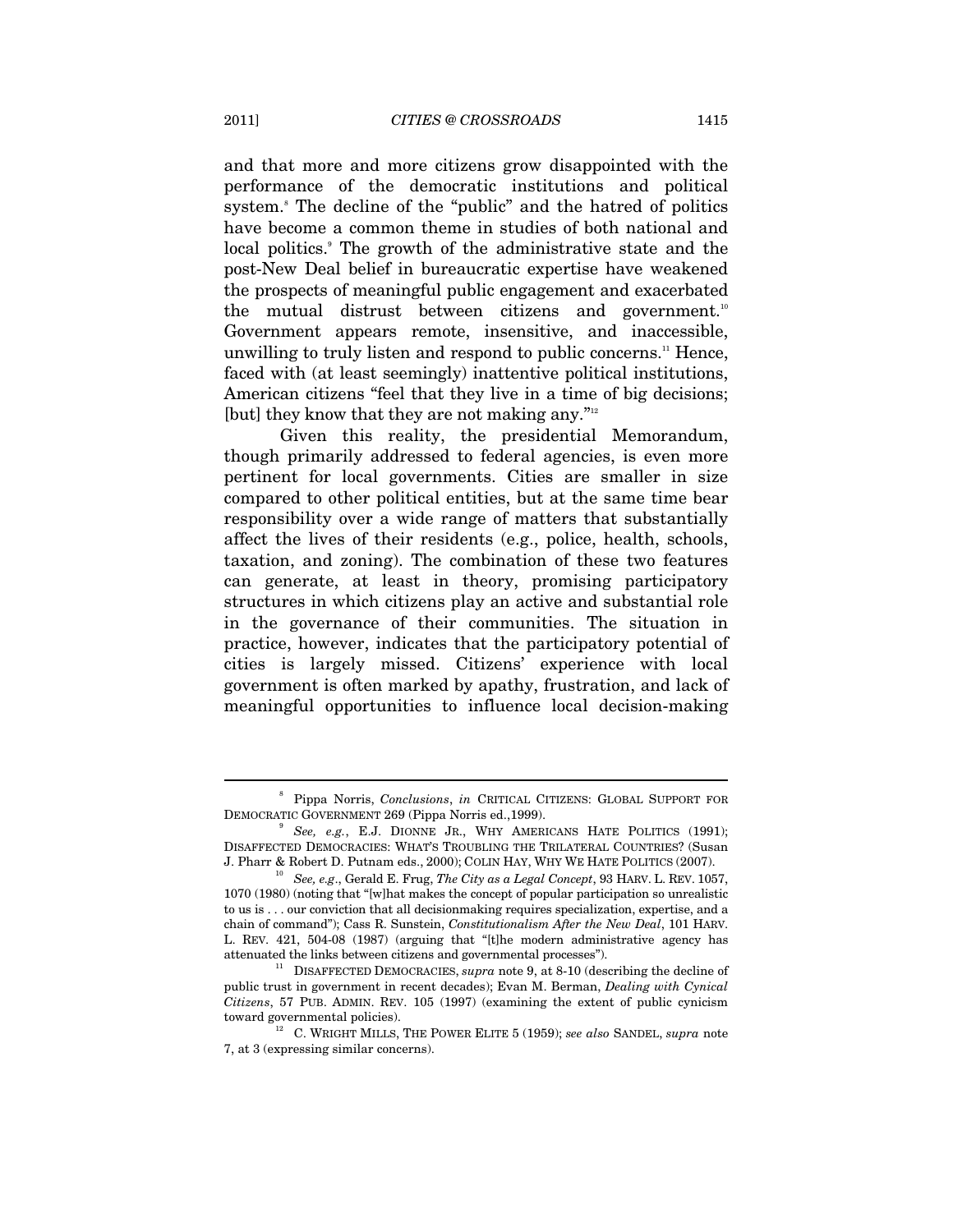processes—what has been described as a "you can't fight city hall" state of mind.<sup>13</sup>

The intuition that lies at the basis of the presidential Memorandum, the Open Government Directive, and other initiatives of this sort<sup> $14$ </sup> is that digital technologies possess a powerful transformative potential that can reverse the current trajectory of citizen-government relations. This aspiration, in line with a wide range of scholarly arguments, celebrates the potential of the internet to open up novel channels of communication between citizens and government, and begin a new chapter in citizen participation and public accountability.15

Due to these high theoretical ambitions and the abundance of online practical experiments in American cities, it is surprising that the legal literature has disregarded this phenomenon. This vacuum is worrisome. Guidance as to which paths are better to take and which should be abandoned is urgently required. Cities are currently at a crossroads in terms of their digital development—they can either benefit from the democratic potential embedded in digital technologies, or waste it.

This article is the first attempt to conceptualize the current and potential role of digital technologies in American cities. The article starts by presenting two basic axes consumerism and participation—on which the relations between a city and its residents can be situated. The consumerist axis represents a vertical structure, in which the primary role of the city is to provide residents with services

 $^{13}\;$  CLINT BOLICK, LEVIATHAN: THE GROWTH OF LOCAL GOVERNMENT AND THE EROSION OF LIBERTY xii-xiv (2004); PAUL E. PETERSON, CITY LIMITS 120 (1981); *see also* Frug, *supra* note 10, at 1070; *see also* Archon Fung & Erik Olin Wright, *Thinking About Empowered Participatory Governance*, *in* DEEPENING DEMOCRACY: INSTITUTIONAL INNOVATIONS IN EMPOWERED PARTICIPATORY GOVERNANCE 37-38

<sup>(</sup>Archon Fung & Erik Olin Wright, eds., 2003). The most notable American organization in the field is the Sunlight Foundation. For an overview of its work, see *About Sunlight Foundation*, SUNLIGHT

<sup>&</sup>lt;sup>15</sup> See generally YOCHAI BENKLER, THE WEALTH OF NETWORKS: HOW SOCIAL PRODUCTION TRANSFORMS MARKETS AND FREEDOM 212-72 (2006); BRUCE BIMBER, INFORMATION AND AMERICAN DEMOCRACY: TECHNOLOGY IN THE EVOLUTION OF POLITICAL POWER (2003); ANDREW CHADWICK, INTERNET POLITICS: STATES, CITIZENS, AND NEW COMMUNICATION TECHNOLOGIES (2006); STEPHEN COLEMAN & JAY G. BLUMLER, THE INTERNET AND DEMOCRATIC CITIZENSHIP: THEORY, PRACTICE AND POLICY (2009); DEMOCRACY ONLINE: THE PROSPECTS FOR POLITICAL RENEWAL THROUGH THE INTERNET (Peter M. Shane ed., 2004); LAWRENCE K. GROSSMAN, THE ELECTRONIC REPUBLIC: RESHAPING DEMOCRACY IN THE INFORMATION AGE (1996); HOWARD RHEINGOLD, THE VIRTUAL COMMUNITY: HOMESTEADING ON THE ELECTRONIC FRONTIER (2000); ANTHONY G. WILHELM, DEMOCRACY IN THE DIGITAL AGE: CHALLENGES TO POLITICAL LIFE IN CYBERSPACE (2000); A. Michael Froomkin, *Habermas@Discourse.net: Toward a Critical Theory of Cyberspace*, 116 HARV. L. REV. 749 (2003).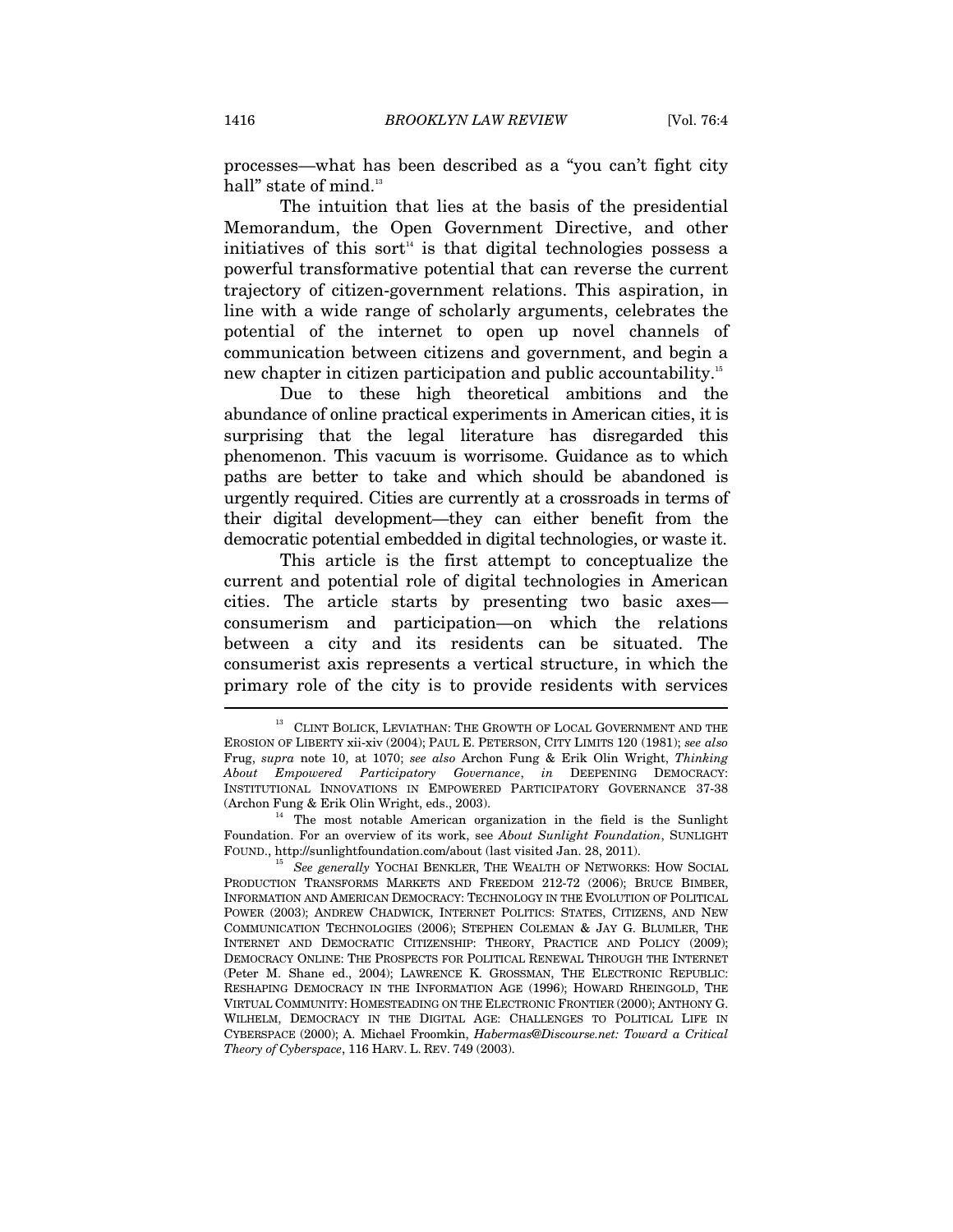and public goods in a manner that satisfies their preferences and needs. The participatory axis reflects a more horizontal structure, in which citizens play an active role in local decision making. The article discusses the normative underpinnings of consumerism and participation in city-citizen relations and argues that these two dimensions should complement each other to achieve a balanced and healthy local democracy.

The article then turns to the question of how digital technologies fit into existing city-citizen relations. It argues that the axes framework is equally valid in this context, as cities employ digital technologies either for consumerist (egovernment) or participatory (e-participation) purposes. Further, the article suggests five criteria—inclusiveness, transparency, communication/deliberation, impact, and costeffectiveness—that can help in evaluating, designing and comparing e-governmental and e-participatory initiatives. Drawing on these criteria, the article examines how digital technology is used in American municipalities.

The article reaches three major conclusions. First, the current uses of digital technologies in the United States fail to fulfill participatory goals and, in fact, waste the participatory opportunities opened up by digital technologies. Second, American cities fare well on the consumerist axis and benefit from digital technologies to provide better services to their residents. Lastly, popular digital initiatives disguise themselves in participatory rhetoric without offering genuine participatory opportunities, and hence distort and impoverish the meaning of participatory democracy.

Despite the grim state of participatory digital endeavors in American municipalities, the article maintains that initiatives that satisfy participatory criteria are not fictional. Drawing on digital initiatives from a variety of European cities, the article exemplifies how e-participation may yield promising results in areas such as participatory budgeting, urban planning, and structured consultations over policy matters. The article concludes by suggesting why municipal digital practices in the United States have not yet taken a participatory direction, and calls for cities to take a more participatory path in their digital pursuits.

Part I of this article discusses the consumerist and participatory dimensions of city-citizens relations. Part II examines the functions of digital technology in local governance and its challenges in consumerist and participatory realms. Further, it offers a set of evaluative criteria to assess and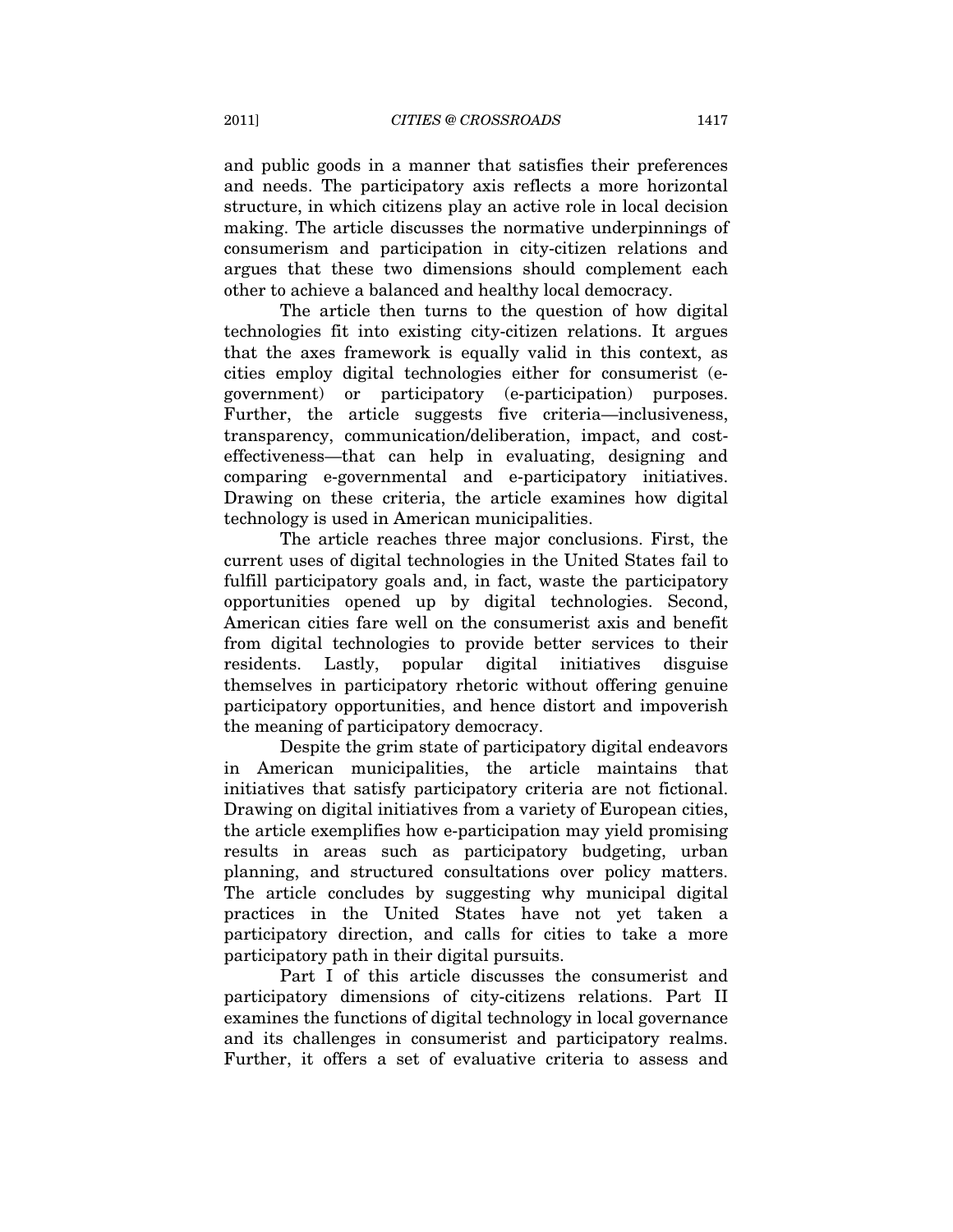compare municipal digital initiatives. Part III explores the current role of digital technology in American cities and discusses its consumerist and participatory features. Part IV explores digital participatory initiatives in European cities, provides possible reasons for the lack of participatory initiatives in the United States, and suggests how to adopt them.

### I. BETWEEN TWO DIMENSIONS OF THE CITY

Cities play an ambivalent role in American law. Formally, their legal status has been notoriously limited.<sup>16</sup> However, the *de facto* autonomy of cities is substantially larger. In fact, some of the most important issues of public policy are resolved through local rather than state or federal mechanisms of decision making. For instance, all American states authorize cities to impose local taxes and use the revenue for the exclusive benefit of local residents.<sup>17</sup> Most states grant local governments a largely unconstrained local land-use authority and police powers, and exercise only a lax control over the incorporation of new municipalities.<sup>18</sup>

 $16$  The U.S. Supreme Court stated that "[t]he number, nature and duration of the powers conferred upon [municipal] corporations and the territory over which they shall be exercised rests in the absolute discretion of the State." Hunter v. City of Pittsburgh, 207 U.S. 161, 178 (1907). Although the broad rule of Hunter had been modified in subsequent decisions, the Court recognized that "the case continues to have substantial constitutional significance in emphasizing the extraordinarily wide latitude that States have in creating various types of political subdivisions and conferring authority upon them." Holt Civic Club v. Tuscaloosa, 439 U.S. 60, 71 (1978); *see also* David J. Barron, *A Localist Critique of the New Federalism*, 51 DUKE L.J. 377, 390-93 (2001) (delineating the scope of formal state power over cities) (hereinafter: *Localist Critique*); David J. Barron & Gerald E. Frug, *Defensive Localism: A View of the Field from the Field*, 21 J.L. & POL. 261, 264-67 (2005) (noting that "delegations of local power invariably come with limits that have not been approved locally and that can be removed only with permission from above"); Frug, *supra* note 10, at 1062-68 (arguing for city powerlessness and explaining why it matters); Daniel B. Rodriguez, *Localism and Lawmaking*, 32 RUTGERS L.J. 627, 631-32 (2001) (noting that the "principle of state supremacy in internal matters of state and local government has largely survived the constitutional home rule movement").

While the majority of states grant local governments power over municipal affairs ("home rule"), this power does not "immunize local actions from state preemption" (Barron, *id.*, at 392). Rather than generating a genuine local autonomy, home rule reflects "a mix of state law grants of, and limitations on, local power that powerfully influences the substantive ways in which cities and suburbs act" (David J.

Barron, Reclaiming Home Rule, 116 HARV. L. REV. 2257, 2263 (2003)).<br><sup>17</sup> Barron, *Localist Critique*, *supra* note 16, at 394.<br><sup>18</sup> Id. at 395-96. Cities also benefit from various statutory immunities. See, *e.g.*, Robert C. Ellickson, *Cities and Homeowners Associations*, 130 U. PA. L. REV. 1519, 1568-79 (1982).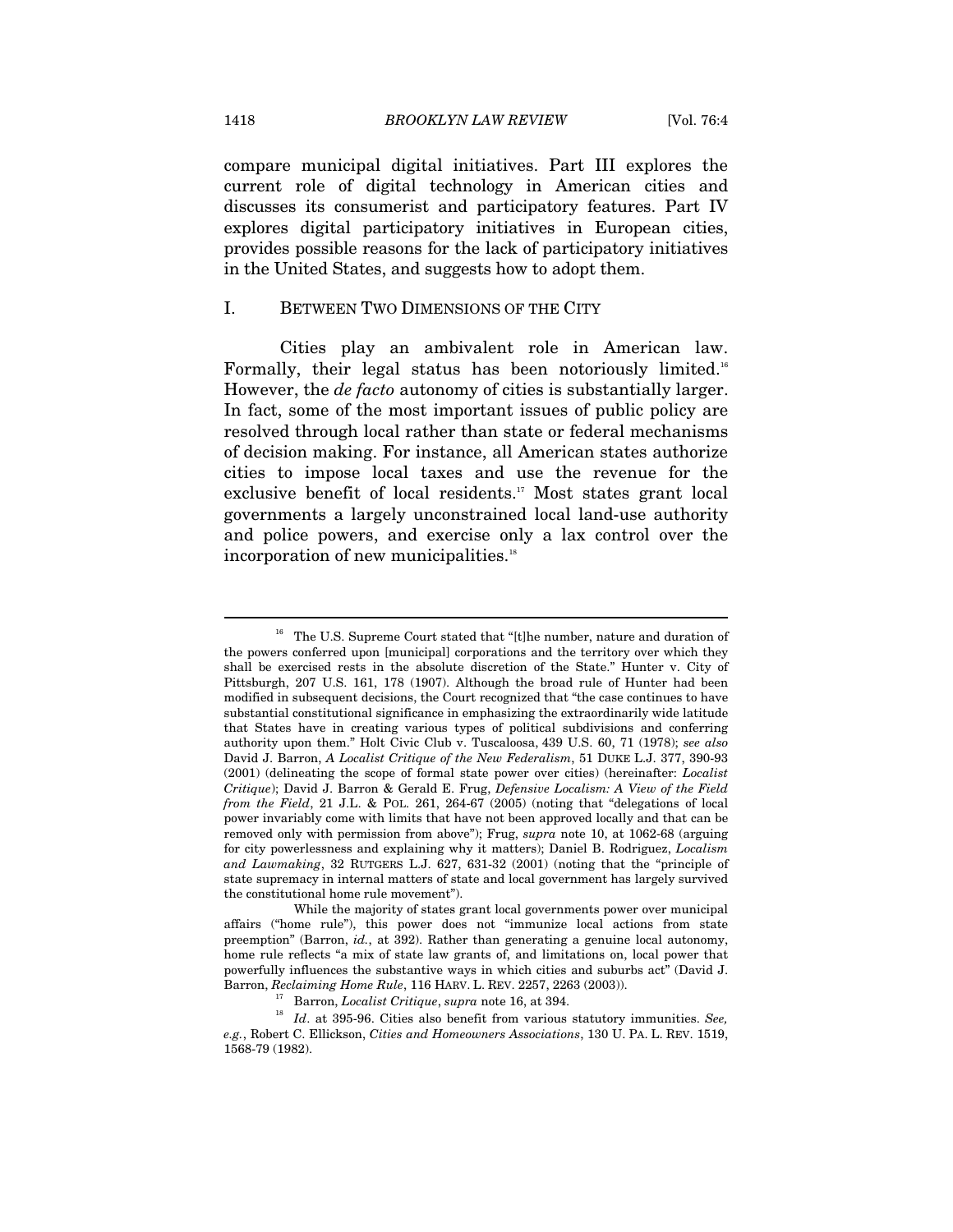Cities therefore take charge of matters as critical and diverse as "the preservation of life (police, fire, sanitation, public health), liberty (police, courts, prosecutors), property (zoning, planning, taxing), and public enlightenment (schools, libraries)."19 Not surprisingly, this wide range of responsibilities raises acute questions as to the optimal mechanisms of local decision making, and the character of city-citizen relations. As the nature of these relations may deeply affect the priorities and decision-making processes of the local authorities, it is important to fully grasp their meaning.

I suggest the following framework. The relations between cities and their citizens can be understood as located on two axes of a graph: consumerism and participation.<sup>20</sup> The consumerism axis measures the degree to which a city succeeds in effective provision of public goods and services to its residents, who are regarded as consumers. The participation axis reflects the degree to which a city facilitates citizen participation in governance and encourages community building. The axes are both descriptive (depicting the existing state of city-citizen relations) and normative (impelling local governments to act on both dimensions). A city that effectively provides information and services to its dwellers and also offers them substantial participatory opportunities will score high on both dimensions. A city that only excels in information and service provision but lacks participatory mechanisms of decision making will score high on the consumerist axis but low on the participation axis. An opposite case, poor services but abundant opportunities for meaningful participation, will locate a city high on the participation axis but low on the consumerism one. The following pages further explore these basic distinctions.

#### *A. The Consumerism Axis*

The creation of local political units and the delegation of powers and authority to them are frequently justified on the grounds of efficiency. According to this approach, the raison d'être of cities is the fact that they provide services and local

 $^{19}\,$  ROBERT L. LINEBERRY, EQUALITY AND URBAN POLICY: THE DISTRIBUTION OF MUNICIPAL PUBLIC SERVICES 10 (1977).

 $^{20}$  This distinction is loosely based on the analysis in Richard Briffault,  $Our$ *Localism: Part II—Localism and Legal Theory*, 90 COLUM. L. REV. 346, 392-403 (1990).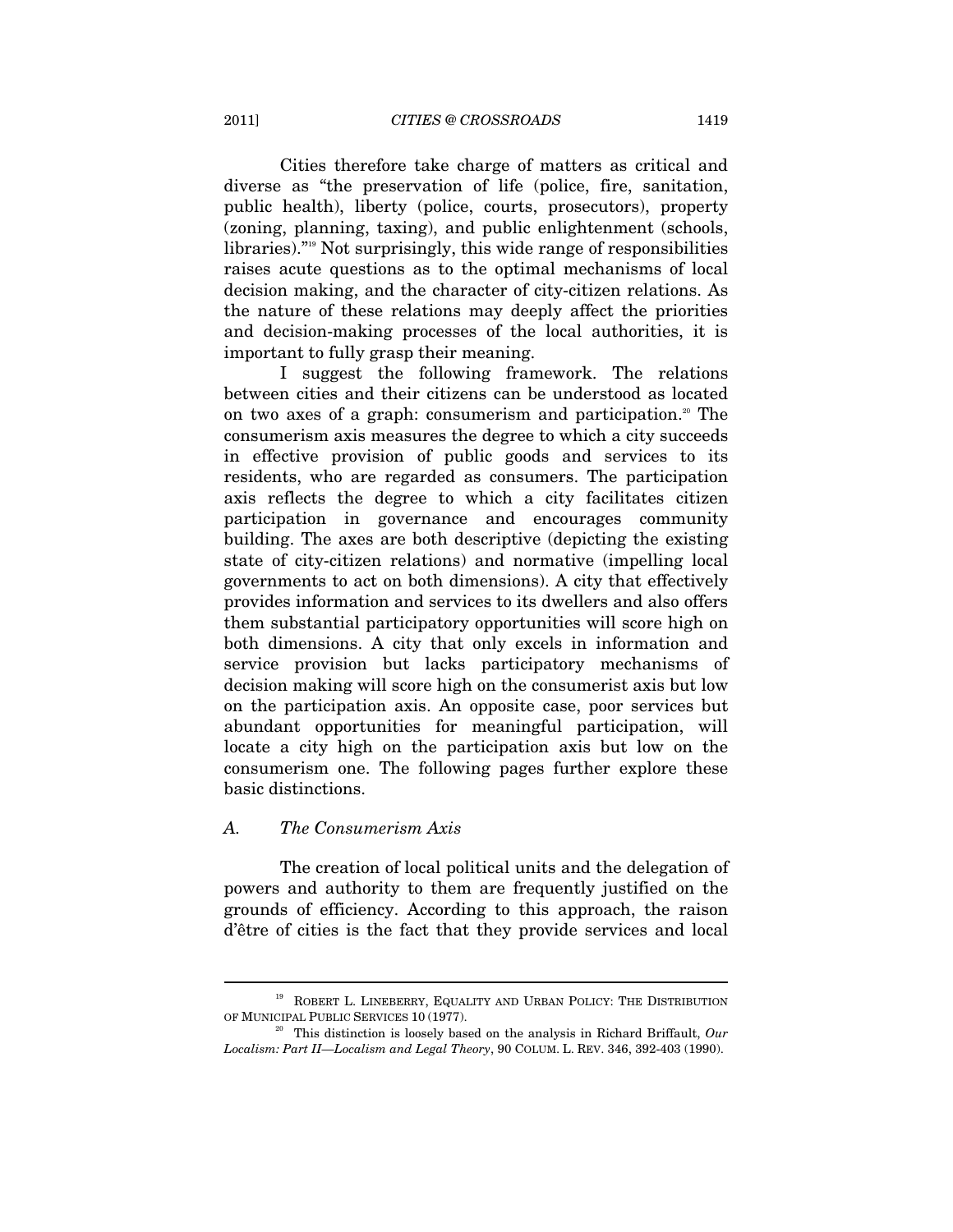public goods better than larger political units do.<sup>21</sup> Provision of services and goods is therefore regarded as the primary function of cities—a function by which they are defined, measured, and chosen by existing or potential residents.<sup>22</sup>

This generic perception of cities is rooted in a seminal article written by Charles Tiebout in 1956. Tiebout labeled citizens as "consumer-voters," who "pick[] that community which best satisfies [their] preference pattern for public goods."23 According to this model, citizens stay in a city only as long as the public goods they receive are in line with their preferences; move out when these public goods cease to satisfy them; shop among numerous localities for the "package" of goods and services that reflects their preferences; and eventually settle in the one that offers the best-fitting "package."24 While cities are stable, with their revenue and expenditure patterns "more or less set," the consumer-voter's "act of moving or failing to move . . . replaces the usual market test of willingness to buy a good and reveals the consumervoter's demand for public good."<sup>25</sup>

Although simple in its initial appeal, this model relies on several controversial assumptions. First, the preferences of consumer-voters and municipal budgets are assumed to be given and largely fixed. Second, consumer-voters are presumed to be fully mobile and possess all the information required for a thoughtful relocation decision. Third, the model assumes that there is a large number of communities that will "compete" for residents by offering preferred goods and services. Lastly, the model posits that the "packages" of goods offered by cities do not create externalities for neighboring communities.<sup>26</sup>

 $21$  Public goods are commonly defined as non-rival (the consumption of the good by one person does not diminish the ability of others to consume the same good) and non-excludable (no person can be effectively excluded from consuming the good). In the context of cities, "local public goods" can be defined to refer "to any goods that are typically provided publicly by local governments." Lee Anne Fennell, *Beyond Exit and Voice: User Participation in the Production of Local Public Goods*, 80 TEX. L. REV. 1, 4 n.7 (2001).

See, e.g., LYNN A. BAKER & CLAYTON P. GILLETTE, LOCAL GOVERNMENT LAW: CASES AND MATERIALS 337-40 (3d ed. 2004); Gerald E. Frug, *City Services*, 73 N.Y.U. L. REV. 23 (1998). 23 Charles M. Tiebout, *A Pure Theory of Local Expenditures*, 64 J. POL. ECON.

 $\,$  416, 418 (1956).  $^{24}$   $\,$   $Id.;$   $see$   $also$  JOHN R. LOGAN & HARVEY L. MOLOTCH, URBAN FORTUNES 41-42  $\,$ (1987).

<sup>&</sup>lt;sup>25</sup> Tiebout, *supra* note 23, at 420.<br><sup>26</sup> Those are the main assumptions of the model, but this list is not exhaustive. For additional assumptions, see *id.* at 419.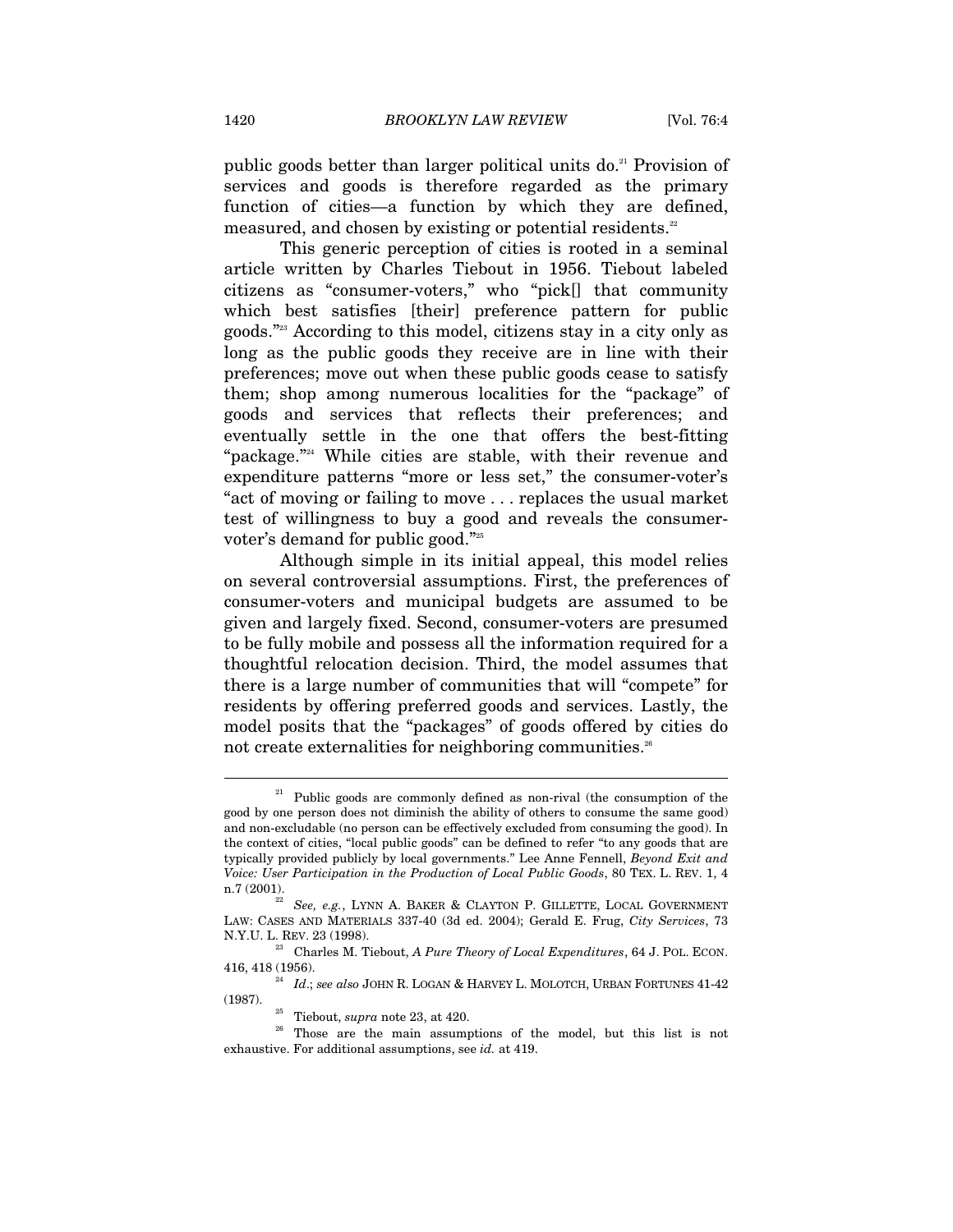Tiebout's article and, in particular, his assumptions have been heavily criticized.<sup>27</sup> But the article was also dubbed as "the most influential single article in the field of public economics"<sup>28</sup> and inspired numerous contributions that followed its theoretical footsteps.29 Most importantly, for our purposes, Tiebout offered a powerful defense of local units as the most effective providers of public goods, and justified substantial delegation of authority to local governments and their legal empowerment.<sup>30</sup>

The Tiebout model and its normative underpinnings therefore lie at the basis of the consumerist axis of city-citizen relations. The purpose of the axis is to reflect the degree to which the city succeeds in effectively providing services and public goods and satisfying citizens' preferences. As citizens are treated in this equation as consumers who pay with their tax money for goods that local governments sell, the axis that evaluates the effectiveness of the "transaction" is dubbed "consumerist."

Despite its central role in municipal affairs, the consumerist axis should not be regarded as the sole parameter by which city-citizen relations are evaluated. A demand to base

PUBLIC ECONOMICS IN HONOR OF WALLACE OATES ix (William A. Fischel ed., 2006) [hereinafter THE TIEBOUT MODEL AT FIFTY]. 29 *See, e.g.*, WILLIAM A. FISCHEL, THE HOMEVOTER HYPOTHESIS 58-61 (2001)

<sup>27</sup> The literature is voluminous. *See, e.g.*, Wallace E. Oates, *On Local Finance and the Tiebout Model*, 71 AM. ECON. REV. PAPERS & PROC. 93, 93 (1981) (noting that Tiebout relied on "a set of assumptions so patently unrealistic as to verge on the outrageous"); Briffault, *supra* note 20, at 393, 415-35 (criticizing the model for externalities and jurisdictional size); Hongbin Cai & Daniel Treisman, *Does Competition for Capital Discipline Governments? Decentralization, Globalization, and Public Policy*, 95 AM. ECON. REV. 817, 818 (2005) (arguing that competition among cities leads to a polarizing effect); Sheryll D. Cashin, *Localism, Self-Interest, and the Tyranny of the Favored Quarter: Addressing the Barriers to New Regionalism*, 88 GEO. L.J. 1985, 1991-2015 (2000) (criticizing Tiebout for failing to consider equality and redistribution); Richard C. Schragger, *Consuming Government*, 101 MICH. L. REV. 1824, 1834 (2003) (criticizing the Tiebout model for failing to consider externalities); Daniel Shaviro, *An Economic and Political Look at Federalism in Taxation*, 90 MICH. L. REV. 895, 964 (1992) (criticizing Tiebout's mobility assumption). 28 William A. Fischel, *Preface to* THE TIEBOUT MODEL AT FIFTY: ESSAYS IN

<sup>(</sup>arguing that home-buyers possess full information and "shop for a community" that best fits their preferences); PETERSON, *supra* note 13 (analyzing urban public policy relying on Tiebout's assumptions); Vicki Been, *"Exit" as a Constraint on Land Use Exactions: Rethinking the Unconstitutional Conditions Doctrine*, 91 COLUM. L. REV. 473, 511-17 (1991) (applying Tiebout's model to predatory land use practices); Lee Anne Fennell, *Exclusion's Attraction: Land Use Controls in Tieboutian Perspective*, *in*  THE TIEBOUT MODEL AT FIFTY, *supra* note 28, at 163, 164, 166 (referring to "footshoppers" who buy "a daily living environment in a particular neighborhood"); Hannah Wiseman, *Public Communities, Private Rules*, 98 GEO. L.J. 697, 727 (2010) (arguing that "[c]ommunity consumers may choose among various levels of sublocal public goods, as well as among the local governments that enable the provision of these public goods"). 30 *See, e.g.*, Briffault, *supra* note 20, at 399-403; Cashin, *supra* note 27, at

<sup>2000-01;</sup> Rodriguez, *supra* note 16, at 634.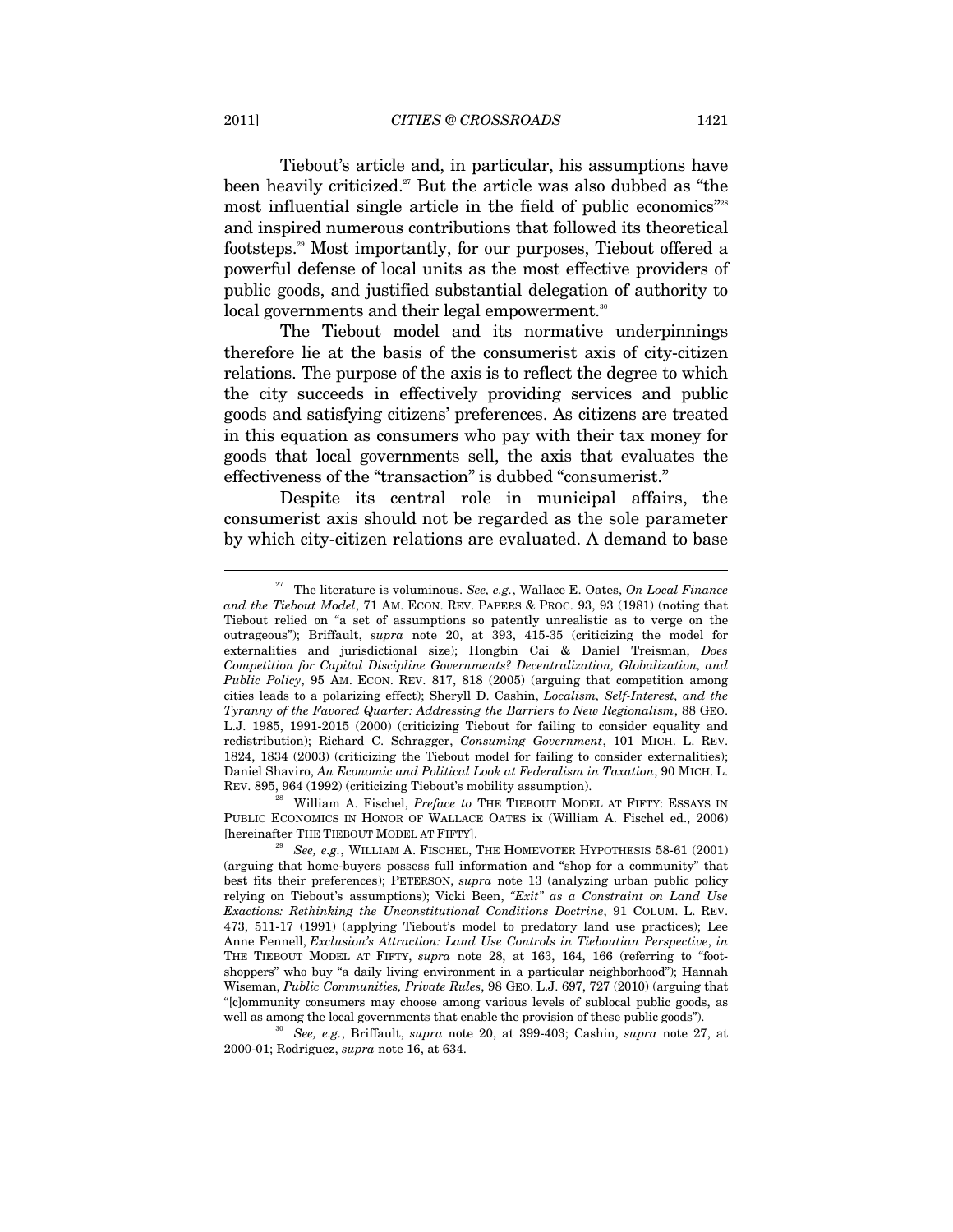these relations on consumerist grounds alone might collapse citizens into "consumer voters" and lead to a situation in which "values commonly associated with democracy—notions of equality, of the importance of collective deliberation and compromise, of the existence of a public interest not reducible to personal economic concerns" become "of secondary concern, or no concern at all."<sup>31</sup> Gerald Frug, the major advocate of this position, warns that the dominance of the consumerist state of mind not only influences the outcomes of governmental decision making, but also "affects the evolution of American society itself" by strengthening "the consumptive aspect of self over alternatives" and narrowing "the definition of 'human flourishing' that city services have the potential to foster."32 The aim of the participatory axis, which is described below, is to avoid this scenario.

# *B. The Participation Axis*

Cities have traditionally enjoyed a unique status among democratic scholars as the most appropriate units for citizen participation in government.<sup>33</sup> Alexis de Tocqueville famously asserted that "[t]own-meetings are to liberty what primary schools are to science; they bring it within the people's reach, they teach men how to use and how to enjoy it."34 John Stuart Mill similarly emphasized the importance of local political institutions as a training ground for democracy. He regarded participation in local government as particularly valuable because cities exercise authority over issues that directly affect the daily life of their dwellers, and may offer them substantial opportunities to voice their concerns and shape policy decisions.<sup>35</sup> Likewise, Mill insisted that only by practicing popular government on a limited scale, will the people "ever learn how to exercise it on a larger."36 In the same spirit, almost one hundred

<sup>&</sup>lt;sup>31</sup> Frug, *supra* note 22, at 32.<br>
<sup>32</sup> *Id.* at 32-33.<br>
<sup>33</sup> Frug, *supra* note 10, at 1069.<br>
<sup>34</sup> ALEXIS DE TOCQUEVILLE, 1 DEMOCRACY IN AMERICA 76 (Henry Reeve ed. & trans., 2007) (1835).

JOHN STUART MILL, REPRESENTATIVE GOVERNMENT 347-48 (H.B. Acton ed., 1910) (1861). 36 JOHN STUART MILL, *Tocqueville on Democracy in America (Vol. 1)*, *in* ESSAYS

ON POLITICS AND CULTURE 173, 186 (Gertrude Himmelfarb ed., 1963). Mill also argues that "[a] political act, to be done only once in a few years, and for which nothing in the daily habits of the citizen has prepared him, leaves his intellect and his moral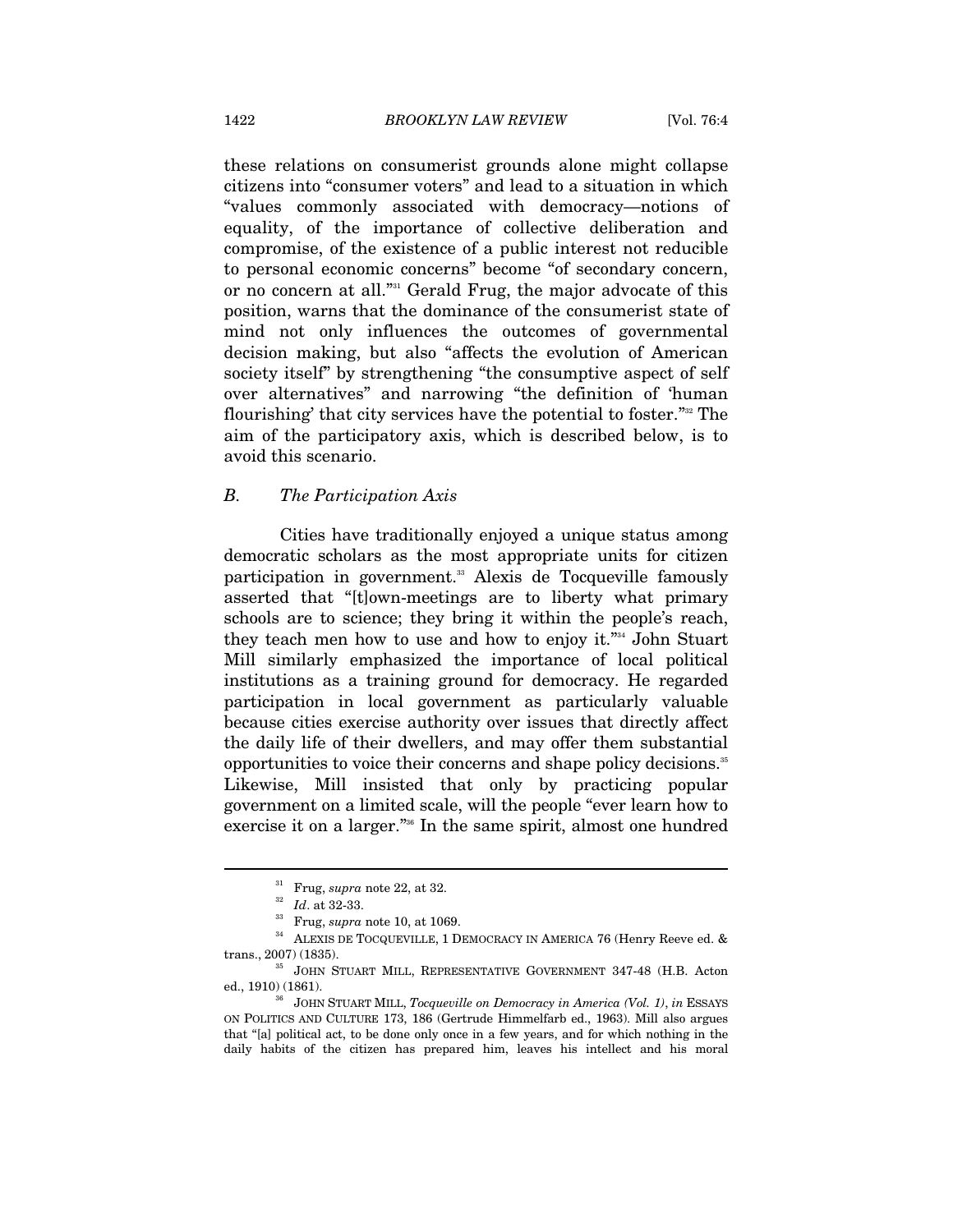years after the publication of Tocqueville's opus on American democracy, John Dewey wrote that the demise of participation in local governments had been one of the major ills of the modern era and called for a revival of popular participation.<sup>37</sup>

The theoretical attractiveness of cities as a platform for citizen participation and democratic education is due to several factors. First, citizen participation—similarly to the provision of public goods—is believed to be more effective in smaller units.<sup>38</sup> As local decision making affects multiple spheres of life in a city, citizens may reap significant benefits from their involvement in local political affairs. Assuming that the relative weight of each voice rises as the size of a political unit diminishes, the smallness of most municipalities may enhance citizens' opportunities to make their preferences heard in local decision making.39 For similar reasons, public officials in smaller democratic units are expected to be more attentive to public preferences than officials in large political structures.

Further, citizen participation may improve the quality of policy and decision making, as the diversity of experience, opinion, and knowledge within a group can render the whole greater than the sum of its parts.<sup>40</sup> Individuals who represent a variety of perspectives and backgrounds may offer public officials unique and original insights into policymaking. As citizens are often deeply familiar with local issues, engaging them in local decision making may also generate "concrete and

 $\overline{a}$ 

dispositions very much as it found them." JOHN STUART MILL, *Tocqueville on Democracy* 

 $\emph{im America (Vol. 2), in ESSAYS ON POLITICS AND CULTURE, *supra*, at 214, 229.}$  JOHN DEWEY, THE PUBLIC AND ITS PROBLEMS 143-84 (1927).  $^{38}$  See, e.g., FRANK BRYAN, REAL DEMOCRACY: THE NEW ENGLAND TOWN MEETING AND HOW IT WORKS *passim* (2004) (demonstrating that population size is the single best predictor of participation rates); ROBERT A. DAHL & EDWARD R. TUFTE, SIZE AND DEMOCRACY 66-88 (1973) (demonstrating a correlation between small government size and increased communication between voters and public officials); Robert A. Dahl, *The City in the Future of Democracy*, 61 AM. POL. SCI. REV. 953, 954 (1967) (arguing that "the city-state must be small in area and in population . . . so that when the youth becomes the man he knows his town, its inhabitants, its countryside"); Frug, *supra* note 10, at 1068-70 (arguing that only through small governmental units is meaningful participation by individual citizens possible); J. Eric Oliver, *City Size and Civic Involvement in Metropolitan America*, 94 AM. POL. SCI. REV. 361 (2000) (claiming that the degree of citizen participation significantly declines as the population of a city increases). 39 *See, e.g.*, Benjamin Constant, *The Liberty of the Ancient Compared with* 

*That of the Moderns*, *in* BENJAMIN CONSTANT: POLITICAL WRITINGS 314 (Biancamaria Fontana ed., 1988) (1816) (arguing that individuals participate more in smaller places because they are more likely to be able to influence outcomes). 40 *See generally* JAMES SUROWIECKI, THE WISDOM OF CROWDS: WHY THE

MANY ARE SMARTER THAN THE FEW AND HOW COLLECTIVE WISDOM SHAPES BUSINESS, ECONOMICS, SOCIETIES AND NATIONS (2004).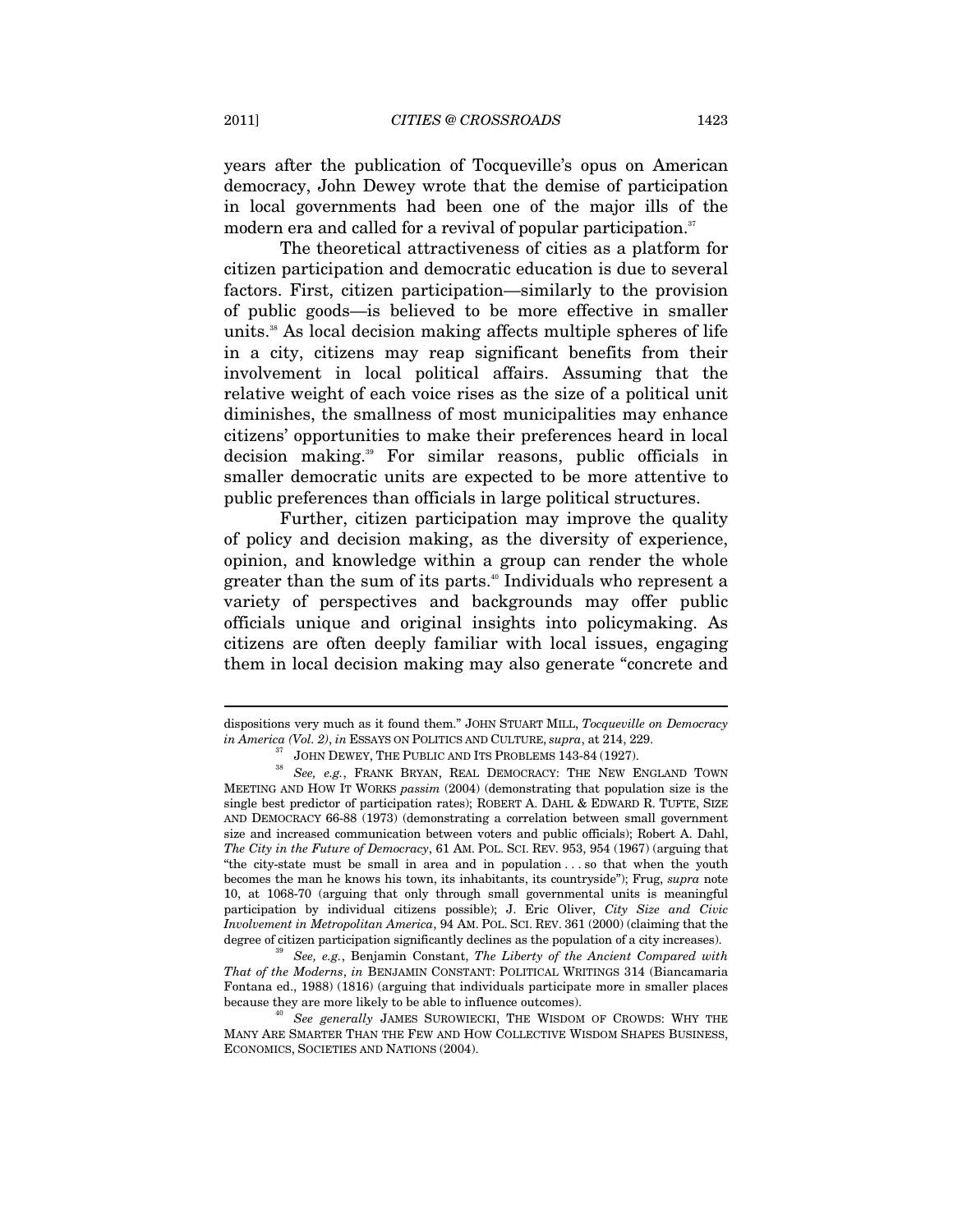highly valued public goods."<sup>41</sup> Similarly, citizen participation may help government to obtain legitimacy and political support to adopt new policies or test novel directions. The outcomes of genuine and meaningful participatory processes are also likely to be perceived as more democratic, as they better reflect the positions and preferences of the public. Moreover, even if the final outcome does not represent their preferences, studies have demonstrated that individuals evaluate positively processes in which they are permitted to participate and their views are considered by decision makers.42 As a result, the more involved individuals are in making rules, the stronger their sense of obligation to abide by them is likely to be.<sup>43</sup> A proper participatory process is therefore able to facilitate the implementation and enforcement of policies. It also can help in holding public officials accountable and increasing the general transparency of the system.<sup>44</sup>

Moreover, meaningful participatory initiatives invite citizens to take part in decisions that deeply affect their lives and immediate environment. Hence, participation is first and foremost regarded as a tool for social empowerment:<sup> $45$ </sup> it helps voice the concerns of weak groups in the society and train otherwise powerless citizens to interact with other social groups, take part in the democratic process, and pursue their policy preferences by democratic means. Citizen participation therefore nurtures citizens' sense of community and facilitates their social and political affiliation with others.<sup>46</sup> It engages individuals in a process of learning from others, opening their minds to different and, at times, contested ideas, and reshaping their preferences through that learning. At its best, it therefore

<sup>41</sup> ARCHON FUNG, EMPOWERED PARTICIPATION: REINVENTING URBAN

DEMOCRACY 15 (2004).  $^{42}$  E. ALLAN LIND & TOM R. TYLER, THE SOCIAL PSYCHOLOGY OF PROCEDURAL JUSTICE 147-72 (1988) (referring to procedural justice in the political arena); *see also*  TOM R. TYLER, WHY PEOPLE OBEY THE LAW 3-4 (2006) (arguing that people obey the law if they believe in its legitimacy, and not due to a fear of punishment). 43 *See, e.g.*, Cynthia R. Farina, *The Consent of the Governed: Against Simple* 

*Rules for a Complex World*, 72 CHI.-KENT L. REV. 987, 1027-32 (1997) (discussing the important role that perceptions of fairness play in determination of administrative

legitimacy). 44 FUNG, *supra* note 41, at 20. 45 FUNG, *supra* note 41, at 1-30. 46 *Id.*; *see also* Paul Brest, *Further Beyond the Republican Revival: Toward Radical Republicanism*, 97 YALE L.J. 1623, 1624 (1988) (referring to "discursive participation," which "induces us to listen to other people's positions and justify our own"); Robert H. Salisbury, *Research on Political Participation*, 29 AM. J. POL. SCI. 323, 326-29 (1975) (explaining the different meanings of citizen participation).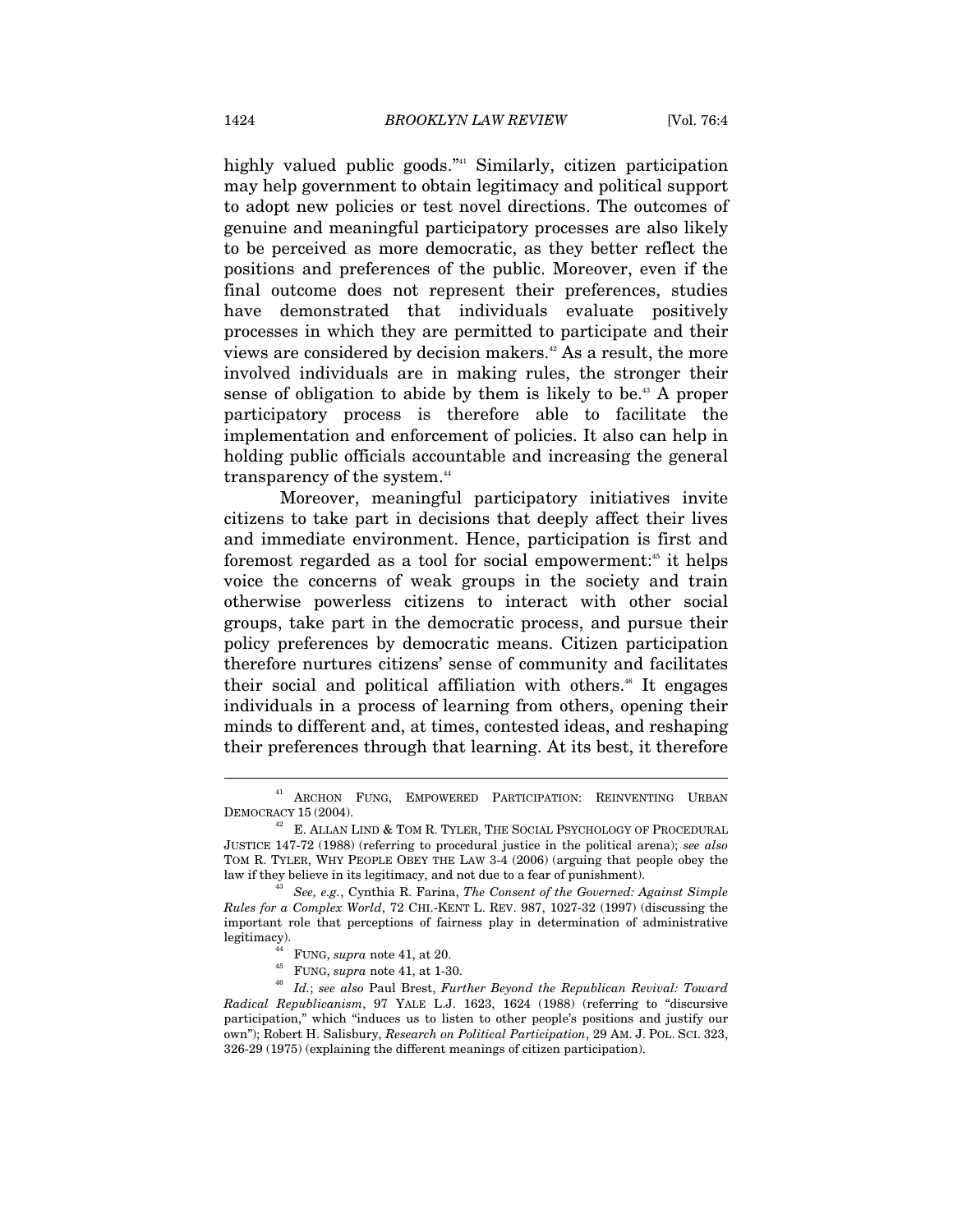leads to an informed and involved citizenry that understands the challenges and conflicts of the community and possesses the tools to resolve them.<sup>47</sup>

No doubt, this rosy account of the benefits of citizen participation in local government rests on presumptions that are no less controversial than those of the Tiebout model. Chiefly, it assumes that participatory mechanisms are applied in good faith and strengthen civic empowerment across the board. However, as James Madison famously asserted, the smallness of local governments can make them particularly vulnerable to "mischiefs of factions" and a majority rule running amok.48 Participatory processes may likewise be vulnerable to capture and abuse by dominant social groups and public officials. Frequently, they may reinforce social inequalities and further disempower groups that were supposed to gain voice as part of the process.<sup>49</sup> Even if the process is carried out in good faith, participants may behave incompetently, be motivated by parochial interests, and suffer from mob psychology. All of those factors, so the argument goes, may obstruct citizens from understanding and pursuing the common good. $50$ 

Hence, the ultimate participatory challenge is to attain the benefits of citizen participation, and avoid, as much as possible, the traps. This task surely requires a nuanced institutional design, which the Article discusses in greater detail below.

\* \* \*

There are, then, two major dimensions of city-citizen relations—consumerism and participation. The former presupposes a vertical relationship in which citizens consume public goods that are sold to them by the local government. The latter depicts a more horizontal relationship, in which citizens take an active part in local decision making. These two

<sup>&</sup>lt;sup>47</sup> CAROLE PATEMAN, PARTICIPATION AND DEMOCRATIC THEORY 22-44 (1970).<br><sup>48</sup> THE FEDERALIST NO. 10, at 79 (James Madison) (Clinton Rossiter ed., 1961).<br><sup>49</sup> *See, e.g.*, Lynn Sanders, *Against Deliberation*, 25 POL. THEORY

<sup>(1997) (</sup>stressing the inequalities embedded in deliberative processes); Cass R. Sunstein, *Deliberative Trouble? Why Groups Go to Extremes*, 110 YALE L.J. 71, 111-13 (2000) (noting that participatory practices are often marked by the exclusion of

disadvantaged groups). 50 *See, e.g.*, JOSEPH A. SCHUMPETER, CAPITALISM, SOCIALISM, AND DEMOCRACY 283 (1943) (arguing that "the electoral mass is incapable of action other than a stampede").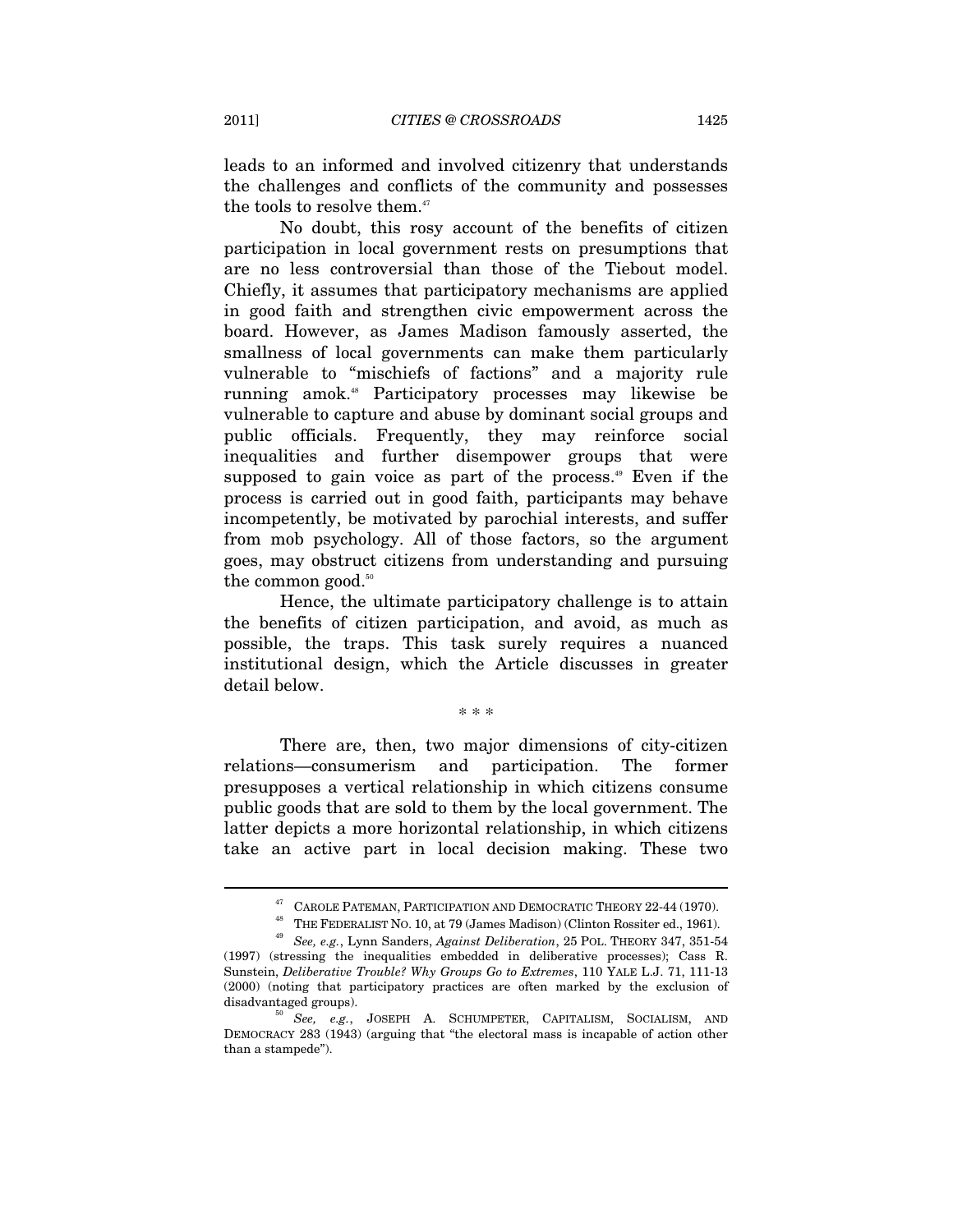dimensions are by no means mutually exclusive. On the contrary, cities should attempt to fulfill both consumerist and participatory ideals, scoring high on both axes and offering citizens a full plethora of opportunities.

The rest of the Article examines how digital technologies fit into the citizen-city framework and where they are situated on the consumerism-participation axes.

# II. CITIES & THE "E" FACTOR

Since the 1990s, digital technology has been widely employed at all levels of government in the United States. In the local context, it has been regarded as a "powerful tool for reinventing local governments" and a "paradigm shift" in citycitizen relations.51 How transformative were these tools in practice? A closer look at how digital technologies are employed by local governments two decades after their introduction hardly reveals new patterns in city-citizen relations. Cities turn to digital technologies either to enhance the efficiency of their service provision, or to provide citizens with better participatory opportunities. The consumerism and participation axes that captured the traditional relationship between cities and citizens are therefore equally valid for digital technologies.

In the context of digital technologies, the consumerist dimension is dubbed "electronic government," or, more commonly, "e-government": "the use by the Government of webbased Internet applications and other information technologies . . . to . . . enhance the access to and delivery of Government information and services to the public  $\dots$ ."<sup>52</sup> The participatory dimension is labeled "e-participation": online actions performed by citizens and "directed at influencing, directly or indirectly, the formulation, adoption, or implementation of governmental or policy choices."53 The following pages explain the meaning of these two phenomena in further detail and develop evaluative criteria to better assess their implications.

<sup>51</sup> Alfred Tat-Kei Ho, *Reinventing Local Governments and the E-Government Initiative*, 62 PUB. ADMIN. REV. 434, 434 (2002).<br><sup>52</sup> E-Government Act of 2002, Pub. L. No. 107-347, 116 Stat. 2899, 2902

 $(2002)$  [hereinafter E-Government Act].  $$^{53}$$  JAMES S. FISHKIN, WHEN THE PEOPLE SPEAK: DELIBERATIVE DEMOCRACY

AND PUBLIC CONSULTATION 45 (2009).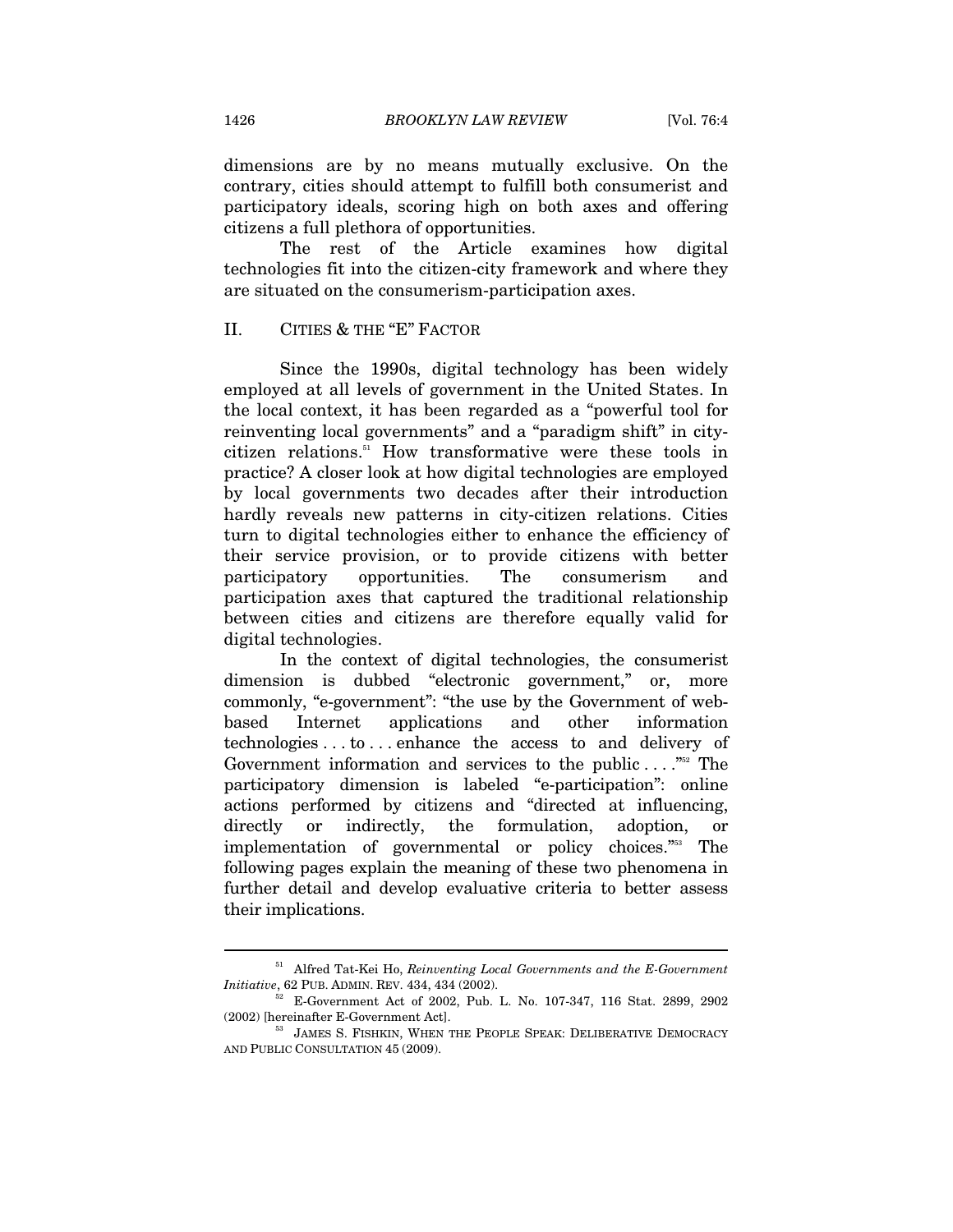#### *A. E-Government*

The primary use of digital technologies in local governments aims to fulfill the consumerist function of cities: open up and optimize access to public information and improve the provision of governmental services. $54$  When e-government was first introduced, the hope was that it would encourage public officials to abandon the "traditional bureaucratic paradigm" and opt for "coordinated network building, external collaboration, and customer services."55 Given this potentially transformative effect, e-government has caught the imagination of American public officials, leading to the enactment of the federal E-Government Act in 2002, and a widespread adoption of e-governmental features at federal, state and local levels.<sup>56</sup>

At its best, e-government provides citizens with "onestop-shops," which allow them to obtain all governmental information and services in a "timely, convenient and userfriendly manner from a single source."<sup>557</sup> Information offered on official local websites may include issues ranging from explanations of municipal functions, legal procedures and online minutes of city council meetings, through downloadable forms and content designed for specific segments of the population (e.g., families, elderly citizens, or children), to traffic updates, crime statistics, or descriptions of the cultural heritage of the city. In line with the consumerist orientation, the information is often complemented by online surveys or

<sup>54</sup> Donald F. Norris & M. Jae Moon, *Advancing E-Government at the Grassroots: Tortoise or Hare?*, 65 PUB. ADMIN. REV. 64 (2005) (assessing the state of affairs of local government adoption of e-government); Ho, *supra* note 51 (making the same assessment). *See generally* DARRELL M. WEST, DIGITAL GOVERNMENT: TECHNOLOGY AND PUBLIC SECTOR PERFORMANCE (2005) (relying on comprehensive

<sup>&</sup>lt;sup>55</sup> Ho, *supra* note 51, at 434.  $\frac{56}{16}$  The Act is intended to "to improve the methods by which Government information, including information on the Internet, is organized, preserved, and made accessible to the public." E-Government Act, *supra* note 52, § 207(a). The Act requires federal agencies to enhance the volume of public records available online and adopt standards to enable the organization and categorization of government information. It specifies the information that should appear on agencies' websites and sets "minimum agency goals to assist public users to navigate agency websites." *Id.* at § 207(f)(B).

For an account of the adoption of e-government in American states, see Caroline J. Tolbert, Karen Mossberger & Ramona McNeal, *Institutions, Policy Innovation, and E-Government in the American States*, 68 PUB. ADMIN. REV. 549 (2008). For local governments, see *infra* Part III.A.<br> $^{57}$  Ho, *supra* note 51, at 436 (citation omitted).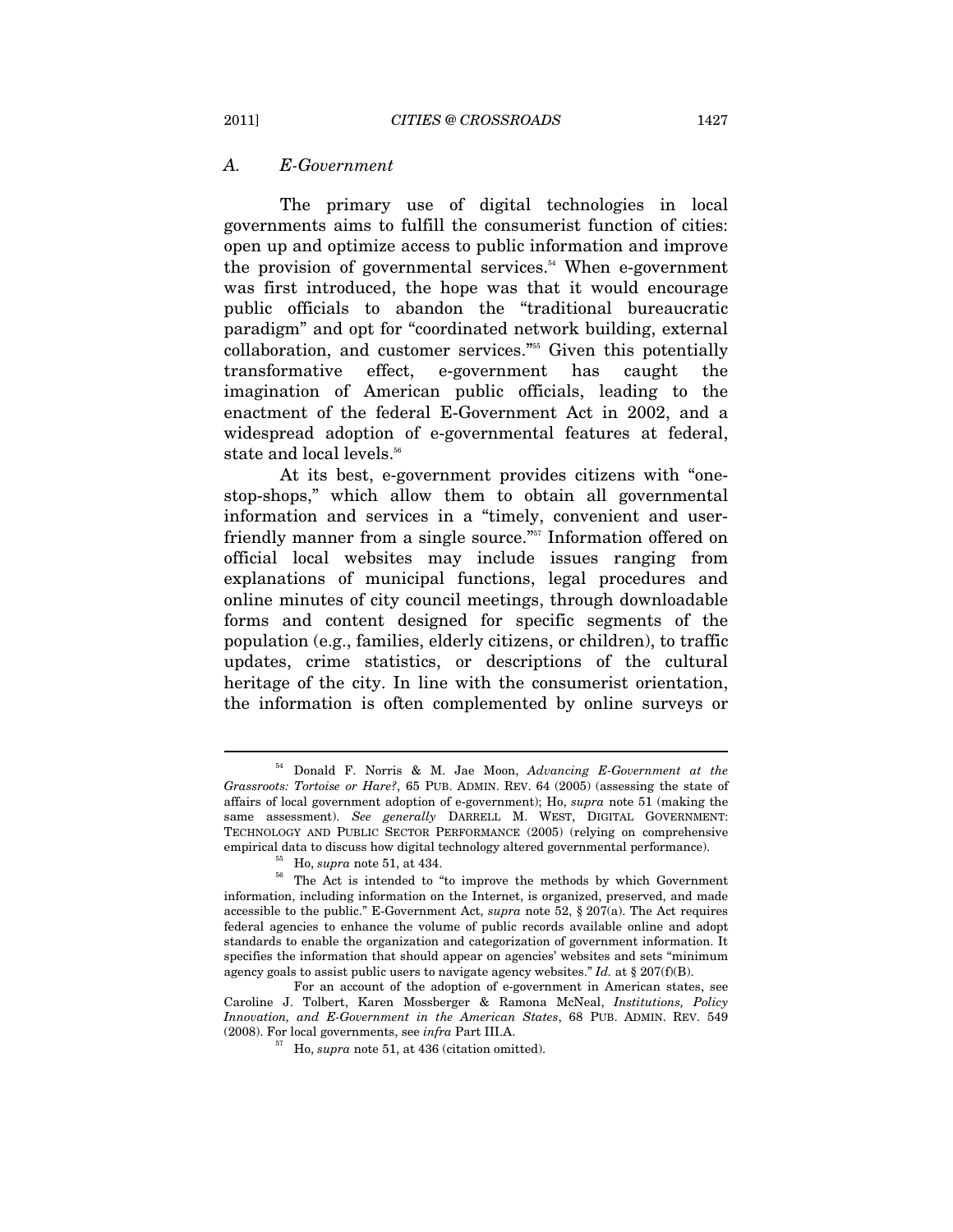questionnaires to help the municipality better assess the needs and desires of its residents.

The theoretical consumerist potential of these endeavors is indeed promising and the challenges of e-government are more practical than conceptual. Cities ought to make sure that all public information is provided on the website in a clear, user-friendly and structured manner; that navigation on the local website does not require sophisticated digital skills; and that citizens are provided with effective communication channels with public officials. Multiple municipalities have indeed managed to overcome these obstacles and e-government is currently broadly implemented and embraced in the United States.<sup>58</sup>

# *B. E-Participation*

The addition of digital technologies to the local participatory equation has followed a more dramatic trajectory, from early aspirations that digital technologies would bring to life the ideal of a participatory city to mixed results on the ground and unsatisfactory rates of participation.

In theory, digital technologies can trump classic participatory mechanisms in multiple respects. First, eparticipation provides unprecedented flexibility, allowing citizens to participate in local decision making from any place and at any time. Online participatory platforms also benefit from a substantial scalability advantage, since they can accommodate many more participants than any other public forum and their operation and management costs tend to be considerably lower. While citizens are frequently reluctant about participatory initiatives due to the serious time commitment that is necessary for face-to-face interactions, online platforms allow "granular" participation that suits the participants' interests and possibilities—from a quick vote for or against an idea that was brought up by others, to a demanding collaborative development of policy suggestions.<sup>59</sup> Moreover, the dynamic of physical citizen assemblies often

<sup>58</sup> Sharon S. Dawes, *The Evolution and Continuing Challenges of E-Governance*, 68 PUB. ADMIN. REV. 86, 87 (2008); James K. Scott, *"E" the People: Do Municipal Government Web Sites Support Public Involvement?*, 66 PUB. ADMIN. REV. 341, 346 (2006); Karen Mossberger, Yonghong Wu & Benedict Jimenez, *Can E-Government Promote Informed Citizenship and Civic Engagement? A Study of Local Government Websites in the U.S.* (Inst. for Policy & Civic Engagement, Univ. of Ill. at Chi., Working Paper, May 2010), *available at* http://www.psa.ac.uk/journals/pdf/5/2010/614\_546.pdf. 59 BENKLER, *supra* note 15, at 212-72.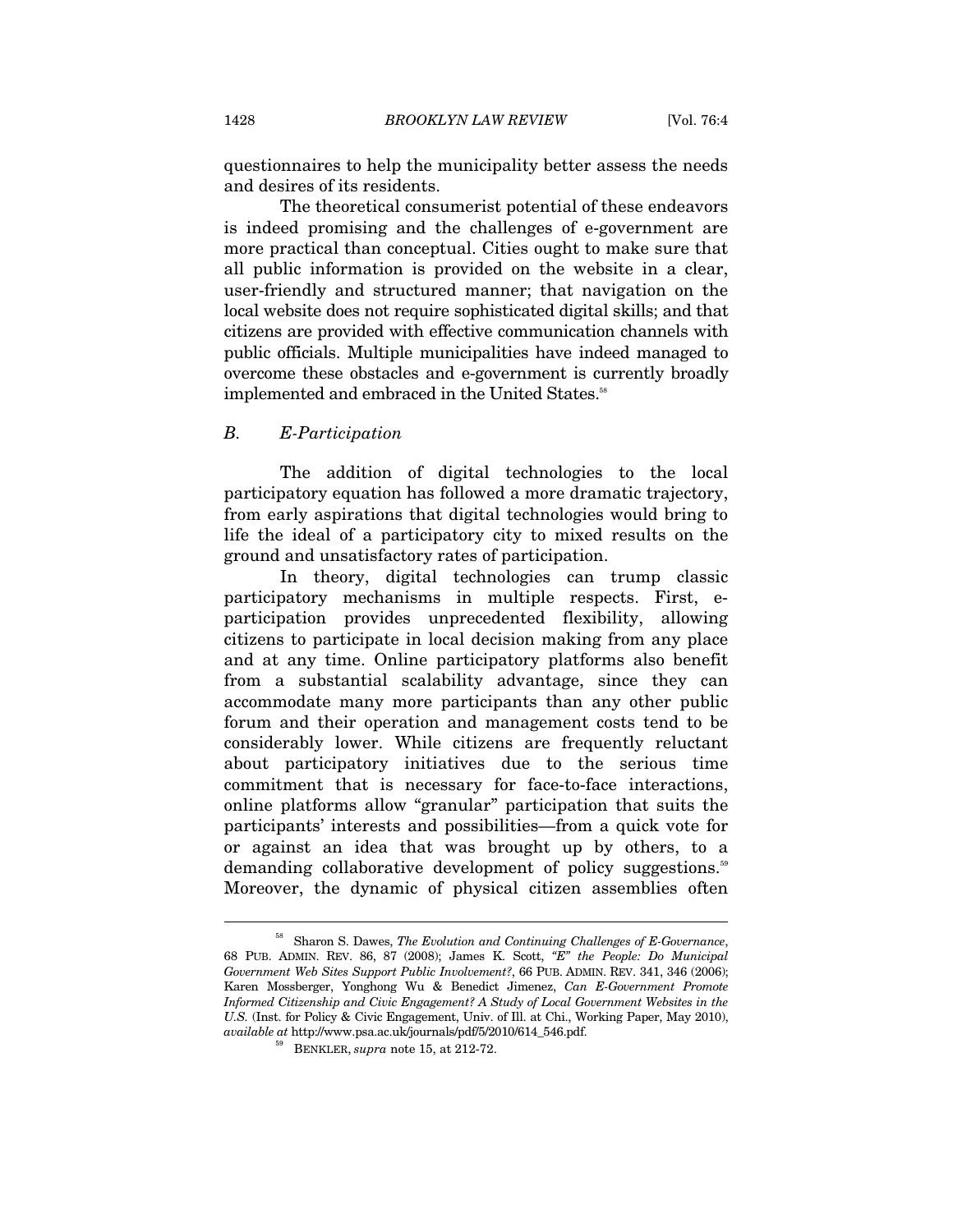leads socioeconomic elites to dominate the discussion, while other participants are reluctant to voice their opinions.<sup>60</sup> An appropriate design of online forums and nuanced professional moderation may alleviate these difficulties by balancing and equalizing discussions.<sup>61</sup> Online platforms may also improve the quality of the discussion, as the asynchronous character of online postings enables participants to better consider and weigh their positions. Finally, properly designed platforms may allow participants to publicize matters, problems, and concerns that are otherwise unnoticed by the public due to various practical constraints.<sup>62</sup>

Despite the substantial advantages of e-participation, the picture loses much of its appeal when it descends from theory to reality. While insufficient internet access and lack of adequate digital skills are definitely worrisome in this context, the problem is even deeper. The major hurdles faced by e-participatory initiatives are poor rates of participation and lack of efficacy participants' inability to actually affect policymaking. Several underlying factors are in play here.

First, citizens' experience with local government is often marked by apathy, inherent mistrust, and disbelief in the possibility of changing the status quo.63 These deeply embedded perceptions often lead citizens to avoid participation in any political processes whatsoever, either offline or online. In order to change this state of affairs, it is not sufficient simply to introduce another participatory mechanism.

Second, the legitimating attribute of e-participation entails a severe peril. An easy way to manipulate the process would be to create a toothless participatory structure, which serves as a fig leaf and legitimates controversial decisions by public officials without actually sharing power. Manipulation may take many forms in this respect. The agenda for the discussion may be restrictive and only include options that are all favorable to the government. Participatory initiatives may revolve around marginal issues and divert public attention from more important questions that are meanwhile decided by public officials behind closed doors. Hence, instead of motivating more citizens to overcome their mistrust and take

<sup>60</sup> *See, e.g.*, Sanders, *supra* note 49, at 349; Sunstein, *supra* note 49, at 105. 61 *See, e.g.*, FISHKIN, *supra* note 53, at 169-75. 62 BENKLER, *supra* note 15, at 100-02.

<sup>63</sup> *See, e.g.*, PETERSON, *supra* note 13, at 119-20; Fung & Wright, *supra* note 13, at 37-38.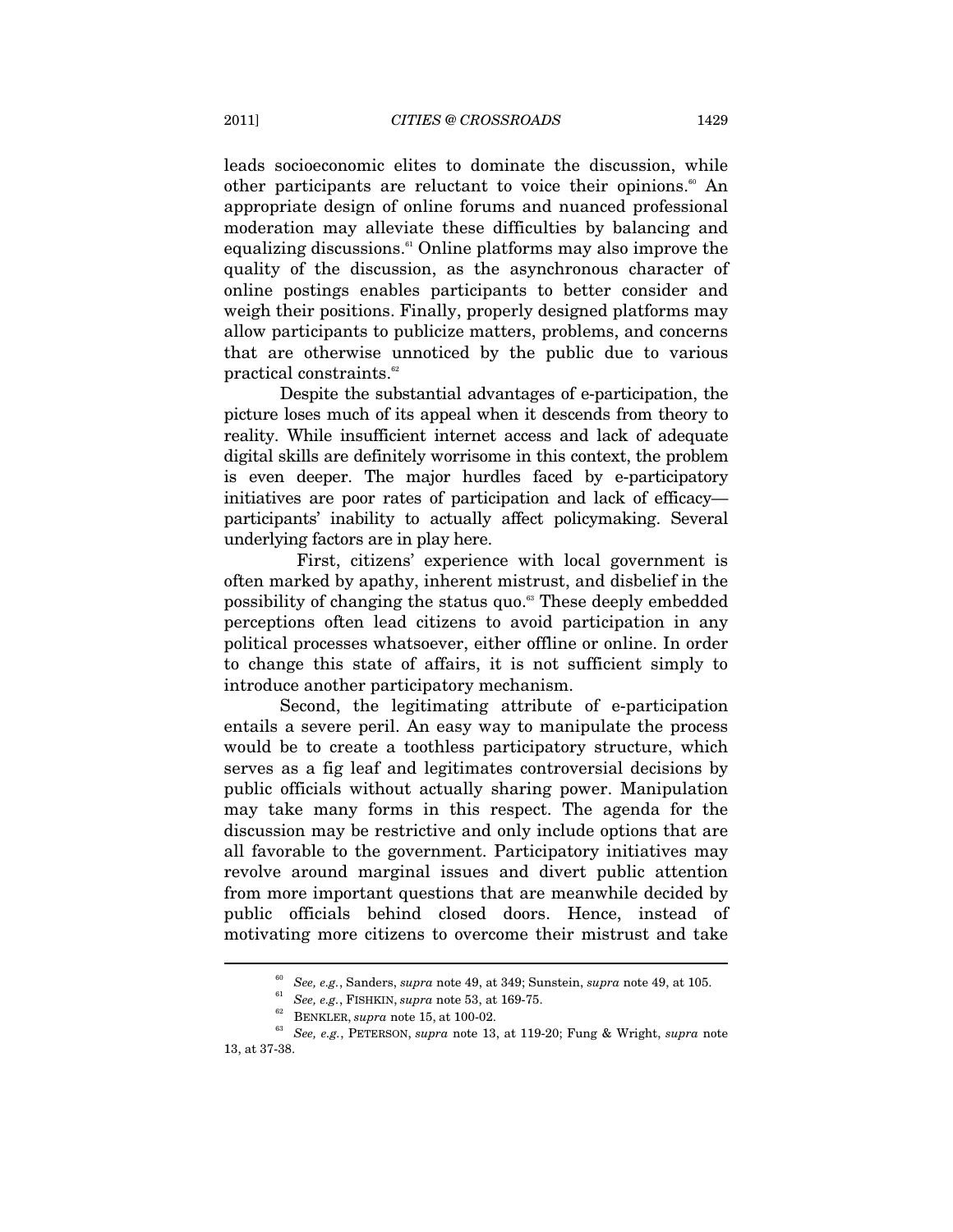part in the process, such initiatives are in fact more likely to alienate potential participants. These manipulative structures possess a grave potential of abusing public trust in government and corrupting local democracy. Naturally, they also contribute to poor rates of participation.

A third factor is the concern that the public is ignorant, parochial, and selfish.<sup>64</sup> Too often, online discussions are of a low quality, and participants are "talking without listening."<sup>65</sup> The disguise of anonymity and the absence of personal stakes in virtual conversations may discourage participants from investing their time and efforts in considerate and thoughtful arguments on the one hand, and encourage meaningless participation on the other hand. These problems are often coupled with the worry that lobbyists and interest groups may easily capture online discussions and distort their results for their own benefit. As a result, instead of exposing citizens to a wide range of political positions and diverse values, online discussions may lead to group polarization, fragmentation, and biased decision making in the worst case and aimless babbling in the best.<sup>66</sup> These problems are well known to public officials, who are accordingly reluctant to provide participants with substantial opportunities to affect political decision making.

This dynamic may result in a vicious circle. First, the public is called on to take part in online forums, discuss a variety of political issues, criticize existing policies, brainstorm, and suggest ideas for improvement. Then, under one scenario, the public does not believe that participation will have any impact and simply ignores the call. Even if citizens do show up online, public officials may not be interested in the results of the discussion (even if it is thoughtful and balanced), since the whole process is part of a legitimation game. Alternatively, the results of the discussion of those who did choose to contribute are unsatisfying in terms of their quality and balance. Either way, the consequence is that public officials are not interested in

 $64$  A notable example of such behavior is the NIMBY ("Not in My Backyard") syndrome. For a general discussion of NIMBY, see, for example, Barak D. Richman & Christopher Boerner, *A Transaction Cost Economizing Approach to Regulation: Understanding the NIMBY Problem and Improving Regulatory Responses*, 23 YALE J. ON REG. 29, 29-50 (2006). For an observation that citizens lack sufficient education to engage in meaningful deliberations on public policies, see Stephen Coleman, *Can the New Media Invigorate Democracy?*, 70 POL. Q. 16 (1999).<br><sup>65</sup> Benjamin Barber, *The Discourse of Civility*, *in* CITIZEN COMPETENCE AND

DEMOCRATIC INSTITUTIONS 39, 40 (Stephen L. Elkin & Karol Edward Soltan eds., 1999).<br><sup>66</sup> CASS R. SUNSTEIN, REPUBLIC.COM 2.0, at 46-96 (2006).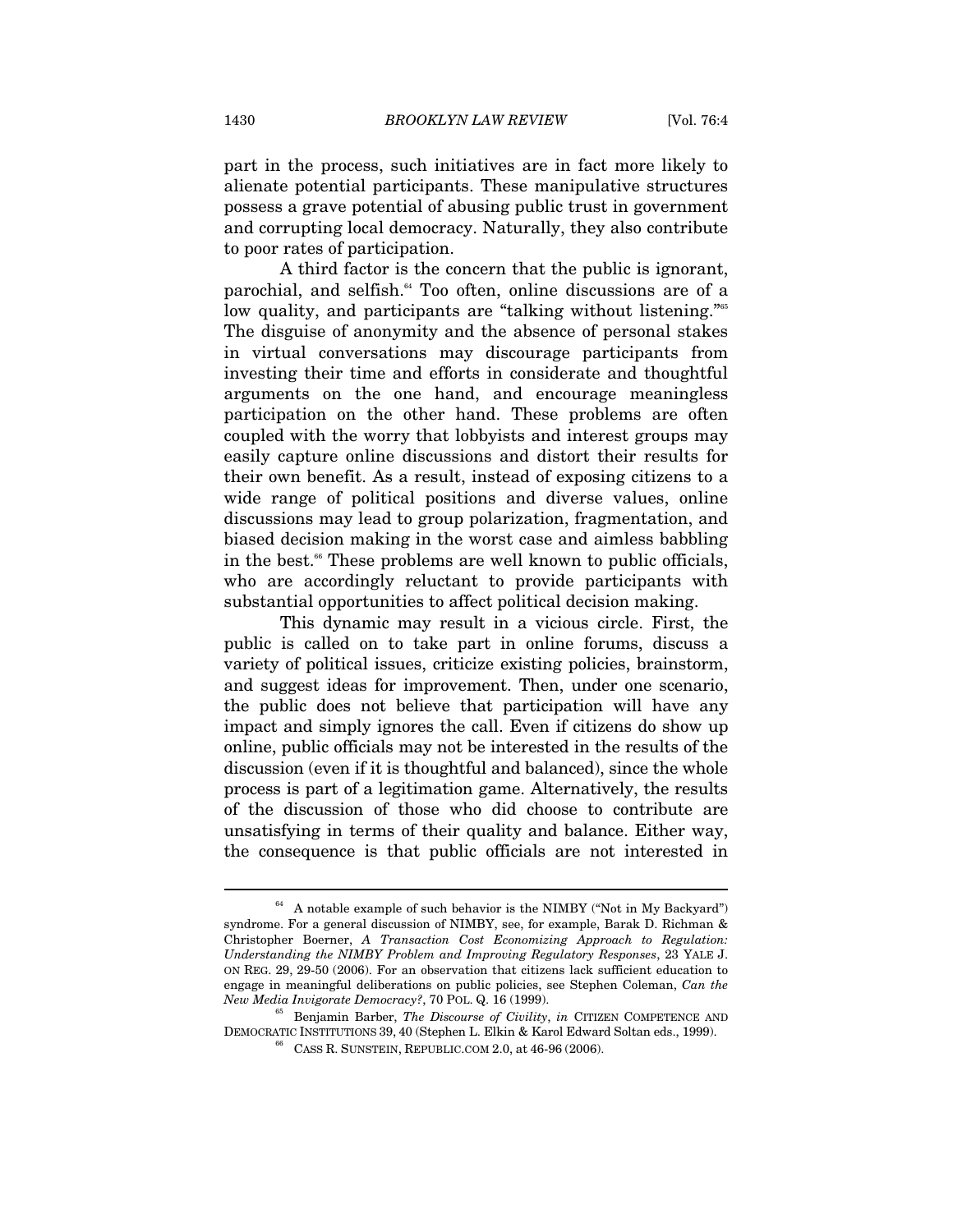granting participants genuine decision-making authority or any other formal functions. The lack of impact reduces both participation rates and the quality of discussions even further, as there are no good reasons for participants to invest their time and efforts in futile exercises. Low quality discussions further strengthen the premise that online participatory initiatives are not eligible for a meaningful formal status. This process is likely to repeat itself and dismantle the benefits of e-participation.

# *C. Evaluative Criteria*

Do these challenges make the promise of e-participation idle? Is the potential of digital technology in local government limited to cost-efficient and consumer-centered e-government? Should cities and citizens give up the participatory axis in the context of digital technologies and nurture only the consumerist one? The answer depends on the *institutional design* of digital platforms: the opportunities given to citizens to benefit from digital technologies and the measures taken to reduce their negative effects. Ineffective e-governmental platforms are not necessarily caused by flawed technology, but they may rather reflect incompetent municipal policies. The vicious circle of faulty e-participation described above is not an unavoidable reality, but rather the consequence of a discouraging political and legal culture, coupled with the poor design of participatory platforms.

In this context, institutional design is dubbed "discourse architecture": the practice of "designing networked environments to support conversation, discussion and exchange among people," or "the means to shape the conversation that takes place within a given system."67 The consumerist or participatory possibilities opened up (or closed off) by digital platforms are therefore not only a product of technology as such, but rather of explicit or implicit political choices that underlie the design of the platforms. By preferring one

<sup>67</sup> Scott Wright & John Street, *Democracy, Deliberation and Design: The Case of Online Discussion Forums*, 9 NEW MEDIA & SOC'Y 849, 854 (2007); *see also* Quentin Jones & Sheizaf Rafaeli, *Time to Split, Virtually: 'Discourse Architecture' and 'Community Building' Create Vibrant Virtual Publics*, 10 ELECTRONIC MARKETS 214 (2000); John Morison & David R. Newman, *On-line Citizenship: Consultation and Participation in New Labour's Britain and Beyond*, 15 INT'L REV. L., COMPUTERS & TECH. 171, 185 (2001); Warren Sack, *Discourse Architecture and Very Large-scale Conversation*, *in* DIGITAL FORMATIONS: IT AND NEW ARCHITECTURES IN THE GLOBAL REALM 242 (Robert Latham & Saskia Sassen eds., 2005).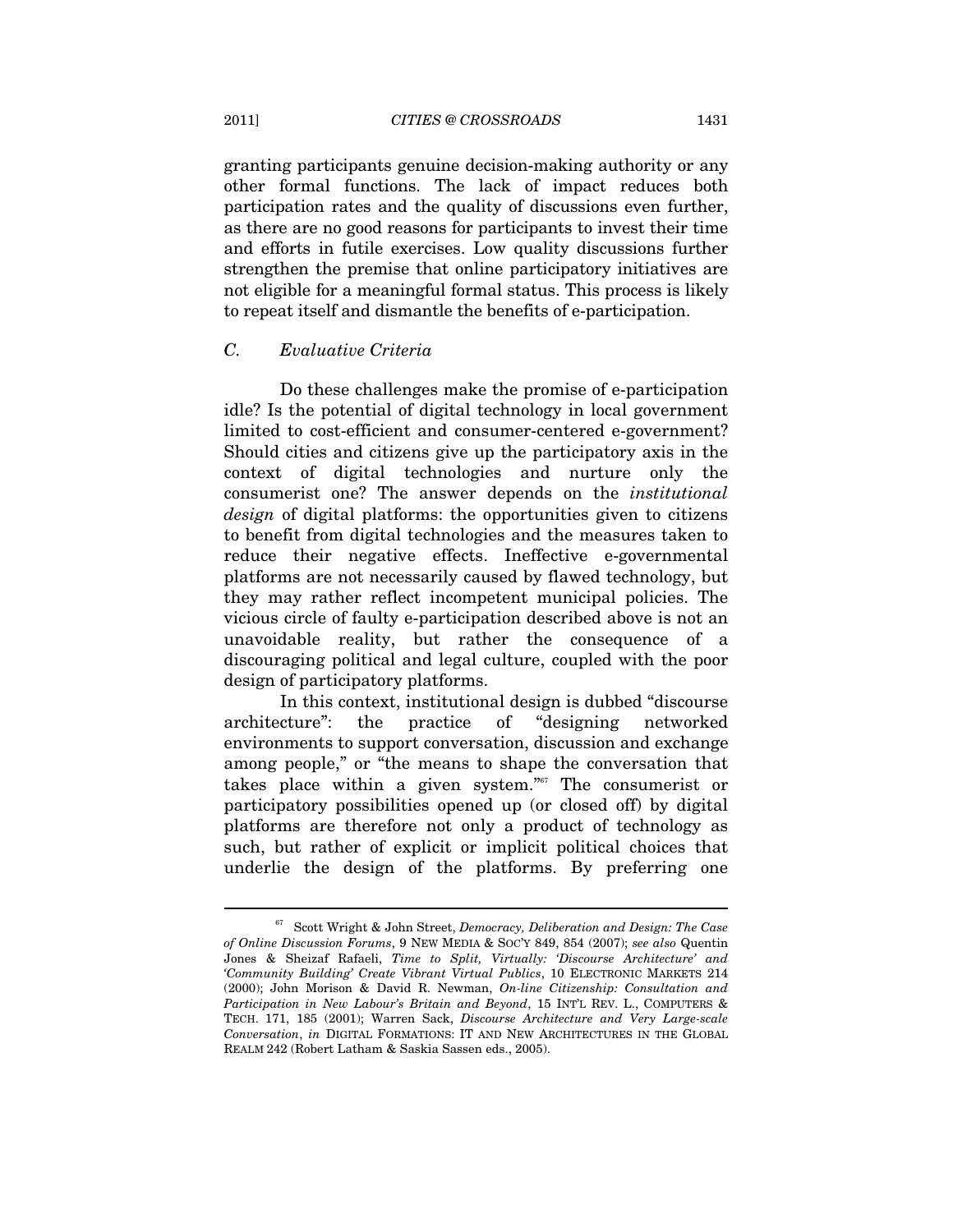technological structure over another, these political choices and the resulting design affect (or even determine) the course and the outcomes of an online experience.<sup>68</sup>

Hence, in the e-participation context, capture and conversations of low quality may occur because designers of participatory platforms do not take the necessary measures to better their quality.<sup>69</sup> Group polarization and fragmentation are often due to a lack of effort to diversify the range of participants or the represented points of view.<sup>70</sup> Distrust and reluctance to participate may result from the absence of clear and transparent rules as to the formal status of the participatory initiative and a dearth of delegated decisionmaking powers. Likewise, in the e-government context, lack of structured information or overflow of confusing data are often the result of a malfunctioning transparency policy; online services that only fulfill the needs of those who possess highspeed internet connections or require sophisticated digital skills may reflect a municipal policy of exclusion; and lack of effective channels for interaction with municipal authorities is a signal of municipal inattentiveness to citizens' needs or concerns. In sum, while the difficulties associated with successful implementation of digital technologies in municipal affairs cannot be avoided altogether, an institutional design that mitigates them is possible. Such design should rely on a set of predetermined criteria that aim to amplify the bright sides of digital initiatives and curtail the dark ones.

The set of criteria suggested below—inclusiveness, transparency, communication/deliberation, impact, and costeffectiveness—offers tools for the evaluation of e-governmental and e-participatory initiatives.<sup> $n$ </sup> These tools can help to assess

<sup>68</sup> Scott Wright, *Design Matters: The Political Efficacy of Government-Run Discussion Boards*, *in* THE INTERNET AND POLITICS: CITIZENS, VOTERS, AND ACTIVISTS 72 (Sarah Oates, Diana M. Owen & Rachel K. Gibson eds., 2005). *See generally* LAWRENCE LESSIG, CODE 2.0, at 31-37 (2006). 69 For examples of online initiatives with quality discussions, see *infra* Parts

IV.A.3 (participatory budgeting in Freiburg), IV.B (urban planning in Hamburg), and IV.C.1 (family policy consultation in Munich).<br><sup>70</sup> According to Sunstein, group polarization is often the result of deliberation

among a homogeneous group of participants. Deliberation among heterogeneous participants, who represent a diversity of perspectives, tends to generate a more balanced dynamic. Sunstein, *supra* note 49, at 80-83.<br><sup>71</sup> These criteria draw on the theory of participatory democracy and apply it

to the context of digital technologies. *See* GRAHAM SMITH, DEMOCRATIC INNOVATIONS 8- 29 (2009); Archon Fung, *Minipublics: Deliberative Designs and Their Consequences*, *in*  DELIBERATION, PARTICIPATION AND DEMOCRACY: CAN THE PEOPLE GOVERN? 159, 162 (Shawn W. Rosenberg ed., 2007).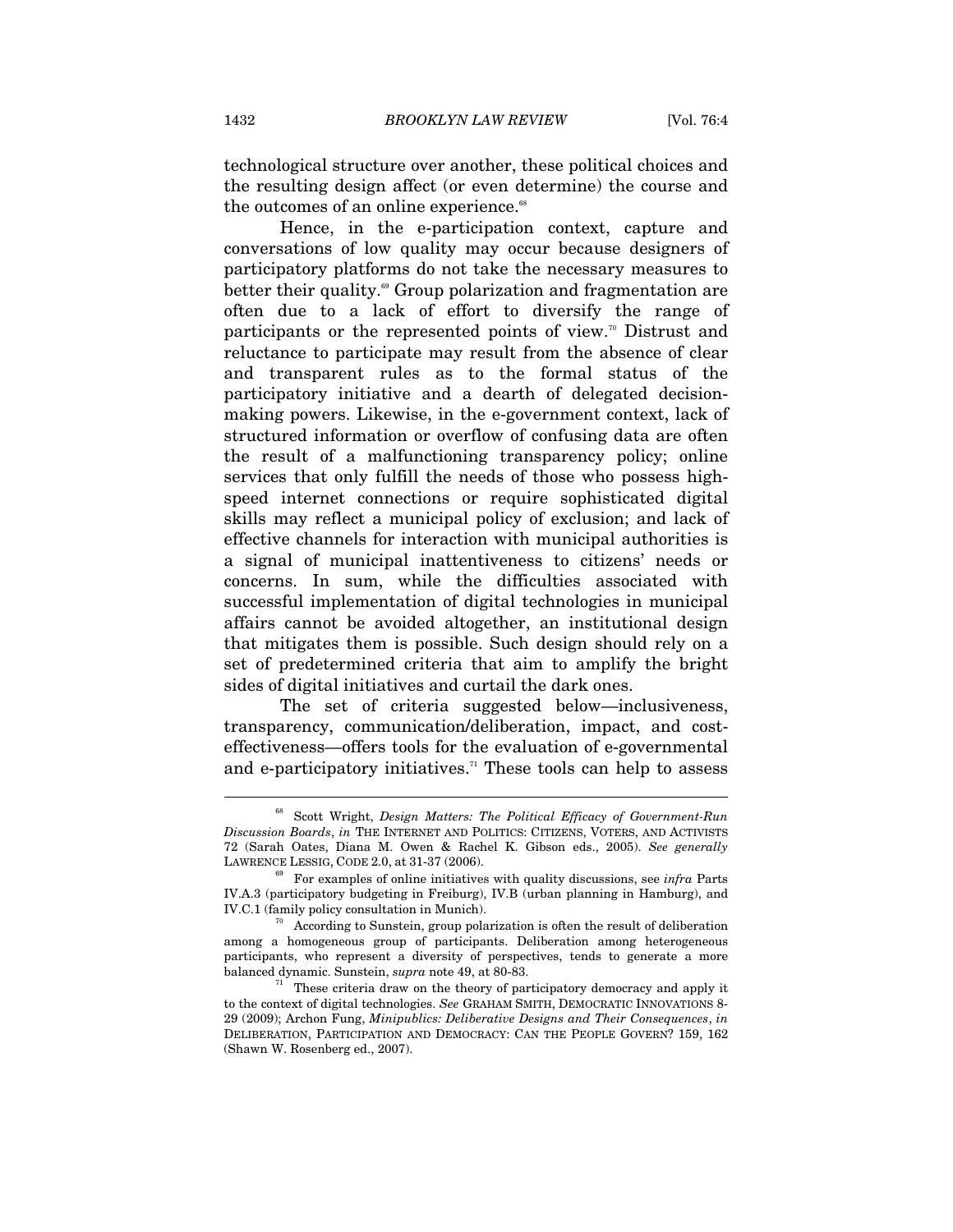the institutional design of existing online platforms, compare them, and facilitate the construction of improved platforms. While the achievement of a high score on both consumerism and participation axes should be the long-term aspiration for local governments, the road is long and largely unpaved. In the meantime, while the field is still in its infancy, trade-offs between criteria and faulty choices of institutional design are perhaps unavoidable.

# 1. Inclusiveness

"Offline" political participation in the United States has largely been the domain of the wealthy, professional, and well educated citizens, who often happen to be white and male.<sup>72</sup> This course of affairs has generated the "participatory distortion"—situations in which those who speak loudly send distorted messages "about the state of the public, its needs, and its preferences."73 If stakes of participation are high and participants are given authentic opportunities to influence public policies, the danger of a distortion becomes self-evident. Instead of creating an alternative channel for voicing citizens' preferences and concerns, participatory initiatives may reproduce interest groups' and elites' politics.

Not surprisingly, the problem of participatory distortion is similarly prevalent on digital platforms. The first concern relates to the identity of participants, or the *digital divide*. Digital technology often serves to facilitate participation for those who are already knowledgeable, interested, and involved in politics, and is less likely to mobilize the disengaged and the apathetic.74 Internet access is the primary cause for this. Citizens from low socioeconomic backgrounds are less likely to have broadband access or go online, let alone engage in online political activity.75 But solving the access problem alone cannot

<sup>72</sup> Kay Lehman Schlozman, Sidney Verba & Henry E. Brady, *Civic Participation and the Equality Problem*, *in* CIVIC ENGAGEMENT IN AMERICAN DEMOCRACY 427 (Theda Skocpol & Morris P. Fiorina eds., 1999). 73 SIDNEY VERBA, KAY LEHMAN SCHLOZMAN & HENRY E. BRADY, VOICE AND

EQUALITY 11 (1995); *see also* Tali Mendelberg & Christopher Karpowitz, *How People Deliberate About Justice: Groups, Gender, and Decision Rules*, *in* DELIBERATION, PARTICIPATION AND DEMOCRACY, *supra* note 71, at 101. 74 PIPPA NORRIS, DIGITAL DIVIDE: CIVIC ENGAGEMENT, INFORMATION

POVERTY, AND THE INTERNET WORLDWIDE 234-40 (2001).

<sup>75</sup> Aaron Smith et al., *The Internet and Civic Engagement*, PEW INTERNET & AM. LIFE PROJECT (Sept. 2009), http://www.pewinternet.org/Reports/2009/15--The-Internet-and-Civic-Engagement.aspx. As of June 2009, the estimate was that 74.1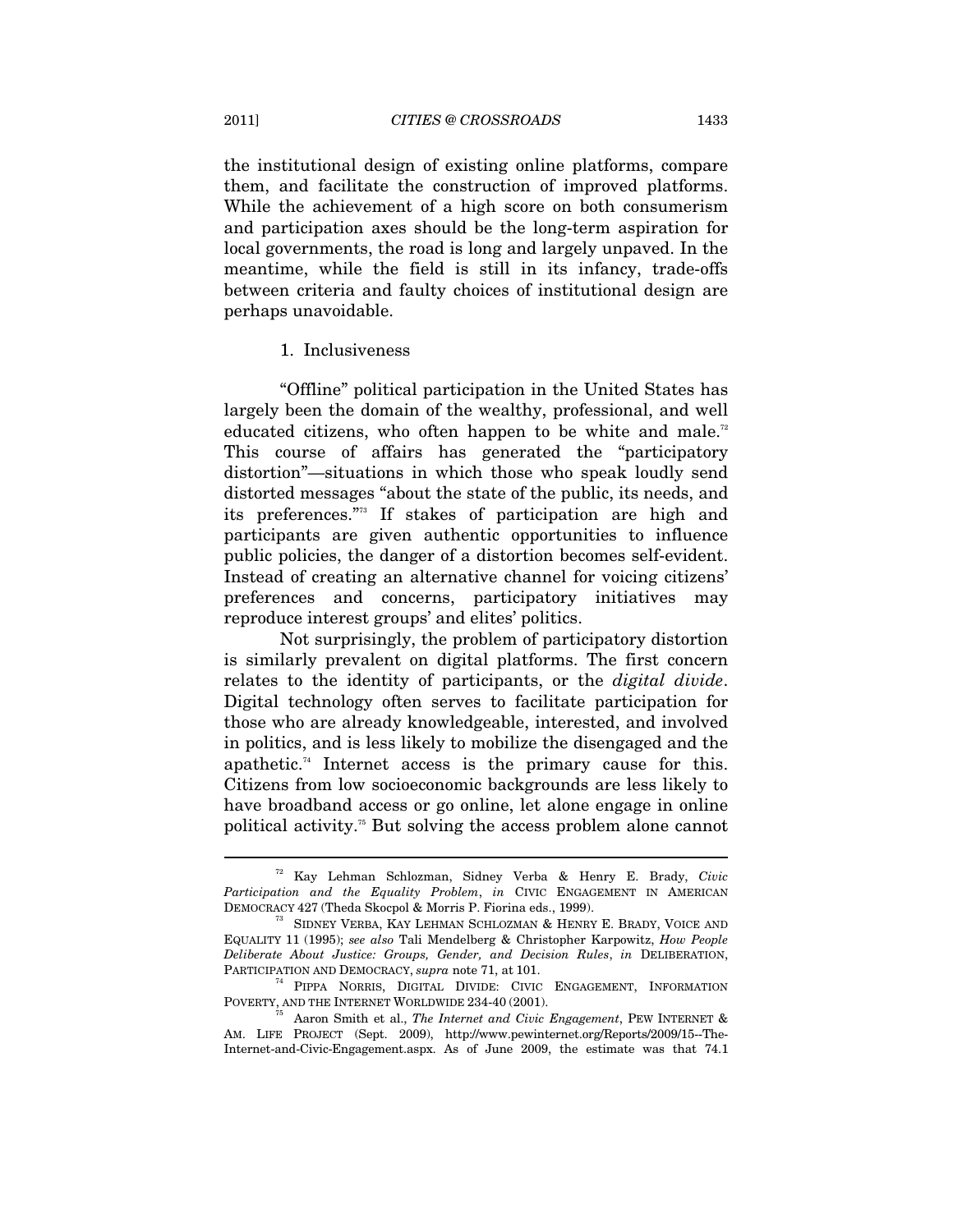guarantee the elimination of the digital divide. Beyond access, differential uses of digital technologies can also reflect and reinforce social inequalities.76 For instance, lack of sufficient knowledge about how to find information online can severely affect users' online behavior, and hence internet usage skills are necessary.<sup>77</sup> Empirical evidence suggests that socioeconomic level is a significant proxy for usage skills, affecting the benefits that individuals derive from the internet.<sup>78</sup> Moreover, the socioeconomic level has an even stronger impact on political participation online (from signing petitions and organizing political actions, to discussing political issues on online forums).79 Hence, these factors lead to the assumption that digital technology simply extends "politics as usual," reinforcing the influence of those who are already dominant and not contributing to the empowerment of disadvantaged social groups.<sup>80</sup>

Given the strength of these arguments, inclusiveness is the first evaluative criterion for online political endeavors. The task is relatively straightforward in the consumerist dimension. Solving the problem of access and skills is a prerequisite for effective e-government. Comprehensive

<sup>77</sup> *See generally* Nicole Zillien & Eszter Hargittai, *Digital Distinction: Status-*<br>Specific Types of Internet Usage, 90 Soc. Sci. Q. 274 (2009).

*See generally* MOSSBERGER, TOLBERT & STANSBURY, *supra* note 76; Eszter Hargittai, *Second-Level Digital Divide: Differences in People's Online Skills*, 7 FIRST MONDAY (2002), *available at* http://firstmonday.org/htbin/cgiwrap/bin/ojs/index.php/fm/ article/view/942/864; Zillien & Hargittai, *supra* note 77; DiMaggio et al., *supra* note 76. Social status also exhibits a significant relationship to passive political participation (retrieving political information online), even if differences in age, gender, quality of technological equipment, digital experience, and political interest are all taken into account. *See* Zillien & Hargittai, *supra* note 77.<br><sup>79</sup> The Internet and Civic Engagement, *supra* note 75, at 17.<br><sup>80</sup> For example, over 85 percent of the contributors to the Wikipedia are male.

*See* Noam Cohen, *Define Gender Gap? Look Up Wikipedia's Contributor List*, N.Y. TIMES, Jan. 31, 2011, at A1. *See also* MICHAEL MARGOLIS & DAVID RESNICK, POLITICS AS USUAL: THE CYBERSPACE "REVOLUTION" 57 (2000) (arguing that "[n]otwithstanding the novelty and explosive growth of electioneering in cyberspace, the Internet in general, and the WWW in particular, it seems more likely to reinforce the existing structure of American politics than to change it.").

 $\overline{a}$ 

percent of the American population has Internet access. *See United States of America: Internet Usage and Broadband Usage Report*, INTERNET WORLD STATS (June 2010), http://www.internetworldstats.com/am/us.htm. 76 *See generally* KAREN MOSSBERGER, CAROLINE J. TOLBERT & MARY

STANSBURY, VIRTUAL INEQUALITY: BEYOND THE DIGITAL DIVIDE 120 (2003); MARK WARSCHAUER, TECHNOLOGY AND SOCIAL INCLUSION: RETHINKING THE DIGITAL DIVIDE (2004); Paul DiMaggio et al., *Digital Inequality: From Unequal Access to Differentiated Use*, *in* SOCIAL INEQUALITY 355 (Kathryn M. Neckerman ed., 2004); Eszter Hargittai, *The Digital Reproduction of Inequality*, *in* SOCIAL STRATIFICATION 936 (David B.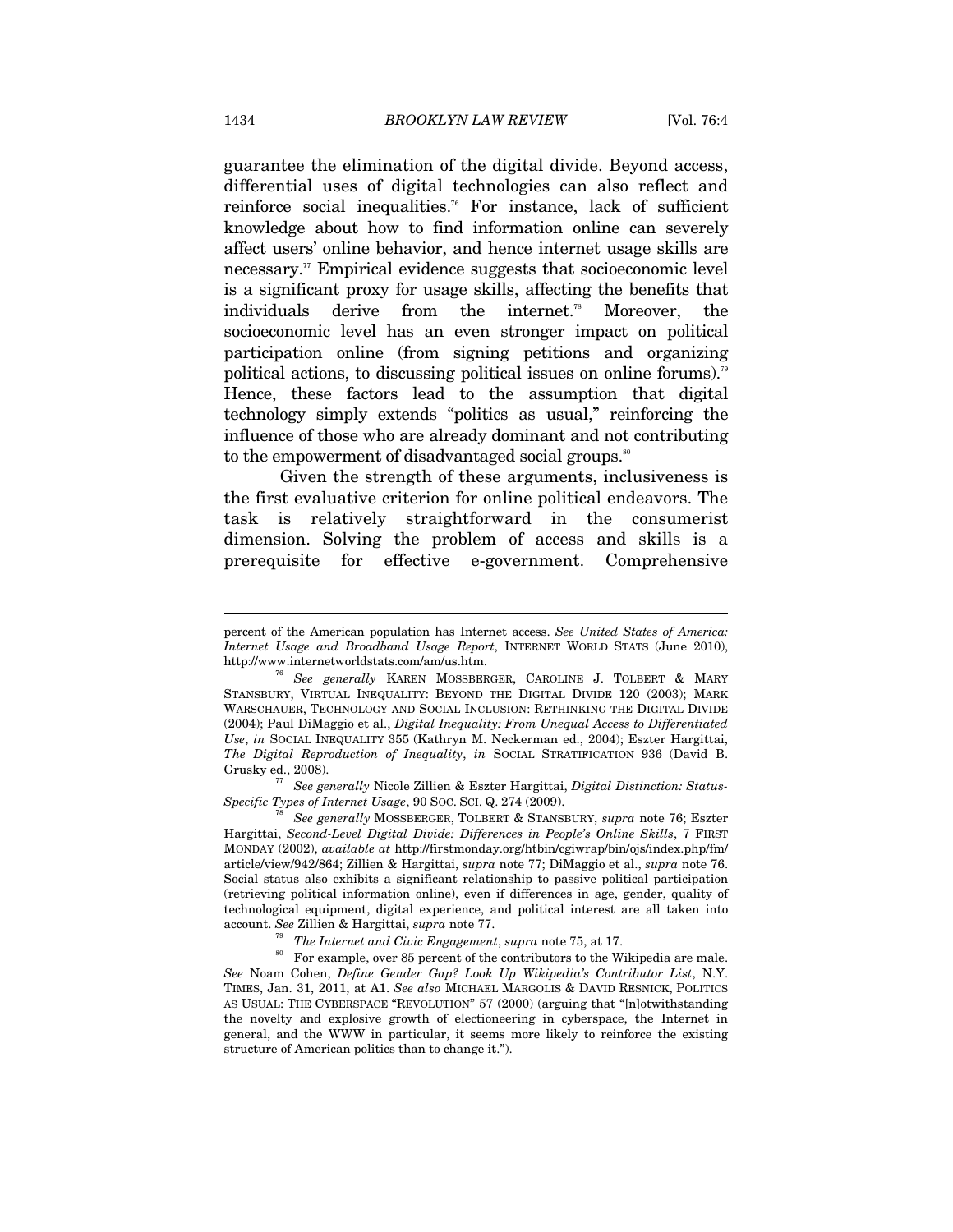$broadband$  policies<sup>81</sup> along with targeted training and assistance should offer a solution. While this is by no means an easy mission, satisfying the inclusiveness criterion on the participation axis is even more challenging.

The major question is what constitutes inclusiveness for purposes of citizen participation. Self-selection (the most prevalent mechanism of participants' recruitment) usually fails to satisfy the inclusiveness criterion, as those who voluntarily take part in participatory initiatives are "typically better-off more wealthy, educated, and professional—than the population from which they come."82 Hence, one approach is to perceive inclusiveness as representation of all possible points of view on the topics under discussion. Theoretically, this requirement can be satisfied even if the group itself is not representative of the population, as long as all the existing arguments are explicated to participants. One major problem with this approach is the decision about which points of view are legitimate, relevant, and should be included. Architects and moderators of participatory platforms are usually those who decide what information counts as balanced and which points of view (if any) should be excluded. If the stakes of participatory processes are high, this discretion becomes perilous and some checks should be introduced (e.g., allowing participants to dispute decisions as to the validity of certain arguments, restricting the discretion to ban arguments to rare and clear-cut cases). Another difficulty is that even if all possible arguments are on the table, the identity of participants and their inherent biases or preconceptions may preclude them from a thorough and open-minded consideration of the differing positions.

Several methods may help overcome these problems. First, designers of digital platforms can structure participatory initiatives around a randomly selected group of citizens (who reflect the demographics of a neighborhood, city, state, or the whole nation) and ensure that full and balanced information is provided.83 A different, less "scientific" method is active

<sup>81</sup> *See The National Broadband Plan*, BROADBAND.GOV (2010) http://www. broadband.gov/plan. For an overview and analysis of broadband policies around the world, see *Next Generation Connectivity*, BERKMAN CTR. FOR INTERNET & SOC'Y AT HARVARD UNIV. (July 14, 2009), http://cyber.law.harvard.edu/pubrelease/broadband. For a critique of the national broadband plan, see Yochai Benkler, *Ending the* 

*Internet's Trench Warfare*, N.Y. TIMES, Mar. 21, 2010, at WK12.<br><sup>82</sup> Fung, *supra* note 71, at 162.<br><sup>83</sup> This method produced illuminating results in the context of "deliberative polls," designed and organized by James Fishkin and the "citizen juries" project,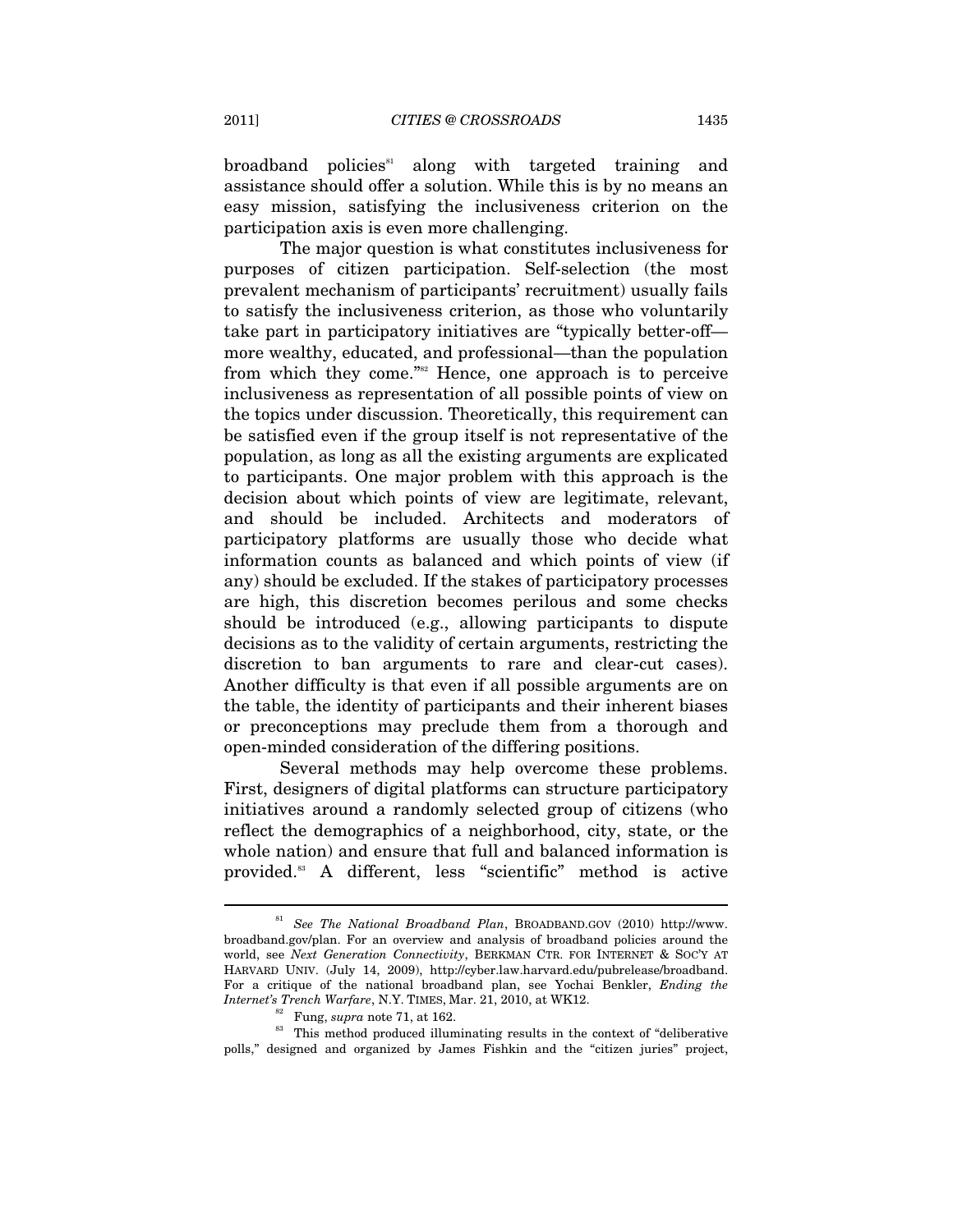outreach. Organizers of participatory initiatives may target underrepresented audiences and encourage them to take part in the process in order to supplement and balance self-selected participants.84 A related approach is to provide underrepresented groups with "structural incentives," by directing participatory initiatives at issues that mostly concern poor citizens (e.g., public schools or basic infrastructure), $\delta$ <sup>55</sup> or even provide them with monetary incentives. Most of these methods have been utilized in offline contexts with varying degrees of success, and they can be equally valid for the online realm.<sup>86</sup>

#### 2. Transparency

As James Madison noted, "a popular government without popular information or the means of acquiring it, is but a Prologue to a Farce or a Tragedy or perhaps both."<sup>87</sup> Transparent and comprehensive popular information is indeed necessary both for e-government and e-participation in local government. However, the question of *how* to bring popular information to the people is far from easy to answer.

Both e-government and e-participation are meaningless if citizens are not provided with full, accurate and intelligible information, which allows them to better understand municipal affairs and problems. However, providing access to massive datasets does not a guarantee that this information will be sensibly apprehended.<sup>88</sup> Rather, it may generate confusion, distort conclusions, or simply go unnoticed. In this sense, more information does not always produce better knowledge or understanding. Comprehension of information is inseparable from the interests, resources, cognitive capacities, cultural background, and social contexts of the individuals who

 $\overline{a}$ 

managed by the Jefferson Center. *See* FISHKIN, *supra* note 53, at 159-96; Fung, *supra*  note 71, at 161.<br><sup>85</sup> Fung, *supra* note 71, at 162.<br><sup>85</sup> FUNG, *supra* note 41, at 89-91.<br><sup>86</sup> For an experiment with online deliberative polls, see FISHKIN, *supra* note 53, at

<sup>169-75;</sup> Robert C. Luskin, James S. Fishkin & Shanto Iyengar, *Considered Opinions on U.S. Foreign Policy: Face-to-Face Versus Online Deliberative Polling*, at 27 (2004), *available at* http://cdd.stanford.edu/research/papers/2006/foreign-policy.pdf (demonstrating that "online and face-to-face results are broadly similar").<br><sup>87</sup> James Madison, Letter to W. T. Barry (August 4, 1822), *in* 9 THE WRITINGS

OF JAMES MADISON 103 (Gaillard Hunt ed., 1910).<br><sup>88</sup> ARCHON FUNG, MARY GRAHAM & DAVID WEIL, FULL DISCLOSURE: THE

PERILS AND PROMISE OF TRANSPARENCY 53 (2007); Lawrence Lessig, *Against Transparency: The Perils of Openness in Government*, NEW REPUBLIC, Oct. 9, 2009, at 4, http://www.tnr.com/article/books-and-arts/against-transparency.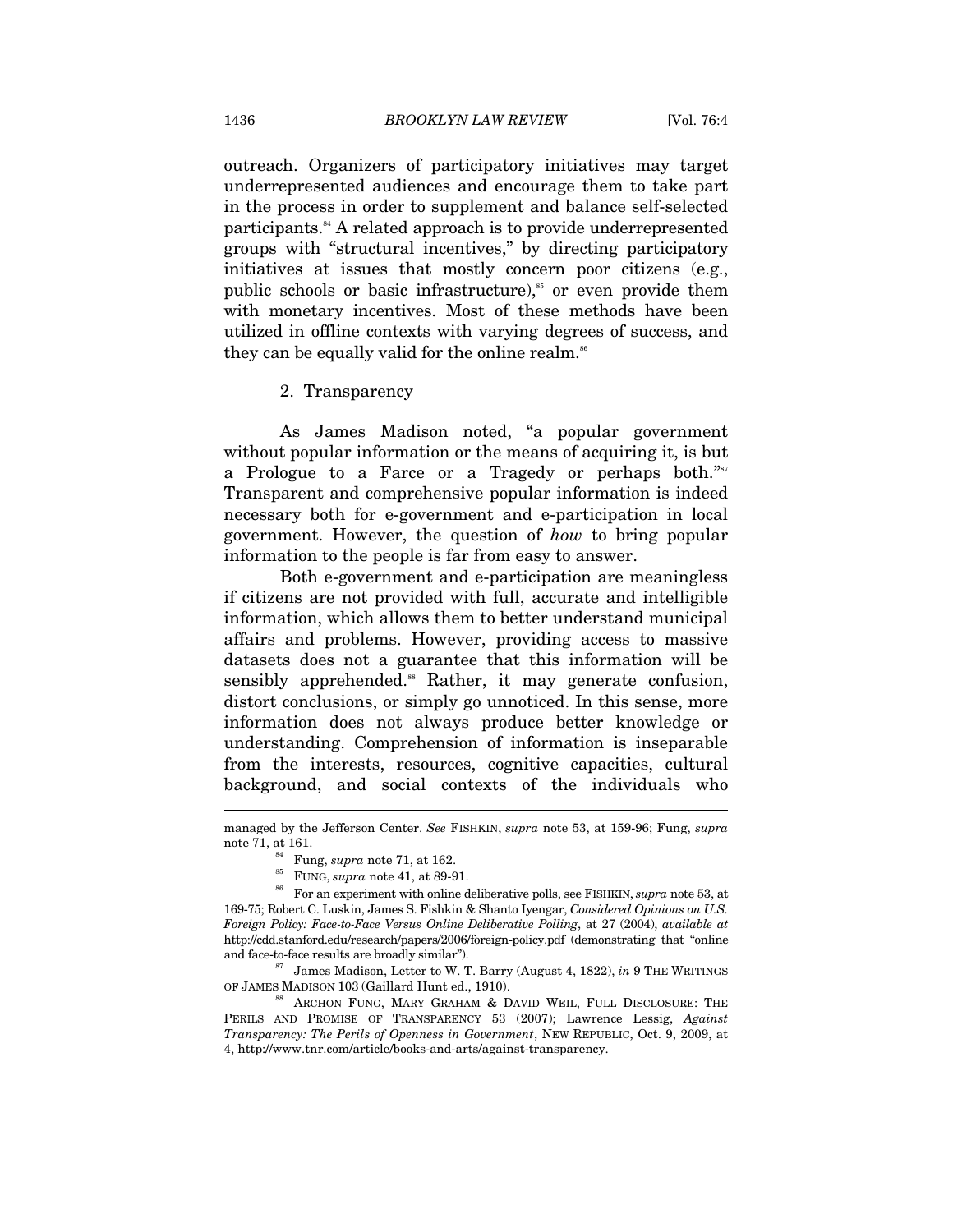consume it.89 People may therefore ignore, misunderstand, or misuse certain aspects of the data provided to them, depending on their unique and complex "chains of comprehension, action, and response."90 Moreover, the overwhelming amounts of information available online may create "attention spans," which prevent individuals from going into the depth of all the data available to them and rather lead them to focus on specific and often out-of-context details. The result, as Lawrence Lessig suggests, is a "systemic misunderstanding."<sup>91</sup>

A possible solution to these pitfalls, both for egovernment and e-participation, is to ensure that transparency is "targeted"—to convey information in standardized and usercentric ways that allow individuals to readily grasp, compare, and disaggregate it.<sup>92</sup> While this task is not easy in practical terms, it is certainly possible for most types of information.<sup>33</sup> However, a deeper problem is that there are multiple incentives to provide incomplete or even distorted information. This is particularly so when stakes are high and the manner in which information is presented and framed may influence the public understanding of municipal affairs and the course of online discussions.94 There are surely no easy or full solutions to this challenge. However, reliance on digital technologies may be beneficial in this respect as well. The networked structure of the internet allows private organizations and citizens to monitor the information provided on official websites and, if necessary, draw public attention to specific aspects, disseminate omitted data and sources, etc.<sup>95</sup> Hence, for purposes of e-government and e-participation alike, an important part of the transparency requirement is not only to convey information to participants in an accessible and graspable manner, but also to let them play a more active role and supplement or dispute the official information with their own reliable sources.

In the context of e-participation, an additional requirement is that participatory rules and procedures are transparent and familiar to all participants in advance. The

 $\overset{\text{89}}{10}$  FUNG, GRAHAM & WEIL, *supra* note 88, at 53.<br>  $Id.$  <br>  $\overset{\text{90}}{1}$  Lessig,  $supra$  note 88.

<sup>&</sup>lt;sup>92</sup> FUNG, GRAHAM & WEIL, *supra* note 88, at 37-38.<br>
<sup>93</sup> For policy suggestions, see *id.* at 170-82.<br>
<sup>94</sup> On framing effects, see sources cited *infra* note 196.<br>
<sup>95</sup> BENKLER, *supra* note 15, at 212-62.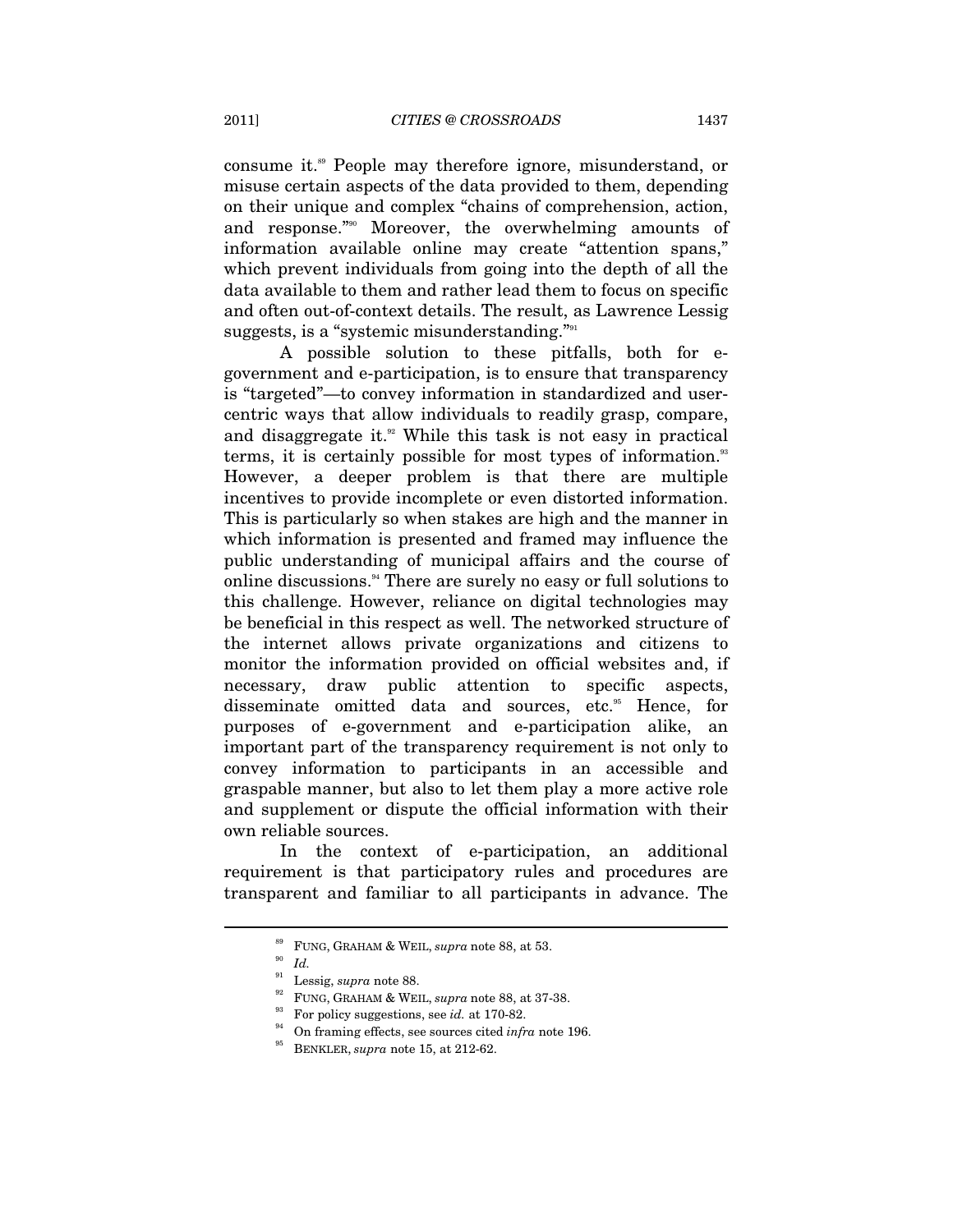code of conduct and the consequences of violations, the goals of participation and its possible outcomes should all be public and clear. Compared to inclusiveness, for instance, this requirement is substantially easier to implement. Public officials and designers of participatory platforms should be explicit about the procedures ex-ante and adhere to them expost. Even if the rules grant participants only the most minimal powers, a misrepresentation of the process can deepen the levels of mistrust between citizens and government and alienate potential participants from future participatory endeavors.

# 3. Communication/Deliberation

In the context of communication and deliberation, egovernment and e-participation presuppose two distinct sorts of city-citizen interactions. From a consumerist perspective, the primary role of the city is to satisfy the needs and adjust to the preferences of its residents. No doubt, this task requires a high degree of attentiveness on the part of the municipality and a constant flow of relevant information from citizens to the municipal authorities. E-governmental platforms can therefore perform an invaluable function in city-citizen relations by offering both parties effective channels to interact with each other.

The case is entirely different from a participatory perspective. "Deliberation on the pressing issues of concern to those affected" is often regarded as "a basic cornerstone of democratic government."96 An authentic deliberative experience requires individuals to "sincerely weigh the merits of competing arguments in discussions together,"97 and to be "willing to revise preferences in light of discussion, new information, and claims made by fellow participants."98 Severe doubts are frequently cast on the ability of online discussions to fulfill this ideal. Critics argue that the public lacks sufficient civic education and knowledge for meaningful deliberation, and that it is primarily motivated by parochial interests.<sup>99</sup> Online comments frequently evolve into a noisy cacophony, which

 $^{96}$ FRANK FISCHER, DEMOCRACY AND EXPERTISE: REORIENTING POLICY INQUIRY 48 (2009).

<sup>&</sup>lt;sup>97</sup> FISHKIN, *supra* note 53, at 33. 98 Simone Chambers, *Deliberative Democratic Theory*, 6 ANN. REV. POL. SCI. 307, 309 (2003). 99 *See* sources cited *supra* note 64.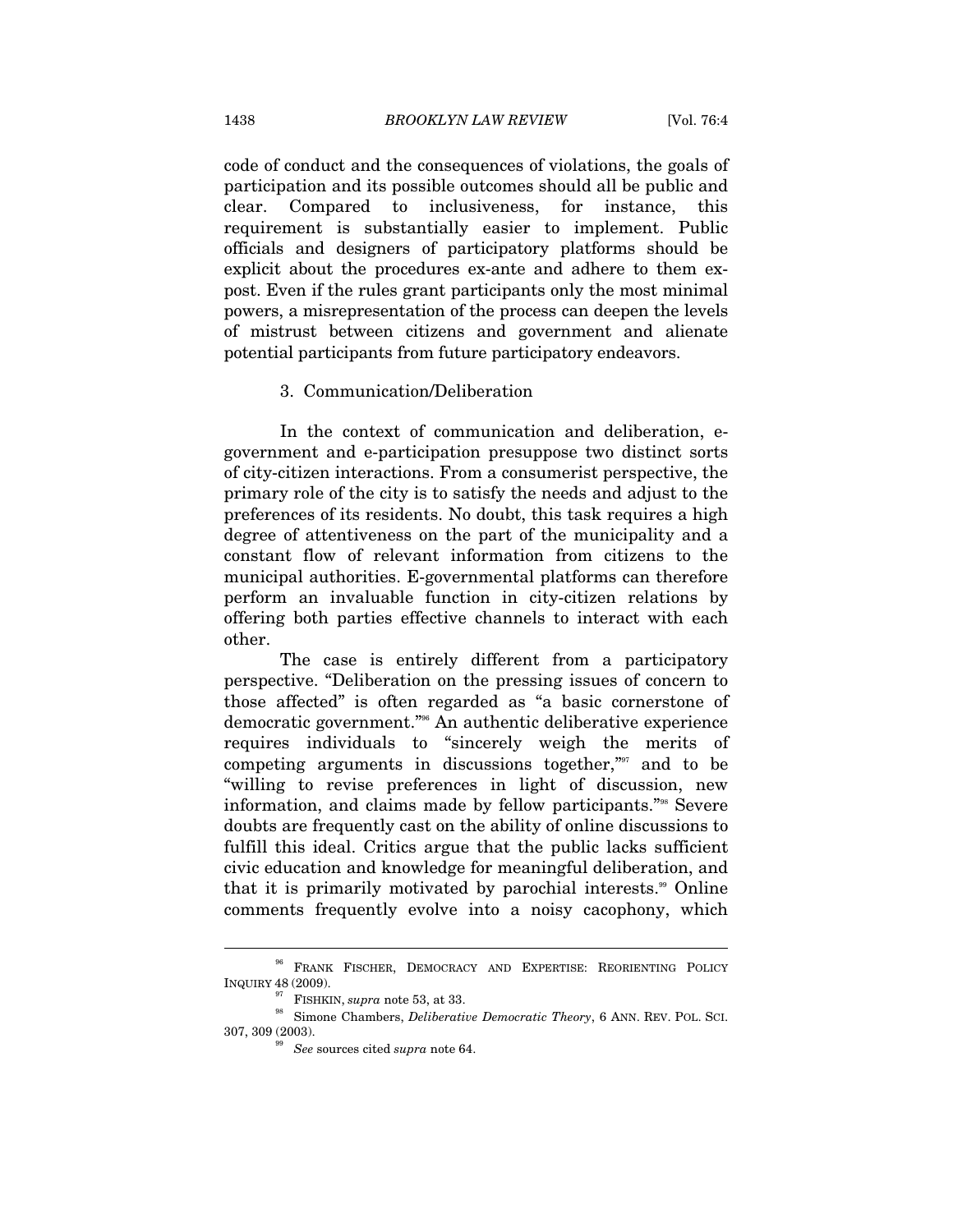distracts other participants from the major questions on the public agenda and hides valuable contributions from the public eye. Moreover, online discussions can be captured by dominant participants or lead to deeply polarizing results.

Although these problems can considerably undermine the utility and attractiveness of e-participatory initiatives, they are not inevitable. In fact, they can be mitigated by introducing appropriate design mechanisms.<sup>100</sup> First, an online platform should not be left on its own. Avoidance of deliberative traps is a major task that can be assigned to moderators of online discussions. Such moderators should be professionally trained, neutral, and independent of the government. At their best, they should perform the role of "democratic intermediaries," who contribute to the quality, openness, and accessibility of discussions.<sup>101</sup> Various mechanisms can be implemented to achieve these ends. For instance, moderators can stir public officials or participants to react to certain contributions or encourage participants to bring up certain topics. Instead of automatically adopting a discussion agenda promoted by public officials, moderators may allow participants to challenge and open it for questions. Moderators can also highlight contributions of participants who express uncommon or challenging arguments and thus alleviate the dominance of certain participants or arguments, and protect "minority views." In order to further protect discussions from dominance and lower the entry barriers for participation, moderators can prepare summaries or graphic trees that represent the course of the conversation in a balanced and readily graspable manner.<sup>102</sup>

Obviously, while such functions may enhance the quality of online discussions, they also grant moderators a (sometimes substantial) decision-making authority, which can be abused to the detriment of all the involved parties. Although magic solutions are not likely in this respect, transparency should be the key for any active moderation. Decisions taken by

<sup>100</sup> *See, e.g.*, Froomkin, *supra* note 15. 101 *See* Arthur R. Edwards, *The Moderator as an Emerging Democratic Intermediary: The Role of the Moderator in Internet Discussions About Public Issues*, 7 INFO. POLICY 3 (2002); Scott Wright, *Government-run Online Discussion Fora: Moderation, Censorship and the Shadow of Control*, 8 BRIT. J. POL. & INT'L REL. 550 (2006). For the importance of moderation or facilitation in face-to-face contexts, see, for example, Archon Fung, *Deliberative Democracy, Chicago Style: Grassroots Participation and Municipal Reform in Policing and Public Education*, *in* DEEPENING DEMOCRACY: INSTITUTIONAL INNOVATIONS IN EMPOWERED PARTICIPATORY GOVERNANCE 111, 135-37 (Archon Fung & Erik Olin Wright eds., 2003). 102 For examples of summaries, see *infra* Parts IV.B and IV.C.1.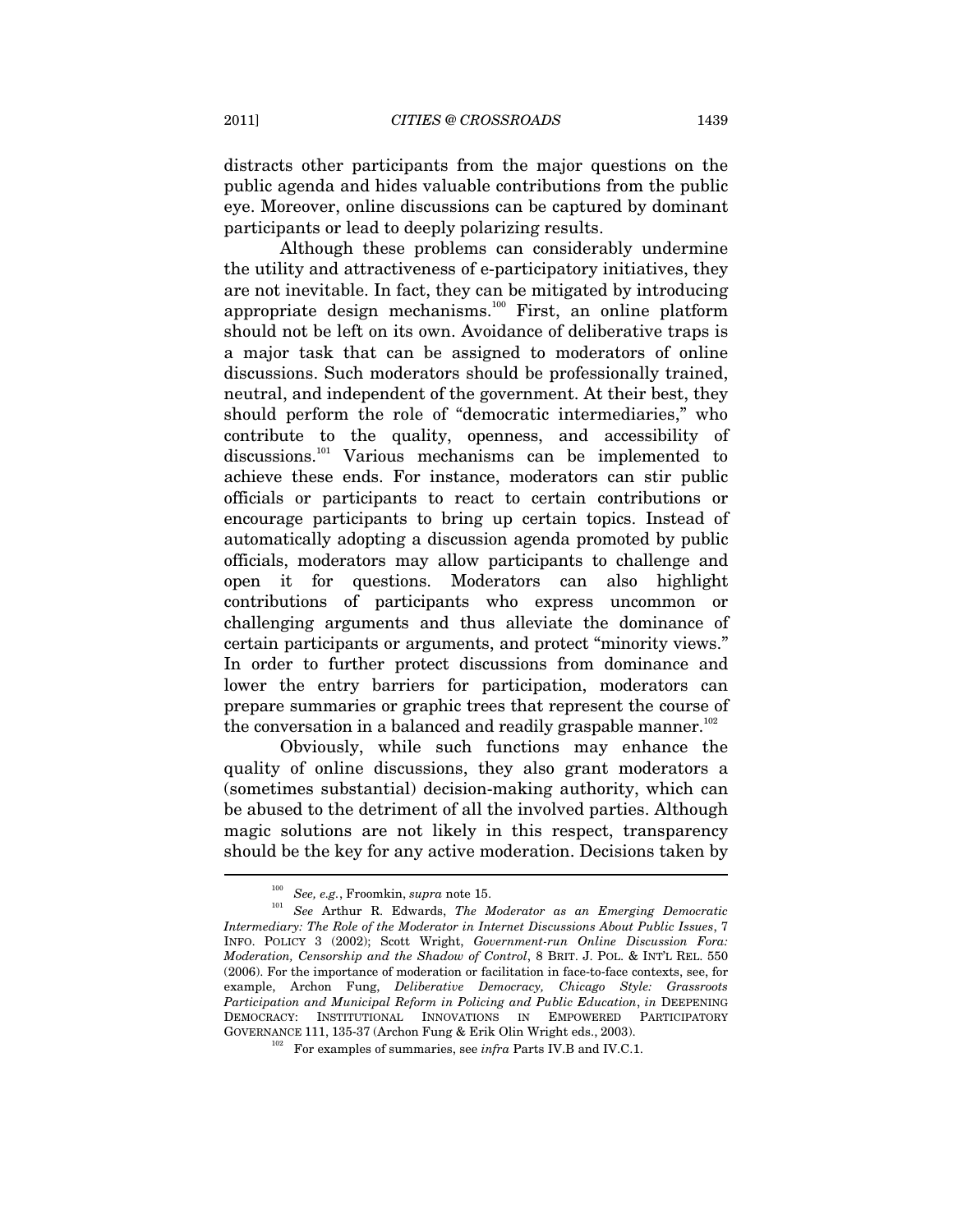the moderator and their reasoning should be available to participants and disputable by them. Though transparency is not necessarily a proper cure for all malaises, observing the neutrality and independence of moderators, and ensuring that solid mechanisms of oversight are in place should accomplish a substantial part of the mission.

4. Impact

The impact criterion refers to the concrete effects of egovernmental platforms on municipal services and the effects of e-participatory initiatives on municipal policies. For consumerist purposes, adjustment of local public services to citizens' needs can satisfy the criterion. Although this task is not easy, municipalities usually possess the tools that allow them to assess and measure citizens' needs and preferences.

The case is tougher from a participatory perspective. In "City Limits," Paul Peterson noted that "there is no sense getting involved in something you can't do anything about."103 Indeed, an essential prerequisite for any participatory endeavor is the ability to guarantee citizens an actual possibility to influence public affairs—be it in the long or the short term.<sup>104</sup> However, too often, the outcomes of participatory initiatives (either online or face-to-face) are not formally binding and their implementation (or even thoughtful consideration) depends on the good will of the government. Such discretion allows public officials to take advantage of some outcomes while ignoring others.105 Naturally, this does not encourage citizens to seriously consider the participatory opportunities that are offered to them.106 In fact, it may even deepen citizens' distrust and alienate them from political activity.<sup>107</sup>

 $^{103}$  PETERSON,  $supra$  note 13, at 120.  $^{104}$  STEPHEN MACEDO ET AL., DEMOCRACY AT RISK: HOW POLITICAL CHOICES UNDERMINE CITIZEN PARTICIPATION, AND WHAT WE CAN DO ABOUT IT 96 (2005). 105 Andrew Chadwick & Christopher May, *Interaction Between States and Citizens* 

*in the Age of the Internet: "E-Government" in the United States, Britain, and the European Union*, 16 GOVERNANCE 271, 271 (2003); Morison & Newman, *supra* note 67, at 185.<br><sup>106</sup> See, e.g., Stuart Minor Benjamin, *Evaluating E-Rulemaking: Public Participation* 

*and Political Institutions*, 55 DUKE L.J. 893, 908 (2006). 107 *See, e.g.*, Igor Mayer, Jurian Edelenbos & René Monnikhof, *Interactive* 

*Policy Development: Undermining or Sustaining Democracy?*, 83 PUB. ADMIN. 179, 181 (2005) (contending that "[o]n some occasions, these experiments seem to have reinforced rather than to have reduced the mutual mistrust between citizens and administrators").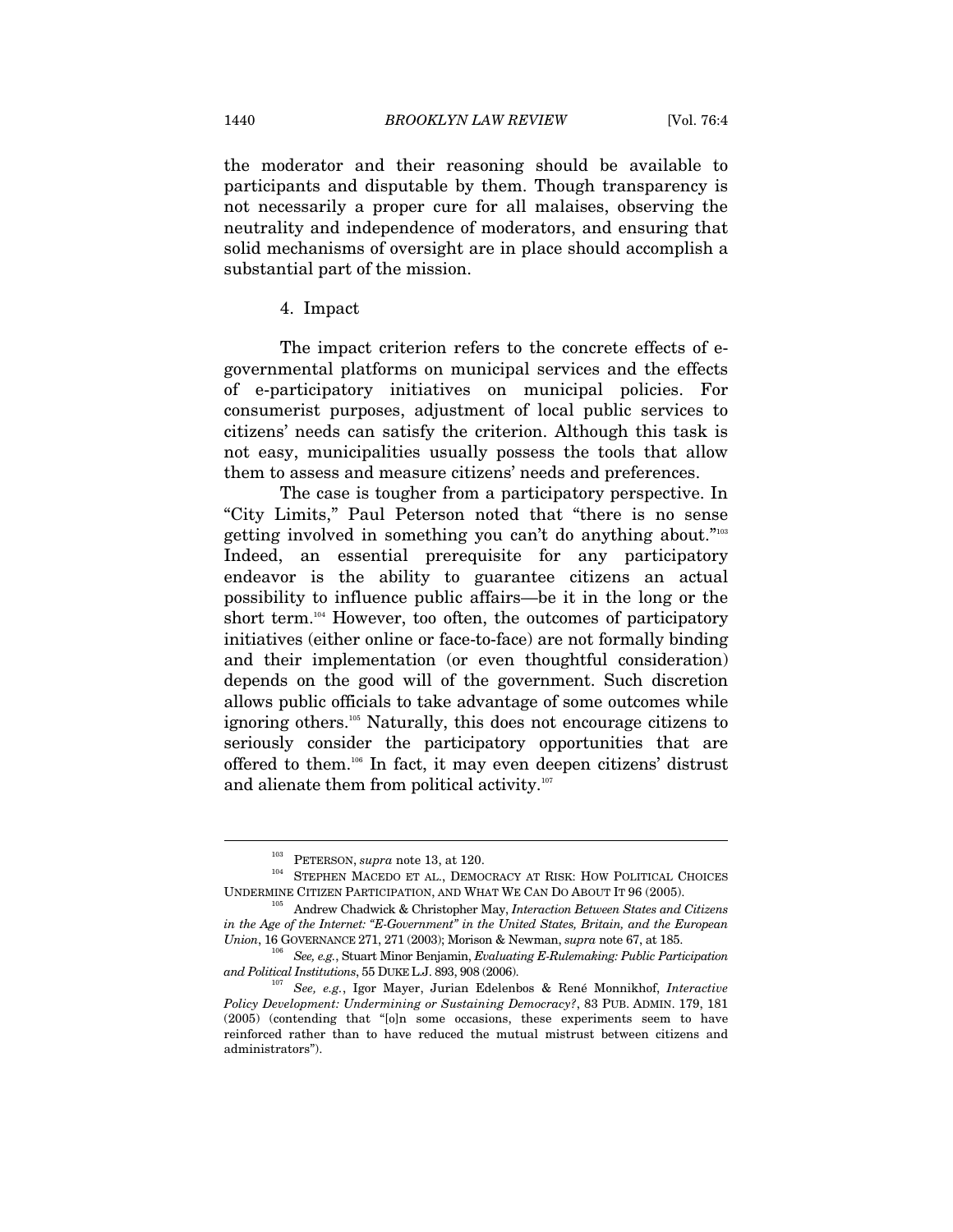Impact on municipal policies can be exercised in several manners. The most straightforward way is a formal ex-ante delegation of decision-making authority to participants. Such cases, particularly online, are rare.<sup>108</sup> More commonly, participatory initiatives serve to inform public debates, legitimate policies, or provide nonbinding recommendations, sometimes as part of a larger decision-making process.<sup>109</sup> At times, even without formal authority, the persuasive force of participatory initiatives is strong enough to cause public officials to adhere to the participants' preferences. However, in order to make e-participation a worthwhile and appealing time investment for citizens, cities ought to provide more than an opportunity to persuade. Governmental commitment to concrete results and effects (even if not large in scope) may break the "vicious circle" of e-participation described above, draw serious participants into online initiatives, and considerably improve the quality of the process. Such commitment does not compel a blanket approval for everything decided on the online platform. But it does require a formal guarantee of thorough consideration, serious response and, if possible, implementation of citizens' suggestions. The existence of a legal commitment of this sort can considerably strengthen the appeal and importance of e-participation.

#### 5. Cost-effectiveness

Sustainable policies of e-government and e-participation require a major investment of efforts, resources and time on the part of municipal authorities, citizens, private contractors who are responsible for the development and maintenance of the platform, and others. Before seriously committing to this

<sup>108</sup> Robert E. Goodin & John S. Dryzek, *Deliberative Impacts: The Macro-Political Uptake of Mini-Publics*, 34 POL. & SOC'Y 219, 225 (2006). An example of formal impact mechanisms can be found in the case of Citizens' Assembly on Electoral Reform in British Columbia. The assembly, consisting of 160 randomly selected citizens, was requested to recommend a new electoral system for British Columbia. The government committed to hold a referendum over any proposal made by the assembly and implement the referendum results. The assembly's recommendations were eventually brought for a referendum twice and rejected both times. *See generally* DESIGNING DELIBERATIVE DEMOCRACY: THE BRITISH COLUMBIA CITIZENS' ASSEMBLY (Mark Warren & Hillary Pearse eds., 2008); Amy Lang, *But Is It for Real? The British Columbia Citizens' Assembly as a Model of State-Sponsored Citizen Empowerment*, 35 POL. & SOC'Y 35 (2007). 109 Goodin & Dryzek, *supra* note 108, at 225-26. For examples of participatory

initiatives that do not offer citizens opportunities to meaningfully affect public policies, see *infra* Part III.B.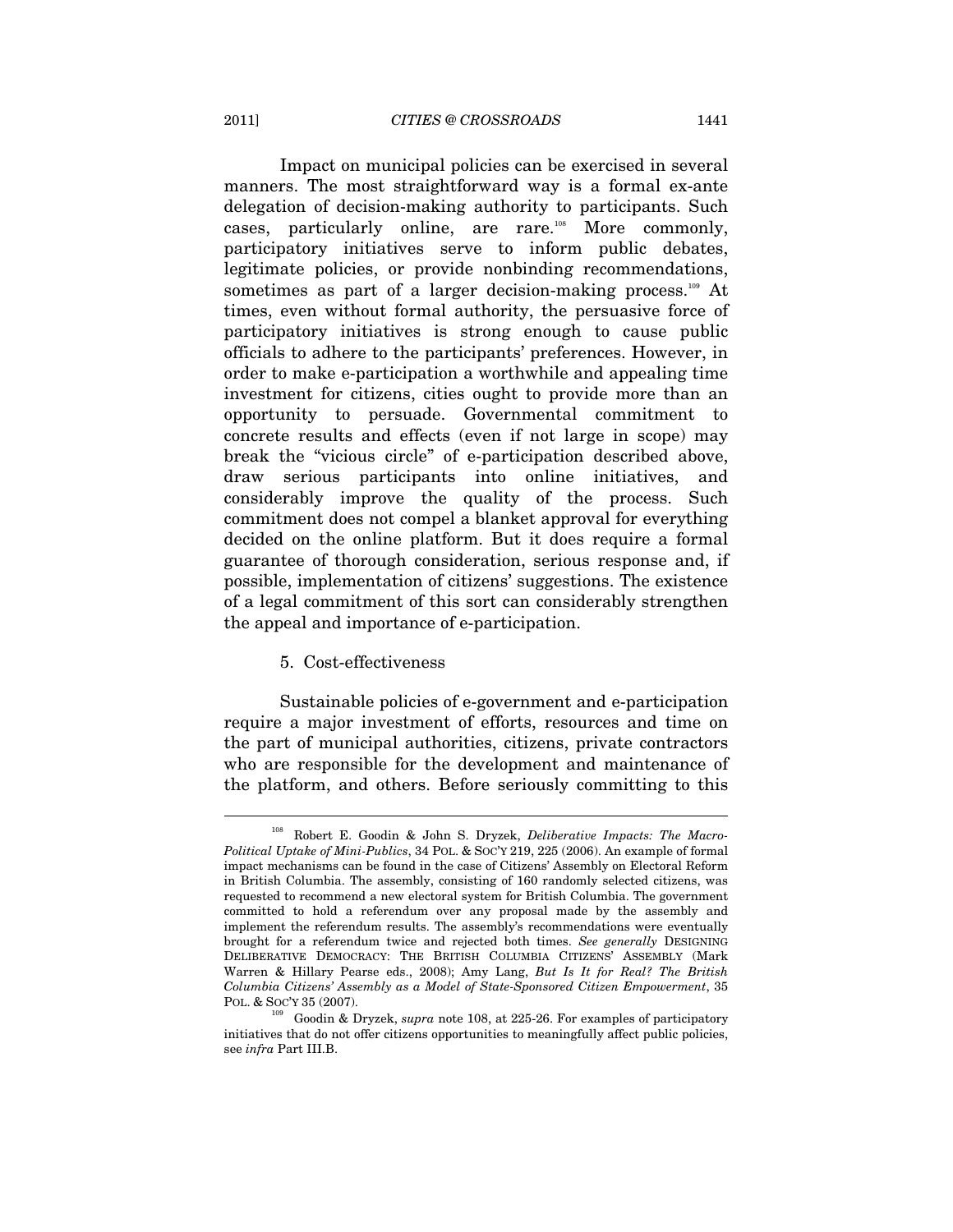journey, it is crucial to determine the actual value of digital platforms in terms of wasted, saved, or increased public and private resources. The question of how to measure the costeffectiveness of a regulatory project is heavily debated in the literature.<sup>110</sup> For the purposes of the discussion here, costeffectiveness is assessed according to the common practice of comparing the estimated costs of a project to its expected benefits and social consequences.<sup>111</sup>

\* \* \*

The purpose of the five criteria discussed above is to evaluate the extent to which e-governmental and eparticipatory platforms promote and strengthen the consumerist and participatory values in city-citizens relations. These criteria reflect the performance of online municipal initiatives on both consumerism and participation axes. The assumption is that the stronger a digital platform performs under each criterion, the more successful it is, either on consumerist or participatory grounds.

The performance evaluation is qualitative, not quantitative—there are no absolute values. Moreover, one criterion can operate at the expense of others, depending on the political goals and values that the designers of the specific platform attempt to accomplish. However, as e-governmental and e-participatory initiatives may be context dependent and different from each other, the goal of the criteria is to "flatten" these initiatives into several decisive components, make them comparable, and situate them along the consumerismparticipation axes. The next Part relies on the proposed criteria to assess the current usage of digital technology—both egovernment and e-participation—in American cities.

<sup>110</sup> *See, e.g.*, MATTHEW D. ADLER & ERIC A. POSNER, NEW FOUNDATIONS OF COST-BENEFIT ANALYSIS (2006); Frank Ackerman & Lisa Heinzerling, *Pricing the Priceless: Cost-Benefit Analysis of Environmental Protection*, 150 U. PA. L. REV. 1553 (2002); Richard H. Pildes & Cass R. Sunstein, *Reinventing the Regulatory State*, 62 U. CHI. L. REV. 1 (1995); Cass R. Sunstein, *Paradoxes of the Regulatory State*, 57 U. CHI. L. REV. 407 (1990).

<sup>111</sup> Pildes & Sunstein, *supra* note 110. For an example of cost-effectiveness evaluation in the context of e-government, see, for example, Mary Maureen Brown, *Governments Understanding E-Government Benefits: An Examination of Leading-Edge Local Governments*, 37 AM. REV. PUB. ADMIN. 178, 187 (2007); M. Jae Moon, *The Evolution of E-Government Among Municipalities: Rhetoric of Reality?*, 62 PUB. ADMIN. REV. 424 (2002); Norris & Moon, *supra* note 54.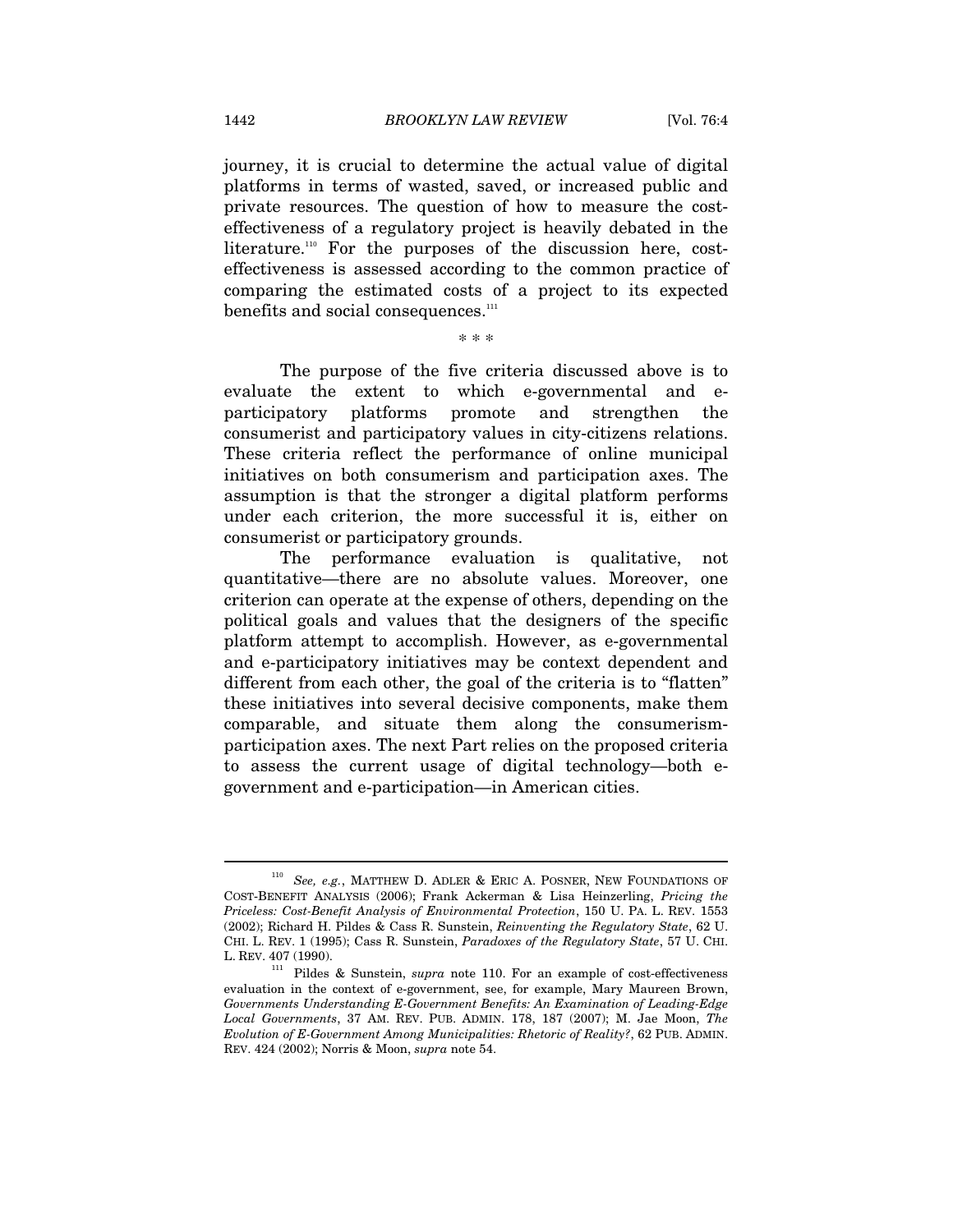# III. DIGITAL TECHNOLOGY IN AMERICAN CITIES

As President Obama declared in the Open Government Memorandum, "*knowledge* is widely dispersed in society" and "[e]xecutive departments . . . should offer Americans increased opportunities . . . to provide their Government with the benefits of their collective *expertise and information*."<sup>112</sup> More than a normative call, this statement provides an accurate account of how digital technologies are employed in American cities.

Digital endeavors in American municipalities are consumerism oriented and can be largely divided into two categories. The first category contains digital platforms that provide services and information *to* citizens, and platforms that collect publicly useful information *from* citizens. The role of local authorities using these platforms is to inform and satisfy their "consumers," who are in turn encouraged to signal their preferences and provide the authorities with information that can improve service provision (e.g., report broken lights on a certain street). This category of local platforms closely adheres to the consumerist dimension of city-citizen relations and represents an upgraded version of e-government: citizens do not passively consume services, but also facilitate their provision. The second category is more unique and tricky. It embodies digital initiatives of "governmental crowdsourcing" the process of outsourcing certain governmental functions to the broad public, and soliciting back services, suggestions, solutions, and ideas. As explained by a White House official, this approach seeks "to make government more relevant to people's lives" by providing more information, creating "opportunities for people to share their expertise," or suggesting ideas for innovation.<sup>113</sup> Digital platforms contained in this category in fact pursue consumerist goals, but misleadingly present themselves as participatory practices.

These two categories, and examples of them, are examined below in further detail. Based on the rhetoric of the Open Government Directive, these patterns not only reflect the current state of affairs of digital municipal platforms, but are

<sup>112</sup> Transparency and Open Government Memorandum, *supra* note 2 (emphases added). 113 Jed Miller, *Believable Change: A Reality Check on Online Participation*, *in* 

INTERGOVERNMENTAL SOLUTIONS NEWSLETTER: ENGAGING CITIZENS IN GOVERNMENT 9, 9 (2009) (quoting Beth Noveck, White House Deputy Chief Technology Officer for Open Government).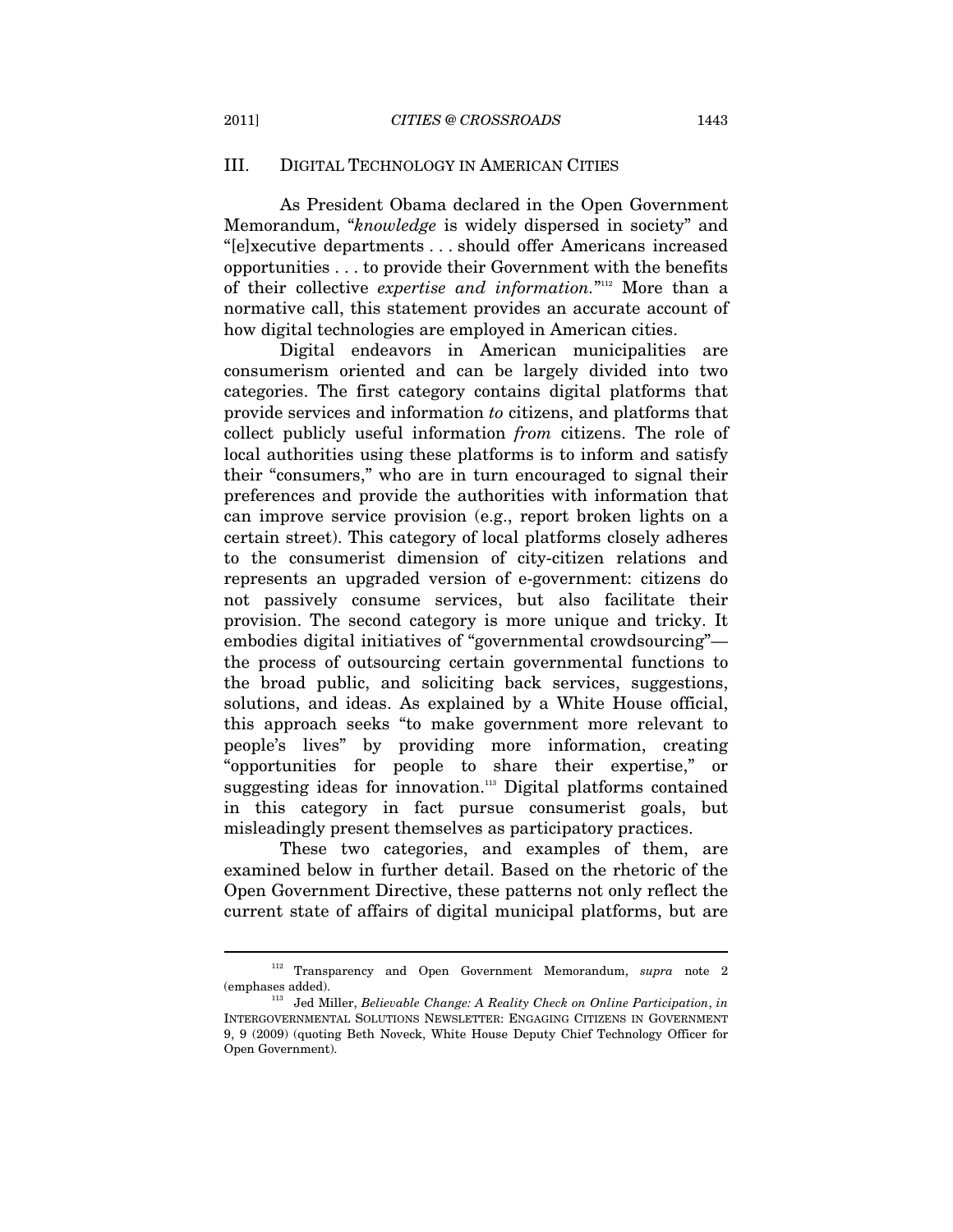also indicative of the future development of the field. It is therefore particularly important to correctly assess the meaning and implications of these platforms. Hence, relying on the evaluative criteria suggested above, the following subsections conceptualize the digital initiatives of American cities and locate them on the consumerist-participatory scale. They demonstrate that while American cities perform well on the consumerist axis, they fail to achieve participatory goals and generate a distorted picture of participatory democracy. Further, they explain what lies in the basis of this distortion and why American digital initiatives fail on the participatory axis.

#### *A. Provision and Collection of Information*

### 1. Provision of Information

American public authorities chiefly regard the internet as a "one way publishing and distribution network rather than as a many-to-many medium."<sup>114</sup> While early theorists contemplated that improved information and service provision was only the first step on a transformative route toward an "egovernment nirvana" (fully integrated, interactive, and even participatory municipal forums), their predictions have proved wrong.115 Empirical assessments of municipal websites demonstrate that "local e-government is mainly informational, with a few transactions but virtually no indication of the [predicted] high-level function."116 In fact, almost two decades after the introduction of e-government in the United States, dissemination of public information and provision of basic services remain the most popular and widespread use of digital technology in local governments.<sup>117</sup>

<sup>&</sup>lt;sup>114</sup> Sack, *supra* note 67, at 266.<br><sup>115</sup> David Coursey & Donald F. Norris, *Models of E-Government: Are They* 

*Correct? An Empirical Assessment*, 68 PUB. ADMIN. REV. 523, 524-25 (2008).<br><sup>116</sup> *Id*. 117 Mossberger, Wu & Jimenez, *supra* note 58 (relying on a study from 2009); Ho, *supra* note 51, at 441 (relying on data from 2000); Scott, *supra* note 58 (relying on information from 2004); Darrell M. West, *Urban E-Government Report, 2004*, INSIDEPOLITICS.ORG (Sept. 2004), http://www.insidepolitics.org/egovt04city.html (citing data from 2004).

*See also* Donald F. Norris, *E-Government Among American Local Governments: Adoption, Impacts, Barriers and Lessons Learned* (Working Paper, 2009), http://ipac.kacst.edu.sa/eDoc/2009/182457\_1.pdf (arguing that "E-government is mainly informational, provides a few services, fewer transactions and interactions and has not evolved into e-democracy or e-transformation").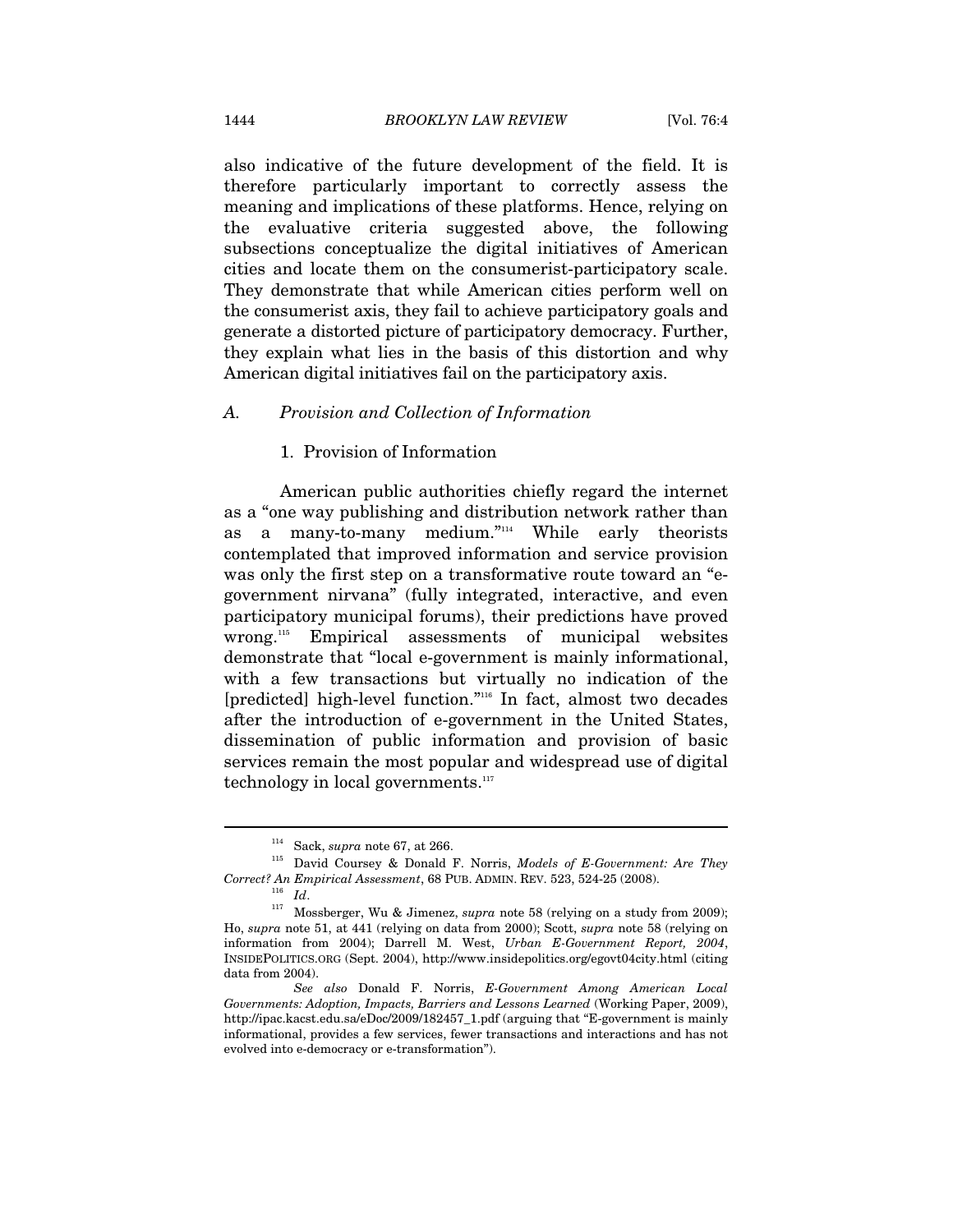A recent study of websites operated by the seventy-five largest American cities demonstrated that the majority of them indeed provides citizens with ample public information:<sup>118</sup> contact details for public officials (e.g., email addresses or phone numbers); organizational information (e.g., details on the duties and functions of elected officials or description of the activities of municipal departments); online council agenda minutes;<sup>119</sup> publication of legal information; employment information; and downloadable forms.<sup>120</sup> While the provision of these details is surely helpful and positive, municipal websites rarely contain much more than such "billboard" information.<sup>121</sup>

From a consumerist perspective, the value of these digital practices according to the criteria discussed earlier varies from case to case. The best performing criterion is, without doubt, *transparency*. The scope and sophistication of the information and services contained on official municipal websites continue to increase year after year.<sup>122</sup> A growing

<sup>118</sup> Mossberger, Wu & Jimenez, *supra* note 58. For a study of the 100 largest cities in 2004 with similar results, see Scott, *supra* note 58, at 349; *see also* Dawes, *supra* note 58. 119 This category contains numerous examples and practices. For instance,

Madison (WI), Seattle (WA) and Berkeley (CA) offer on their websites the option of streaming live or archived video of various legislative sessions of subcommittee meetings of the city council. *See Madison City Channel*, CITYOFMADISON.COM, http://www.cityofmadison.com/mcc12/streaming.html#streammeeting (last visited Feb. 6, 2011); SEATTLE CHANNEL, http://www.seattlechannel.org (last visited Feb. 6, 2011); *City of Berkeley Live Webcasts*, CI.BERKELEY.CA.US, http://www.ci.berkeley.ca.us/ CalendarEventWebcastMain.aspx (last visited Feb. 6, 2011). Alexandria (VA) also provides an RSS syndication that allows citizens to get updates when new items are posted on the website. *Mayor & City Council: Dockets, Webcasts & Podcasts*, ALEXANDRIAVA.GOV, http://alexandria.granicus.com/ViewPublisher.php?view\_id=2 (last visited Feb. 6, 2011). Montgomery County (MD) operates an "On Demand" program, which enables citizens to access meeting recordings on YouTube or download them from iTunes. *Montgomery on Demand*, MONTGOMERYCOUNTYMD.GOV, http://www.montgomerycountymd.gov/ mcgtmpl.asp?url=/content/pio/ondemand.asp (last visited Feb. 6, 2011). Fairfax County (VA) offers summaries of every meeting of the board of supervisors with links to videos and presentations. *2009 Board of Supervisors Meetings*, FAIRFAXCOUNTY.GOV, http://www.fairfaxcounty.gov/government/ board/meetings/2009 (last visited Feb. 6, 2011). 120 Brown, *supra* note 111, at 187; *see also* Mossberger, Wu & Jimenez, *supra* 

note 58, for largely similar results in a study conducted in May 2009. 121 Dawes, *supra* note 58; *see also* Coursey & Norris, *supra* note 115

<sup>(</sup>explaining that e-government models which were suggested in the past fail to predict the development of online practices among American local governments); Donald F. Norris, *Electronic Democracy at the American Grassroots*, 1(3) INT'L J. ELECTRONIC GOV'T RES. 11 (2005) (stating that "[e]vidence from focus groups clearly shows that Web sites and other local e-government efforts among the participating 37 U.S. local governments were adopted and operate principally to deliver governmental information and services and to provide citizens greater access to governmental officials."); Scott, *supra* note 58; *see also* Yun-Che Chen & Kurt Thurmaier, *Advancing E-Government: Financing Challenges and Opportunities*, 68 PUB. ADMIN. REV. 537 (2008). 122 Dawes, *supra* note 58.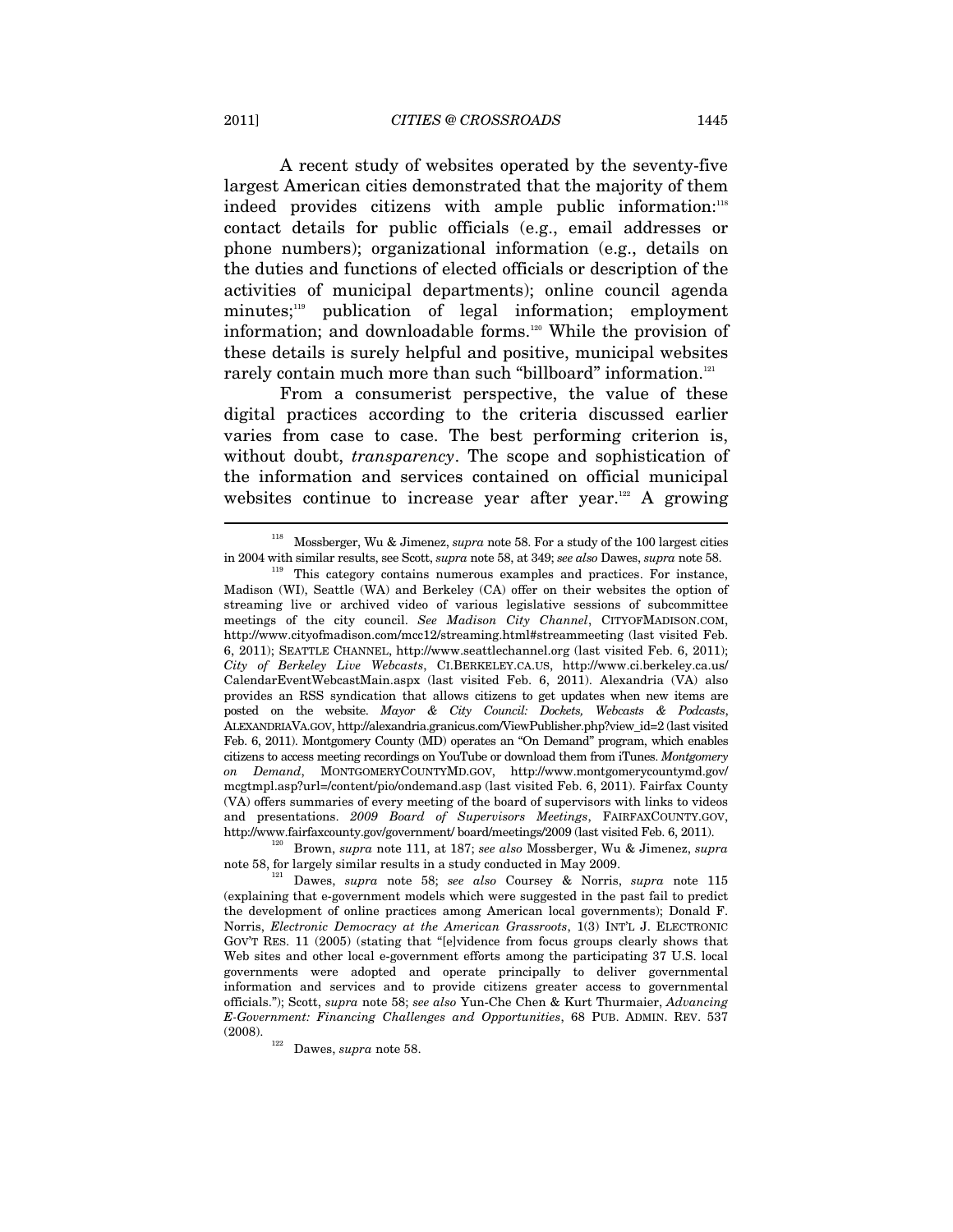number of municipalities does not only expose citizens to vast amounts of data, but also "customize information," offering citizens e-mail alerts, online newsletters and updates on issues of their interest, and uploading videos of city council meetings in convenient formats. Further, the *cost-effectiveness* of these platforms is largely positive. Reportedly, citizen satisfaction with egovernment has led to higher levels of trust in government,<sup>123</sup> and, particularly on the local level, improved citizens' perception of governmental transparency, accountability and, responsiveness.124 The costs of obtaining information have been substantially reduced as well.125 Public officials report that e-government improved customer service, even if it has not led to a decrease of costs and manpower in local government.<sup>126</sup>

Digital platforms for information provision seem less impressive under the remaining evaluative criteria. *Inclusiveness* is hardly promoted, as municipal websites only place information online and usually do not attempt to facilitate access to it. Hence, existing digital gaps are further exacerbated, as only those who have internet access benefit from online information and services. The performance of these platforms under the *communication*  criterion is doubtful as well. In cases of responsive and attentive officials, the provision of emails or phone numbers may be enough. However, in other instances, more structured channels of interaction are required. The lack of communication channels also has a negative effect on the potential *impact* on service provision. As municipal websites explicitly opt for a one-way delivery of

<sup>123</sup> *See generally* Eric Welch, Charles C. Hinnant & M. Jae Moon, *Linking Citizen Satisfaction with E-Government and Trust in Government*, 15 J. PUB. ADMIN.

<sup>&</sup>lt;sup>124</sup> Caroline J. Tolbert & Karen Mossberger, *The Effects of E-Government on Trust and Confidence in Government*, 66 PUB. ADMIN. REV. 354, 366 (2006) (noting that "[p]erhaps it is the nature of local government and its proximity to citizens that leads

them to place greater value on improved interactions with local government.").<br><sup>125</sup> Scott, *supra* note 58, at 346. In a survey conducted in 2004 to evaluate the impact of e-government, only 2.6 percent of the participating public officials reported reducing staff; 10.9 percent reported reducing administrative costs; 25 percent reported fewer demands on staff, while 27.6 percent reported increased demands; only 23.5 percent indicated that business process became more efficient; and finally, only one-third, 35.8 percent, reported increased contact between citizens and local officials. *See* Coursey & Norris, *supra* note 115, at 528. However, 59.6 percent reported that e-government improved "communication to public" and 52.8 percent observed "improved customer service." *See id.* at 528, 532 (arguing that "few governments reported any changes that are attributable to e-government, especially changes involving cost impacts"); Norris & Moon, *supra* note 54, at 71; *see also* Kelly D. Edmiston, *State and Local E-Government: Prospects and Challenges*, 33 AM. REV. PUB. ADMIN. 20 (2003).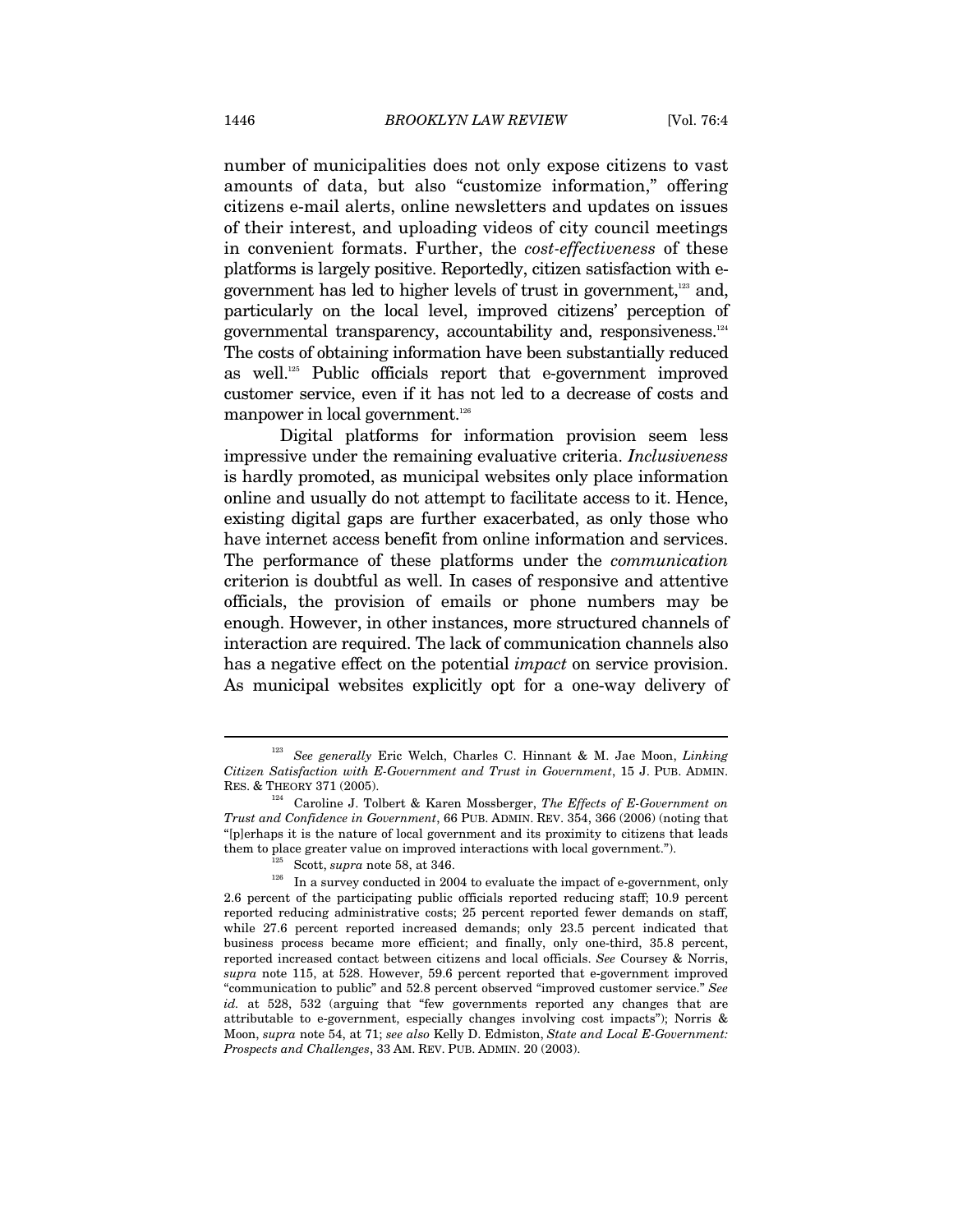information from government to citizens, $127$  they provide limited ability for citizens to express their needs or preferences as to service provision.

# 2. Collection of Information

While the majority of municipal websites serve as a oneway communication channel from the government to the public, a different and novel type of municipal initiative works in the opposite direction—collection of information from the public.

One of the first (and probably most celebrated) initiatives of this kind is the British online platform FixMyStreet,<sup>128</sup> which was later adopted by multiple municipalities around the world. The aim of FixMyStreet is "to transform the act of reporting faults—turning it from a private one-to-one process into a public experience where anyone can see what has been reported."129 The platform allows citizens to lodge complaints about broken infrastructure and other problems in their vicinity (graffiti, dumps of waste, broken paving slabs, malfunctioning street lighting, etc.). Complaints are posted on the website using a mapping tool, and then transferred to the appropriate local councils that are supposed to take care of the repairs.130 The online platform enables citizens to scrutinize new and archived complaints, follow and discuss their status, and monitor the response rate of local authorities. Officials are encouraged to participate on the platform as well, by leaving comments and updates on the reported issues. The success of FixMyStreet inspired the creation of numerous platforms of this sort around the world, including the SeeClickFix website that operates in multiple municipalities in the United States.<sup>131</sup>

<sup>&</sup>lt;sup>127</sup> Mossberger, Wu & Jimenez, *supra* note 58.<br><sup>128</sup> FIXMYSTREET, http://www.fixmystreet.com (last visited Jan. 25, 2011). The platform is operated by the non-for-profit organization MySociety. *See* MYSOCIETY,

http://www.mysociety.org/projects/fixmystreet (last visited Jan. 25, 2011). 129 *FixMyStreet*, YOUNG FOUNDATION, http://www.youngfoundation.org/ourwork/local-innovation/strands/neighbourhoods/fixmystreet/fixmystreet (last visited Jan. 25, 2011).  $\frac{130}{130}$  As of March 5, 2011, FixMyStreet declared that 1945 new reports were

received in the system in the prior week, 3383 reports had been fixed in the prior month, and a total of 128,772 updates on reports were posted. *See* FIXMYSTREET, http://www.fixmystreet.com (last visited Mar. 5, 2011). The state of all reports can be viewed on the website. *See Summary Reports*, FIXMYSTREET, http://www.fixmystreet.com/reports (last visited Mar. 5, 2011). 131 SEECLICKFIX, http://www.seeclickfix.com/citizens (last visited Mar. 5,

<sup>2011).</sup> As of March 2011, top performing cities are Omaha, NE; Elk Grove, CA; and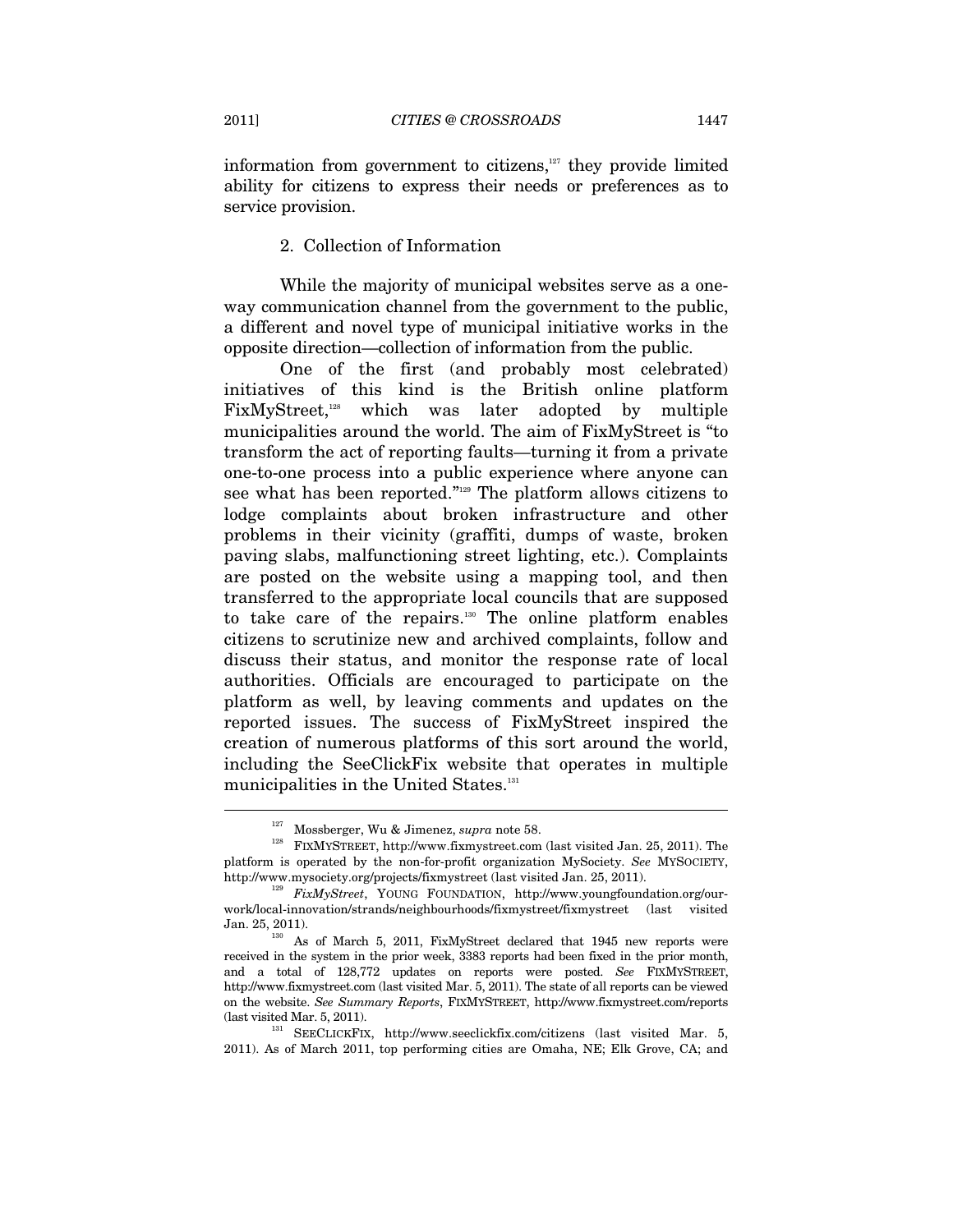A similar course of action has been taken in San Francisco, CA, where citizens are invited to report to the city 311 Twitter account infrastructure problems (e.g., potholes) and request various non-emergency city services (e.g., street cleaning).132 The municipal authorities respond to each "tweet" and report what progress has been done to fix the problem. An analogous initiative has been launched in Boston, where citizens can download a free application, "Citizen Connect," to their iPhones and notify the municipality of problems with potholes, graffiti, streetlights, piles of snow, and more.<sup>133</sup>

In accordance with the consumerist vision of cities, the clear purpose of these initiatives is to enhance the quality of basic services provided to citizens. In fact, from a *costeffectiveness* perspective, such projects benefit both parties of city-citizens relations. Public officials gain as these platforms allow them to cut administrative costs and more cheaply satisfy citizens' demands. Citizens gain as their nearly costless reports help improve the municipal services provided in their immediate environment. The primary goal of these platforms is to establish improved channels for interaction between citizens and municipal authorities and to strengthen monitoring. If local authorities indeed respond to citizens' reports, the *communication* criterion is therefore impressively satisfied. Further, online platforms for information collection usually provide tools to monitor the fulfillment of citizens' requests, and hence there is some degree of *transparency* in the process. Even if neither timely responses nor full public accountability for failures are guaranteed, the online exposure of the reports

 $\overline{a}$ 

Plano, Texas. *See Recent Place States*, SEECLICKFIX, http://www.seeclickfix.com/ recent\_place\_stats (last visited Mar. 5, 2011). Similarly to its British equivalent, the platform allows citizens to report and flag infrastructure issues in their vicinity on a map. *See* John Tozzi, *Gov 2.0: The Next Internet Boom*, BUSINESSWEEK, May 27, 2010, http://www.businessweek.com/smallbiz/content/may2010/sb20100526\_721134.htm.

Other projects based on the FixMyStreet model include versions from Canada (http://www.fixmystreet.ca); the Netherlands (http://www.verbeterdebuurt.nl); New Zealand (http://www.fixmystreet.org.nz); and more.<br><sup>132</sup> SF 311, http://twitter.com/sf311 (last visited Jan. 25, 2011). For a

description of the project, see Matt Thomas, *San Francisco's 311 on Twitter*, COLLABORATION PROJECT, Sept. 30, 2009, http://www.collaborationproject.org/display/ case/San+Francisco%27s+311+on+Twitter. For a similar initiative in New York City, visit http://www.nyc.gov/apps/311. 133 Chad Vander Veen, *New York City, Boston Add Web 2.0 to Customer Relationship* 

*Management*, DIGITAL COMMUNITY, Nov. 17, 2009, http://www.digitalcommunities.com/articles/ New-York-City-Boston-Add-Web.html. A similar service has been recently offered by the Thirteenth District of Los Angeles. *See* Karen Wilkinson, *Los Angeles City Councilman Launches 311 iPhone App*, GOV'T TECH., Apr. 20, 2010, http://www.govtech.com/e-government/ Los-Angeles-City-Councilman-Launches-311.html.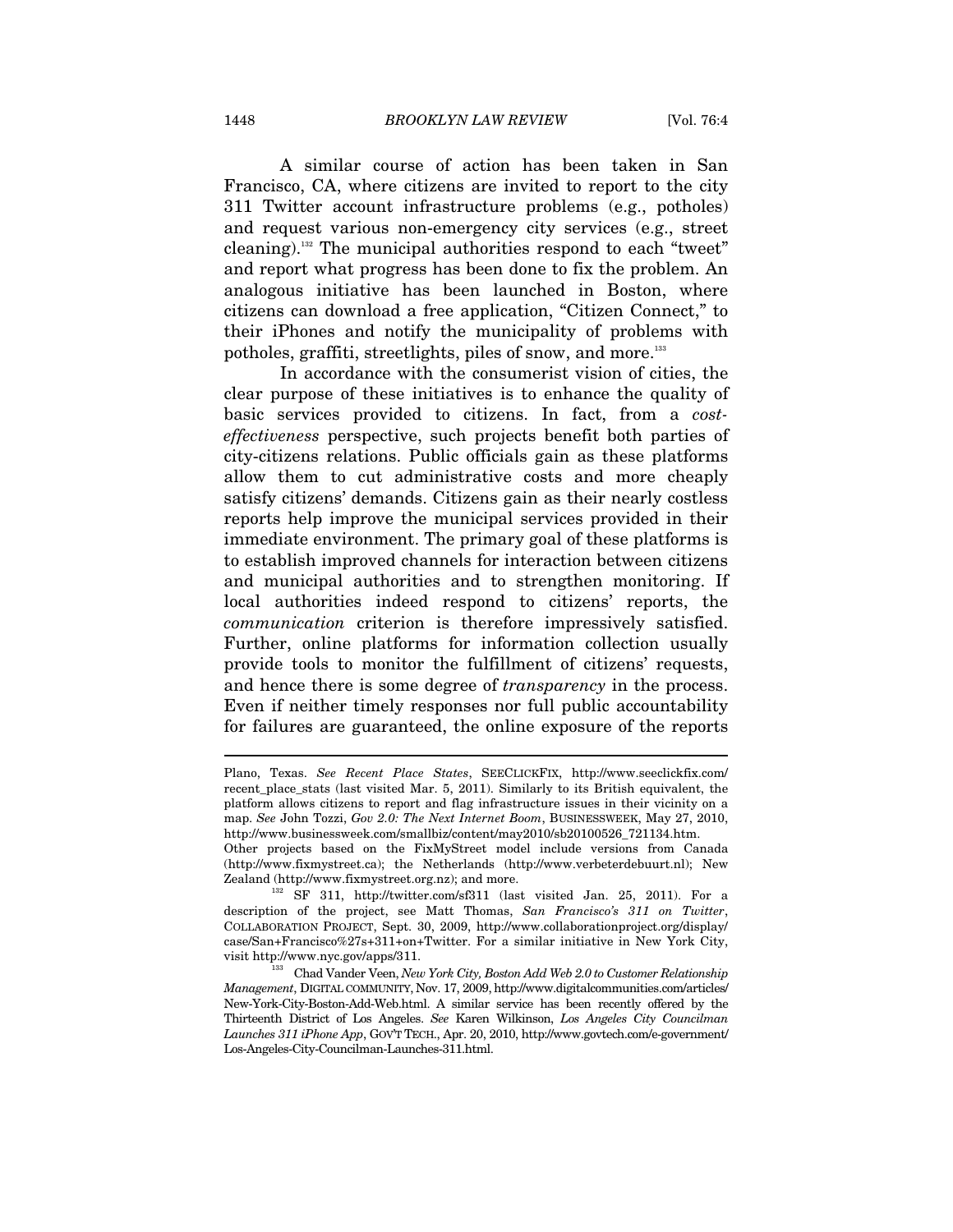launches a "naming and shaming" mechanism that may impel officials to act. As a result, even if only microservices are on the agenda, these initiatives are likely to improve the municipal performance on the consumerist axis.

The less positive face of these platforms is their degree of *inclusiveness.* As only those who possess the necessary technological devices and skills can benefit from the platforms, the initiatives' score under the inclusiveness criterion is poor. Digital skills (and not only access) can be largely predicted by socioeconomic level,<sup>134</sup> and thus the platforms are likely to improve services in well-off neighborhoods while leaving the worse-off communities behind. Lastly, digital "collection of information" initiatives explicitly limit their scope to governmental "nonemergency" services (311), and hence their participatory qualities are inherently limited.

In sum, the combination of digital platforms that provide information *to* citizens with digital initiatives that solicit information *from* reveals a promising consumerist structure. In both cases, municipalities ought to invest more efforts in the inclusiveness criterion (i.e., ensure that problems of access and digital skills are not an obstacle for citizens' use of e-government). Otherwise, the present path seems satisfactory from a consumerist vision and it should be taken by more American cities.

### *B. Governmental Crowdsourcing*

Friedrich Hayek famously argued that "utilization of knowledge not given to anyone in its totality" is "the economic problem of society."135 Hayek distinguishes between two types of knowledge: a scientific one, possessed by experts, and "the knowledge of the particular circumstances of time and place."<sup>136</sup> The latter type stems from the intuition that "practically every individual has some advantage over all others in that he possesses unique information of which beneficial use might be made."137 This presumption is the pillar of the *crowdsourcing* enterprise—the second category of digital endeavors in the

<sup>&</sup>lt;sup>134</sup> Karen Mossberger, Caroline J. Tolbert & Michele A. Gilbert, *Race, Place, and Information Technology*, 41 URB. AFF. REV. 583, 584 (2006).

<sup>&</sup>lt;sup>135</sup> F.A. Hayek, *The Use of Knowledge in Society*, 35 AM. ECON. REV. 519, 519- $20(1945).$ <sup>136</sup> *Id.* at 521.

 $^{137}$   $\,$   $Id.$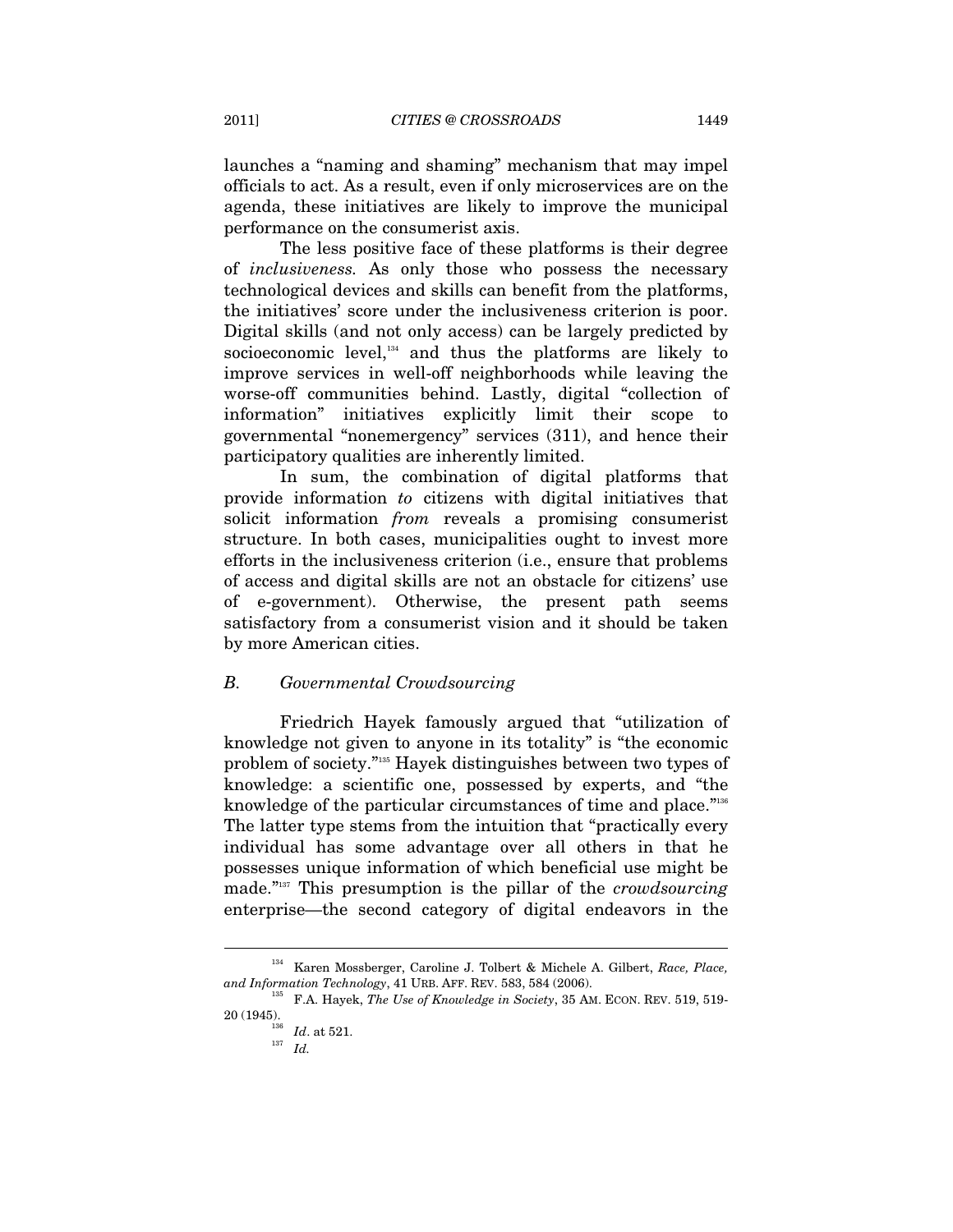United States and the most fashionable digital practice in local governments.

Crowdsourcing—a model of distributed production and problem solving—prescribes the following course of affairs:<sup>138</sup> an organization distributes across a large online network a request to help with a certain (usually large) task. There is no limit on the number of potential contributors and the work is granular, i.e., broken into small and discrete tasks. "[P]articipants are not primarily motivated by money" and they contribute to the cause in their leisure time.139 The crowdsourcing model was first championed as an effective strategy for open-source economic production.<sup>140</sup> Reflecting Hayek's theory, it has also been applied to citizen participation in democratic institutions: "collaborative democracy is a new approach for using technology to improve outcomes by soliciting expertise (in which expertise is defined broadly to include both scientific knowledge and popular experience) from self-selected peers working together in groups in open networks."141 This perception of democracy and citizen participation substantially affected the nature of online initiatives on all levels of government in the United States, jumbling consumerist practices with participatory rhetoric. It resulted in two major patterns: crowdsourcing *professional skills* and crowdsourcing *ideas for innovation*.

#### 1. Professional Skills

In 2008, the first and most notable initiative of governmental crowdsourcing was implemented in Washington, D.C. The idea was attractive in its simplicity. The Chief Technology Officer (CTO) of the District of Columbia placed online 462 datasets containing extensive information on governmental contracts, crime incidents and statistics, details on construction projects, vacant properties, information on

<sup>138</sup> *See* Jeff Howe, *The Rise of Crowdsourcing*, WIRED, June, 2006, http://

www.wired.com/wired/archive/14.06/crowds\_pr.html.<br>
<sup>139</sup> *See* JEFF HOWE, CROWDSOURCING: WHY THE POWER OF THE CROWD IS<br>
DRIVING THE FUTURE OF BUSINESS 28-29, 62-63 (2008).

 $E<sup>140</sup>$  The subtitle of the article that defined the crowdsourcing model was straightforward: "Remember outsourcing? Sending jobs to India and China is so 2003. The new pool of cheap labor: everyday people using their spare cycles to create content, solve problems, even do corporate R & D." Howe, *supra* note 138; *see also* HOWE, *supra* 

note 139, at 29.  $141\quad\,$  BETH NOVECK, WIKI GOVERNMENT: HOW TECHNOLOGY CAN MAKE GOVERNMENT BETTER, DEMOCRACY STRONGER, AND CITIZENS MORE POWERFUL 17 (2009).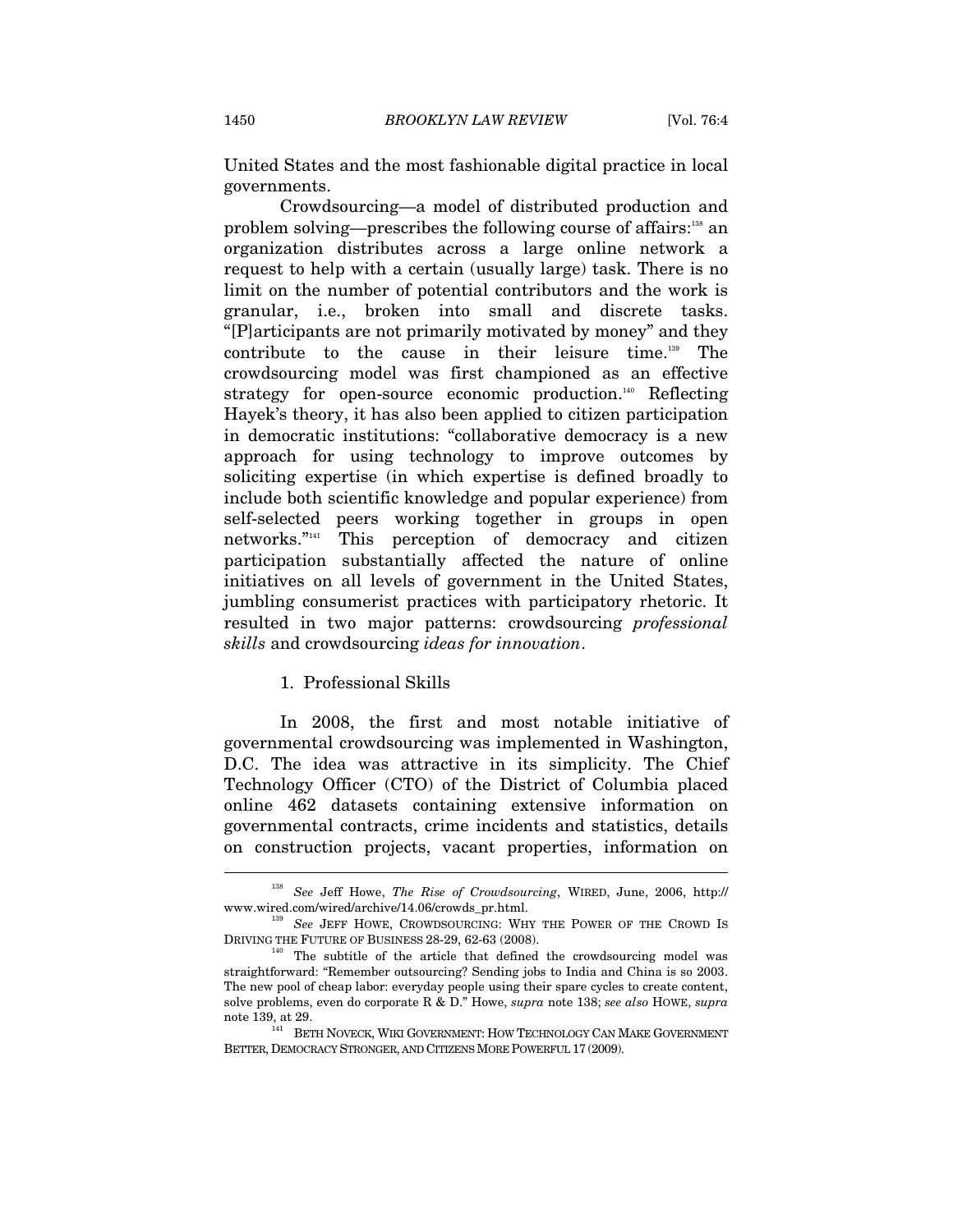businesses, and more.142 The second step was to "democratize" the data. As explained by Mr. Vivek Kundra, the former CTO and architect of the initiative, "[i]ndividuals and organizations are not only viewing our government data, but are actually improving upon our work by analyzing and repurposing the information in useful ways."143 Hence, the District of Columbia sponsored a contest, "Apps for Democracy," which encouraged citizens to create and share open-source applications that integrate and visualize governmental data for various public purposes.144

Citizens submitted forty-seven applications in thirty days. Forty-five of these applications dealt with topics of safety and quality of life: twelve applications offered various alternatives for mapping criminal incidents and alerts; at least five created traffic and parking maps or alerts; seven tackled issues related to construction projects; fifteen applications were designed for iPhones and provided helpful geographic information (locations of nearby hotels, post offices, gas stations, libraries, banks, places of worship, and more). Other applications dealt with bike routes, historic places, demographic data on schools and local news.145 Only two applications addressed issues of transparency and public accountability. Citizens were requested to vote for the best applications, and their votes were taken into account to determine the winners of the competition.

The District of Columbia's public officials greeted Apps for Democracy with sheer enthusiasm. Chris Willey, the interim CTO, declared that "[w]ith the help of these homegrown innovators, we're engaging the community in government and building a digital democracy model for

 $^\mathrm{142}$   $Data$   $Catalog,$  D.C. OFF. OF THE CHIEF TECH. OFFICER, http://data.octo.dc.gov (last visited Jan. 28, 2011).

<sup>&</sup>lt;sup>143</sup> Vivek Kundra, *Building the Digital Public Square*, APPS FOR DEMOCRACY

<sup>(</sup>Oct. 15, 2008), http://www.appsfordemocracy.org/building-the-digital-public-square. 144 *See id*.; APPS FOR DEMOCRACY, http://www.appsfordemocracy.org (last

<sup>&</sup>lt;sup>145</sup> See Applications Directory, APPS FOR DEMOCRACY, http://www.appsfordemocracy. org/application-directory (last visited Jan. 28, 2011). The contest's "agency gold" medal went to the creator of "D.C. Historic Tours" (http://www.dchistorictours.com), an application that relies on Google Maps, Flickr and Wikipedia to offer a variety of historic tours in Washington, D.C. *See id.* The application suggests a range of popular tours and also provides visitors with the tools to create their own personalized tours. *See id.* The "indie gold" medal went to the application "iLive.at" (http://www.ilive.at), an information-aggregation tool for individuals who live—or are considering living—in Washington, D.C. *See id.* Users can enter an address and receive local information, such as distances to the nearest shopping center and post office, crime data, and demographic data for the neighborhood. *See id.*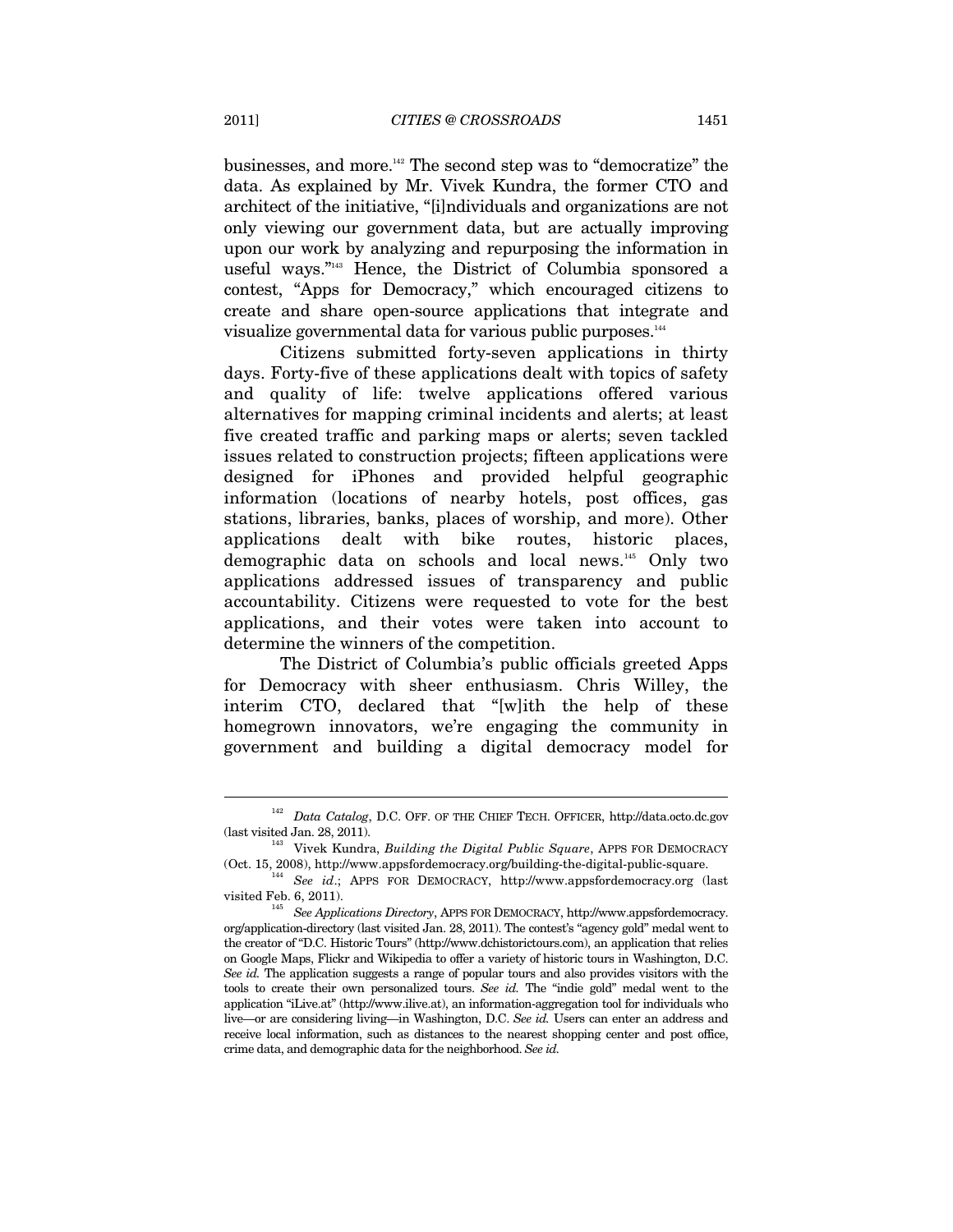governments everywhere."146 Mr. Kundra, the architect of the project who later became the first U.S. Chief Information Officer, stated that "[b]y ensuring that every citizen has a front row seat in the digital public square, we'll continue to return government into the hands of 'we, the people."<sup>147</sup> More than simply advertising an appealing city initiative, these declarations indicated a new direction for digital endeavors in American cities. Projects similar to Apps for Democracy were launched within a year in San Francisco, $148$  New York City, $149$ and Portland.<sup>150</sup> Even more significantly, the concept of Apps for Democracy has been adopted as a model on a considerably larger scale as part of the Open Government Directive issued in December 2009.<sup>151</sup> As a result, the internet has been swept by diverse initiatives based on the Apps concept, including Apps for America,<sup>152</sup> Apps for Healthy Kids,<sup>153</sup> Apps for the Army,<sup>154</sup> Apps for Inclusion,<sup>155</sup> and even Apps <4> Africa,<sup>156</sup> to name just a few.

Apps for Democracy was therefore a turning point in digital initiatives in local governments in the United States. However, its desirability is still uncertain. How do applications that better visualize and represent public data return "government into the hands of 'we, the people'" and ensure that "every citizen has a front row seat in the digital public square"? True, these applications may enhance the comfort of life in Washington, D.C. and make daily errands more pleasant. But, despite being dubbed Apps for *Democracy* and attempting to create a "digital democracy model for governments

<sup>146</sup> *DC Awards \$10,000 Final Prize to iPhone + Facebook App Combo*, APPS FOR DEMOCRACY (Sept. 4, 2009), http://www.appsfordemocracy.org/dc-awards-10000-

 $\begin{array}{ll} \mbox{final-prize-to-iphone-facebook-app-combo.} \\ & \vspace{1.5em} ^{147} \hskip 0.25em \begin{array}{ll} See \hskip 0.25em \textbf{Kundra,} \supra \hskip 0.25em \textbf{not 143.} \\ & \vspace{1.5em} \textbf{DATA SF, http://www.datasf.org (last visited Jan. 28, 2011).} \\ & \vspace{1.5em} ^{149} \hskip 0.25em \textbf{NYC BIG APPS, http://www.nycbigapps.com (last visited Jan. 28, 2011).} \\ & \vspace{1.5em} \end{array$ 

Jan. 28, 2011). The Open Government Directive guided the Office of Management and Budget to issue "a framework for how agencies can use challenges, prizes, and other incentive-backed strategies to find innovative or cost-effective solutions to improving open government." *See* Open Government Directive Memorandum, *supra* note 6. 152 APPS FOR AMERICA, http://sunlightlabs.com/contests/appsforamerica (last

visited Jan. 28, 2011). 153 APPS FOR HEALTHY KIDS, http://www.appsforhealthykids.com (last visited

Jan. 28, 2011).<br><sup>154</sup> APPS FOR THE ARMY, http://armylive.dodlive.mil/index.php/2010/03/appsfor-the-army-challenge-is-here (last visited Jan. 28, 2011). 155 *The National Broadband Plan: Apps for Inclusion*, BROADBAND.GOV,

http://www.broadband.gov/plan/apps\_for\_inclusion.html (last visited Jan. 28, 2011). 156 APPS FOR AFRICA, http://apps4africa.org (last visited Jan. 28, 2011).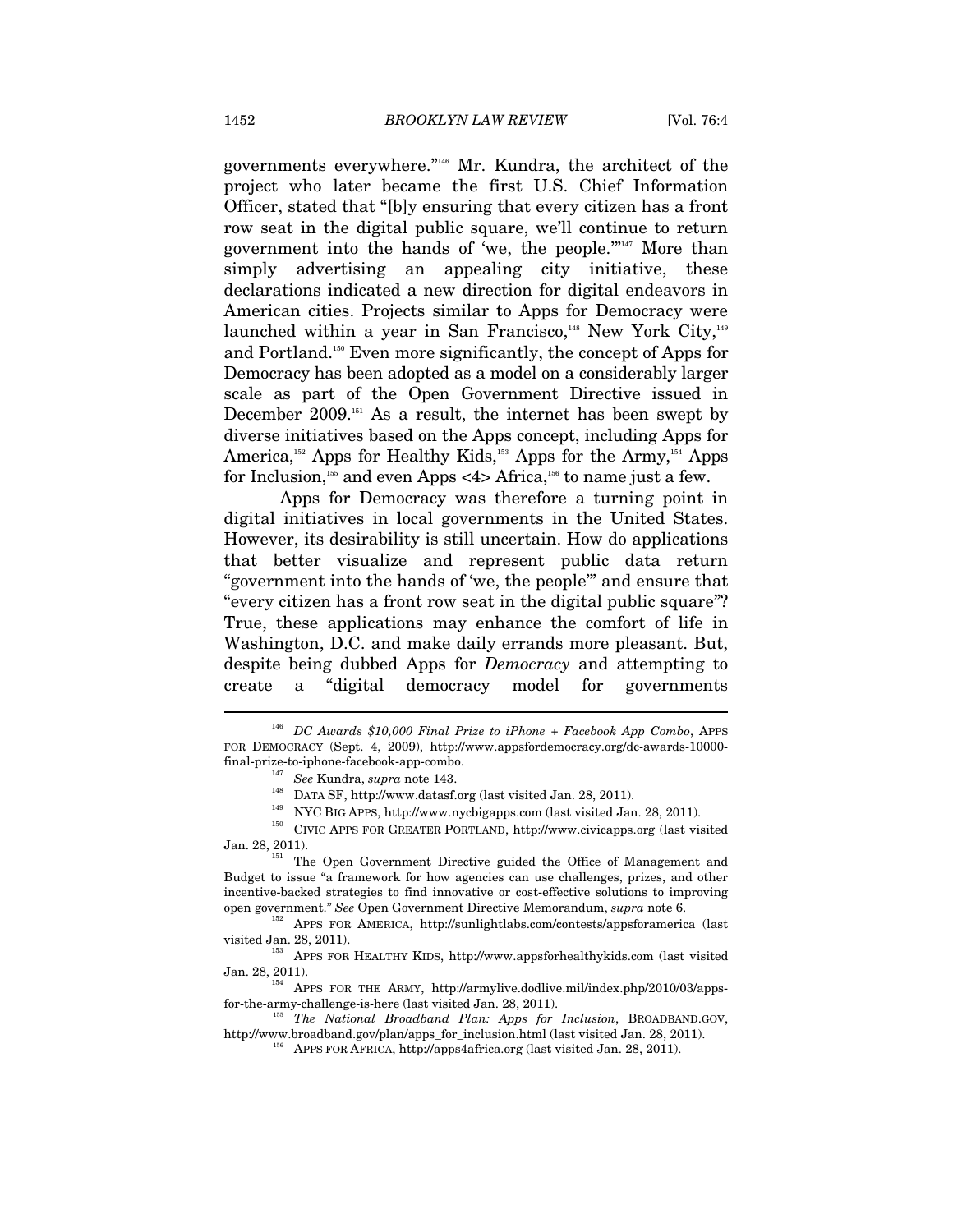everywhere," the democratic value of the initiative is precarious. Crowdsourcing projects do not empower disadvantaged citizens, do not reach out to underrepresented groups, and do not help to overcome digital gaps of access and skills. They mostly tap a specific form of expertise that is possessed by a narrow group of individuals—programming skills. Hence, *inclusiveness*, either consumerist or participatory, is weak.157 Further, although the contest seemingly provides a *communication* channel, it can only be used by a selected and unrepresentative group of experts. *Deliberation* is irrelevant, as citizens are invited only to help with better representations and visualizations of public information, and public voting for the best "app" hardly satisfies any deliberative requirement. For the same reason, the opportunities to *impact* political decision making through crowdsourcing are vague. Exposing more information to the public may of course lead to political actions that would not be pursued otherwise. For instance, a clear visualization of unequal distribution of resources across neighborhoods can strengthen public demands to change certain policies. However, there is no evidence of such effects, and their probability is distant, vague, and indirect.

The strongest performance of these initiatives seems to be in the consumerist transparency and cost-effectiveness areas. However, while *transparency* is definitely strong in theory, it may be weak in practice. Only a small number of citizens can make a meaningful and productive use of the 462 public datasets that were placed online in Washington. Moreover, individuals who possess the proper professional skills and are able to take advantage of these data do not seem to be interested in the project's democratic or political potential.158 As mentioned above, only two of the forty-seven applications that were submitted to the Apps for Democracy contest attempted to tackle issues of public accountability. These applications were not highlighted by the organizers of the competition and largely went unnoticed. The "Big Apps"

<sup>&</sup>lt;sup>157</sup> One might argue that public interest organizations can make use of available data to benefit various disadvantaged groups. However, there has been no indication for such a course of action in crowdsourcing projects.<br><sup>158</sup> The technical developers of Apps for Democracy confirmed that the focus of the

applications was on service provision, but stated that this was in fact in accordance with the preferences of Washington, D.C. residents. Interview with David Strigel, Program Manager, D.C. Citywide Data Warehouse, and Dr. Julia Bezgacheva, Data Team Lead, in Cambridge, Mass. (Apr. 15, 2010) [hereinafter Strigel & Bezgacheva Interview].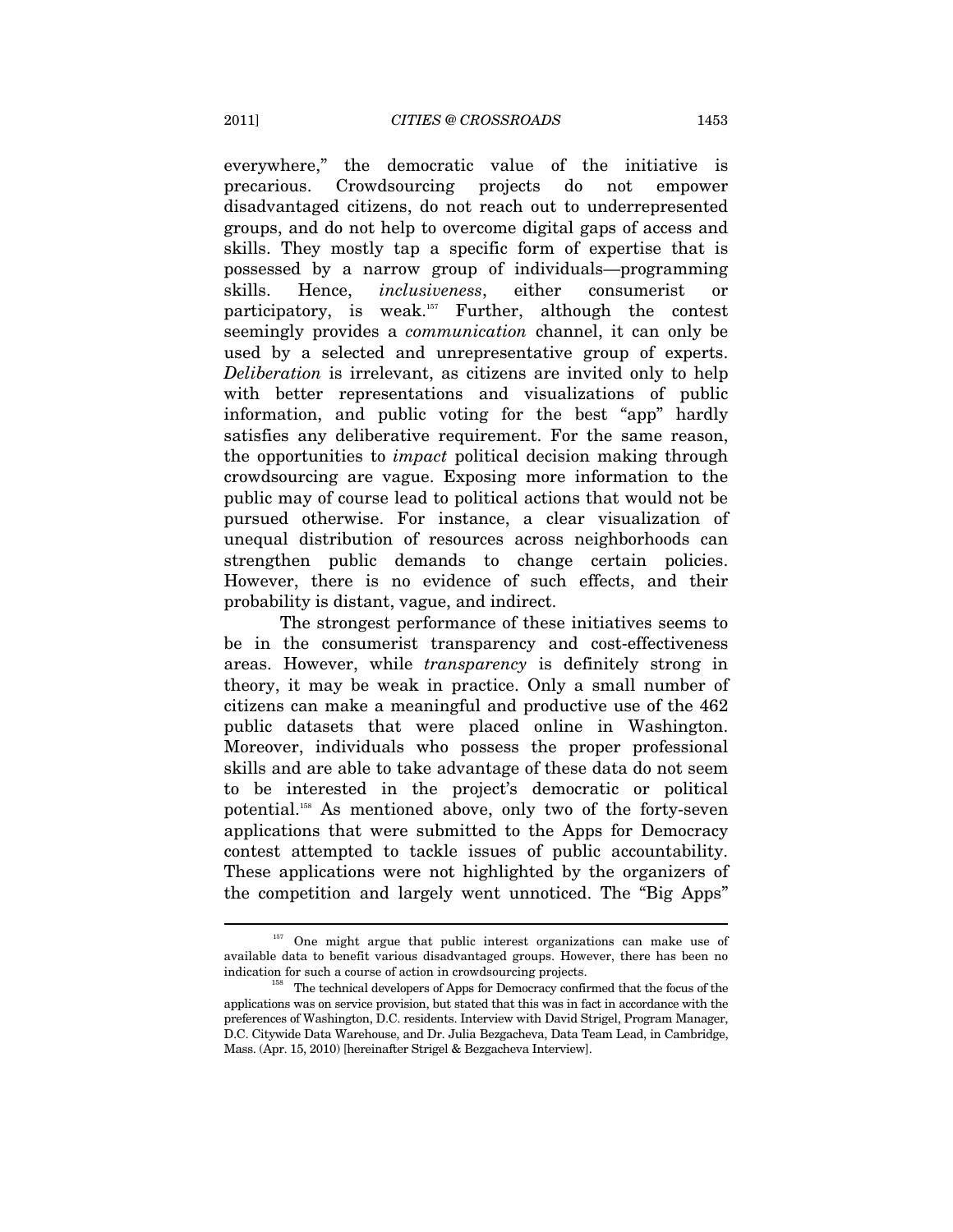contest that replicated Washington's experience in New York City was similar in this respect.<sup>159</sup> The prizes went to applications that offered directions to subway stations, $160$ possibilities to comment online on NYC taxi drivers,<sup>161</sup> and a helpful online guide to NYC schools.<sup>162</sup> Only one out of eightyfive submitted applications dealt with the city's financial management.<sup>163</sup> The DataSF Contest, held in San Francisco, produced similar results.<sup>164</sup>

Despite the poor performance on both consumerist and participatory dimensions, the "apps" concept is supposed to triumph on *cost-effectiveness*. Indeed, similarly to its success in commercial and research settings,<sup>165</sup> crowdsourcing of governmental functions is supposed to bring more efficiency into the system. The first attempt of Apps for Democracy reportedly brought an estimated value of \$2,300,000 (the sum that would arguably have to be paid to private contractors for designing similar applications), requiring only \$50,000 in expenditures (the contest prizes). As the U.S. Chief Information Officer noted, "Apps for Democracy produced more savings for the D.C. government than any other initiative."<sup>166</sup> If the value is real, the ratio of course speaks for itself. However, it is unclear what makes these applications financially beneficial. Labeling the applications as "savings" assumes their worthiness to the residents and public officials of Washington, D.C., a questionable assumption that currently lacks evidence. In fact, a review of the winning applications that was held a year and a half after the completion of the competition demonstrated that the majority of these applications were not

<sup>&</sup>lt;sup>159</sup> In New York City, most winners were determined by judges and not by public voting. The criteria were usefulness, inventiveness, visual appeal, effectiveness, and commercial viability. *See* NYC BIG APPS, http://www.nycbigapps.com (last visited Jan. 28, 2011). <sup>160</sup> WAYFINDER MOBILE, http://www.WayFinderMobile.com (last visited Jan.

<sup>27, 2011).</sup> TAXI HACK, http://www.TaxiHack.com (last visited Jan. 27, 2011). BIG APPLE ED, http://www.BigAppleED.com (last visited Jan. 27, 2011). This one application is CF CREW, http://www.CFCrew.com/omb (last visited Ja 27, 2011). The application relies on the "Financial Plan Statements" dataset and visualizes

<sup>&</sup>lt;sup>164</sup> DATASF APP SHOWCASE, http://datasf.org/showcase (last visited Jan. 27, 2011).<br><sup>165</sup> For examples, see HOWE, *supra* note 139.<br><sup>166</sup> APPS FOR DEMOCRACY, http://www.appsfordemocracy.org (last visited Feb. 6, 2011).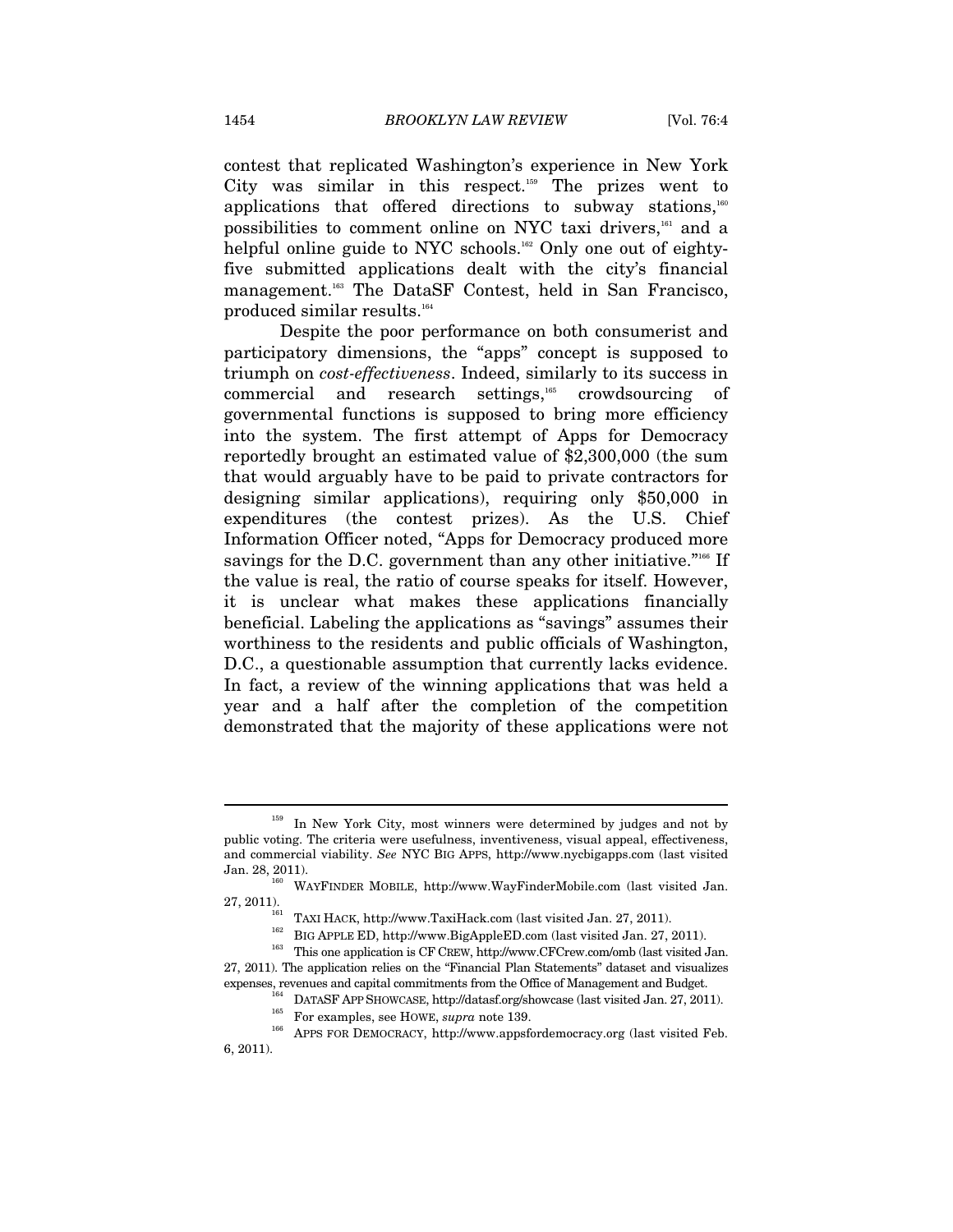sustainable and no longer functioned.<sup>167</sup> Hence, while it might appear "hard to dismiss an estimated 4,000 percent return on investment in one month's time,"168 this investment may be better defined as a waste of public money. In fact, the initiator of the trend—the CTO office in Washington, D.C.—announced in July 2010 that "the District will discontinue its annual Apps for Democracy competition . . . [due to] concerns over sustainability and value of apps produced through the contest."<sup>169</sup>

While the purpose of governmental crowdsourcing is in fact consumerist—to improve service provision by relying on unique skills possessed by a specific group in the population—its framing and rhetoric are participatory. This mixture produces poor results on all grounds. It fails on the participatory dimension because meaningful e-participation is not part of the scheme. It equally founders on the consumerist dimension, as it does not aim to understand or satisfy the genuine preferences and needs of citizens at large. It rather offers tech-savvy professionals an opportunity to show off their coding skills. In sum, calling on individuals to code applications and "win some cash and tons of street cred"170 and simultaneously declaring that the contest ensures that "every citizen has a front row seat in the digital public square" acutely misrepresents what democracy, participation, and service provision stand for.

#### 2. Innovative Ideas

The governmental satisfaction with Apps for Democracy has led to further experimentation with crowdsourced online initiatives.171 A notable example of these initiatives is the "Ideas for Seattle" platform launched in Seattle in February 2010.

<sup>167</sup> Russell Nichols, *Do Apps for Democracy and Other Contests Create Sustainable Applications?*, GOV'T TECH. (July 11, 2010), http://www.govtech.com/gt/ articles/765522?id=765522&full=1&story\_pg=1. 168 *Id.* 

 $^{169}$   $\,$   $Id.$  The CTO office did not attempt to collect further data on how Apps for Democracy applications were used, if at all. *See* Strigel & Bezgacheva Interview, *supra*  note 158.<br><sup>170</sup> The slogan on the top of the homepage of Apps for Democracy was: "Got

what it takes to mash-up DC's data to win some cash and tons of street cred? Then sign-up for Apps for Democracy and start coding here!" *See* APPS FOR DEMOCRACY, http://www.appsfordemocracy.org (last visited Feb. 6, 2011). Besides monetary prizes, contestants' names appeared on the popular website of Apps for Democracy, and honorary mentions were awarded. *Id.*

<sup>171</sup> *Citizen Insights Summary*, APPS FOR DEMOCRACY, http://www. appsfordemocracy.org/apps-for-democracy-citizen-insights-summary (last visited Jan. 27, 2011).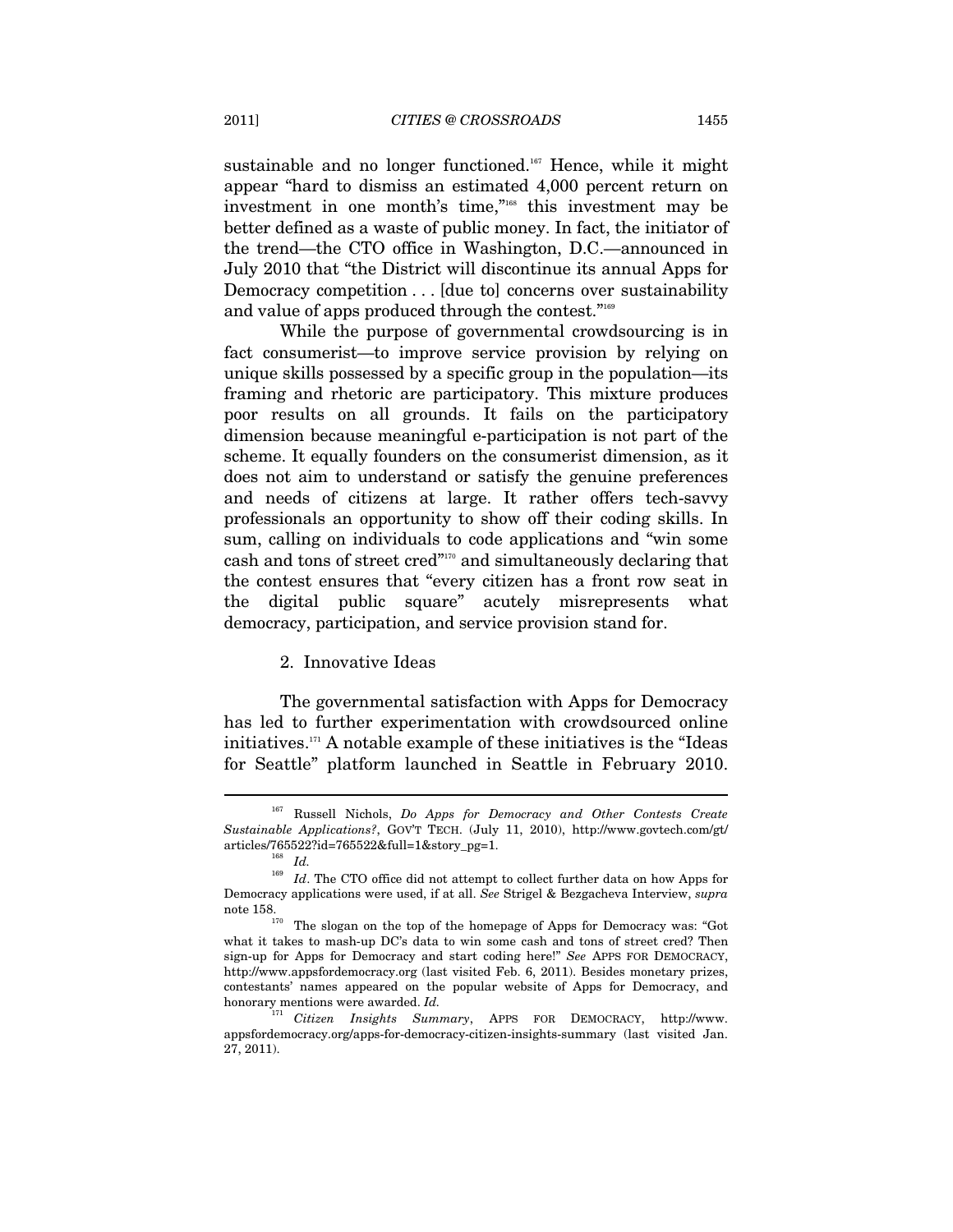There, citizens are called to "contribute your ideas for the future of our city" and vote "on existing ideas submitted by your fellow citizens."172 As of March 2011, over 1130 ideas were submitted and sorted into nineteen categories (e.g., housing, education, budget, parks and recreation, public safety, race and social justice). "Transportation" turned out to be the largest category.<sup>173</sup> Next in popularity were "public safety"<sup>174</sup> and "parks and recreation."175 The idea that received the highest overall amount of votes (over 4,700) advocated marijuana legalization.176

The design of the platform allowed participants not only to suggest new ideas and vote for existing ones but also, afterward, to view "accepted" and "completed" ideas. The list of these ideas is telling. After a year of activity, four ideas were tagged as accepted (e.g., more police downtown and upgraded internet infrastructure were announced as "planned"). Seven were completed, but six of these addressed technical matters regarding the platform itself (e.g., combining duplicate ideas or adding a specific category).<sup>177</sup> In all cases, suggestions that were chosen for implementation received only a handful of votes. No reasons for the choice of these specific ideas have been provided.

One may argue that while platforms such as Apps for Democracy crowdsource professional skills only to generate consumerist practices wrapped in misleading participatory rhetoric, platforms like Ideas for Seattle better embody participatory ideals. They invite citizens to take an active part in local agenda-setting and governance processes. However, a closer look reveals a different, much grimmer, picture. In fact, Ideas for Seattle may be a perfect example of the e-participatory

<sup>172</sup> IDEAS FOR SEATTLE, http://www.IdeasforSeattle.org (last visited Mar. 5, 2011). Participants may vote for up to ten ideas. *Id.*

<sup>&</sup>lt;sup>173</sup> Over 320 ideas were submitted in this field. The highest scoring ideas were to "[e]xpand as much light rail and subway as possible" and "[m]ake Seattle the most Bike Friendly City in the US." *Transportation*, IDEAS FOR SEATTLE, http://www.IdeasforSeattle.org/

forums/27772-city/category/45-transportation (last visited Jan. 27, 2011).<br><sup>174</sup> Eighty-six ideas were submitted in this field. The highest-scoring idea proposed to "[l]egalize marijuana and tax it," while others requested to "[b]ring back community policing" or provide "Foot/Bike Patrols for South East Seattle." *Public Safety*, IDEAS FOR SEATTLE, http://www.IdeasforSeattle.org/forums/27772-city/category/ 41-public-safety (last visited Mar. 5, 2011).  $^{175}$  Sixty-seven ideas were submitted in this field. A leading suggestion

requested to allow nude beaches in Seattle. *Parks and Recreation*, IDEAS FOR SEATTLE, http://www.IdeasforSeattle.org/forums/27772-city/category/55-parks-and-recreation

<sup>(</sup>last visited Mar. 5, 2011). 176 *City*, IDEAS FOR SEATTLE, http://www.IdeasforSeattle.org/forums/27772-city

 $l$  City (Filtered), IDEAS FOR SEATTLE, http://www.IdeasforSeattle.org/forums/ 27772-city/topics/27772-my-idea-is-/filter/completed (last visited Jan. 27, 2011).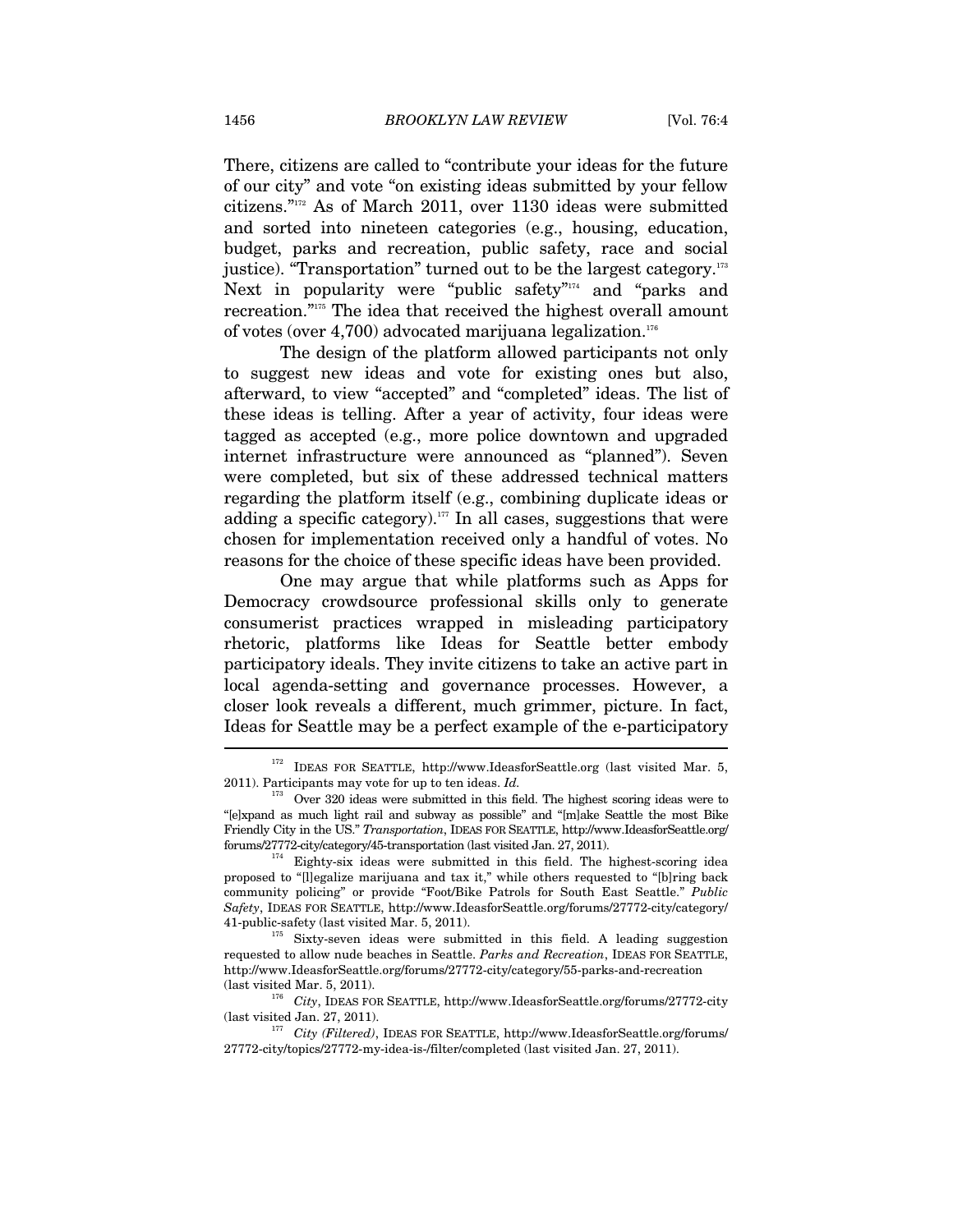vicious cycle discussed above—recognizing that e-participation might be worthy, launching a grandiose digital platform, but ruining its potential with a faulty institutional design.<sup>178</sup>

First, as participation on the Ideas for Seattle platform is self-selected and no outreach efforts to underrepresented groups have been taken, the resulting ideas cannot be considered representative or reflective of the general needs and preferences of Seattle residents. The opportunity to use the platform for purposes of *inclusiveness* is therefore missed. Second, the platform does not attempt to promote governmental *transparency*. No background information is offered to participants on any of the categories under discussion. Rules for selection of ideas for implementation are not publicly available and actual selection seems arbitrary. There is also no monitoring mechanism that would indicate the precise stage of implementation. Third, *deliberation* is weak, as commenting on an idea posted by a previous user does not stimulate thoughtful discussion, let alone satisfy the requirements of a deliberative experience. Moreover, the platform is not moderated, and hence capture and first-mover advantages are both common phenomena.179 The fact that the highest-scoring idea addresses the legalization of marijuana can serve as a notable example of such capture. In addition, the design of the platform, which primarily highlights the "topvoted" ideas, leads citizens to strengthen the already leading proposals.180 In light of the performance under the previous criteria, it is no surprise that an initiative of the type of Ideas for Seattle lacks meaningful *impact*. Even the most good-willed

<sup>&</sup>lt;sup>178</sup> See supra text accompanying notes 67-70.<br><sup>179</sup> Similar results can be found on online platforms on the national level. One example is the Citizens' Briefing Book—an initiative of President Obama's Transition Team that allowed citizens to suggest policies that they were interested in. Participants could vote ideas up or down and comment on them. The suggestions were compiled into the "Briefing Book" and handed to President Obama on his inauguration day. Top-voted ideas included legalizing the use of marijuana and online poker. *See Citizen's Briefing Book to President Barack Obama from the American People*, http://www.WhiteHouse.gov/sites/default/files/microsites/Citizens\_Briefing\_Book\_Final 2.pdf (last visited Feb. 6, 2011). This experience repeated itself when the government solicited citizens' ideas with regard to the Open Government Directive. Despite broad participation, a substantial percentage of suggestions dealt with the release of President Obama's "real" birth certificate or the assassination files of President John F. Kennedy. *Id.* 

<sup>180</sup> *See* Matthew J. Salganik, Peter S. Dodds & Duncan J. Watts, *Experimental Study of Inequality and Unpredictability in an Artificial Cultural Market*, 311 SCIENCE 854 (2006) (explaining the phenomenon in the context of ranking songs). A randomized list of ideas would be a better design choice in this context. This was implemented, for instance, at the Apps for Healthy Kids contest. *See supra* note 153.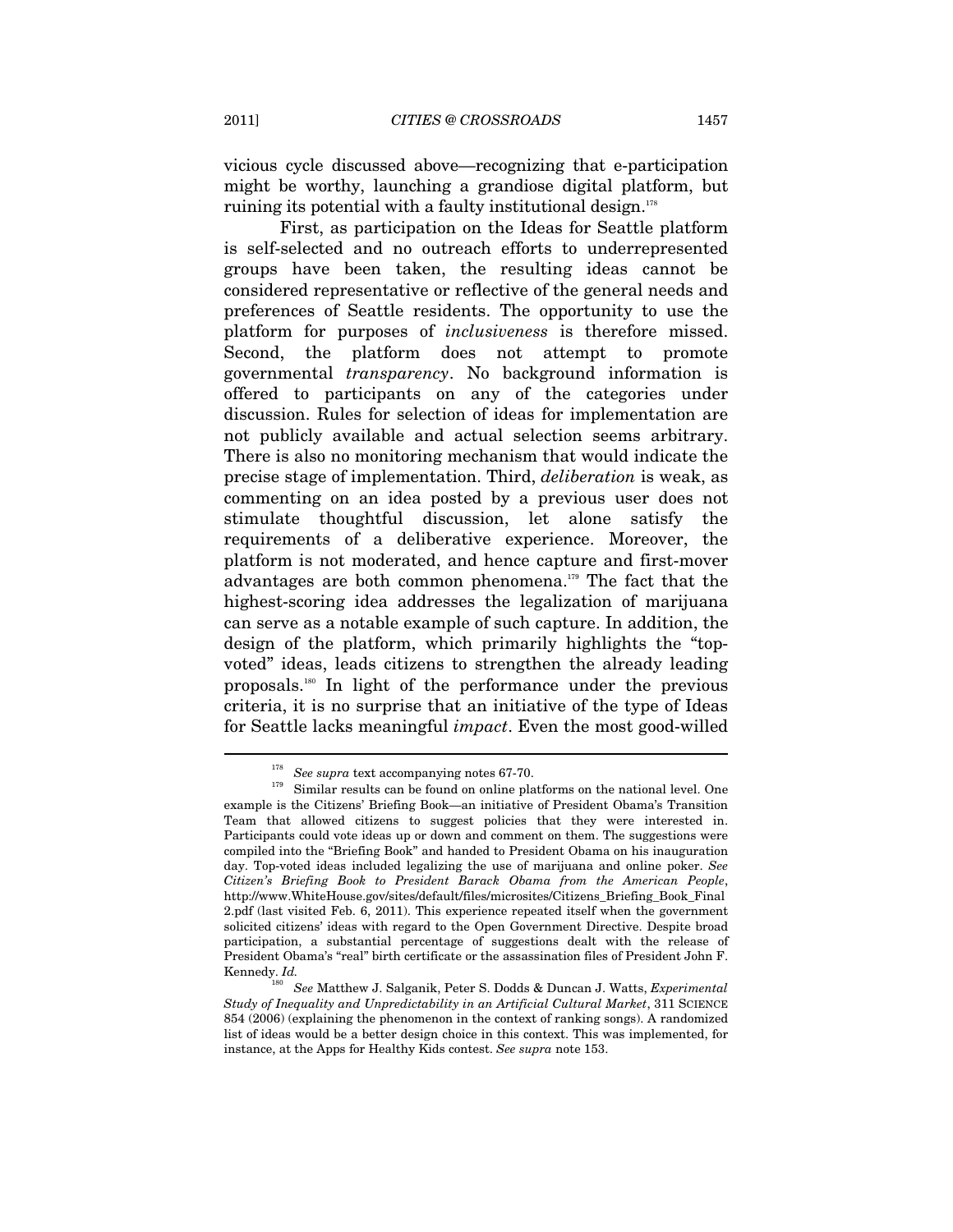public officials will not delegate genuine power to an unrepresentative platform that produces hollow results.

In fact, this is the catalyst of the e-participatory vicious cycle—inadequate institutional design of digital platforms leads to poor results in terms of the quantity and quality of eparticipation; poor results compel lack of impact; lack of impact induces further mistrust in participatory mechanisms on the part of potential participants; mistrust grows into apathy and reluctance to participate, which lead, in turn, to poor performance of the e-participatory platforms. Apparently, what is left is a degree of cost-effectiveness: relatively inexpensive digital platforms that might, by accident, produce some original ideas.<sup>181</sup>

The next question is, then, what is the cause of such design choices. Was it a misunderstanding or lack of knowledge on the part of the developers? Is it a case of local government attempting to gain public approval and legitimation without sharing its powers? Is it an inherent disbelief in the possibility of authentic citizen participation and an attempt to benefit, from a consumerist perspective, from knowledge that is possessed by some citizens? While it is hardly possible to identify a single cause, I suggest that the following erroneous framework lies at the basis of governmental crowdsourcing.

### 3. Consumerist Deeds, Participatory Words

At a first glance, the current state of e-participation in American local government is puzzling. On the one hand, the initiatives discussed above demonstrate that the currently prevailing online patterns have little in common with participatory values. In the best case, these platforms only

 $^{181}$  For a similar model of e-participation and largely similar results, see the digital platform launched in Washington, D.C. in May 2009. The platform targeted the question "do you live in/visit DC and have an idea or problem that can be solved through technology?" For a digest of the process, see APPSFORDEMOCRACY, http://www.appsfordemocracy.org/ apps-for-democracy-citizen-insights-summary (last visited Feb. 1, 2011). See also a platform which encouraged participants to suggest ideas for the improvement of the St. Louis County Crime Incident Map. CRIME INCIDENT MAP FORUM, http://StLouisCo.UserVoice.com/forums/ 29842-crime-incident-map (last visited Feb. 1, 2011). An identical model for soliciting innovative ideas from citizens was adopted on a larger scale by numerous U.S. federal agencies. The e-participatory platform chosen by these agencies relies on the software "IdeaScale," which ambitiously declares that it "empowers communities to drive innovation." Similarly to the Seattle example, the platform allows citizens to post ideas, vote them up or down, and leave comments. As of December 2010, twenty-four agencies relied on IdeaScale to satisfy the requirements of the Open Government Directive. For the complete list, see HOWTO.GOV, http://www.usa.gov/webcontent/open/engagementtool.shtml (last visited Feb. 1, 2011).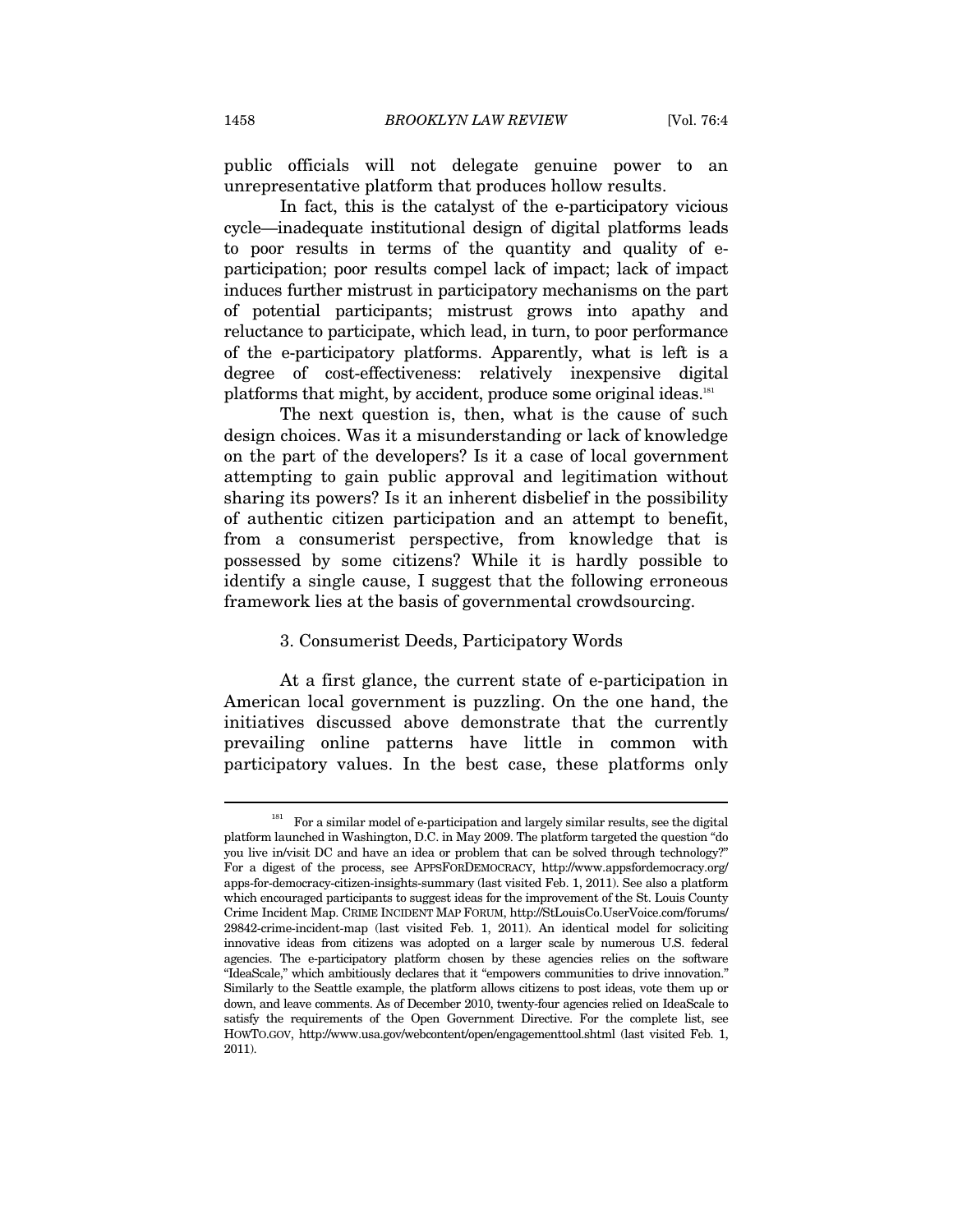satisfy some consumerist functions. On the other hand, the architects of these initiatives frequently refer to their participatory values and their potential to give "Americans the chance to participate in government deliberations and decisionmaking in ways that were not possible only a few years ago."<sup>182</sup>

The discrepancy between the democratic theory of participation, its implementation online, and the surrounding rhetoric is caused by the fact that the architects of digital platforms mistakenly apply the terminology of participatory democracy to an unrelated phenomenon. Instead of bringing to life the participatory vision of cities, as their rhetoric suggests, they in fact follow the consumerist model of city-citizen relations.

The traditional basis for the consumerist model relies on the assumption that services and public goods are best provided by local political units, and hence the primary function of a city is to provide services and public goods that satisfy the preferences of its residents. Crowdsourced digital platforms offer a unique twist to this conception. These initiatives rely on the logic of open-source economic production, according to which "users of products and services . . . are increasingly able to innovate for themselves. User-centered innovation processes offer great advantages over the manufacturer-centric innovation development systems that have been the mainstay of commerce for hundreds of years."183 Following Hayek's theory of unevenly distributed knowledge in society, $184$  empirical studies suggest that in many industries consumers are indeed the originators of the most helpful innovations.185 According to this approach, consumers are well positioned to produce innovations, as their needs and

<sup>182</sup> *The Plan for Science, Technology and Innovation for a New Generation*, BARACKOBAMA.COM, http://www.barackobama.com/issues/technology/index\_campaign.php (last visited Feb. 6, 2011) (as presented during Obama's presidential campaign). Similar patterns can be observed in the *Road Map for the Digital City* that was introduced by the city of New York in spring 2011. N.Y.C., ROAD MAP FOR THE DIGITAL CITY: ACHIEVING NEW YORK CITY'S DIGITAL FUTURE (Spring 2011), *available at* http://www.nyc.gov/html/media/ media/PDF/90dayreport.pdf. The Road Map focuses on digital tools for better service provision, information collection from citizens, and governmental crowdsourcing that resembles the Apps for Democracy initiative. However, its rhetoric is participatory: it states that its mission is to "create a healthier civil society and stronger democracy" and "enable citizen-centric, collaborative government" in New York City. *Id.* at 5, 34. 183 ERIC VON HIPPEL, DEMOCRATIZING INNOVATION 1 (2005); *see also* BENKLER,

*supra* note 15, at 91-132; Yochai Benkler, *Coase's Penguin, or Linux and the Nature of the Firm*, 112 YALE L.J. 369 (2002); Karim R. Lakhani & Jill A. Panetta, *The Principles of Distributed Innovation*, 2 INNOVATIONS: TECH., GOVERNANCE, GLOBALIZATION 97 (2007). 184 *See supra* text accompanying notes 135-36. 185 VON HIPPEL, *supra* note 183, at 1.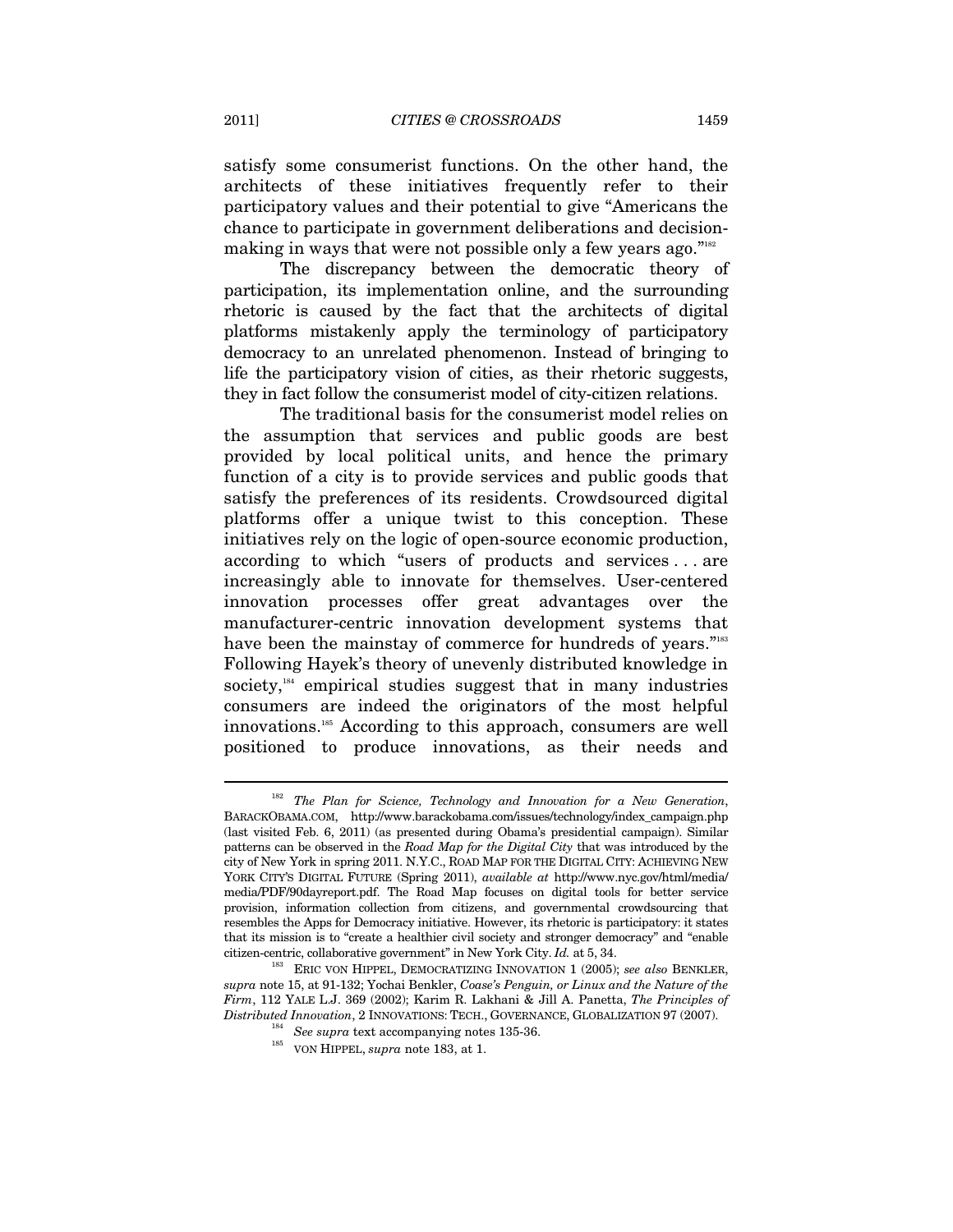preferences change well before manufacturers realize it. This process of innovation has been dubbed "democratizing," as "[u]sers that innovate can develop exactly what they want, rather than relying on manufacturers to act as their (often very imperfect) agents. Moreover, individual users do not have to develop everything they need on their own: they can benefit from innovations developed and freely shared by others."<sup>186</sup>

Inspired by this revolutionary perception of economic production, architects of digital platforms have applied it unchanged to the domain of government. This course of action can be nicely exemplified by Tim O'Reilly, a renowned open source activist, who suggests that we perceive government as a platform for innovation, or a bazaar "where the community itself exchanges goods and services."187 O'Reilly explains that as a platform provider, the goal of the government is to create "core applications that demonstrate the power of the platform and inspire outside developers to push the platform even further."<sup>188</sup> In a similar vein, Beth Noveck, one of the architects of the Open Government Memorandum and Directive, explains that "[t]he bureaucrat in Washington often lacks access to the right information or to the expertise necessary to make sense of a welter of available information."189 Digital initiatives should therefore "help government do its job better by bringing better information to the institution."190 Hence, following the open source production logic, architects of online platforms attempt to improve governmental performance by relying on citizens' ability "to innovate for themselves." Since "everyone has something to offer,"<sup>191</sup> the goal of digital municipal initiatives is "to design programs and supporting infrastructure that enable

- 
- 
- 
- 

<sup>&</sup>lt;sup>186</sup> *Id.* A fascinating question in this respect is what motivates users to take part in developing and sharing innovations without being paid. *See* BENKLER, *supra*  note 15, at 92-99; Lakhani & Panetta, *supra* note 183; Karim R. Lakhani & Eric von Hippel, *How Open Source Software Works: "Free" User-to-User Assistance*, 32 RES. POL. 923 (2003); Josh Lerner & Jean Tirole, *Some Simple Economics of Open Source*, 50 J. INDUS. ECON. 197 (2002); Joel West & Karim R. Lakhani, *Getting Clear About* 

<sup>&</sup>lt;sup>187</sup> Tim O'Reilly, *Government as a Platform*, *in* OPEN GOVERNMENT: COLLABORATION, TRANSPARENCY, AND PARTICIPATION IN PRACTICE 11, 13 (Daniel Lathrop & Laurel Ruma eds., 2010). The metaphor of the bazaar is borrowed from Eric Raymond's influential manifesto on open source programming. *See generally* ERIC S. RAYMOND, THE CATHEDRAL AND THE BAZAAR: MUSINGS ON LINUX AND OPEN SOURCE BY AN ACCIDENTAL REVOLUTIONARY (2001).<br>
<sup>188</sup> O'Reilly, *supra* note 187, at 36.<br>
<sup>190</sup> *Id.* at 33.<br>
<sup>191</sup> O'Reilly, *supra* note 187, at 27.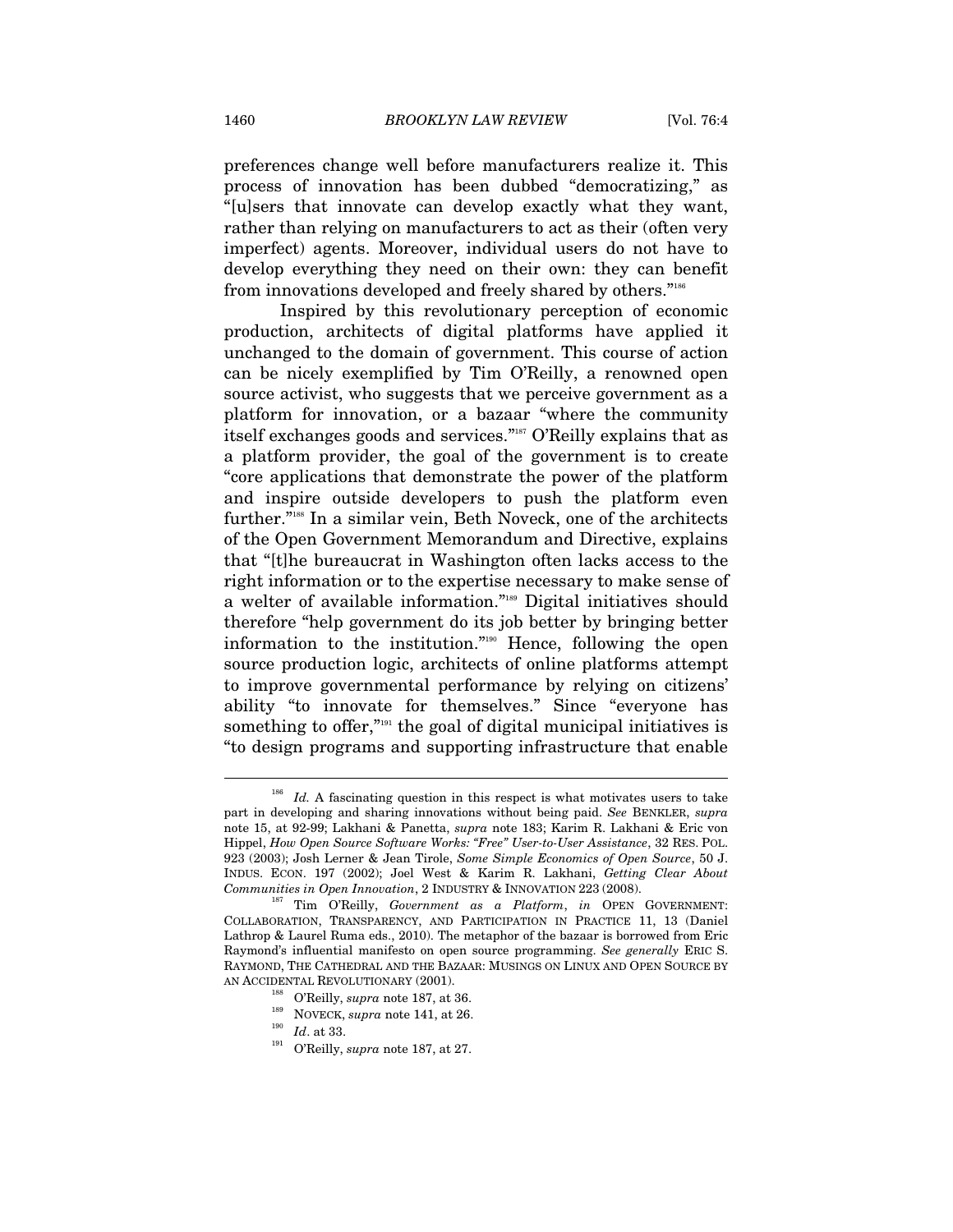'we the people' to do most of the work."192 Thus, instead of paying large fees to private contractors or developing internal capacities, the government "crowdsources" some of its functions to the public (and sometimes even pays contributors small amounts of money). As the examples above suggested, these "functions" may be professional programming skills or simply ideas for innovation (which rely on common rather than professional knowledge).

This seems to be the precise point of mismatch between open source production and citizen participation. Digital municipal initiatives that have roots in the open source innovation concept treat citizens as "repositories" of professional skills, expertise, or common knowledge who can help government perform a certain task better. In most cases, citizens are not invited to take part in the formulation of the policy problem, but only in its effective implementation and realization on the ground (e.g., how to represent municipal data in the most accessible and helpful manner). In other cases, such as Ideas for Seattle, municipal authorities supposedly solicit policy suggestions, but in fact they do not encourage the production of balanced, thoughtful, and nuanced contributions. All that these platforms allow citizens to do is bring to the surface unsatisfactory matters that they encounter as part of their daily urban experience. In such circumstances, it is not surprising that sketchy and undeveloped ideas that are not representative of the general population and lack evidentiary basis do not produce any formal impact.

In fact, the architects of digital municipal platforms in the United States shifted the core of citizen participation from engaging in deliberation (and sometimes decision-making) over the substance of public policies to suggesting ideas for effective problem-solving and implementing predetermined policies and goals. As part of the "collaborative democracy" concept, Noveck argues that "when a policy problem is divided into smaller parts, so that it can be distributed and worked on by collaborative teams, the drive toward openness and innovation begins."193 But what do innovative solutions to official policy problems have to do with citizen participation in a democracy? Noveck explains that the

<sup>192</sup> *Id.* at 25. 193 NOVECK, *supra* note 141.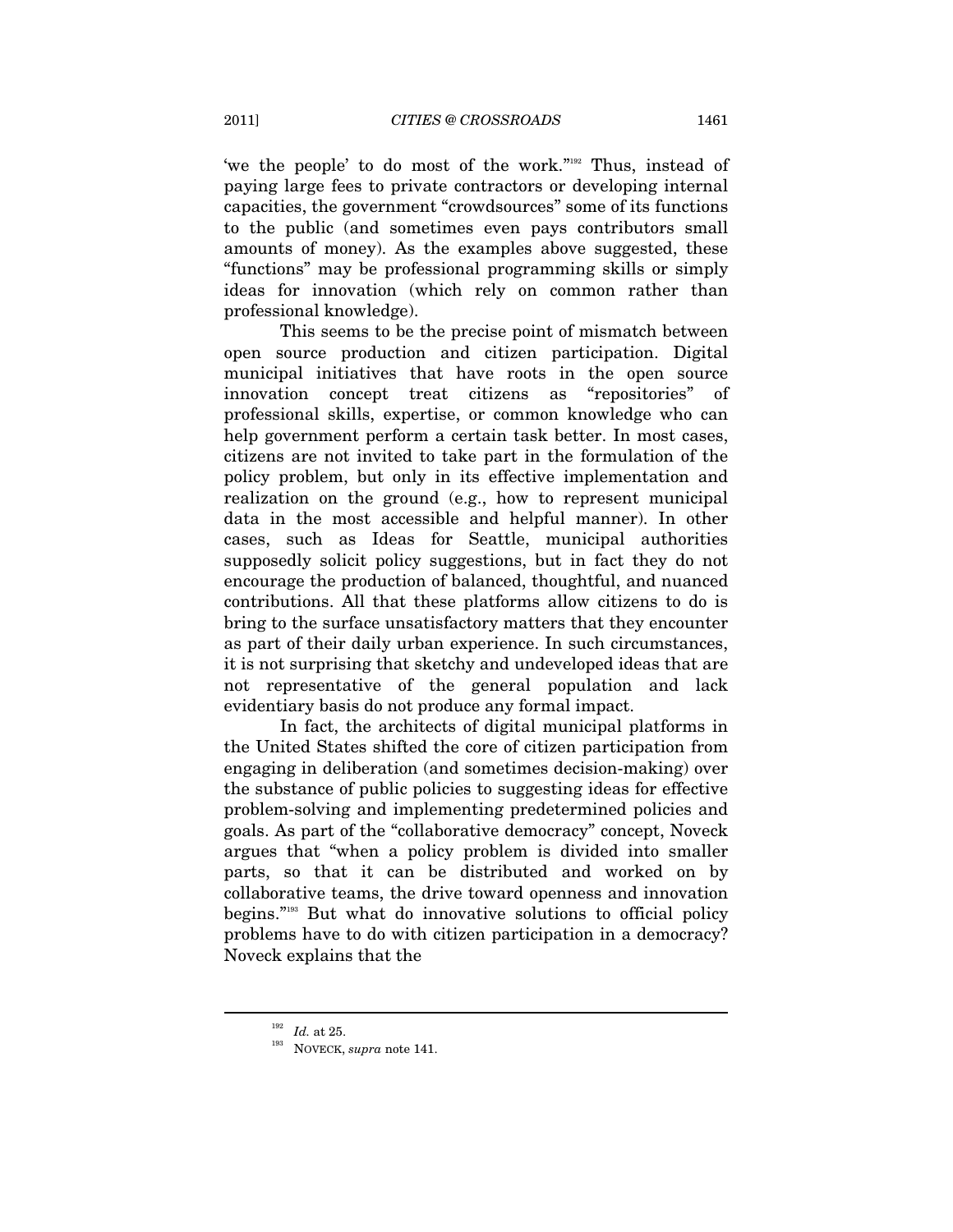practices of government are increasingly disconnected from technological innovation and the opportunity to realize greater citizen participation—and therefore more expert information—in government. At the very least, this means that government institutions are not working as well as they might, producing declining rates of trust in government. . . . At the very worst, there is a crisis of legitimacy.<sup>194</sup>

However, citizen participation is not (or at least not only) about providing expert information to the government. Rather, it is about empowerment, self-expression, individual and community values, and a democratic pursuit of one's beliefs and goals. It therefore seems dubious that declining rates of trust in government can be redressed by soliciting expert information, professional skills, and innovative ideas from citizens, or relying on crowdsourcing for an effective implementation of governmental policies.

This current official approach to digital technology impels cities and citizens to take turns as providers and consumers of goods and services. At one point, the city provides services and information to citizens, who are supposed to consume them without questioning or taking part in decisions over policies that led to the adoption of these services. Then the roles shift, and the city becomes a consumer to whom citizens provide information and useful professional services. Leaving aside moral disagreements, conflicting values, and contradictory preferences, this approach flattens and reduces democratic participation to the need of "getting the job done." Indeed, when a governmental policy is finalized and publicly accepted, citizens' input into its realization can be valuable. But the aims of participatory democracy are larger than this: it seeks to empower citizens to engage in deliberations and decision making over the values, preferences, conflicts, and choices that shape their lives. Initiatives that rely on participatory rhetoric but skip over participatory needs and requirements are both ineffective and deceptive. Moreover, implementing the consumerist model in domains characterized by moral conflict and high personal stakes is likely to reinforce and exacerbate all the troubles associated with citizen participation in general and e-participation in particular.

A plausible response to this critique is that even if the current crowdsourcing practices fail the criteria for strong democratic participation, they surely improve and facilitate

<sup>194</sup> *Id*. at 34.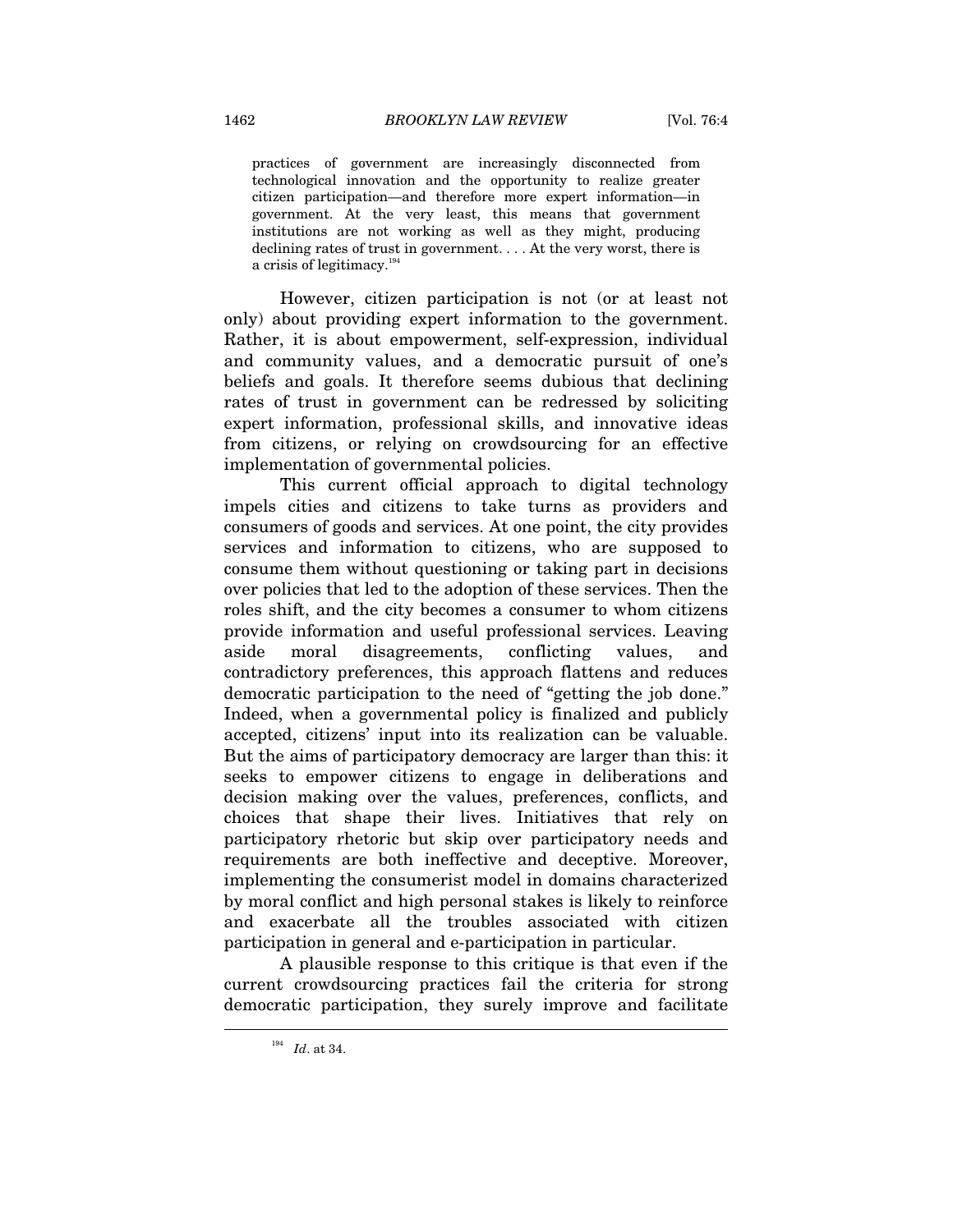municipal provision of services and thus do no harm. However, the danger of these practices is in their political framing and the rhetoric that lies in their basis. The designers of these initiatives do not present them as one interactive channel among many. Envisioning government as a simple platform, O'Reilly also declares that "[p]articipation means true engagement with citizens in the business of government, and actual collaboration with citizens in the design of government programs."195 Presenting crowdsourcing of professional skills or solicitation of innovative ideas as a "true engagement" of citizens in the design of policy is at the very least disturbing. This rhetoric—also used in the presidential Open Government Memorandum—creates social frames that may deeply affect citizens' perception of democracy. Such frames can "embed themselves in social behavior and material culture, [and] fundamentally alter people's perceptions of what is real in the world around them."<sup>196</sup> Hence, not only does crowdsourcing fail to educate citizens in the values of participatory democracy, but it conveys the message that there is no difference between innovative market production and participatory governance.

In sum, American digital initiatives are failing to enhance the most central aspect of democracy. Local governments should not ignore this fact, but endeavor to fare well on both consumerist and participatory axes. A possible response to this call for action is that participatory ideals simply cannot be realized online. Stemming from the perception that the internet recreates "politics as usual," this approach would maintain that we should expect nothing transformative from digital technologies. Crowdsourcing is therefore the best we can get. This position is certainly plausible, but it can be countered with successful counter-examples. Hence, the purpose of the

<sup>&</sup>lt;sup>195</sup> O'Reilly, *supra* note 187, at 25.<br><sup>196</sup> SHEILA JASANOFF, DESIGNS ON NATURE: SCIENCE AND DEMOCRACY IN EUROPE AND THE UNITED STATES 24 (2007).

The effects of framing are widely recognized and explored in a variety of academic disciplines. The classic book in this area is Goffman's *Frame Analysis*. ERVING GOFFMAN, FRAME ANALYSIS: AN ESSAY ON THE ORGANIZATION OF THE EXPERIENCE (1974). For cognitive psychology, see, for example, Amos Tversky & Daniel Kahneman, *The Framing of Decisions and the Psychology of Choice*, 211 SCIENCE 453 (1981); for communication and media studies, see, for example, Dietram A. Scheufele, *Framings as a Theory of Media Effects*, 49 J. COMMUN. 103 (1999); Zhongdang Pan & Gerald M. Kosicki, *Framing Analysis: An Approach to News Discourse*, 10 POLIT. COMMUN. 55 (1993); for political science, see DONALD A. SCHON & MARTIN REIN, FRAME REFLECTION: TOWARD THE RESOLUTION OF INTRACTABLE POLICY CONTROVERSIES (1994).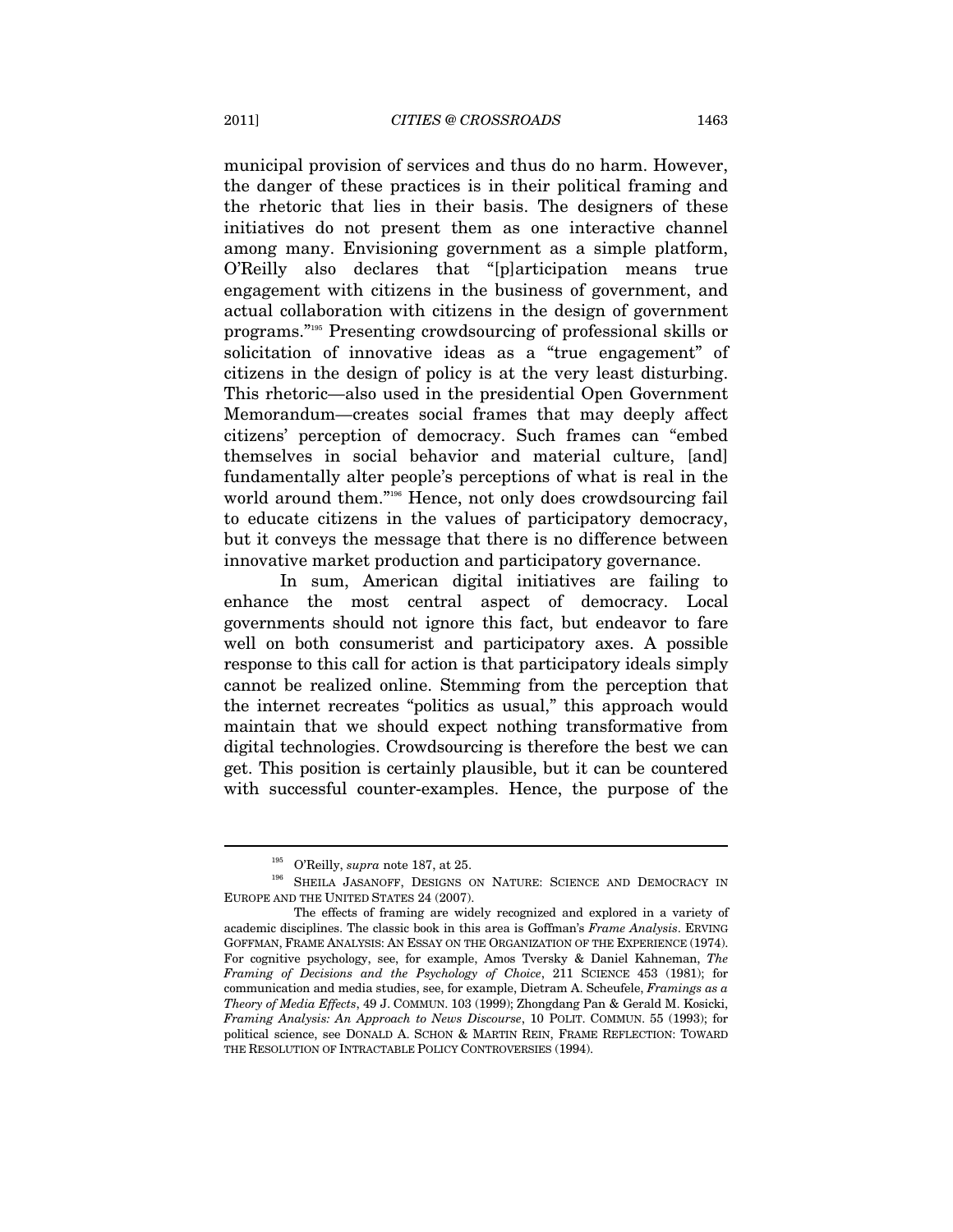next Part is to present some promising usages of digital technologies for genuinely participatory purposes.

### IV. E-PARTICIPATION: FROM THEORY TO REALITY?

The ideal of e-participation envisions "horizontal" relations, in which municipal authorities share power with citizens, and citizens acquire authentic decision-making responsibilities in agenda setting, resource allocation, policy decisions, and collaborative problem solving. This model satisfies in full the evaluative criteria delineated above: inclusive and representative participation that allows weak social groups to be heard; transparent procedures of decision making coupled with accessible, graspable, and balanced information; thoughtful and meaningful deliberation; authentic and reliable opportunities to affect policies; and lastly, costeffectiveness. No doubt, this description creates an idyllic picture that can rarely be brought to life. Moreover, given that the vast majority of digital participatory platforms are still in their infancy, it would be unfair to evaluate their performance based on a demanding theoretical epitome. There are also practical difficulties associated with the evaluation of existing platforms: cumulative knowledge about what succeeds and what fails is not large enough, and hence outcomes are often inconclusive and mixed. However, several years into the beginning of e-participatory experiments, it is already possible to assess trends and directions.

In the American municipal context, as discussed above, digital patterns fare reasonably well on the consumerist axis, but perform poorly on the participatory one. Hence, in order to eliminate the "lack of alternatives" defense of crowdsourcing, it can be helpful to learn from successful digital practices in other countries. The following sections highlight three categories of eparticipatory initiatives—participatory budgeting, urban planning, and policy consultations—that are currently practiced in several German cities.197 While these initiatives do not perfectly fulfill the evaluative criteria, they are progressing in a positive direction and may offer some illuminating insights

 $197$  The cities discussed below were chosen due to the promising features of their e-participatory platforms. These platforms do not represent the general state of eparticipation or e-government in Germany, which is beyond the scope of this article. The discussion in these sections is based on in-depth interviews conducted by the author in Germany in December 2010.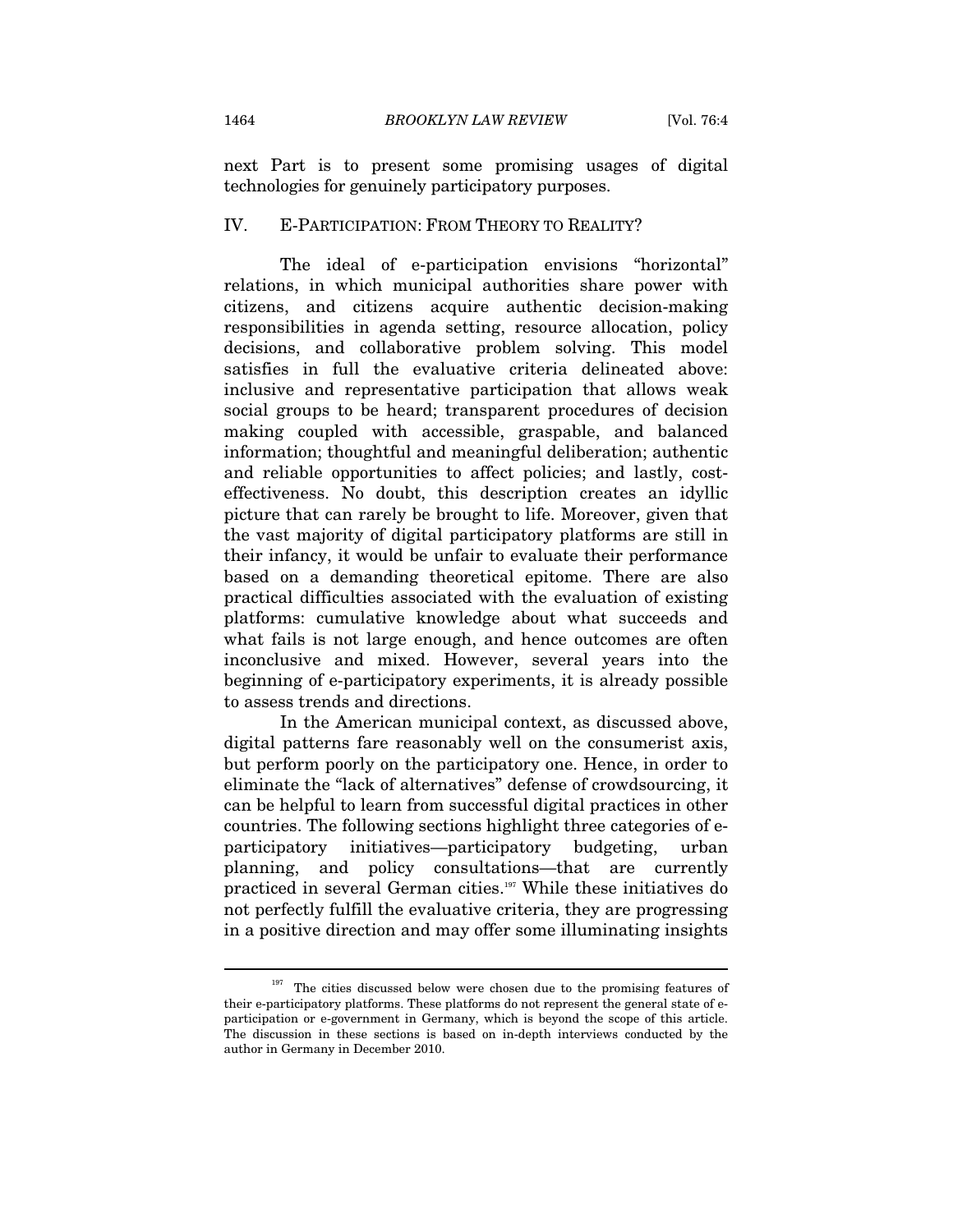for the institutional design of future e-participatory platforms in American cities.

# *A. Online Participatory Budgeting*

The practice of engaging citizens in the design of a municipal budget enjoys considerable support in a growing number of cities across the world.<sup>198</sup> The municipal budget affects citizens' daily life and immediate environment in myriad ways and the participatory value of these endeavors is therefore conspicuous. This framework allows a close examination of the annual budget, encourages citizens to collaboratively develop and express their preferences, and opens up opportunities to affect the allocation of resources.

The institutional design of online participatory budgeting platforms differs from case to case, according to the political goals of the initiative's architects. While the ambitious projects may delegate to citizens substantial powers of resource allocation, the modest initiatives simply offer participants better opportunities to be heard by municipal authorities. The examples that are discussed below—Berlin-Lichtenberg, Cologne, and Freiburg represent three variations of online participatory budgeting, each emphasizing distinct participatory criteria.

# 1. Berlin-Lichtenberg

Berlin-Lichtenberg is a borough in eastern Berlin, consisting of thirteen districts and 251,000 residents. The online participatory budgeting project in the borough—the oldest of its kind in Europe—was the personal initiative of the mayor of Lichtenberg.199 It was first introduced in late 2005

<sup>&</sup>lt;sup>198</sup> Participatory budgeting originated in the Brazilian city of Porto Alegre. *See* GIANPAOLO BAIOCCHI, MILITANTS AND CITIZENS: THE POLITICS OF PARTICIPATORY DEMOCRACY IN PORTO ALEGRE, 2005; Boaventura de Sousa Santos, *Participatory Budgeting in Porto Alegre: Toward a Redistributive Democracy*, *in* DEMOCRATIZING DEMOCRACY: BEYOND THE LIBERAL DEMOCRATIC CANON 307 (Boaventura de Sousa Santos ed., 2005). On the state of "offline" participatory budgeting in Europe, *see* Yves Sintomer, Carsten Herzberg & Anja Röcke, *Participatory Budgeting in Europe: Potentials and Challenges*, 32 INT'L J. URBAN & REGIONAL RESEARCH 164 (2008). For an overview of "offline" participatory budgeting initiatives in developing countries, see PARTICIPATORY BUDGETING (Anwar Shah ed., 2007). 199 *See* an interview with the mayor: Jörg Meyer, *Mit dem Bürgeretat durch die* 

*Lande* [*Participatory Budgeting in the Country*], NEUES DEUTSCHLAND [THE NEW GERMANY], Dec. 3rd, 2009, www.neues-deutschland.de/artikel/160457.mit-dem-buergeretatdurch-die-lande.html (hereinafter Interview with the Mayor). For the platform of the initiative for the participatory budget of 2012, see Bürgershaushalt Lichtenberg 2012 [Participatory Budgeting Lichtenberg 2012], http://www.buergerhaushalt-lichtenberg.de.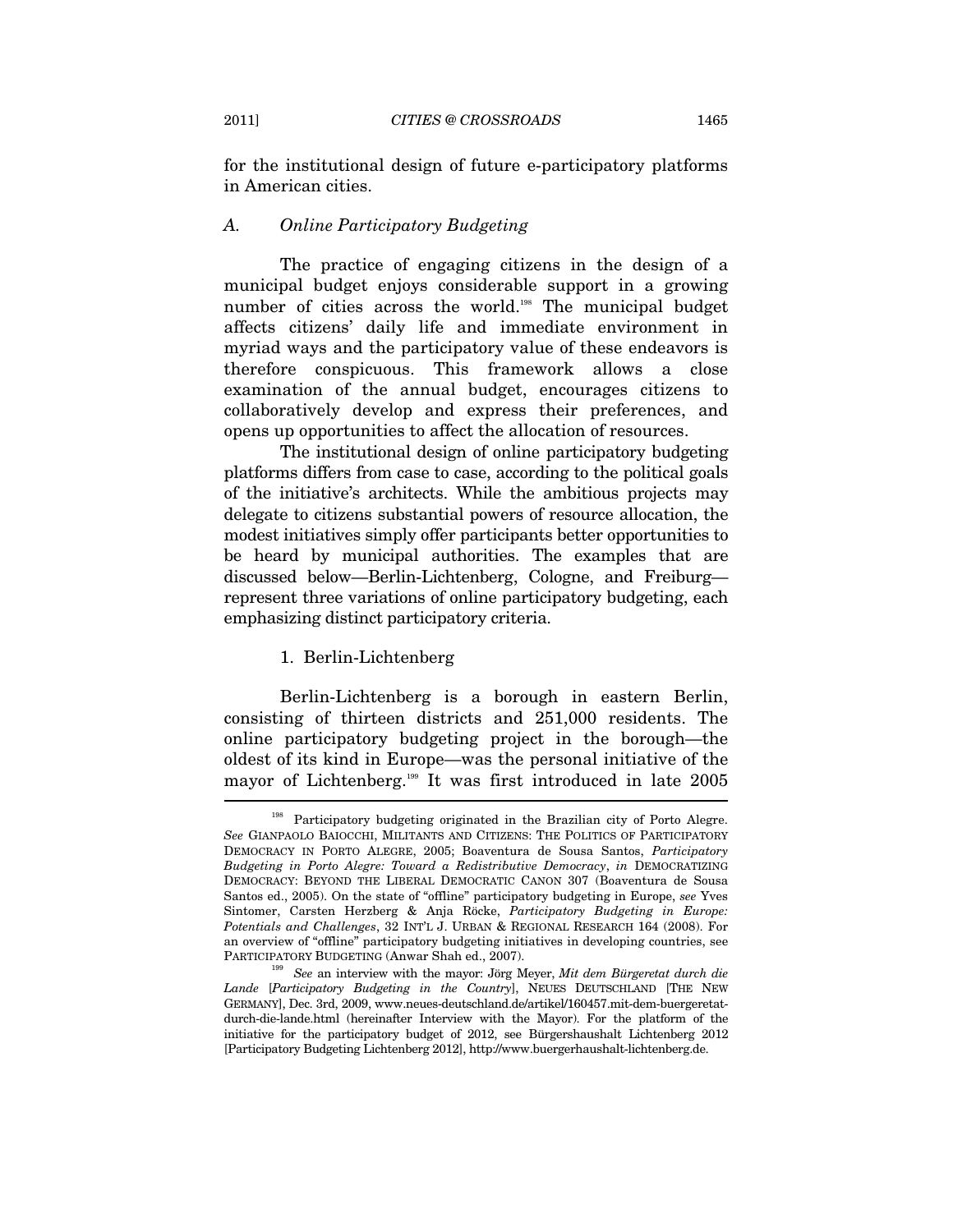with the goal of promoting mutual agreement in policy decisions, achieving effective and fair budgeting, enhancing transparency, and educating citizens about financial matters.<sup>200</sup> The online platform allows citizens to express and discuss their preferences with regard to budgetary fields that are under the discretion of the borough council (e.g., maintenance of parks and libraries, support for children and adolescents, cultural services, care of senior citizens, sports, and schools for continuing education).201 For each discretionary field, the borough council prepares a brochure that explains the structure of the budget and the nature of the services provided by the borough in the field.<sup>202</sup>

Citizens are invited to take advantage of two major participatory channels, online and offline. First, an online platform that operates for several weeks allows citizens to discuss budgetary questions, develop their suggestions for matters that should be included in the budget, and then vote for the best proposals. The online platform for the budget of 2012 (operated in 2010) also contained a map of the borough, which allows participants to tag their suggestions to specific municipal bodies or services that are marked on the map.<sup>203</sup> The platform features a detailed information section and a moderated discussion forum. Participation online is open to all and thus based on self-selection. Additionally, the borough council conducts thirteen face-to-face citizen assemblies (one in each district), held in the presence of borough council representatives, $204$  at which citizens discuss the general budget and its specific implications for their districts, develop budgetary suggestions and vote for them. At the end of the process ten ideas that receive the highest ranking online and

The initiative was stimulated by a regulation, passed in the Parliament of Berlin in 2005, requiring the boroughs of Berlin to consult with their residents on all matters concerning the borough (Fünftes Gesetz zur Änderung der Verfassung von Berlin, vom 28. Juni 2005 [the Fifth Amendment of the Constitution of Berlin] (GVBI. S. 346) [sec. 346]). While participatory budgeting was not an explicit part of the regulation, the existence of a conducive legal framework enabled the mayor to push her initiative forward; *see also* Interview with the Mayor, *supra* note 199. 201 Discretionary expenses that are directly distributed by the borough council

of Lichtenberg constitute 31 million euro. *See* Bezirksamt Lichtenberg von Berlin [The Borough Council of Berlin-Lichtenberg], *Participatory Budget in Berlin Lichtenberg*, 9- 10, 16-34 (2008), http://www.buergerhaushalt-lichtenberg.de/site/pictures/broschuere\_

bueha $2010$ \_english\_version.pdf [hereinafter Lichtenberg Report].<br>  $\frac{202}{202}$  Lichtenberg Report, *supra* note 201, at 16-34.<br>  $\frac{203}{204}$  *See* Participatory Budgeting Lichtenberg 2012, *supra* note 199.<br>
Lichtenber *Participation and Modernisation: Participatory Budgeting in Germany: The Example of Berlin-Lichtenberg* (2010) (unpublished manuscript) (on file with author).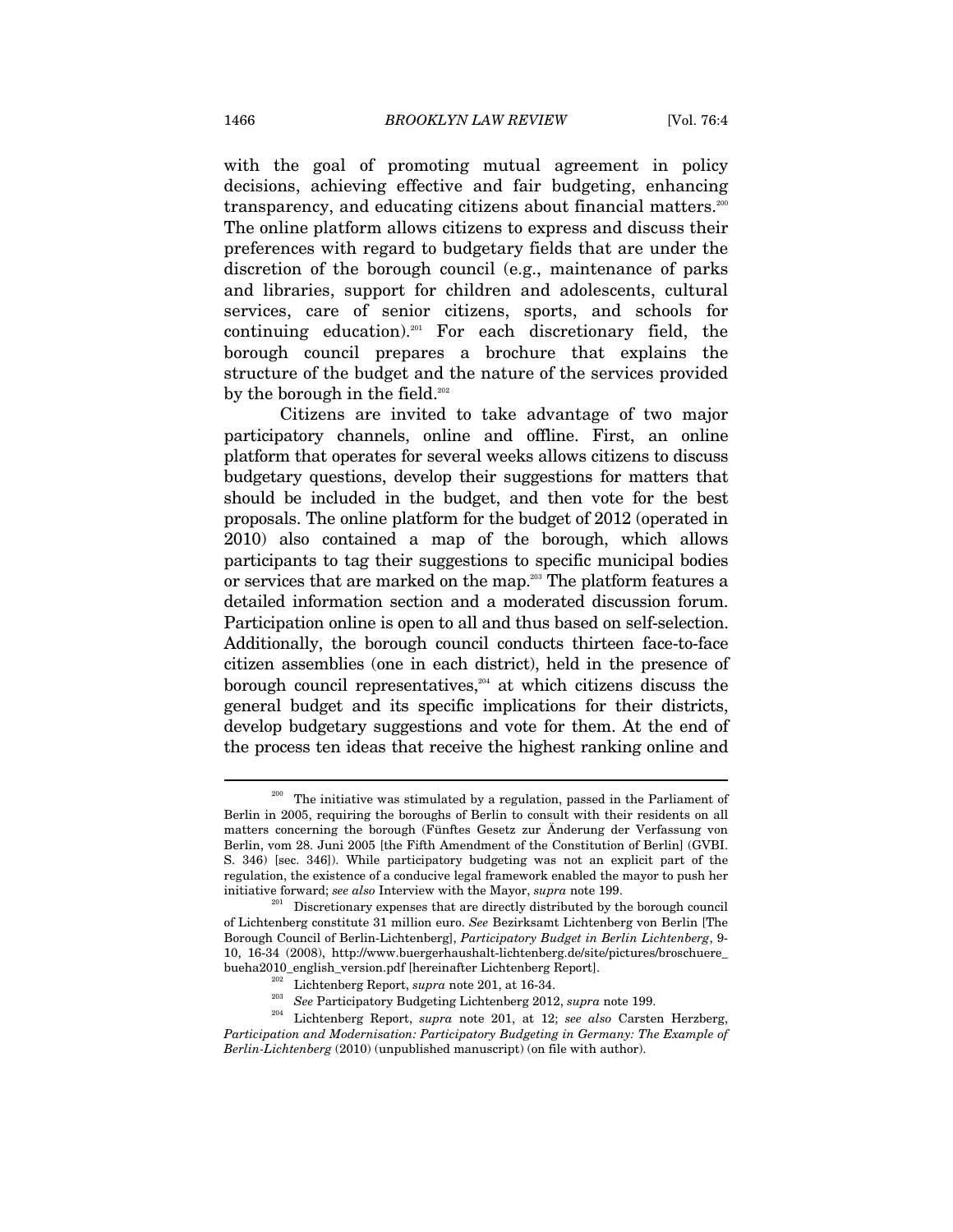five suggestions that received the majority of votes in each of the district assemblies are chosen (overall, seventy-five suggestions).<sup>205</sup>

As both the online forum and citizen assemblies are based on largely unsolicited and self-selected participation, they cannot be considered fully representative.<sup>206</sup> Hence, after the completion of the online phase and the assembly meetings the borough council carries out a large survey of 25,000 randomly selected residents (around ten percent of the borough population) to evaluate and rank the  $75$  suggestions.<sup>207</sup> Then, nearly forty suggestions that received the majority of votes in the survey are brought to the borough council.<sup>208</sup> The formal mandate of the council is to consider and include all "realizable and fundable" suggestions in the annual budget.<sup>209</sup> Reportedly, over ninety percent of the vote-winning suggestions have been implemented over the years.<sup>210</sup> As part of the process, each suggestion that is discussed by the council receives an individual "tracking number," allowing citizens to closely monitor online the status of their contributions. Upon the conclusion of the yearly participatory budget, the borough publishes a detailed brochure with the outcomes of the process, listing proposals that have been accepted, explaining how and when they will be implemented, and providing a detailed reasoning for the rejected ones.<sup>211</sup>

<sup>&</sup>lt;sup>205</sup> Lichtenberg Report, *supra* note 201, at 15.  $\frac{1}{206}$  In 2005, around 4000citizens participate in the different formats of the projects. Participants online were mostly young and mid-aged male citizens of up to fifty years old, with a relatively high level of education. *See* Joanne Caddy, Tiago Peixoto & Mary McNeil, *Beyond Public Scrutiny: Stocktaking of Social Accountability in OECD Countries* 74 (World Bank Institute Working Papers, 2007), http://www.oecd.org/dataoecd/43/3/38983242.pdf.<br>
<sup>207</sup> Lichtenberg Report, *supra* note 201, at 15.<br>
<sup>208</sup> *Id.*<br>
<sup>209</sup> *Id.*<br>
<sup>209</sup> Among nearly 1400 suggestions that were made by ci

participatory budgeting process between 2007 and 2009, 113 suggestions were sent to the borough council and 105 of them were implemented. *See Flyer Bürgerhaushalt 2012—Deutsch* [*The Participatory Budgeting Brochure 2012—German*], (2010) http://www.buergerhaushalt-lichtenberg.de/site/pictures/bueha\_flyer\_deu2012.pdf

<sup>(</sup>Ger.); Interview with the Mayor, *supra* note 199.<br><sup>211</sup> According to the Mayor, the most common cause for rejecting a suggestion is a negative previous experience with it. Interview with the Mayor, *supra* note 199*.*  Some of the implemented suggestions for the 2008 participatory budget include: making the school for continuing education handicapped accessible; planting trees in several locations in the borough, appointing a coordinator for children's and adolescents' civic education; transferring most of the city youth recreational facilities to private non-for-profit organizations and hence cutting administrative costs; and providing libraries with literature in Vietnamese. *See* Lichtenberg Report, *supra* note 201, at 38-39.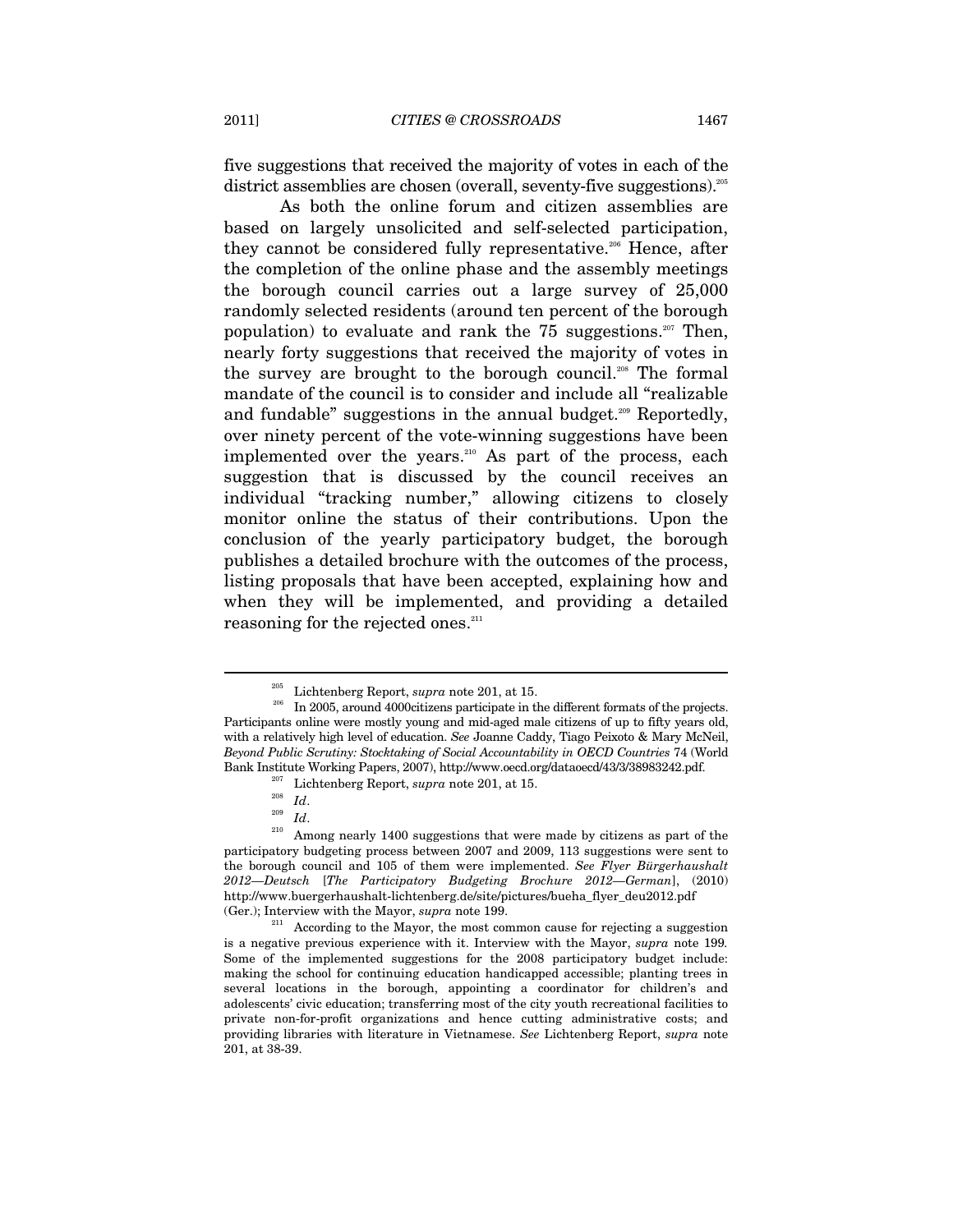The application of the evaluative participatory criteria to the Lichtenberg initiative reveals a hopeful participatory picture. The *transparency* and *impact* criteria constitute the most effective part of the project. The formal assignment of tracking numbers that allow citizens to monitor the decisionmaking process is a promising tool. The structured information and detailed brochures that are provided in the beginning and the end of the process score high on the transparency requirement as well. Moreover, the high rate of approved suggestions and the project's sustainability (it has been ongoing since 2005), are all positive factors that point both to the initiative's impact and also its cost-effectiveness. *Inclusiveness*  is positive as well. As online forums are not necessarily representative, the borough organizes face-to-face citizen assemblies in each of its districts in an attempt to enhance equal participation. The list of top-voted online and assembly suggestions is narrowed down and ranked as part of a largescale survey before it is sent to the borough council. While this mechanism is impressive, it is still not perfect. The absence of proactive mechanisms to engage underprivileged groups in the discussion phase (and not only in ranking predefined suggestions) indicates that the resulting ideas might not be as inclusive and representative as they could be. Further, while online participation rate has been increasing over the years, it has not been exorbitant.<sup>212</sup> Lastly, while the online discussion forum and citizen assemblies are lightly moderated, more could be done to enhance the *deliberative quality* of the online process (instead of simply allowing participants to make budgetary suggestions and others to comment on them).

 $212$  In 2007, 485 citizens registered on the platform and posted forty-six proposals. In comparison, 595 citizens participated in face-to-face assemblies*. See* Bürgerhaushalt 2007, http://www.buergerhaushalt-lichtenberg.de/discoursemachine.php?page=viewcompiler&id\_ view=180&menucontext=32&submenucontext=180). In 2008, the participation rate online increased to 1712 registered participants, who posted sixty-seven proposals; 502 citizens participated in face-to-face assemblies (*see* Bürgerhaushalt 2008, http://www.buergerhaushaltlichtenberg.de/discoursemachine.php?page=viewcompiler&id\_view=138&menucontext=32&su bmenucontext=138). In 2009, 2093 registered participants posted sixty proposals; 786 participants attended one of the face-to-face assemblies. *See* Bürgerhaushalt 2009, http://www.buergerhaushalt-lichtenberg.de/discoursemachine.php?page=viewcompiler&id\_ view=177&menucontext=32&submenucontext=177). In 2010, 2769 citizens registered and posted 103 proposals on the online platform (*see* Bürgerhaushalt 2010, http://www.buergerhaushalt-lichtenberg.de/discoursemachine.php?page=viewcompiler&id\_ view=221&menucontext=32&submenucontext=221).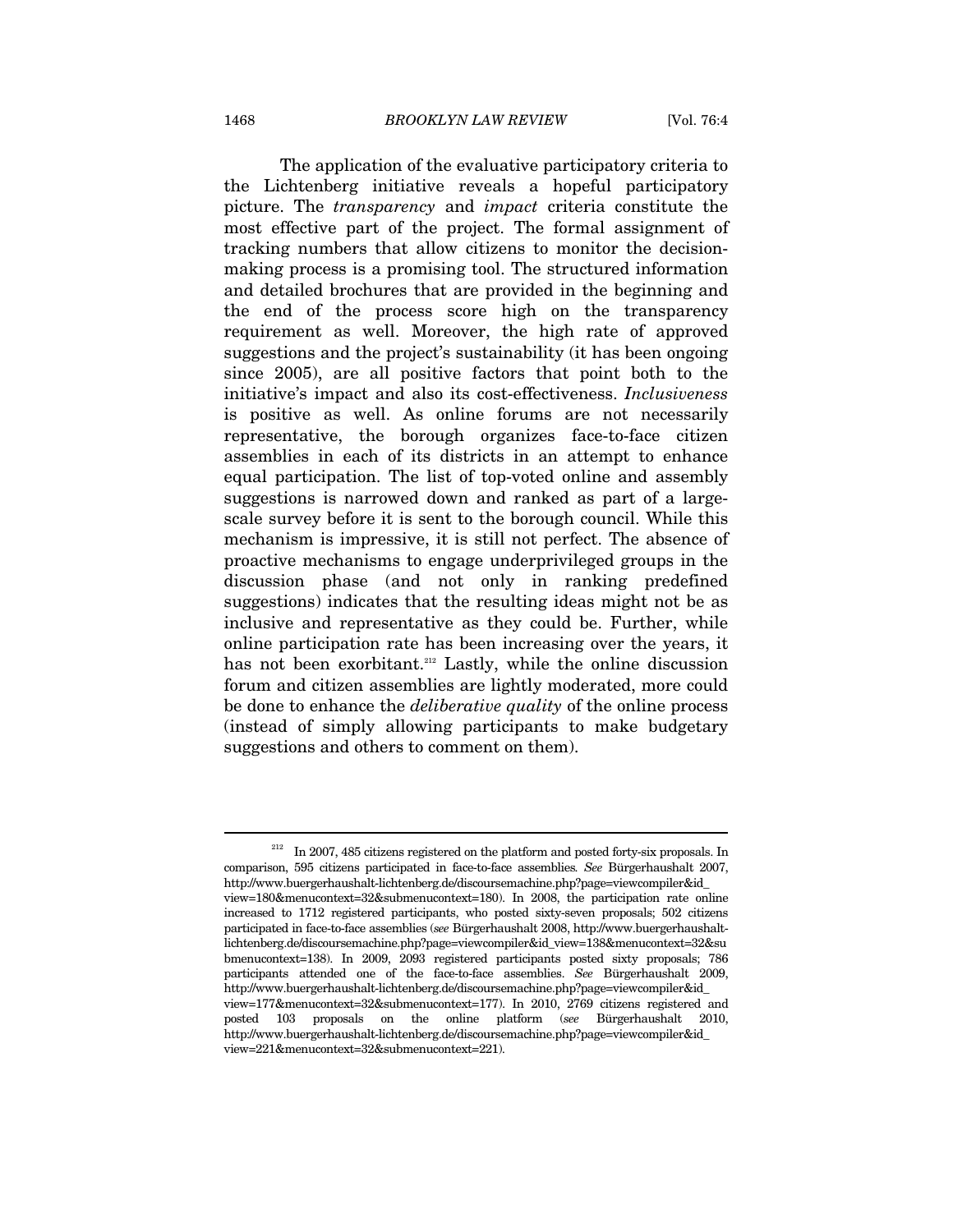Another promising example of online participatory budgeting is Cologne, a city of 1 million residents. Cologne first experimented with online participatory platforms in 2007 (with regard to the city budget of 2008) and repeated the project in 2010 (for the budget of 2011). In 2007, the city council selected three fields to be discussed as part of the initiative: streets, paths, and open areas; green spaces; and sports.<sup>213</sup> More than 10,000 citizens participated and posted nearly 5000 suggestions during a four-week online discussion.<sup>214</sup> Participants evaluated suggestions via "pro" and "con" comments or votes. In order to make suggestions in different areas more visible, a "tagging" system of topics classification was incorporated. The 100 top-voted proposals in each of the three fields (a total of 300 suggestions) were eventually presented to the city council and sent to various municipal agencies: all district councils of Cologne, financial committees, advisory committees, etc. The decisions of these bodies on each suggestion (approved, unanimously approved, or rejected) and their reasoning were posted on the online platform following the text of each suggestion and its accompanying comments.<sup>215</sup> The city council was in charge of the final decision. The following were among the approved and implemented proposals: reconstruction of an intersection that caused traffic jams in the city, repair of bike paths, optimization of night traffic lights, renewal of benches in parks, planting of new trees, improvement of lighting on running tracks, maintenance of indoor pools, and more.216 In 2009, the city council of Cologne

The budget for these fields was 311 million euros. The general budget of Cologne is 4 billion euros. *See* Dirk Blauhut, *Cologne—The Particapatory* [sic] *Budget*, EPRACTICE.EU, http://www.epractice.eu/en/cases/colognepb (last updated Oct. 2, 2009); Herzberg, *supra* note 204, at 9.<br><sup>214</sup> Although the municipality offered several channels for participation—

online platform, call center, and regular mail and email, 85 percent of the budget

suggestions were submitted via the online platform. Blauhut, *supra* note 213. 215 See, for example, the proposal on redistribution of the proceeds of FC Köln's stadium (the local soccer team), in which different municipal bodies expressed diverging reasons for the rejection of the proposal. A. Rondorf, *FC-Millionen Kürzen* [*FC's Million Cut*], STADT KÖLN [CITY OF COLOGNE] (Feb. 11, 2007, 11:33 PM), https:// buergerhaushalt.stadt-koeln.de/2008/discoursemachine.php?id\_viewback=1&menucontext= &page=detail&id\_item=4149&pagestart= (Feb. 11, 2007) (Ger.). 216 For the full data on implementation of citizens' suggestions, see

*Rechenschaft 2008-2009* [*Accountability 2008-2009*], STADT KÖLN [CITY OF COLOGNE], http://www.stadt-koeln.de/1/stadtfinanzen/buergerhaushalt/2008-2009/rechenschaft (Ger.) (last visited Mar. 2, 2011).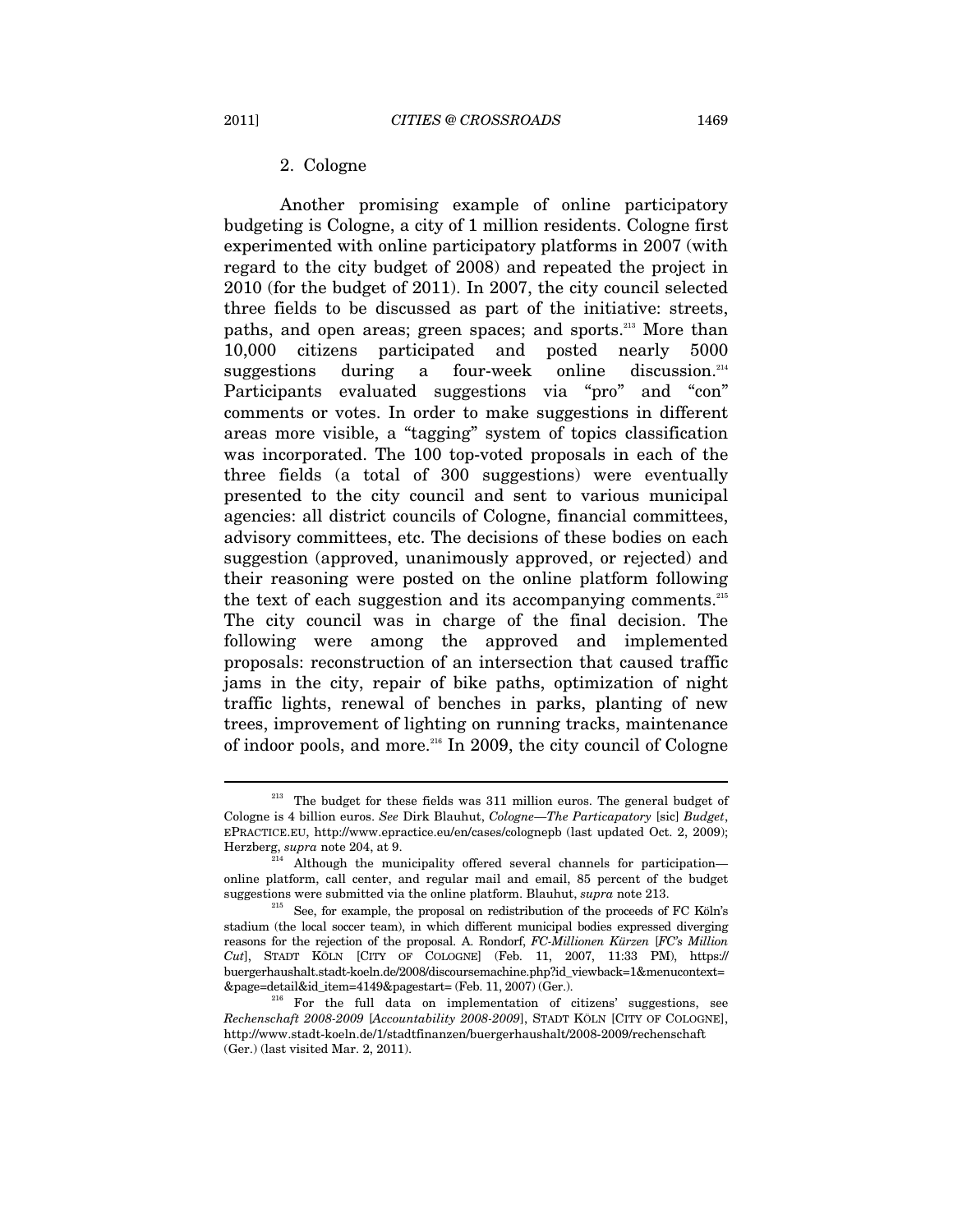decided that the themes for the next online participatory budgeting would be "education" and "environment."217

Similarly to the Berlin-Lichtenberg participatory budgeting experience, Cologne excels in the *transparency* and *impact* criteria. Transparency is particularly strong in Cologne due to the abundance of budgetary information and the publication of the positions of various municipal agencies on each suggestion. Impact is positive as a number of proposals were implemented. However, the major problem with Cologne's initiative is lack of *inclusiveness* and *deliberation*. Participation is self-selected and, when the discussed matters bear significant redistributive potential, the outcomes of the process may exacerbate existing inequalities and skew municipal decision making and resource allocation. If municipal resources are invested in one venue, it inevitably means that fewer funds are directed toward others. In such occasions, a high score on the impact criterion becomes problematic, since it provides an effective channel of influence to the better-off citizens of Cologne. This factor may be particularly pertinent for the themes of "education" and "environment" that are on the agenda for the 2010 participatory budgeting initiative. Lack of deliberation may further aggravate the problem, as participants who attempt to promote specific causes are not actively challenged by exposure to alternative viewpoints.

3. Freiburg

A better fulfillment of the inclusiveness and deliberation criteria can be found in the online participatory budgeting project in the city of Freiburg. The city's performance is less notable in terms of the impact opportunities provided to participants though. In Freiburg, a city of 200,000 residents, the online participatory budgeting project was initiated by the city council against the backdrop of a deepening city debt. Its main purpose was to allow citizens to express their budgetary preferences and suggest in which fields spending can be cut

<sup>217</sup> Proposals have not yet been selected for implementation. *See Kölner Bürgerhaushalt 2010* [*Cologne's Participatory Budgeting 2010*], STADT KÖLN [CITY OF COLOGNE] (2010), https://buergerhaushalt.stadt-koeln.de/2010/index.php (Ger.). Among leading proposals are calls to increase the number of youth centers in the city, improve the hygiene of restrooms in a specific elementary school, modernize the equipment of certain gyms or schools, stop the program to enhance the industrial zone in one of the districts, operate more night buses; and expand bike paths. *Id.* Nearly 11,000 participants took part in the initiative and posted more than 1250 proposals. *Id.*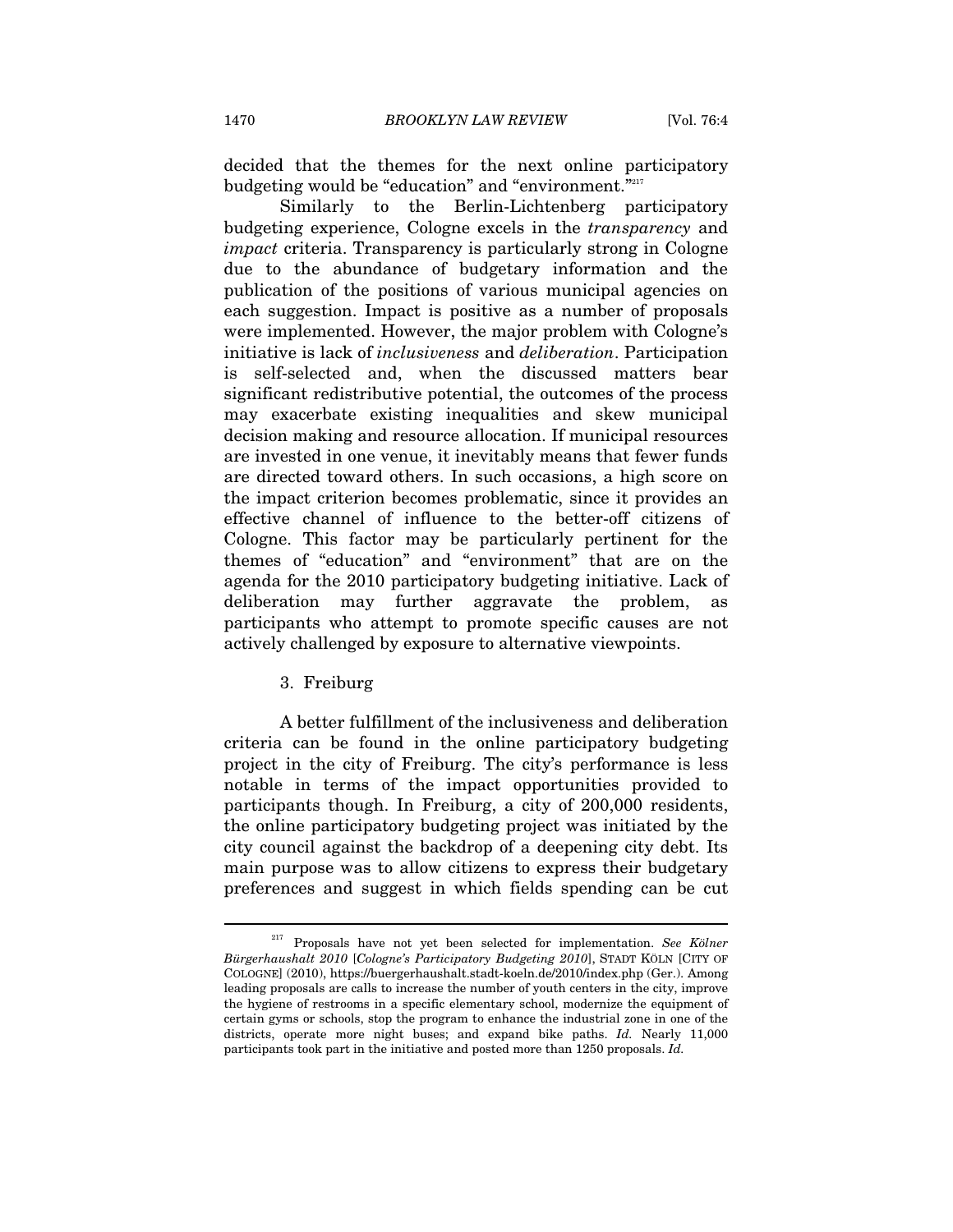down.218 In order to ensure diverse and equal participation, the architects of the initiative engaged two groups of citizens: a group of self-selected participants, who wished to take part in the platform; and a group of 700 individuals, randomly selected to match the sociodemographic distribution of Freiburg and formally invited to participate in the online discourse.<sup>219</sup> In order to further equalize the participants' pool, specific measures were taken to attract female participation.<sup>220</sup> The online channel was also complemented by a series of face-to-face events, which allowed additional groups to contribute to the debate.

Participants were provided with extensive materials regarding the budget and could discuss their concerns and ideas with public officials and experts who were available on the platform. As part of the moderated online forum, participants were encouraged to discuss and develop specific budgetary suggestions using collaborative wiki-style writing tools.221 Citizens were also requested to create individual budgetary plans relying on an online "budget calculator" and explain their budgetary preferences and choices.<sup>222</sup>

The Freiburg online participatory budget impressively satisfied some of the evaluative criteria. It stressed

<sup>218</sup> *See* Interview with Rolf Luehrs, Manager, TuTech Innovation GmbH (a university-owned company that designed and managed the project), in Hamburg, Ger. (Dec. 7, 2010) [hereinafter Luehrs Interview]; *see also Ergebnisbericht zur Online-Diskussion, Geschlechtersensibler Beteiligungshaushalt Freiburg 2009/2010* [*Report of Online Discussions and Gender-Sensitive Participatory Budgeting in Freiburg, 2009/2010*] (2010), http://www.beteiligungshaushalt.freiburg.de/site/pictures/cre\_080818\_Ergebnisbericht\_web. pdf [hereinafter Freiburg Report] (Ger.) (the full report of the project); *Freiburger Beteiligungshaushalt 2009/2010* [*Freiburg's Participation Budget 2009/2010*] (2010), http://www.beteiligungshaushalt.freiburg.de (Ger.) (the website of the project).

The e-participatory budget project, which lasted for four weeks, attracted 1863 registered participants, who made 757 posts on the online platform and created 1291 budgetary plans (914 of them were accompanied by comments or reasons). *See* 

Freiburg Report, *supra*, at 7-8.<br>
2<sup>219</sup> Rolf Luehrs, *Participatory Budgeting in the City of Freiburg*, EPRACTRICE.EU,<br>
http://www.epractice.eu/en/cases/epbfreiburg (last updated Dec. 11, 2008).

<sup>&</sup>lt;sup>220</sup> See Freiburg Report, *supra* note 218, at 18-24.<br><sup>221</sup> See Freiburg Report, *supra* note 218, at 7. Sixteen wiki-suggestions were eventually developed. *See id.* at 45-74. The suggestions addressed issues such as street cleaning, public transportation, public financing of the city theater, improving city schools, improving opportunities for the disabled, and more. *See id.* 222 *Id.* at. These discussions and personal budgets demonstrated, for example,

that participants supported a reduction of up to 23 percent in the funds invested in tourism and economic development and a decrease of up to 19 percent in the budget for urban development and construction. Rather, they preferred an increase of 24 percent in resources invested in education and an increase of 13 percent in funds invested in public transportation. *Id.* at 16-17. Additionally, with regard to spending cuts, participants supported the privatization of certain publicly-managed city services, such as theaters, recreational facilities, and more. *Id*. at 56-57.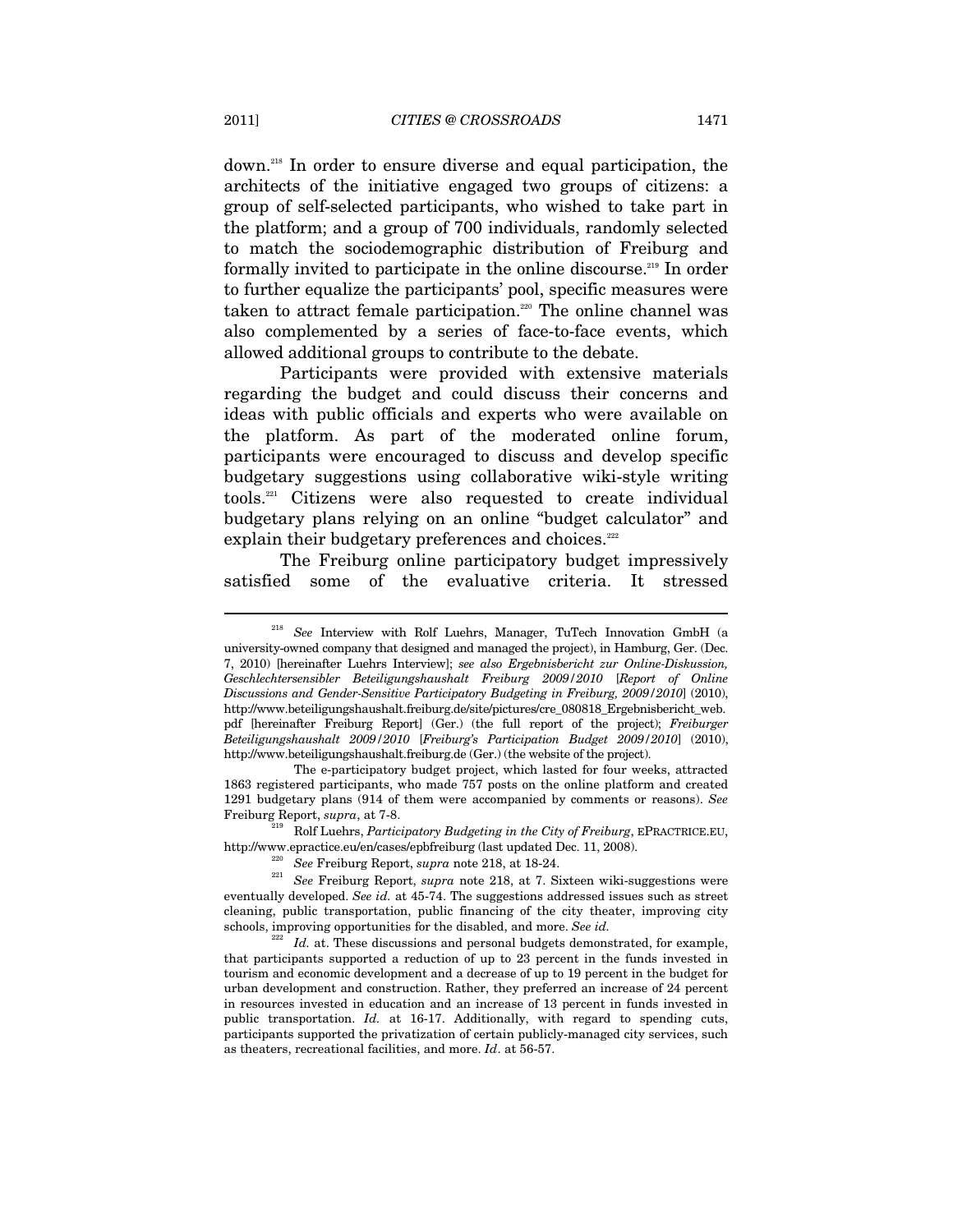*inclusiveness* and representativeness of participants by including a large group of randomly selected participants and attempting to draw to the discussion underrepresented groups. It also provided participants with access to extensive and helpful information. *Deliberative quality* was an important achievement as well: the platform employed trained moderators who helped enhance the level of the discussion, produce eloquent proposals, lower the entry barriers, and ensure a balanced representation of opinions. However, the Achilles heel of the initiative, in contrast to the previous examples, was the lack of a trackable *impact* over the actual city budget. The fact that the city council did not provide participants with formal channels to affect political decisionmaking or even guarantee that their suggestions would be seriously considered was a major cause of disappointment for participants.<sup>223</sup> Likewise, while the city council was reportedly pleased with the *cost-effectiveness* of the project, it is difficult to assess it without further information about the implementation of the suggestions (which was not provided). $224$ 

In sum, while the online participatory budgeting experience of Berlin-Lichtenberg, Cologne, and Freiburg is not flawless from a participatory perspective, these initiatives can surely provide helpful insights for future endeavors of this sort. For instance, online participatory budgeting projects can borrow from Freiburg the design elements that enhance inclusiveness and deliberation, but rely on the transparency and impact mechanisms that were implemented in Berlin-Lichtenberg or Cologne. As digital participatory initiatives are still in their infancy, there are vast opportunities for experimentation with a variety of design choices, some of which can be borrowed from the practices discussed above.

\* \* \*

#### *B. Online Urban Planning*

Urban planning has been traditionally conceived as an appealing field for citizen participation. First, the effect of urban planning on citizens is often immediate and direct, and thus it is particularly important to ensure citizens' involvement

<sup>223</sup> Luehrs Interview, *supra* note 218. 224 *Id*.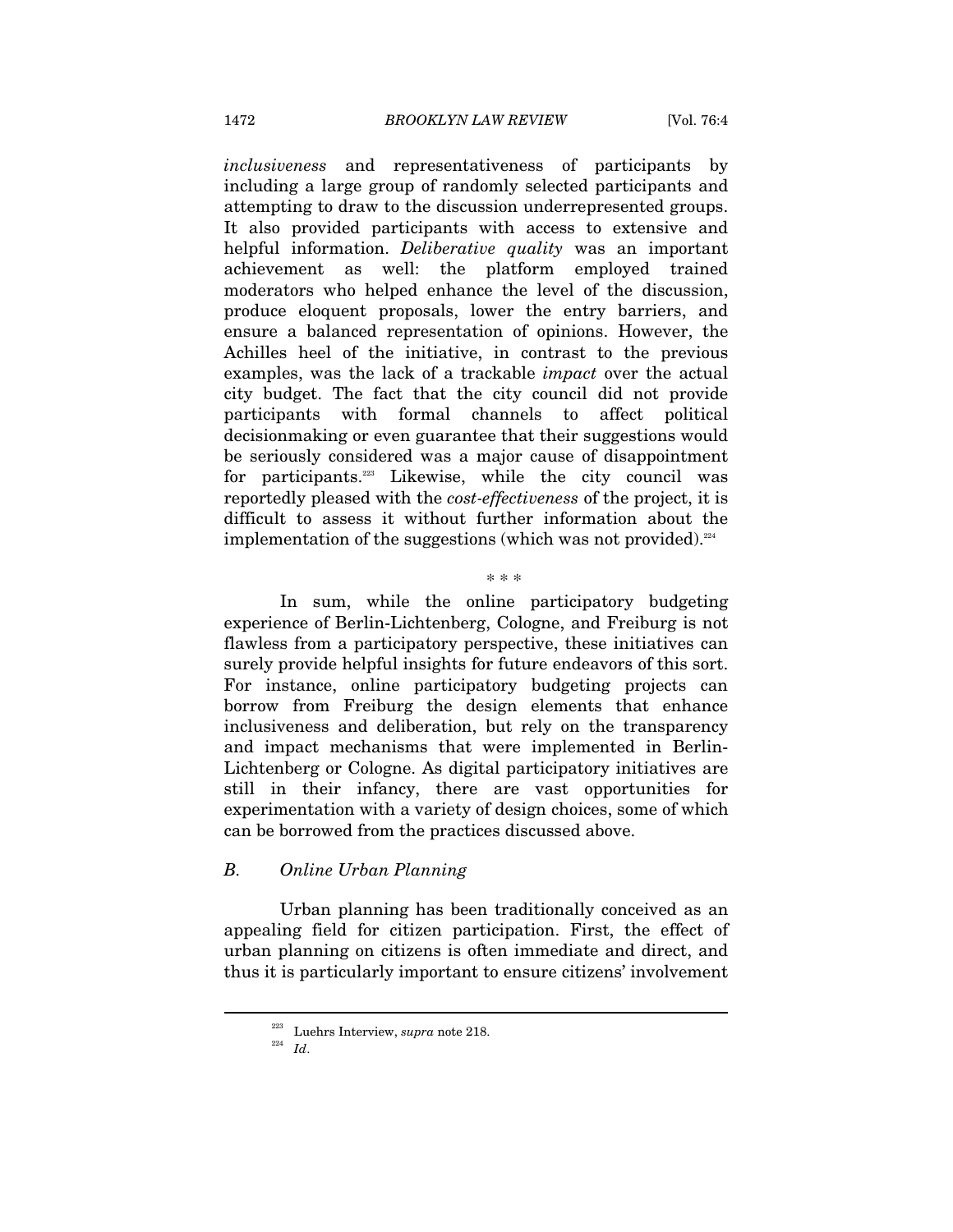in planning decisions. This factor enhances citizens' incentives to invest time and effort in participation, and also facilitates the implementation of the plan and strengthens its legitimacy.225 Further, citizens often possess valuable information and knowledge of the relevant geographic locations that may not be otherwise available to public officials.226 Citizen participation can also perform an important monitoring function in this context. In light of the ample financial opportunities often associated with planning and real estate, the possibility of private interests capturing public officials is notably worrisome, and citizens may guard against this danger. Lastly, reliance on digital technologies can be particularly advantageous in urban planning, since online visualization considerably simplifies the debate over complex architectural questions.<sup>227</sup>

The following example from Hamburg demonstrates how digital technology facilitates participatory planning initiatives. While this initiative does not fully satisfy the criteria for e-participation, it possesses promising participatory features that may be helpful for future e-participatory endeavors of this sort in the United States.

Hamburg<sup>228</sup>

The Domplatz (Cathedral Square) online discussion was initiated following years of political debate and continuing disagreement as to the fate of the historic site located in the heart of the city.<sup>229</sup> In 2007, as a measure of last resort, the

<sup>225</sup> *See, e.g.*, Raymond J. Burby, *Making Plans that Matter: Citizen Involvement and Government Action*, 69 J. AM. PLAN. ASS'N 33 (2003). 226 *See, e.g.*, Ann Van Herzele, *Local Knowledge in Action: Valuing* 

*Nonprofessional Reasoning in the Planning Process*, 24 J. PLAN. EDUC. & RES. 197 (2004); Jason Corburn, *Bringing Local Knowledge into Environmental Decision Making: Improving Urban Planning for Communities at Risk*, 22 J. PLAN. EDUC. & RES.

<sup>420 (2003). 227</sup> Malgorzata Hanzl, *Information Technology as a Tool for Public Participation in Urban Planning: A Review of Experiments and Potentials*, 28 DESIGN STUD. 289 (2007). 228 The following description is based on *Bericht zur Hamburger Online-*

*Diskussion "Neugestaltung des Hamburger Domplatzes"* [*Report on the Hamburg Online Discussion: Redesign of the Cathedral Square in Hamburg*], HAMBURG-DOMPLATZ.DE (2007), http://www.hamburg-domplatz.de (Ger.) [hereinafter *Hamburg Report*]; Luehrs Interview, *supra* note 218; and an Interview with Renate Mitterhuber, Head, E-Government Dep't, City of Hamburg, in Hamburg, Ger. (Dec. 7, 2010) [hereinafter Mitterhuber Interview]. 229 The cathedral that occupied the Domplatz since the middle ages was

demolished in the nineteenth century, and the site was taken for school buildings. These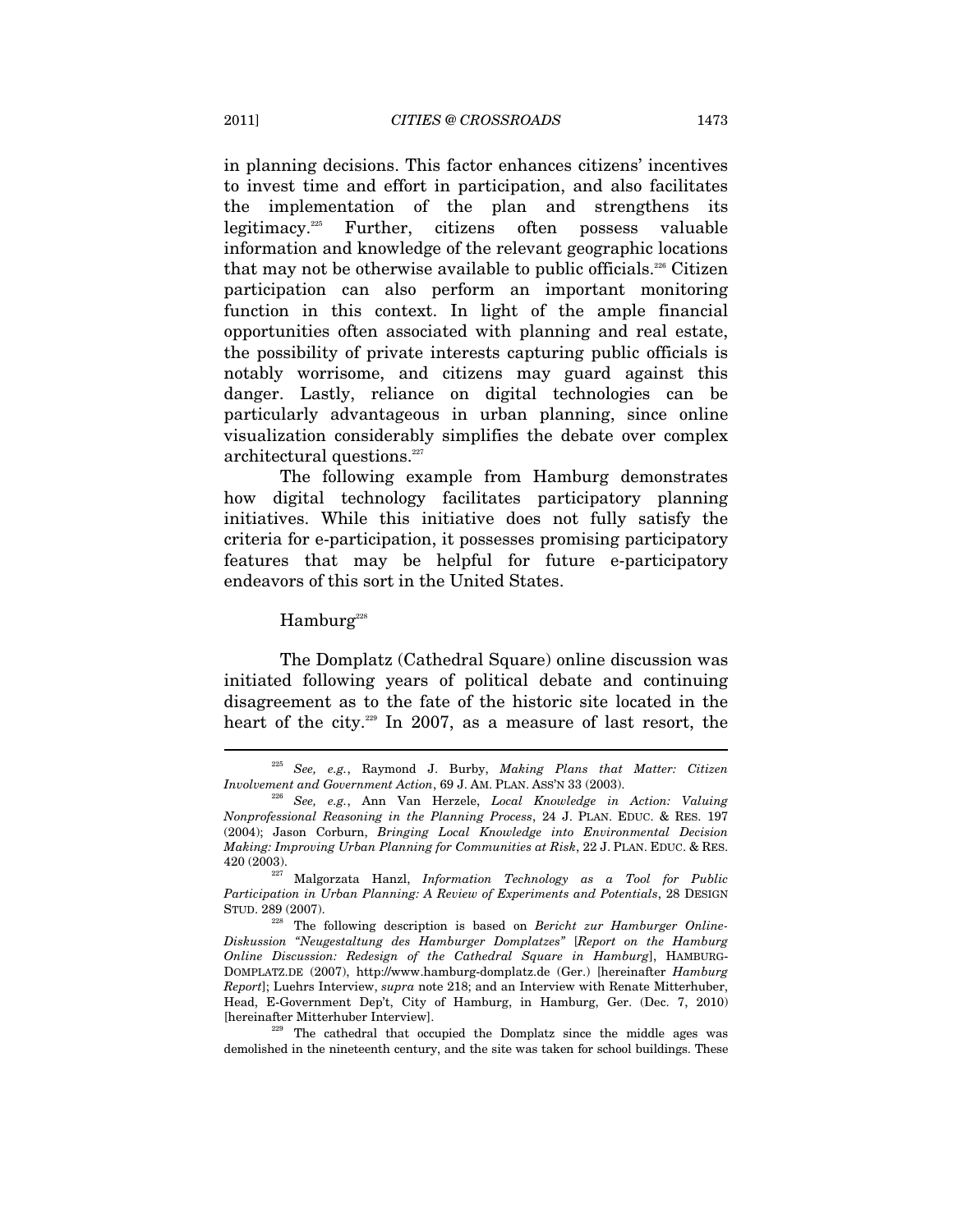Senate of Hamburg decided to engage Hamburg's residents in the Domplatz planning.

The Domplatz online discussion was carried out during three weeks and was structured around three phases.<sup>230</sup> The first stage consisted of an open brainstorming of ideas on what should be the character of the site (mainly, should it be constructed or not). At the end of this stage, moderators created two sub-forums that focused on the major ideas that were brought up by participants—one subforum dealing with suggestions about open space and the other with construction ideas. At the second stage, participants were invited to discuss and collaboratively develop concrete design proposals under these two categories. $231$  At the end of each day, professional moderators drafted a summary of the discussion.<sup>232</sup> Participants were provided with extensive cartographic materials (aerial photos, city maps, property boundaries, etc.) and could also take advantage of online Q&A sessions with politicians, public figures, and architects.233 Design suggestions were developed by participants (with the help of moderators) using collaboratively-edited documents (wikis), which all had four fields: description, design, purpose, and implementation & financing. Participants were also encouraged to collaboratively create visual designs for the site, using the planning tools available on the platform.

By the end of the discussion, fifty-one visual designs and twenty-seven detailed wiki-suggestions were on the table. The

 $\overline{a}$ 

buildings were heavily damaged during World War II and had to be completely torn down. Since then, the Domplatz has been empty or used as a parking lot. Several attempts to rebuild the site have failed for various reasons. Most recently, city authorities held a competition to design on the site a mixed-use building which would contain a library, apartments, and offices. The winning design raised a considerable wave of criticism from the media, politicians, and architects, and was subsequently abandoned. *See Hamburg Report*, *supra* note 228, at 4-5; Hanno Rauterberg, *Ein Nichts für 40 Millionen* [*Getting Nothing for 40 Million*], ZEIT ONLINE [TIME ONLINE] (Ger.), Feb. 16, 2006, http://www.zeit.de/2006/08/Dom-Architektur; Gisela Schüte, *Kleinster Nenner*  [*Smallest Denominator*], DIE WELT ONLINE [THE WORLD ONLINE] (Ger.), June 21, 2006,

http://www.welt.de/print-welt/article224367/Kleinster\_Nenner.html. 230 The discussion attracted 285 registered users who made nearly 1000 posts. *See Hamburg Report, supra* note 228, at 10.<br><sup>231</sup> Under the sub-forum of "open space," wikis suggested establishing on the

Domplatz site an archaeological park, specialties market, green oasis, pedestrian zone, info park for tourists, and more. Discussants of the "construction" sub-forum offered to erect on the site a Domforum, museum, culture hall, marketplace, central library, and more. *See id* at 11-12*.* 

 $232$  For examples of such summaries, see Zusammenfassungen [Summaries], http://www.hamburg-domplatz.de/page194.html (Ger.) (last visited Apr. 20, 2011). 233 *See Hamburg Report*, *supra* note 228, at 10-12.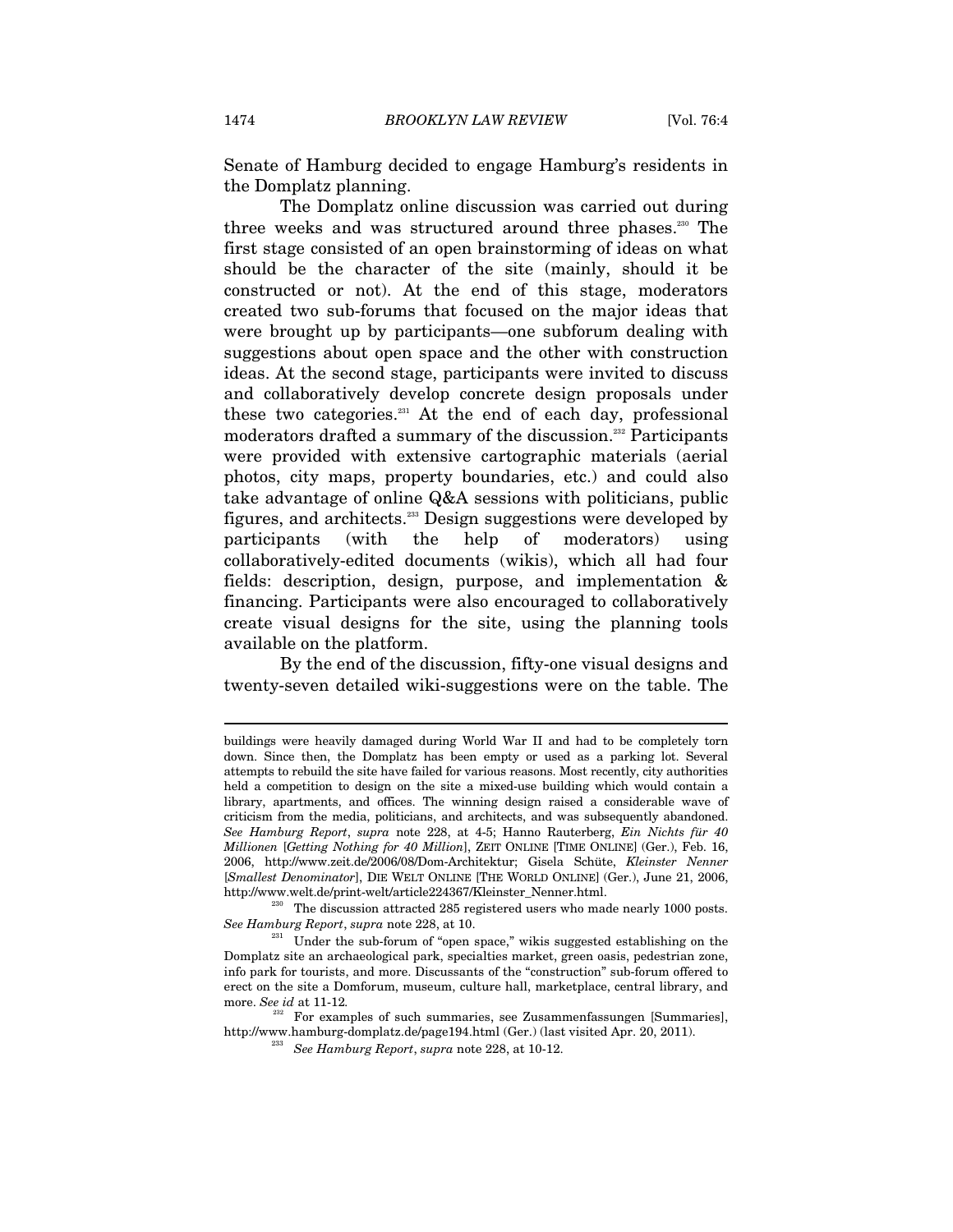third stage was dedicated to evaluations and ranking of the wiki-proposals. The leading suggestion was to create on the site a "green oasis" that would commemorate the history of the city, followed by proposals to create a "skylink" or an exhibition site.<sup>234</sup> The wiki-suggestions and their rankings were presented to the Hamburg Senate. Although implementation was not guaranteed ex-ante, the Senate adopted the participants' first choice and a green oasis can now be seen in the Domplatz.235

The main strength of this urban planning project was its *deliberative quality—*attentive moderation and design choices that induced participants to interact with public officials, deliberate with other participants, and collaborate in developing proposals. The persuasive force acquired by the initiative was due to the eloquence of participants' suggestions and designs. *Transparency* and *impact* were largely positive as well. Participants were provided with abundant information that was represented in an accessible manner, and had the opportunity to consult with experts and public officials. The rules and procedures of the process were clear from the outset, though the formal status of the initiative was not clearly defined. Likewise, while the outcomes of the online discussion eventually affected the decision-making process, and the Hamburg Senate adopted the participants' choice, ex-ante impact guarantees were not provided. Moreover, as the Senate approved the participants' preference and engaged in other online urban discussions following the Domplatz experience, it is plausible to conclude that the initiative proved *cost-effective*. 236

The major weakness of the platform was its lack of *inclusiveness*. Although the moderators attempted to lower the entry barriers to the discussion, participation was self-selected

 $\frac{^{234}}{^{235}}$  *See id.* 

<sup>235</sup> Following substantial construction works, the mayor of the city introduced a "green oasis in the heart of the city" on the Domplatz site in May 2007. *See* Behörde für Stadtentwicklung und Umwelt [Ministry of Urb. Dev. & Env't], *Domplatz eröffnet: Grüner Ruhepol mitten in der Stadt* [*Cathedral Square Opened: Green Oasis in the Middle of the City*], HAMBURG.DE (May 6, 2007), http://www.hamburg.de/pressearchiv-fhh/1426386/2009-05-06 bsu-domplatz.html (Ger.); *see also* Thomas Hirschbiegel, *Das Neue City-Paradies* [*The New City Paradise*], HAMBURGER MORGENPOST [HAMBURG MORNING POST] (Ger.), Aug. 8, 2009, http://archiv.mopo.de/archiv/2009/20090807/hamburg/panorama/das\_neue\_city\_paradies.html. 236 Luehrs Interview, *supra* note 218; Mitterhuber Interview, *supra* note 228; *see* 

*also Planer Stellen Sich den Fragen der Hamburger* [*Planners Pay Attention to the Questions of Hamburg Residents*], HAMBURGER ABENDBLATT (Ger.), Nov. 7, 2007, http://www.abendblatt.de/hamburg/article887750/Planer-stellen-sich-den-Fragen-der-Hamburger.html.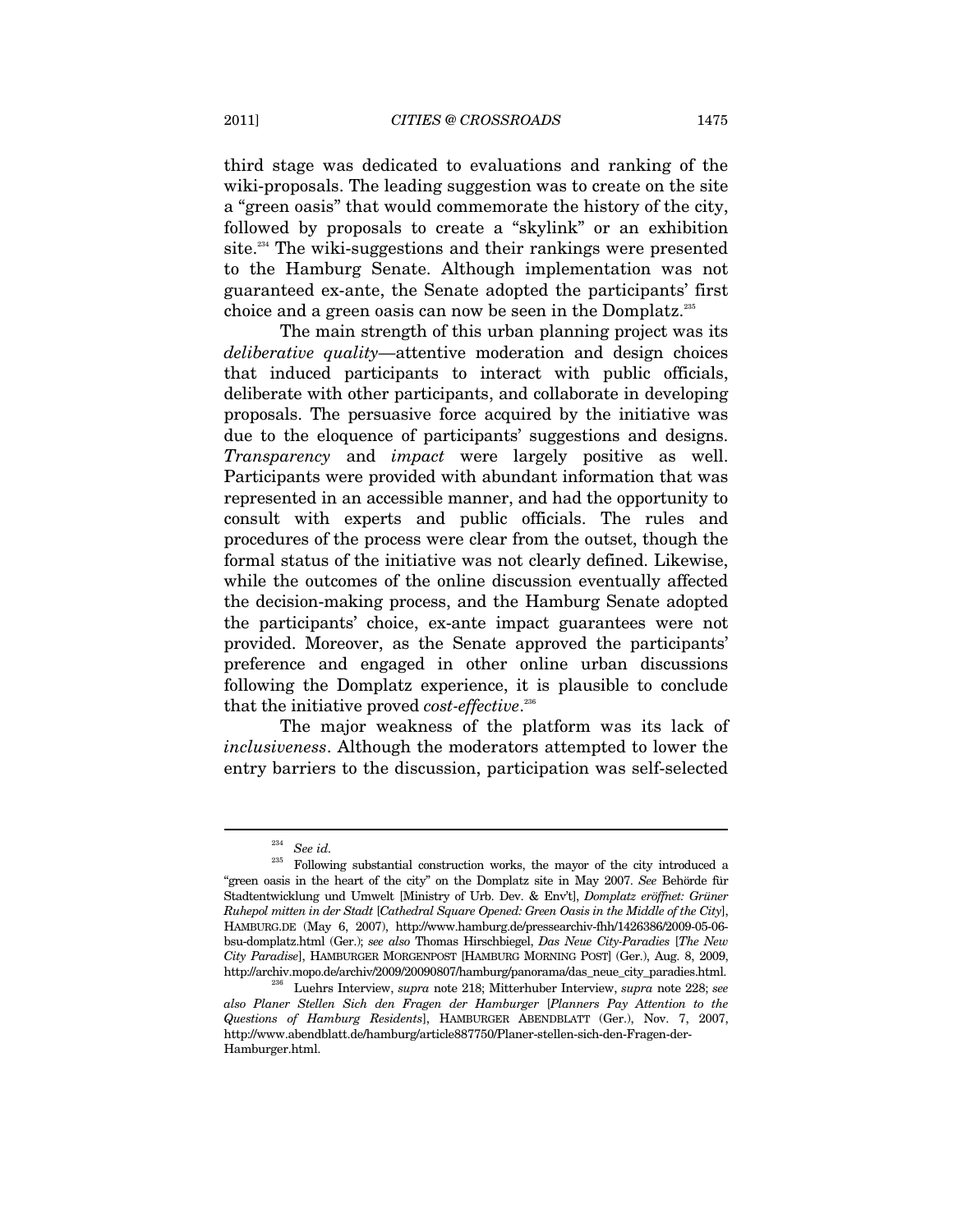and unrepresentative, and participation rates were low.<sup>237</sup> While this difficulty may reduce the attractiveness of the initiative, its other features may be helpful for future endeavors of online urban planning.

# *C. Online Social Policy Consultations*

Policy consultations are a natural domain for online participatory initiatives and they may cover a wide variety of issues. Depending on their institutional design, online social policy consultations may call attention to topics that are under the public radar, offer participants opportunities to better understand and develop their preferences, and improve the living conditions in a city. However, consultations may also serve narrow and parochial political interests of public officials, certain dominant participants, or aggressive marginal groups that attempt to compel adoption of their preferences. Indeed, while consultations are the most widespread form of e-participation, most of them repeat the vicious cycle discussed earlier, serving public officials as tools of legitimation and replicating the aimless "talking without listening" pattern. The following examples demonstrate that this syndrome can be avoided, at least with regard to deliberative quality and transparency.

# 1. Munich

In an attempt to revitalize Munich and develop policies that would encourage young families to reside in the city, the city council initiated in 2006 a public discussion on the "family and children" policy.238 The goal of the discussion was to improve existing city policies and shape novel ones that would be more attuned to citizens' preferences. The city council organized several offline public hearings and "information

<sup>237</sup> The topic mostly attracted Hamburgers from the age groups of 30-44 (thirtynine percent of participants) and 45-64 (thirty-seven percent of participants). Eighty percent of participants—a highly unrepresentative figure—declared that they completed or were pursuing a university degree. *See Hamburg Report*, *supra* note 228, at 8.<br><sup>238</sup> For an overview of the project, see *Bericht zur Online-Diskussion "München als* 

*Kinder- und Familienstadt"* [*Report on Online Discussion: Munich as a City for Children and Family*], MUENCHEN.DE (2006), http://www.muenchen.de/cms/prod1/mde/\_de/rubriken/ Rathaus/85\_soz/00\_aktuell/familie/dat/endbericht\_onlinediskussion\_familiemuenchen.pdf (Ger.) [hereinafter *Munich Report*]. *See also München: Gute Aussichten für Familien*  [*Munich: Good Prospects for Families*], MÜNCHNER WOCHENANZEIGER [MUNICH WKLY. INDICATOR] (Ger.), Mar. 7, 2006, http://www.wochenanzeiger.de/article/57738.html.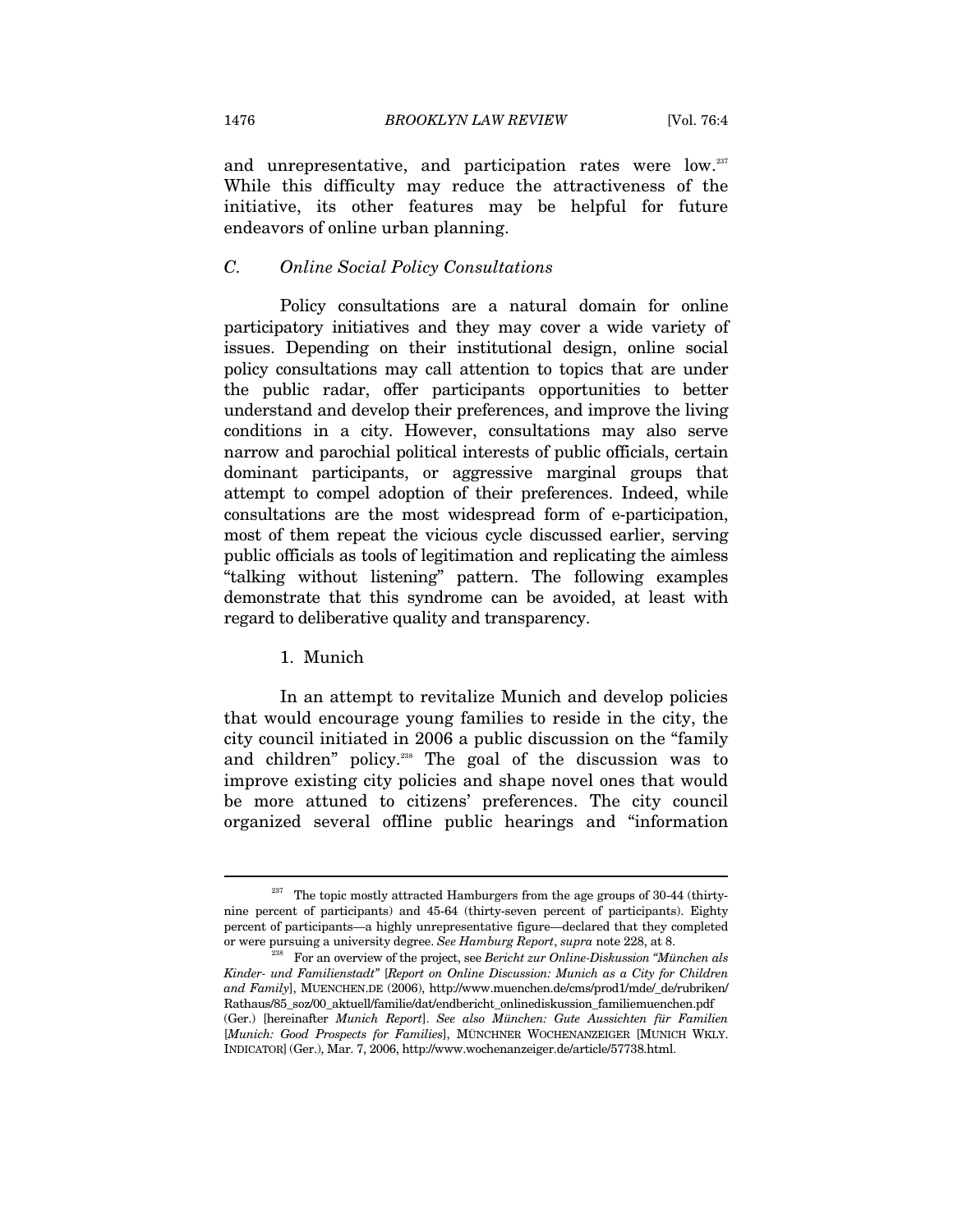days" throughout the year, where citizens could discuss the issue with officials and experts.<sup>239</sup>

The online part of the consultative process consisted of three stages.240 First, self-selected participants were encouraged to identify all essential aspects and priority areas related to family and children policies in Munich. At the end of this stage, professional moderators created four specific subforums according to the topics raised by participants: "support & education," "leisure & play," "housing," and "transport."<sup>241</sup> Then, participants were invited to discuss in greater depth questions related to the chosen topics. The aim of the discussion was to develop concrete and well-rounded policy suggestions, which would take into consideration all relevant factors and provide an implementation strategy. To make the discussion more informed and up-to-date, several online consultations with experts and city council representatives were organized.<sup>242</sup> Toward the end of this stage, moderators compiled the ideas that were brought up in each subforum into collaborative documents (wikis), and invited participants to revise and expand them. Eventually, the process yielded thirty-six wikiproposals, each consisting of a description of the policy suggestion, implementation strategies, and obstacles.<sup>243</sup> The third stage allowed participants to wrap up their ideas and rank the wiki-proposals according to their importance, urgency, and quality. The resulting high-ranked proposals addressed childcare facilities, reduction of dog waste in parks, and provision of healthy school food.<sup>244</sup> Upon the completion of the public consultation stage, the city council of Munich introduced

<sup>&</sup>lt;sup>239</sup> Munich Report, *supra* note 238, at 6.<br><sup>240</sup> The online consultation lasted for three weeks in May 2006; 316 registered participants and over 7800 unique visitors took part in the online discussion, posted 1500 comments and developed thirty-six specific improvement suggestions. *Munich* 

Report, supra note 238, at 12.<br>
<sup>241</sup> See Munich Report, supra note 238, at 12-26.<br>
<sup>242</sup> See id. at 12.<br>
<sup>243</sup> See id. at 29-82. Proposals dealt with issues as diverse as establishing centralized childcare services and day schools, promoting language skills and music lessons for children, improving vaccination facilities, family-friendly public transportation and safety, financial support for single parents, healthy school food and family-friendly restaurants, renovating playground facilities for children, methods to deal with dog waste, and more. *See id.* at 29-77. Interestingly, while thirty-five of the thirty-six wiki-proposals were consensual, the issue of child vaccination raised conflicting arguments for and against vaccination. The final wiki-document reflected the opposing arguments and contained suggestions and implementation strategies offered by both sides. *See id.* at 78-82. 244 *See id.* Over 600 individual votes were cast overall. *Id.* at 15.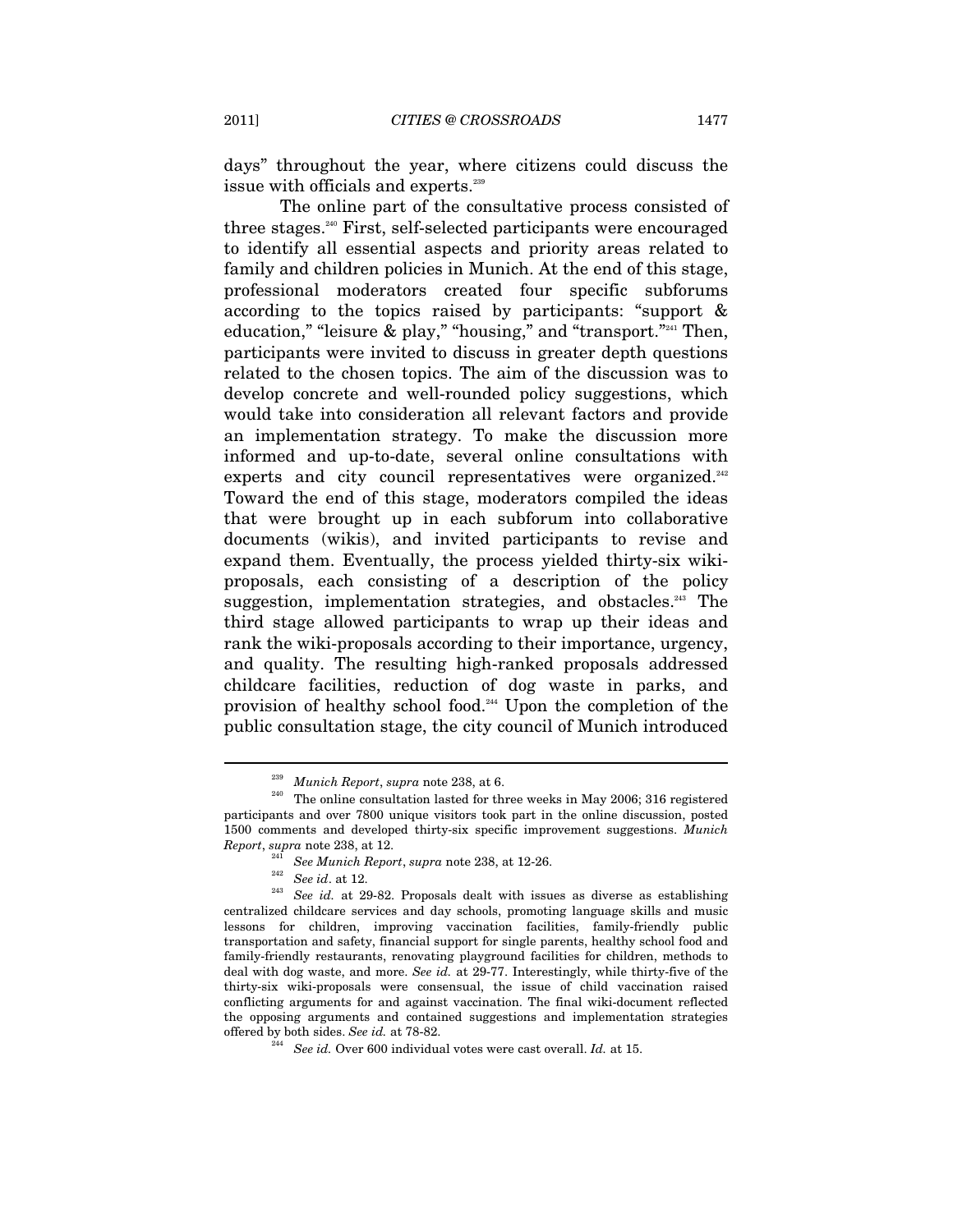the "Guidelines on Children and Family Policy," containing several programs that tackled concerns raised by participants in the online discussion. For instance, one of the "key projects" initiated by the city council was dedicated to childcare facilities, highlighted as the primary concern of online participants.<sup>245</sup>

Similarly to the Hamburg example, *deliberative quality* was the main strength of the initiative. The three stages of the online discussion seem to be an effective tool to strengthen a considerate and balanced development and expression of preferences. Moreover, the fact that participants had to discuss implementation strategies and obstacles as part of their suggestions induced them to deepen their contributions. Collaborative writing and summaries prepared by moderators were an important addition as well. The eloquence and comprehensiveness of the suggestions and their generalist orientation represented a positive feature that overcame the critique that online participants are "talking without listening" to each other. *Transparency* was largely served due to the abundance of the information provided and the availability of experts and consultants, but the platform rules and procedures and the formal status of the consultation were not clearly defined. Further, although the discussion surely carried a persuasive status (and the incorporation of some of the suggestions into the City Guidelines proves it), the city council retained full discretion as to the implementation of the recommendations. Citizens could not track their recommendations or monitor governmental actions with respect to the adoption and implementation of their suggestions, showing a lack of *impact*. Lastly, *inclusiveness* was weak as participation rates were far from impressive, and participants were self-selected and unrepresentative of the general population.<sup>246</sup>

<sup>245</sup> *See* Landeshauptstadt München Sozialreferat [City Council of Munich, Soc. Servs.], *Leitprojekt KinderTagesZentren KiTZ* [*Lead Project Child Day Care Centers: CDCC*], MUENCHEN.DE (2007), http://www.muenchen.de/Rathaus/soz/aktuell/familie/ projekte/299960/kitz.html (Ger.). For the general guidelines, see *Kinder- und Familienfreundliches München: Die Leitlinie* [*Child and Family Munich: The Guideline*], MUENCHEN.DE (2007), http://www.muenchen.de/cms/prod1/mde/\_de/rubriken/Rathaus/ 85\_soz/00\_aktuell/familie/dat/leitlinie\_familie\_broschuere.pdf (Ger.). Consultations with regard to family-friendly policies were also undertaken in two other German cities— Hamburg (in 2005) and Berlin (in 2008). Similarly to Munich, the discussions were structured around three central phases—brainstorming, in-depth discussions, and consolidation. For further details about the projects, see Birgit Hohberg, Maren Lübcke & Rolf Lührs, *Family Policies—A Promising Field of eParticipation*, 7 EUR. J. EPRACTICE 1, 2-4 (2009). The design of these projects was similar to the design of the Munich consultation and, accordingly, their performance under the participatory criteria largely reflected Munich's experience. *Id.*

<sup>246</sup> *See Munich Report*, *supra* note 238, at 8-9. As in many online endeavors, the education level of participants was relatively high—more than two-thirds had university-level education. However, a different participatory bias was reversed in this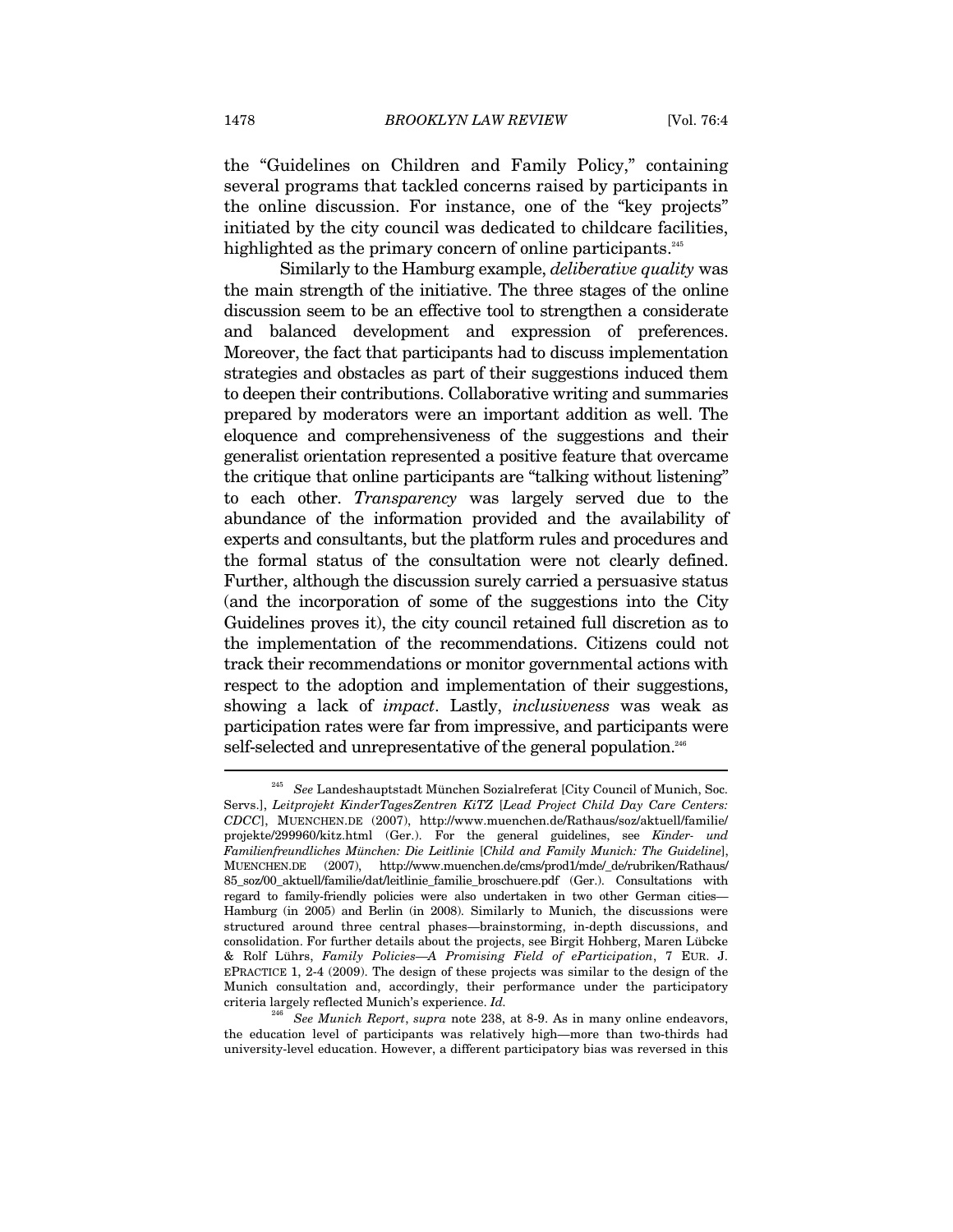### 2. Bürger Forum 2011

As the examples of Hamburg (urban planning) and Munich (welfare policies) demonstrate, the criterion of inclusiveness presents a tough challenge for digital participatory initiatives. Even if the criteria of transparency, deliberative quality, and impact are fulfilled, participants' lack of representativeness may lead to distorted outcomes and undermine their public legitimacy.

While this challenge is certainly difficult, appropriate design choices can help mitigate it. For instance, the Bürger Forum project, which was initiated by the former German President Horst Köhler and launched in the summer of 2010, is an example of online inclusiveness in practice. As part of the initiative, 400 citizens were randomly selected in twenty-five cities across Germany to discuss how to strengthen social cohesion and equal opportunities in a multicultural society. The selection process was performed with the help of a designated call center, which dialed randomly generated telephone numbers in each participating city. Once a person at the other end of the phone line agreed to participate in the forum, he or she was provided with all the necessary materials. The recruitment of participants continued until a statistically representative group was formed. Participants were then invited to take part in moderated online deliberations, divided into various subtopics, and develop their ideas over a period of eight weeks. Following the completion of the local phase, all participants (10,000 overall) are expected to engage in a nationwide online discussion, aiming to develop a coherent citizen agenda. The culmination of the initiative is planned for May 2011, when the citizen agenda will be presented to the German president. $247$  The project has only begun so it is impossible to analyze its performance. However, the idea of a

 $\overline{a}$ 

case. While in most participatory processes the percentage of male participants is substantially higher than female participants, significantly more women than men (seventy-seven percent vs. twenty-three percent) participated in the Munich online

discussion. *See id.* at 8-9.<br><sup>247</sup> Interview with Hans Hagedorn, Manager, Bürger Forum Project (Online Platform), in Berlin, Ger. (Dec. 9, 2010); *see also* Dan Jellinek, *Online Debate Experiment to Unite 10,000 Random Citizens*, 313 E-GOV'T BULL. (June 2010), http://www.headstar.com/egblive/?p=487; Press Release, Bertelsmann Found., Budespräsident startet neues Project zur Bürgerbeteiligung [The President Launches a New Civic Project] (May 21, 2010), *available at* http://www.bertelsmannstiftung.de/cps/rde/xchg/bst/hs.xsl/nachrichten\_101247.htm (Ger.).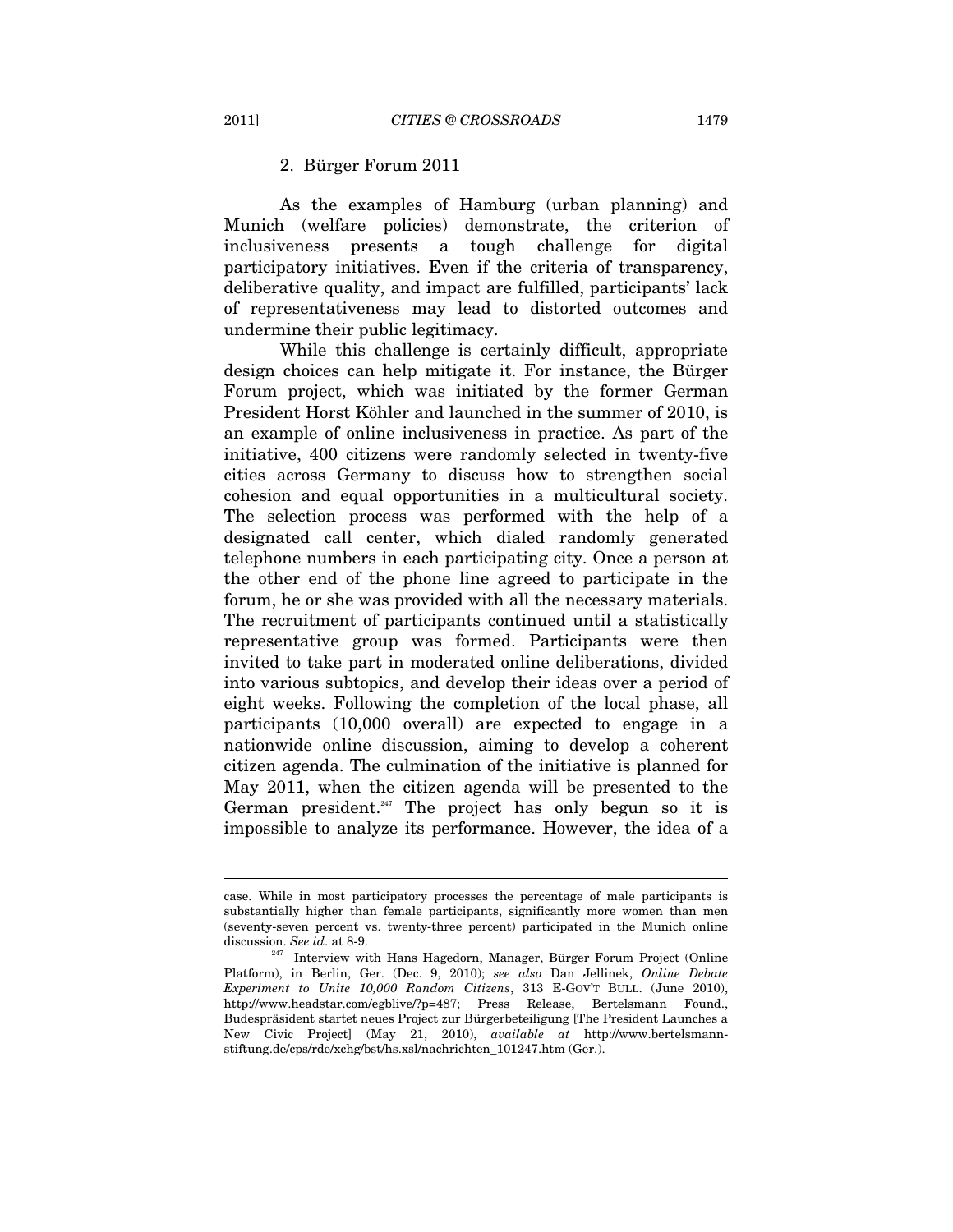random selection of participants can potentially mitigate the major weakness of the previously discussed initiatives.<sup>248</sup>

# *D. Toward E-Participation in the United States?*

The German models discussed above are certainly far from fully satisfying the ideal of democratic participation. Some initiatives do not ensure that participants are representative and thus might distort, at least to some degree, the outcomes of the process. Other projects do not place sufficient emphasis on the quality of deliberation or on the availability of structured impact opportunities. Participation rates are frequently disappointing as well. Indeed, these initiatives are still in their infancy (Berlin-Lichtenberg is the oldest, with just five years of experience). They make first and shaky steps, often stumble, experiment with various design choices, and often lead to unexpected results (for better or for worse). Surely, none of these initiatives serves as an exemplary model.

Yet, despite the imperfections, these endeavors represent an important tendency—they all progress in a direction that is largely absent from the American municipal landscape. They aim to engage citizens in municipal policymaking in a structured and relatively transparent manner. Rather than treating citizens as consumers who can potentially produce helpful innovations, these initiatives encourage citizens to take part in local governance—deciding upon resource allocation, collaboratively developing urban plans, or contributing to the design of social policies. Learning from previous successes and failures, these initiatives evolve and improve year by year, inducing more cities to join the effort and generate sustainable e-participatory practices.

Why is a similar course of affairs absent in the United States? Why do American municipalities adhere to a consumerist state of mind, virtually ignoring the participatory potential of digital technologies? The answer could be easy if digital technologies played a lesser role in American society: if municipalities were not extensively relying on digital tools in

 $248$  It should also be noted that random selection may be combined with selfselection and thus allow broad participation which is balanced by an additional measure of inclusiveness. *See, e.g.*, *supra* Part IV.A.3. The practice of random selection for deliberative forums has been developed and implemented in several occasions by James Fishkin and his colleagues, both in face-to-face and online settings. *See* FISHKIN, *supra* note 53. However, it has not yet been practiced formally on a municipal level in the United States, either offline or online.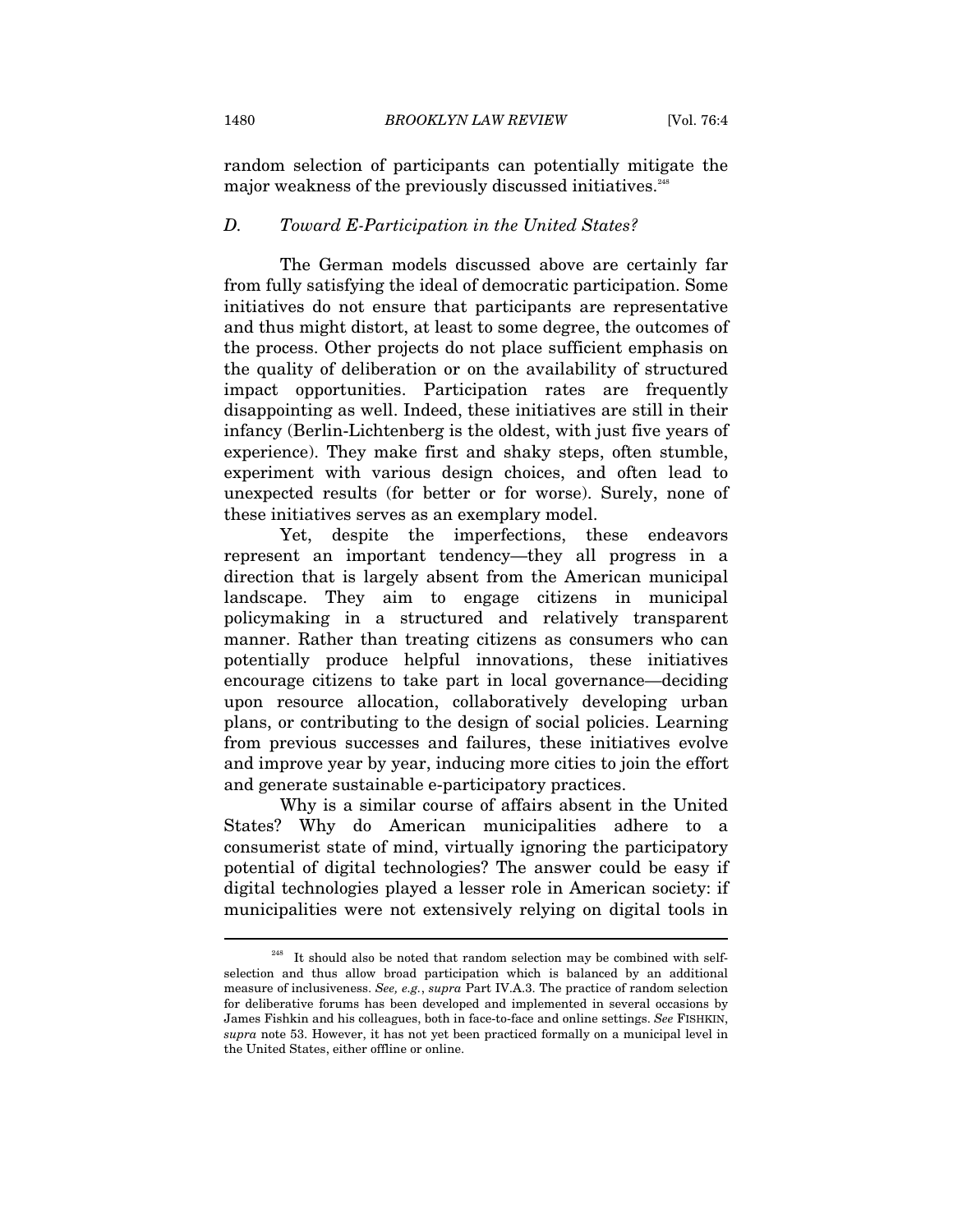their day-by-day work, if digital technology was not on the national agenda, if the United States was not a global hub for the development of digital technologies. However, since these limitations do not apply, what can explain the monopoly of consumerism in municipal digital platforms?

I suggest two possible explanations: a practical one and a conceptual one. On the practical side, the consumerist nature of digital practices in American municipalities may be the result of path dependency—a particular course of action that is hard to reverse once introduced.<sup>249</sup> A contingent series of events may have shaped the contours of digital initiatives, leaving participatory features out of the picture. For instance, the officials responsible for digital technology may be part of the matter. In fact, the three individuals who are in charge of digital technology and information management in the Obama administration have been recently described as "a new brand of Silicon Valley-era, private-sector-minded managers recruited into the public sector."250 Hence, it is hardly surprising that consumer satisfaction and private entrepreneurship are at the top of their agendas. Moreover, their explicit goal has been to "create government websites that are more like an Apple app store than the Department of Motor Vehicles . . . and to make accessing information more consumer-friendly."251 The Apps for Democracy competition that was designed and led by Vivek Kundra, the current Chief Information Officer of the United States, is of course a notable example of this vision.

As part of a path dependency effect, the publicity for Apps for Democracy and the resulting endorsement of consumerist aspirations by the federal government (as manifested by the Open Government Directive) have led local governments across the country to implement corresponding practices. As discussed above, the misleading participatory rhetoric and pretensions are a major problem in this development. Path dependency exacerbates the issue, as "initial institutional decisions—even suboptimal ones—can

<sup>249</sup> *See generally, e.g.*, Paul Pierson, *Increasing Returns, Path Dependence, and the Study of Politics*, 94 AM. POL. SCI. REV. 251 (2000).<br><sup>250</sup> Abby Phillip & Kim Hart, *Bringing Government Up to Data*, POLITICO

<sup>(</sup>July 20, 2010 3:56 AM), http://www.politico.com/news/stories/0710/39939.html. The individuals are Vivek Kundra (Chief Information Officer), Jeffrey Zients (Chief Performance Officer), and Aneesh Chopra (Chief Technology Officer). *Id.* Vivek Kundra is also the former Chief Technology Officer of Washington, D.C., who initiated Apps for Democracy. *See supra* Part III.B.1. 251 *Id*.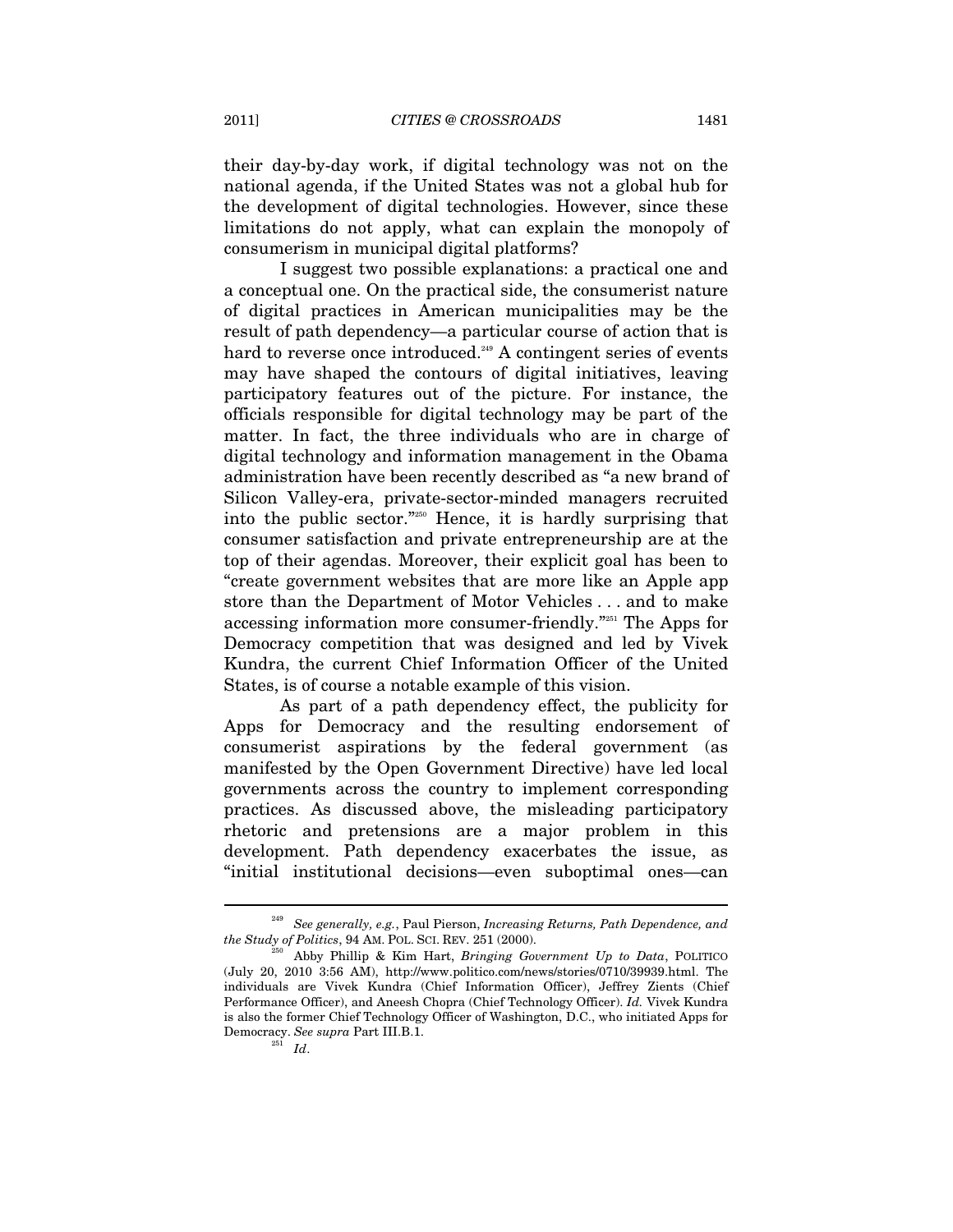become self-reinforcing over time."252 Such initial choices "encourage the emergence of elaborate social and economic networks, greatly increasing the cost of adopting once-possible alternatives and therefore inhibiting exit."253 Hence, the personal appointments and the initial consumerist orientation of the Obama administration's project may lead to poor and hard-to-reverse participatory outcomes on the municipal level.

While path dependency surely plays an important role in the current trajectory of municipal digital endeavors, a broader conceptual explanation is also plausible. The consumerist orientation may stem, for instance, from a more general adversarial and contentious attitude toward popular participation in politics in the United States.254 American civic groups often operate as advocacy organizations, which serve clients rather than members.255 Instead of creating vast federations and recruiting members who would slowly climb the ladder of the association, these advocacy organizations rely on centralized and professional mechanisms of management, and largely abandon the grassroots local structure.<sup>256</sup> Civic causes are therefore being promoted via centralized and professional bodies that are located (both conceptually and geographically) close to governmental agencies and the media.257 As action is now in Washington, lawyers, lobbyists, and other professional staffers are seen as the key players in the political arena.<sup>258</sup> Hence, members of these associations are likely to be regarded as "consumers with policy preferences,"259 rather than citizens who actively participate in policy making.

<sup>&</sup>lt;sup>252</sup> Paul Pierson, *The Limits of Design: Explaining Institutional Origins and Change*, 13 GOVERNANCE 475, 492 (2000).

<sup>&</sup>lt;sup>253</sup> Id.<br><sup>254</sup> JASANOFF, *supra* note 196, at 247-71.<br><sup>255</sup> Theda Skocpol, *Advocates without Members: The Recent Transformation of American Civic Life*, *in* CIVIC ENGAGEMENT IN AMERICAN DEMOCRACY 461, 492 (Theda

<sup>&</sup>lt;sup>256</sup> See generally MATTHEW CRENSON & BENJAMIN GINSBERG, DOWNSIZING DEMOCRACY: HOW AMERICA SIDELINED ITS CITIZENS AND PRIVATIZED ITS PUBLIC (2002); Skocpol, *supra* note 255, at 494; Theda Skocpol, *Voice and Inequality: The Transformation of American Civic Democracy*, 2 PERSP. ON POL. 3, 9 (2004); Theda Skocpol, *Unraveling from Above*, 7 AM. PROSPECT (Mar. 1, 1996), http://www.prospect.org/cs/articles?article= unsolved mysteries the tocqueville files 311996. For a similar trajectory in the context of local government, see Peter Dobkin Hall, *Vital Signs: Organizational Population Trends and Civic Engagement in New Haven, Connecticut, 1850-1998*, *in* CIVIC ENGAGEMENT IN AMERICAN DEMOCRACY 211 (Theda Skocpol & Morris P. Fiorina eds., 1999).<br><sup>257</sup> Skocpol, *supra* note 255, at 494.<br>*Id. 11* At 492.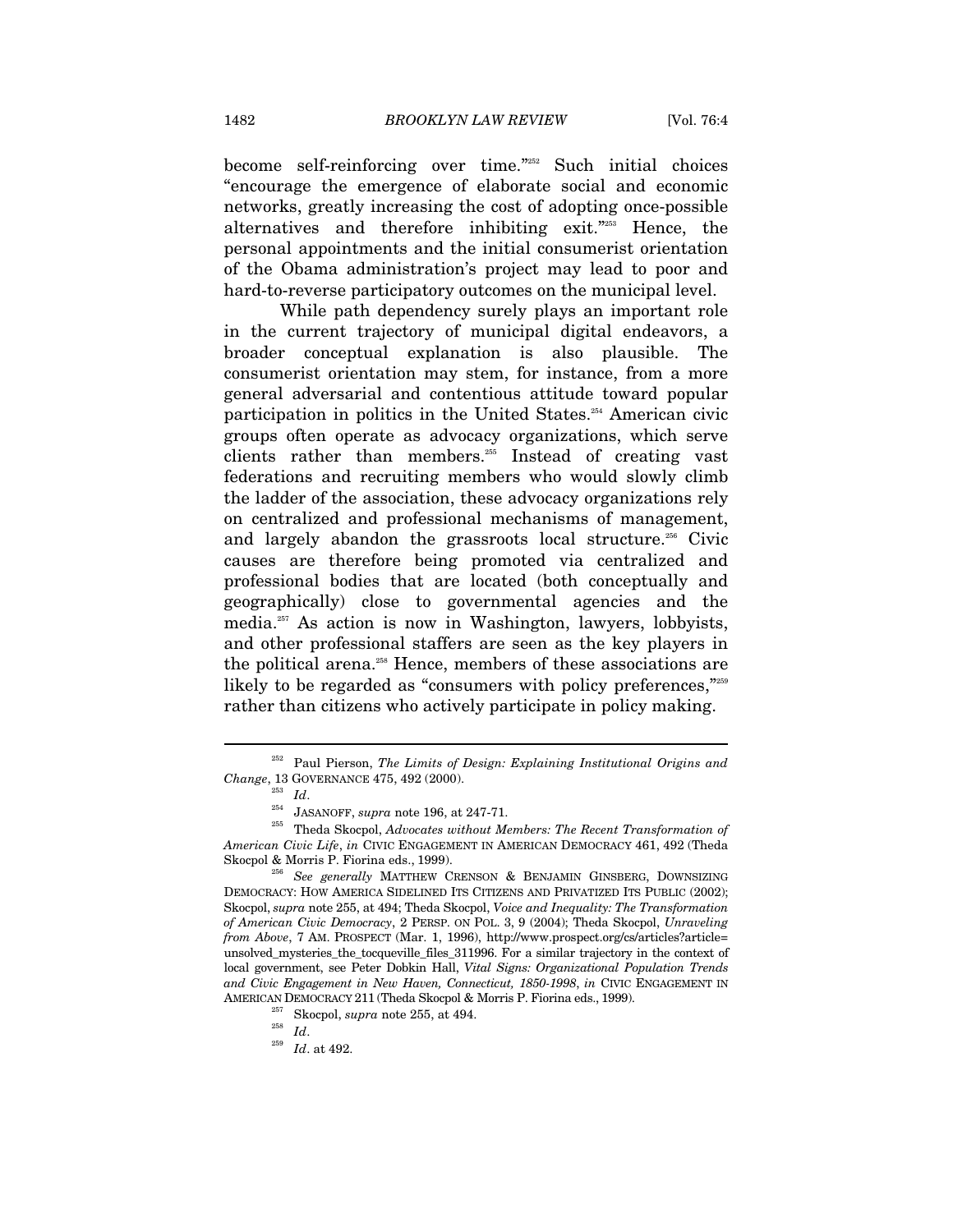Assuming that this account accurately reflects the current patterns of citizen participation in the United States, it sheds some light on American digital patterns. If both municipal officials and citizens are accustomed to a reality in which the major participants in policy making are advocacy groups, a mere introduction of new technologies cannot change the participatory equation. Hence, advocacy groups continue to play a central role in policy making, and digital technologies are only utilized to engage citizens in matters related to provision and improvement of municipal services. In order to affect policy making, citizens are therefore expected to join or independently organize into advocacy groups, without any governmental assistance or interference. Hence, while in the German cases presented above the municipality serves as a facilitator and catalyst of citizen participation in municipal affairs, the role that American local governments assume is substantially narrower.<sup>260</sup> Rather than actively creating (or at least attempting to create) a virtual Agora, cities focus their digital efforts on the improvement of service and information provision.

These two factors—path dependency and political culture—may explain the current trajectory of the usage of digital technologies in American municipalities. The next question is, then, how to take a more participatory path at the current digital crossroads. To be sure, the existing consumerist progression should by no means be abolished. A satisfactory performance on the consumerism axis is important for any municipal governance (assuming that there are no misrepresentations as to the nature of the initiatives). However, it is particularly important to incorporate robust participatory patterns in the agenda of American cities before their digital practices become hard to reverse.

Given that the penetration of digital technologies into local governments has only started, the path dependency effect may not be strong yet. Moreover, even if the general political culture is not in favor of citizen participation, some notable offline municipal exceptions can serve as potential models. For instance, the city of Chicago has been operating an inclusive system of community policing and school reforms in its poorest

 $^{260}\,$  As Sheila Jasanoff notes in the context of science regulation in the United States, there is an assumption that "disclosure and transparency are *possible*, and that people have the will, the means, and the competence to evaluate the claims and proofs presented to them." JASANOFF, *supra* note 196, at 263.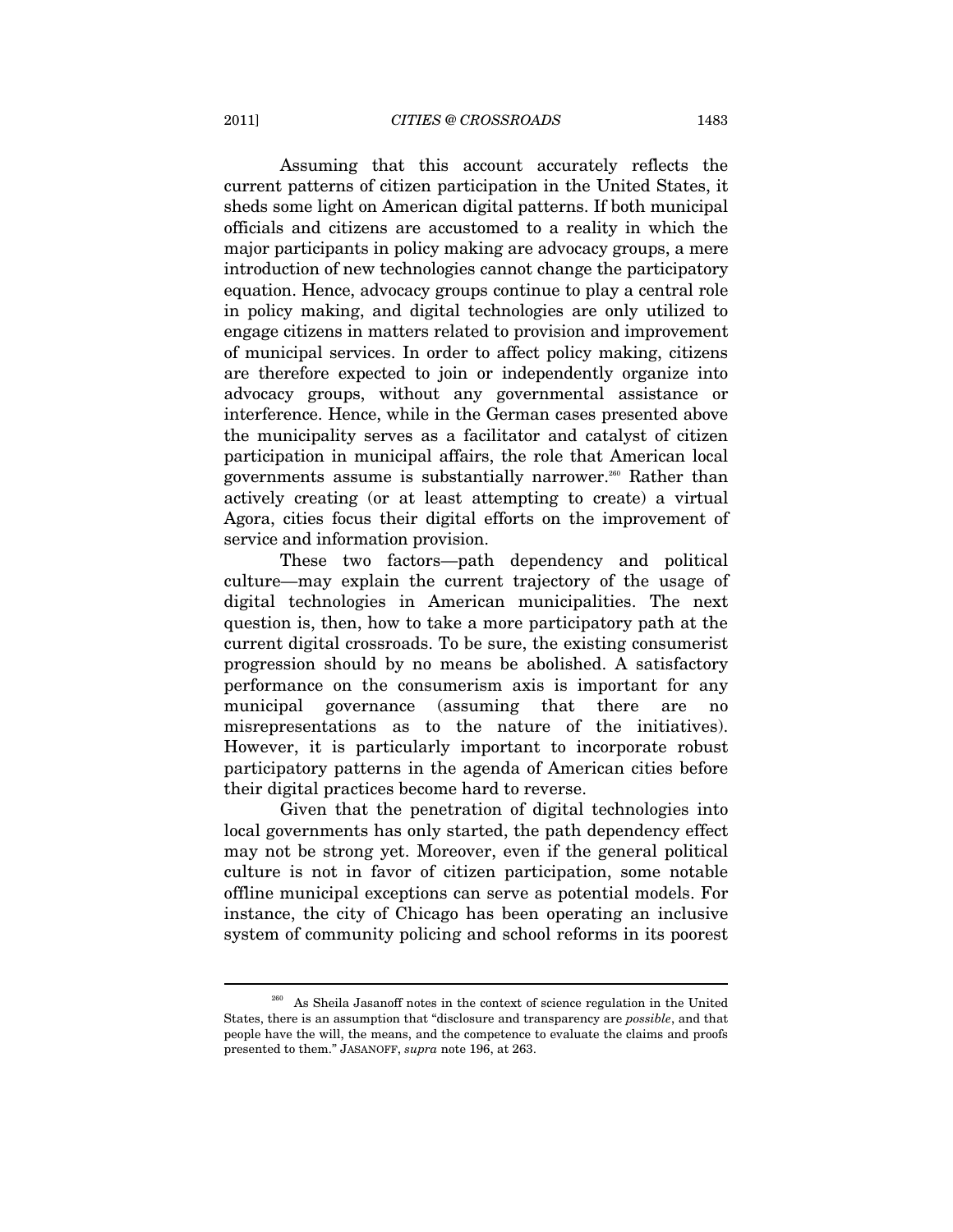neighborhoods.261 Minneapolis has invested considerable funds in a neighborhood revitalization program.262 Seattle has initiated "neighborhood matching funds" and collaborative urban planning programs.<sup>263</sup> As part of a strategy dubbed "accountable autonomy,"264 these cities have strongly emphasized transparency, accountability, and citizens' decision-making authority. Chicago and Seattle have also invested substantial efforts in reaching out to disadvantaged communities.265 The success of participatory initiatives in a few American cities stems, of course, from a combination of political, legal, and social factors.266 However, these examples demonstrate that participatory initiatives are not foreign to the American municipal landscape. Hence, the window of opportunity to introduce digital participatory initiatives, learning from existing practices around the world, is now open. It should not be missed.<sup>267</sup>

## **CONCLUSION**

The purpose of this Article is to assess the current state and potential role of digital technologies in American cities. The Article delineates city-citizen relations in general and the usage of digital technologies in cities in particular along two axes—consumerism and participation. Then, based on evaluative criteria that aim to compare and assess both consumerist and participatory digital initiatives, the Article analyzes existing American practices in the field. It demonstrates that municipal digital endeavors in the United States are characterized by a consumerist orientation and rest on theoretical premises of economic production, largely disregarding participatory features. Citizens are treated as

<sup>261</sup> FUNG, *supra* note 41. 262 *See generally* Elena Fagotto & Archon Fung, *Empowered Participation in Urban Governance: The Minneapolis Neighborhood Revitalization Program*, 30 INT'L J.

<sup>&</sup>lt;sup>263</sup> CARMEN SIRIANNI, INVESTING IN DEMOCRACY: ENGAGING CITIZENS IN COLLABORATIVE GOVERNANCE 66 (2009).<br><sup>264</sup> FUNG, *supra* note 41, at 5-8.<br><sup>265</sup> *Id.*; SIRIANNI, *supra* note 263.<br><sup>266</sup> *See, e.g.*, JEFFREY M. BERRY, KENT E. PORTNEY & KEN THOMSON, THE

REBIRTH OF URBAN DEMOCRACY 283-300 (1993); *see also* FUNG, *supra* note 41, at 220- 42; JANE J. MANSBRIDGE, BEYOND ADVERSARY DEMOCRACY 233-99 (1980).<br><sup>267</sup> As it is difficult to wholly rely on the good will of public officials in this

respect, an encouraging legal structure is required to accommodate digital participatory initiatives and ensure that the participatory criteria discussed earlier are satisfied. This discussion is beyond the scope of this article and it is left for further research.